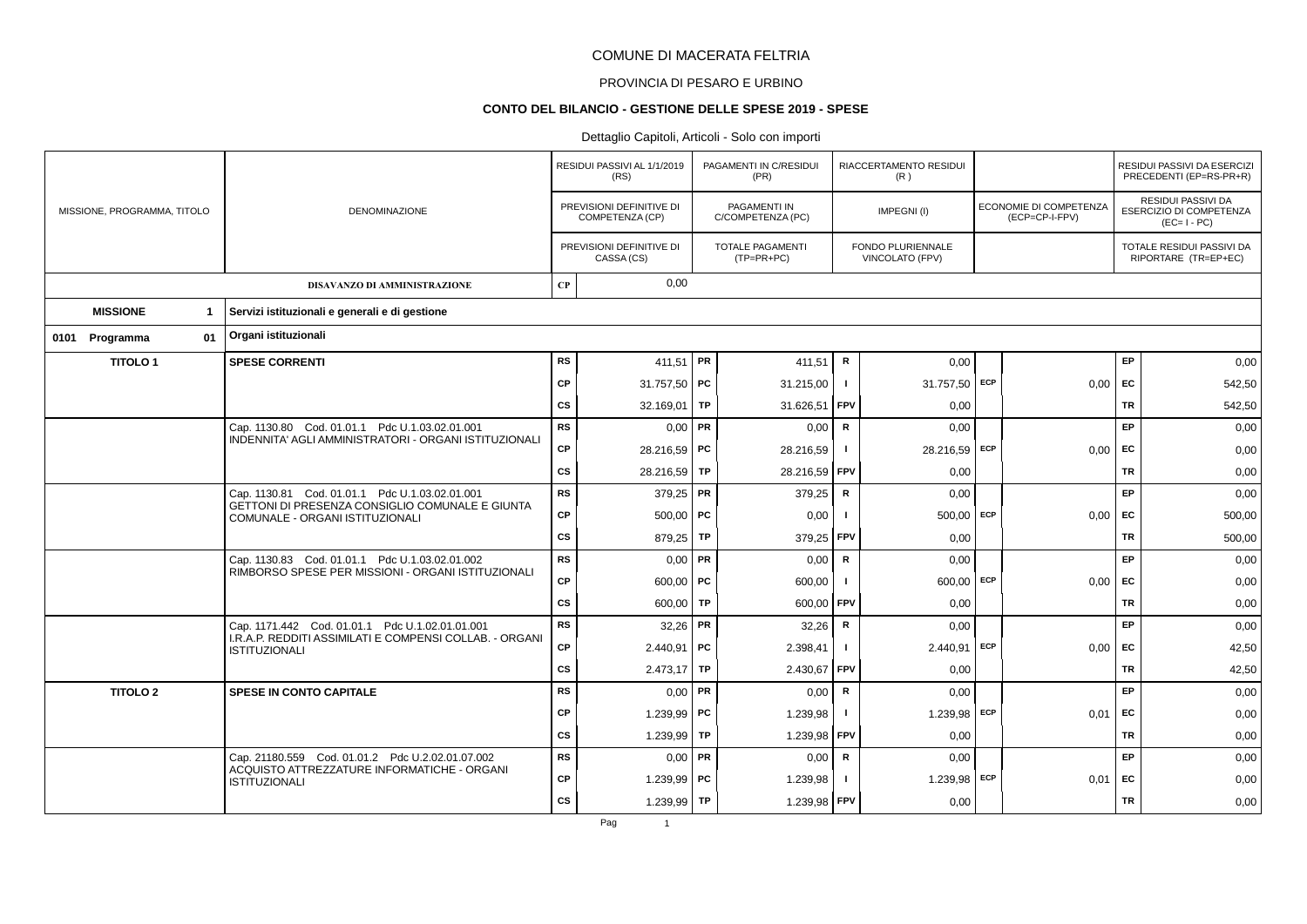# PROVINCIA DI PESARO E URBINO

#### **CONTO DEL BILANCIO - GESTIONE DELLE SPESE 2019 - SPESE**

|                               |                                                                                              |                        | RESIDUI PASSIVI AL 1/1/2019<br>(RS)         |    | PAGAMENTI IN C/RESIDUI<br>(PR)          |                | RIACCERTAMENTO RESIDUI<br>(R)        |     |                                          |           | RESIDUI PASSIVI DA ESERCIZI<br>PRECEDENTI (EP=RS-PR+R)              |
|-------------------------------|----------------------------------------------------------------------------------------------|------------------------|---------------------------------------------|----|-----------------------------------------|----------------|--------------------------------------|-----|------------------------------------------|-----------|---------------------------------------------------------------------|
| MISSIONE, PROGRAMMA, TITOLO   | DENOMINAZIONE                                                                                |                        | PREVISIONI DEFINITIVE DI<br>COMPETENZA (CP) |    | PAGAMENTI IN<br>C/COMPETENZA (PC)       |                | IMPEGNI(I)                           |     | ECONOMIE DI COMPETENZA<br>(ECP=CP-I-FPV) |           | <b>RESIDUI PASSIVI DA</b><br>ESERCIZIO DI COMPETENZA<br>$(EC=I-PC)$ |
|                               |                                                                                              |                        | PREVISIONI DEFINITIVE DI<br>CASSA (CS)      |    | <b>TOTALE PAGAMENTI</b><br>$(TP=PR+PC)$ |                | FONDO PLURIENNALE<br>VINCOLATO (FPV) |     |                                          |           | TOTALE RESIDUI PASSIVI DA<br>RIPORTARE (TR=EP+EC)                   |
| <b>Totale Programma</b><br>01 | Organi istituzionali                                                                         | <b>RS</b>              | 411,51   PR                                 |    | 411.51                                  | $\mathbf R$    | 0.00                                 |     |                                          | EP        | 0,00                                                                |
|                               |                                                                                              | CP                     | 32.997,49 PC                                |    | 32.454,98                               | $\blacksquare$ | 32.997,48 ECP                        |     | 0,01                                     | EC        | 542,50                                                              |
|                               |                                                                                              | $\mathbf{C}\mathbf{S}$ | 33.409,00 TP                                |    | 32.866,49 FPV                           |                | 0,00                                 |     |                                          | <b>TR</b> | 542,50                                                              |
| 02<br>0102 Programma          | Segreteria generale                                                                          |                        |                                             |    |                                         |                |                                      |     |                                          |           |                                                                     |
| <b>TITOLO1</b>                | <b>SPESE CORRENTI</b>                                                                        | <b>RS</b>              | 7.947,39 PR                                 |    | 7.947,39                                | R              | 0,00                                 |     |                                          | EP.       | 0,00                                                                |
|                               |                                                                                              | CP                     | 111.594,76 <b>PC</b>                        |    | 94.787,20                               | $\mathbf{I}$   | 106.464,03 ECP                       |     | 5.130,73 EC                              |           | 11.676,83                                                           |
|                               |                                                                                              | cs                     | 119.542,15   TP                             |    | 102.734,59 FPV                          |                | 0.00                                 |     |                                          | TR        | 11.676,83                                                           |
|                               | Cap. 1210.1 Cod. 01.02.1 Pdc U.1.01.01.01.002                                                | <b>RS</b>              | $0,00$ PR                                   |    | 0,00                                    | $\mathbf R$    | 0,00                                 |     |                                          | EP        | 0,00                                                                |
|                               | ASSEGNI FISSI - SEGRETERIA GENERALE, PERSONALE E<br><b>ORGANIZZAZIONE</b>                    | CP                     | 53.091,63 PC                                |    | 53.091,63                               |                | 53.091,63                            | ECP | 0,00                                     | EC        | 0,00                                                                |
|                               |                                                                                              | cs                     | 53.091,63 TP                                |    | 53.091,63                               | <b>FPV</b>     | 0,00                                 |     |                                          | <b>TR</b> | 0,00                                                                |
|                               | Cap. 1210.2 Cod. 01.02.1 Pdc U.1.01.02.02.001                                                | <b>RS</b>              | $0,00$ PR                                   |    | 0,00                                    | R              | 0,00                                 |     |                                          | EP        | 0,00                                                                |
|                               | ASSEGNI FAMILIARI - SEGRETERIA GENERALE, PERSONALE<br>E ORGANIZZAZIONE                       | <b>CP</b>              | $2.020,98$ PC                               |    | 2.020,98                                | $\mathbf{I}$   | $2.020,98$ ECP                       |     | $0,00$ EC                                |           | 0,00                                                                |
|                               |                                                                                              | cs                     | $2.020,98$ TP                               |    | 2.020,98 FPV                            |                | 0,00                                 |     |                                          | TR        | 0,00                                                                |
|                               | Cap. 1210.4 Cod. 01.02.1 Pdc U.1.01.01.01.004                                                | <b>RS</b>              | $0,00$ PR                                   |    | 0,00                                    | R              | 0,00                                 |     |                                          | <b>EP</b> | 0,00                                                                |
|                               | RETRIBUZIONE DI POSIZIONE - SEGRETERIA GENERALE,<br>PERSONALE E ORGANIZZAZIONE               | CP                     | $9.750,00$ PC                               |    | 9.750,00                                |                | $9.750,00$ ECP                       |     | 0,00                                     | EC        | 0,00                                                                |
|                               |                                                                                              | CS                     | $9.750,00$ TP                               |    | 9.750,00                                | <b>FPV</b>     | 0,00                                 |     |                                          | <b>TR</b> | 0,00                                                                |
|                               | Cap. 1210.8 Cod. 01.02.1 Pdc U.1.09.01.01.001                                                | <b>RS</b>              | 7.538,98 PR                                 |    | 7.538,98                                | $\mathsf{R}$   | 0,00                                 |     |                                          | EP        | 0,00                                                                |
|                               | RIMBORSO TRATTAMENTO ECONOMICO SEGRETARIO<br>COMUNALE IN CONVENZIONE                         | <b>CP</b>              | $20.500.00$ PC                              |    | 7.764,75                                |                | 18.120,96 ECP                        |     | 2.379,04                                 | EC        | 10.356,21                                                           |
|                               |                                                                                              | CS                     | 28.038,98 TP                                |    | 15.303,73 FPV                           |                | 0,00                                 |     |                                          | <b>TR</b> | 10.356,21                                                           |
|                               | Cap. 1210.50 Cod. 01.02.1 Pdc U.1.01.01.01.004                                               | <b>RS</b>              | $0,00$ PR                                   |    | 0,00                                    | $\mathbf R$    | 0,00                                 |     |                                          | EP        | 0,00                                                                |
|                               | RETRIBUZIONE DI RISULTATO P.O. - SEGRETERIA<br>GENERALE, PERSONALE E ORGANIZZAZIONE (F.P.V.) | CP                     | 1.282,91                                    | PC | 1.282,91                                | $\mathbf{I}$   | 1.282,91                             | ECP | $0,00$ EC                                |           | 0,00                                                                |
|                               |                                                                                              | <b>CS</b>              | 1.282,91                                    | TP | 1.282,91                                | FPV            | 0,00                                 |     |                                          | <b>TR</b> | 0,00                                                                |
|                               | Cap. 1211.2 Cod. 01.02.1 Pdc U.1.01.02.01.001                                                | <b>RS</b>              | $0,00$ PR                                   |    | 0,00                                    | R              | 0,00                                 |     |                                          | EP        | 0,00                                                                |
|                               | CONTRIBUTI SU ASSEGNI FISSI E TRATTAMENTI<br>ACCESSORI - SEGRETERIA GENERALE, PERSONALE E    | CP                     | 17.412,85 PC                                |    | 17.362,85                               |                | 17.362,85 ECP                        |     | $50,00$ EC                               |           | 0,00                                                                |
|                               | <b>ORGANIZZAZIONE</b>                                                                        | CS                     | 17.412,85 TP                                |    | 17.362,85 FPV                           |                | 0,00                                 |     |                                          | TR        | 0,00                                                                |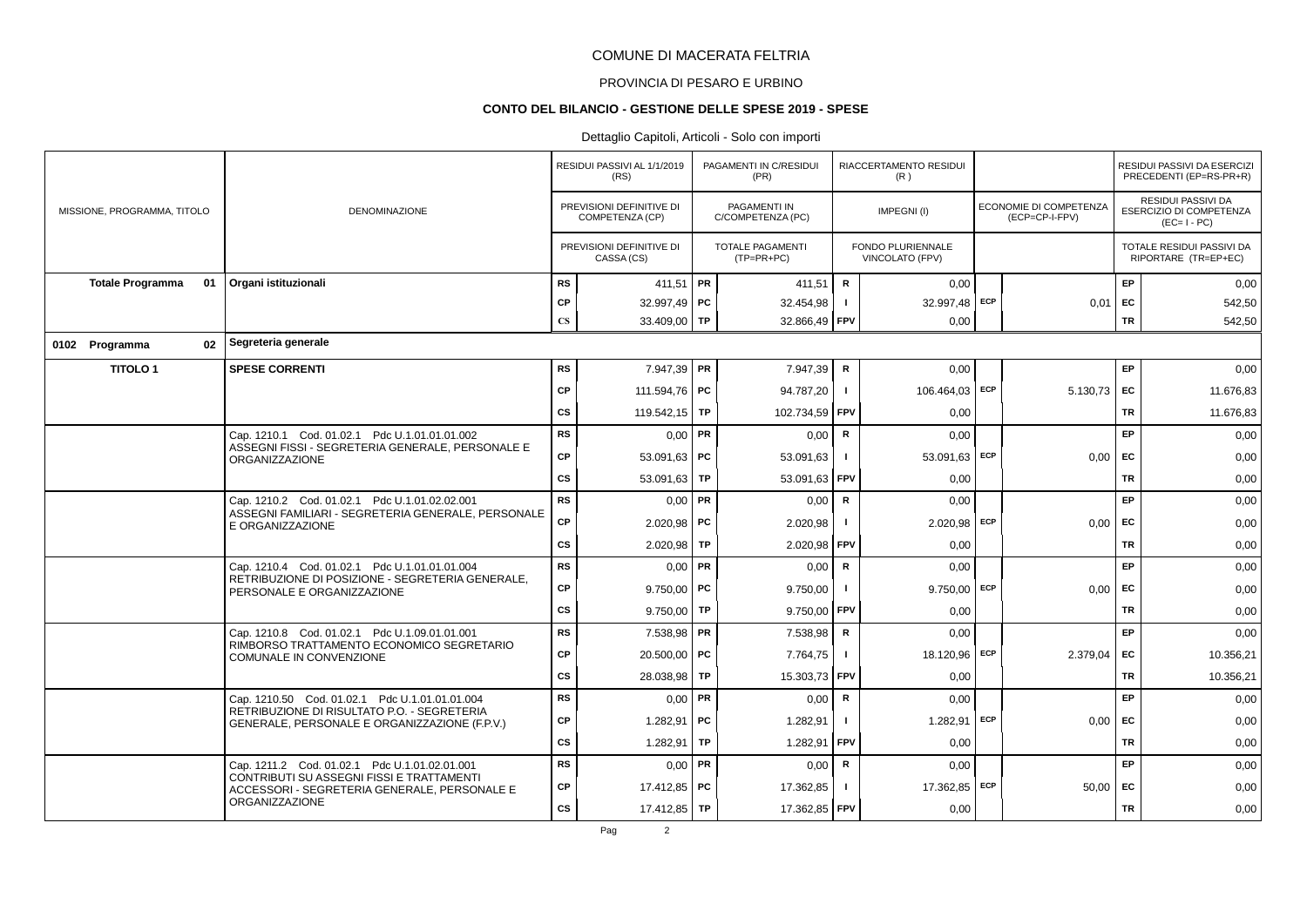# PROVINCIA DI PESARO E URBINO

#### **CONTO DEL BILANCIO - GESTIONE DELLE SPESE 2019 - SPESE**

|                               |                                                                                                       |                        | RESIDUI PASSIVI AL 1/1/2019<br>(RS)         |           | PAGAMENTI IN C/RESIDUI<br>(PR)           |                | RIACCERTAMENTO RESIDUI<br>(R)        |     |                                          |           | RESIDUI PASSIVI DA ESERCIZI<br>PRECEDENTI (EP=RS-PR+R)       |
|-------------------------------|-------------------------------------------------------------------------------------------------------|------------------------|---------------------------------------------|-----------|------------------------------------------|----------------|--------------------------------------|-----|------------------------------------------|-----------|--------------------------------------------------------------|
| MISSIONE, PROGRAMMA, TITOLO   | DENOMINAZIONE                                                                                         |                        | PREVISIONI DEFINITIVE DI<br>COMPETENZA (CP) |           | <b>PAGAMENTI IN</b><br>C/COMPETENZA (PC) |                | IMPEGNI(I)                           |     | ECONOMIE DI COMPETENZA<br>(ECP=CP-I-FPV) |           | RESIDUI PASSIVI DA<br>ESERCIZIO DI COMPETENZA<br>$(EC=I-PC)$ |
|                               |                                                                                                       |                        | PREVISIONI DEFINITIVE DI<br>CASSA (CS)      |           | <b>TOTALE PAGAMENTI</b><br>$(TP=PR+PC)$  |                | FONDO PLURIENNALE<br>VINCOLATO (FPV) |     |                                          |           | TOTALE RESIDUI PASSIVI DA<br>RIPORTARE (TR=EP+EC)            |
|                               | Cap. 1211.50 Cod. 01.02.1 Pdc U.1.01.02.01.001                                                        | RS                     | $9,56$ PR                                   |           | 9,56                                     | $\mathsf{R}$   | 0,00                                 |     |                                          | EP        | 0,00                                                         |
|                               | CONTRIBUTI SU RESTRIBUZIONE DI RISULTATO P.O. (F.P.V.)                                                | <b>CP</b>              | 314,89   PC                                 |           | 305,34                                   |                | $314,89$ ECP                         |     | 0.00                                     | EC        | 9,55                                                         |
|                               |                                                                                                       | <b>CS</b>              | 324,45                                      | TP        | 314,90                                   | FPV            | 0,00                                 |     |                                          | <b>TR</b> | 9,55                                                         |
|                               | Cap. 1212.9 Cod. 01.02.1 Pdc U.1.01.01.01.004                                                         | <b>RS</b>              | 0,00                                        | <b>PR</b> | 0,00                                     | $\mathsf{R}$   | 0,00                                 |     |                                          | EP        | 0,00                                                         |
|                               | <b>DIRITTI DI SEGRETERIA</b>                                                                          | <b>CP</b>              | $5.000,00$ PC                               |           | 2.545,21                                 | $\mathbf{I}$   | $2.545,21$ ECP                       |     | 2.454,79                                 | <b>FC</b> | 0,00                                                         |
|                               |                                                                                                       | <b>CS</b>              | 5.000,00                                    | TP        | 2.545,21                                 | <b>FPV</b>     | 0.00                                 |     |                                          | <b>TR</b> | 0,00                                                         |
|                               | Cap. 1230.7 Cod. 01.02.1 Pdc U.1.03.02.02.001                                                         | RS                     | $0,00$ PR                                   |           | 0,00                                     | R              | 0,00                                 |     |                                          | EP        | 0,00                                                         |
|                               | RIMBORSO SPESE PER MISSIONI - SEGRETERIA GENERALE,<br>PERSONALE E ORGANIZZAZIONE                      | CP                     | $80,00$ PC                                  |           | 33,10                                    | $\blacksquare$ | 33,10 ECP                            |     | 46,90                                    | EC        | 0,00                                                         |
|                               |                                                                                                       | <b>CS</b>              | 80,00                                       | TP        | 33,10                                    | FPV            | 0,00                                 |     |                                          | <b>TR</b> | 0,00                                                         |
|                               | Cap. 1230.8 Cod. 01.02.1 Pdc U.1.03.02.02.001                                                         | <b>RS</b>              | 398,85   PR                                 |           | 398,85                                   | $\mathsf{R}$   | 0,00                                 |     |                                          | EP        | 0,00                                                         |
|                               | RIMBORSO SPESE DI TRASFERIMENTO SEGRETARIO<br>COMUNALE                                                | <b>CP</b>              | 400,00   PC                                 |           | 188,93                                   |                | $400,00$ ECP                         |     | 0,00                                     | EC        | 211,07                                                       |
|                               |                                                                                                       | <b>CS</b>              | 798,85                                      | TP        | 587,78                                   | <b>FPV</b>     | 0.00                                 |     |                                          | <b>TR</b> | 211,07                                                       |
|                               | Cap. 1271.50 Cod. 01.02.1 Pdc U.1.02.01.01.001                                                        | <b>RS</b>              | 0,00                                        | <b>PR</b> | 0,00                                     | $\mathbf R$    | 0,00                                 |     |                                          | <b>EP</b> | 0,00                                                         |
|                               | I.R.A.P. RETRIBUZIONE DI RISULTATO P.O. - SEGRETERIA<br>GENERALE, PERSONALE E ORGANIZZAZIONE (F.P.V.) | <b>CP</b>              | 110,50   PC                                 |           | 110,50                                   | -1             | $110,50$ ECP                         |     | 0,00                                     | EC        | 0,00                                                         |
|                               |                                                                                                       | CS                     | 110,50                                      | <b>TP</b> | 110,50                                   | <b>FPV</b>     | 0,00                                 |     |                                          | <b>TR</b> | 0,00                                                         |
|                               | Cap. 1272.450 Cod. 01.02.1 Pdc U.1.02.01.02.001                                                       | <b>RS</b>              | $0,00$ PR                                   |           | 0,00                                     | $\mathsf{R}$   | 0,00                                 |     |                                          | EP        | 0,00                                                         |
|                               | SPESE PER LA REGISTRAZIONE DEI CONTRATTI                                                              | <b>CP</b>              | 1.631,00   PC                               |           | 331,00                                   | - 1            | 1.431,00                             | ECP | 200,00                                   | EC        | 1.100,00                                                     |
|                               |                                                                                                       | <b>CS</b>              | 1.631,00   TP                               |           | 331,00                                   | l FPV          | 0.00                                 |     |                                          | <b>TR</b> | 1.100,00                                                     |
| <b>Totale Programma</b><br>02 | Segreteria generale                                                                                   | <b>RS</b>              | 7.947,39 PR                                 |           | 7.947,39                                 | R              | 0,00                                 |     |                                          | EP        | 0,00                                                         |
|                               |                                                                                                       | <b>CP</b>              | 111.594,76 <b>PC</b>                        |           | 94.787,20                                | $\mathbf{I}$   | 106.464,03                           | ECP | 5.130,73 EC                              |           | 11.676,83                                                    |
|                               |                                                                                                       | $\mathbf{C}\mathbf{S}$ | 119.542,15 TP                               |           | 102.734,59                               | FPV            | 0,00                                 |     |                                          | TR        | 11.676,83                                                    |
| 0103 Programma<br>03          | Gestione economica, finanziaria, programmazione e provveditorato                                      |                        |                                             |           |                                          |                |                                      |     |                                          |           |                                                              |
| <b>TITOLO1</b>                | <b>SPESE CORRENTI</b>                                                                                 | RS                     | 17.648,71 PR                                |           | 17.648,71                                | R              | 0,00                                 |     |                                          | EP        | 0,00                                                         |
|                               |                                                                                                       | <b>CP</b>              | 131.082,02 PC                               |           | 112.289,88                               | $\mathbf{I}$   | 127.485,88 ECP                       |     | 3.596.14                                 | EC        | 15.196,00                                                    |
|                               |                                                                                                       | <b>CS</b>              | 148.730,73 TP                               |           | 129.938,59                               | <b>FPV</b>     | 0,00                                 |     |                                          | TR        | 15.196,00                                                    |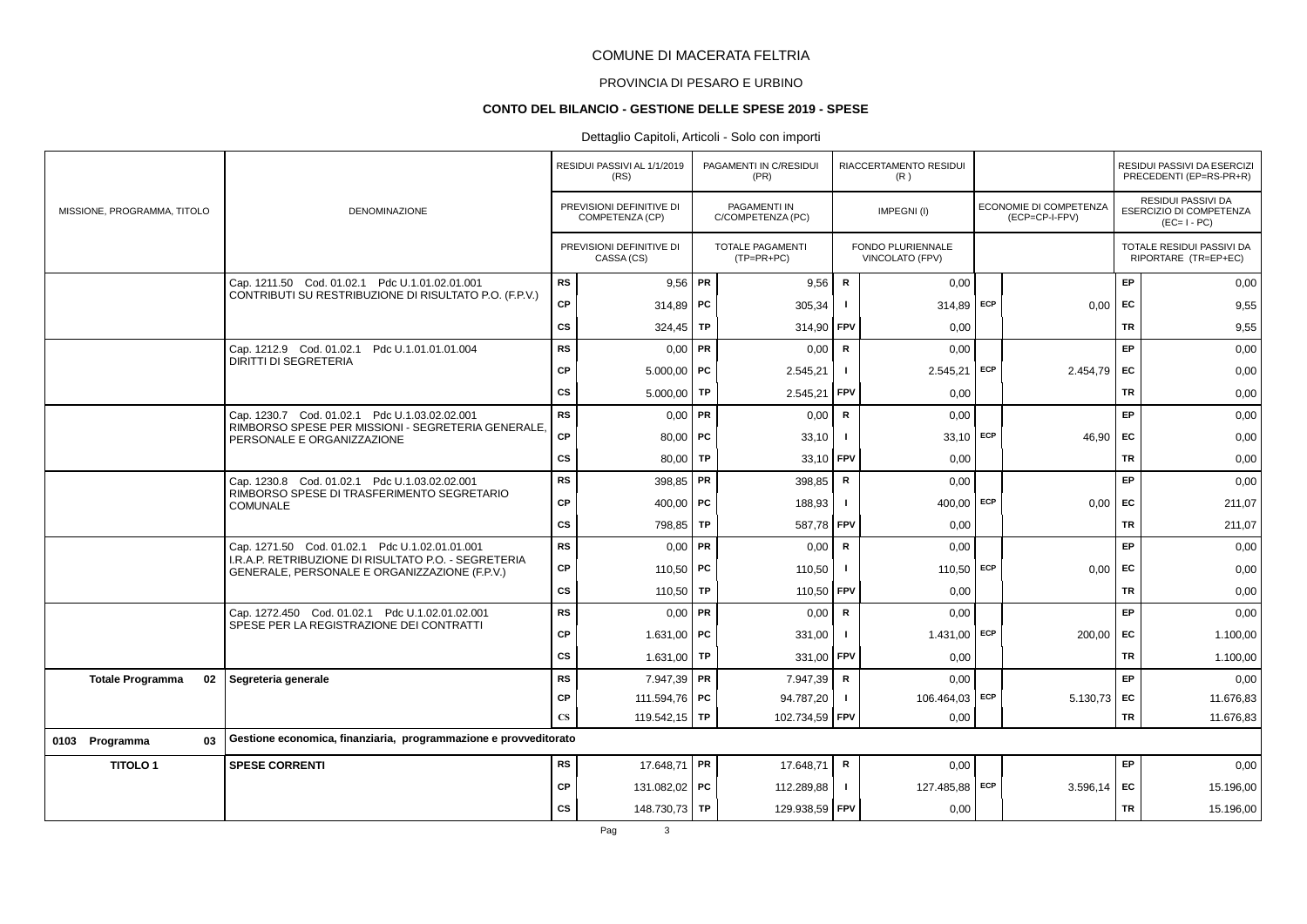# PROVINCIA DI PESARO E URBINO

#### **CONTO DEL BILANCIO - GESTIONE DELLE SPESE 2019 - SPESE**

### Dettaglio Capitoli, Articoli - Solo con importi

|                             |                                                                                                                                                                                                                                                                                 |           | RESIDUI PASSIVI AL 1/1/2019<br>(RS)         |           | PAGAMENTI IN C/RESIDUI<br>(PR)          |                | RIACCERTAMENTO RESIDUI<br>(R)        |     |                                          |           | RESIDUI PASSIVI DA ESERCIZI<br>PRECEDENTI (EP=RS-PR+R)       |
|-----------------------------|---------------------------------------------------------------------------------------------------------------------------------------------------------------------------------------------------------------------------------------------------------------------------------|-----------|---------------------------------------------|-----------|-----------------------------------------|----------------|--------------------------------------|-----|------------------------------------------|-----------|--------------------------------------------------------------|
| MISSIONE, PROGRAMMA, TITOLO | <b>DENOMINAZIONE</b>                                                                                                                                                                                                                                                            |           | PREVISIONI DEFINITIVE DI<br>COMPETENZA (CP) |           | PAGAMENTI IN<br>C/COMPETENZA (PC)       |                | IMPEGNI(I)                           |     | ECONOMIE DI COMPETENZA<br>(ECP=CP-I-FPV) |           | RESIDUI PASSIVI DA<br>ESERCIZIO DI COMPETENZA<br>$(EC=I-PC)$ |
|                             |                                                                                                                                                                                                                                                                                 |           | PREVISIONI DEFINITIVE DI<br>CASSA (CS)      |           | <b>TOTALE PAGAMENTI</b><br>$(TP=PR+PC)$ |                | FONDO PLURIENNALE<br>VINCOLATO (FPV) |     |                                          |           | TOTALE RESIDUI PASSIVI DA<br>RIPORTARE (TR=EP+EC)            |
|                             | Cap. 1130.86 Cod. 01.03.1 Pdc U.1.03.02.01.008                                                                                                                                                                                                                                  | <b>RS</b> | $1.589,17$ PR                               |           | 1.589.17                                | $\mathbf R$    | 0.00                                 |     |                                          | EP        | 0,00                                                         |
|                             | COMPENSO REVISORI DEI CONTI                                                                                                                                                                                                                                                     | CP        | 6.356,68   PC                               |           | 4.767,51                                | $\mathbf{I}$   | 6.356,68                             | ECP | $0,00$ EC                                |           | 1.589,17                                                     |
|                             |                                                                                                                                                                                                                                                                                 | cs        | 7.945.85                                    | <b>TP</b> | 6.356,68                                | FPV            | 0.00                                 |     |                                          | TR        | 1.589,17                                                     |
|                             | Cap. 1233.100 Cod. 01.03.1 Pdc U.1.03.02.05.003                                                                                                                                                                                                                                 | <b>RS</b> | $0,00$ PR                                   |           | 0.00                                    | $\mathsf{R}$   | 0.00                                 |     |                                          | EP        | 0.00                                                         |
|                             | ACCESSO A BANCHE DATI E PUBBLICAZIONI ON LINE                                                                                                                                                                                                                                   | CP        | 1.835,60   PC                               |           | 1.835,60                                |                | $1.835,60$ ECP                       |     | $0,00$ EC                                |           | 0,00                                                         |
|                             |                                                                                                                                                                                                                                                                                 | <b>CS</b> | 1.835,60                                    | <b>TP</b> | 1.835,60                                | <b>FPV</b>     | 0,00                                 |     |                                          | <b>TR</b> | 0,00                                                         |
|                             | Cap. 1310.1 Cod. 01.03.1 Pdc U.1.01.01.01.002                                                                                                                                                                                                                                   | <b>RS</b> | $0.00$ PR                                   |           | 0,00                                    | $\mathbf R$    | 0.00                                 |     |                                          | <b>EP</b> | 0,00                                                         |
|                             | ASSEGNI FISSI - GESTIONE ECONOMICA, FINANZIARIA,<br>PROGRAMMAZIONE, PROVVEDITORATO                                                                                                                                                                                              | CP        | $35.204.39$ PC                              |           | 35.186,39                               |                | 35.186,39 ECP                        |     | $18.00$ EC                               |           | 0,00                                                         |
|                             |                                                                                                                                                                                                                                                                                 | <b>CS</b> | 35.204,39 TP                                |           | 35.186,39                               | FPV            | 0,00                                 |     |                                          | <b>TR</b> | 0,00                                                         |
|                             | Cap. 1310.4 Cod. 01.03.1 Pdc U.1.01.01.01.004                                                                                                                                                                                                                                   | <b>RS</b> | $0.00$ PR                                   |           | 0,00                                    | R              | 0,00                                 |     |                                          | EP        | 0,00                                                         |
|                             | RETRIBUZIONE DI POSIZIONE P.O. - GESTIONE ECONOMICA,<br>FINANZIARIA, PROGRAMMAZIONE, PROVVEDITORATO                                                                                                                                                                             | СP        | 12.025.59   PC                              |           | 12.025.59                               | $\blacksquare$ | 12.025,59 ECP                        |     | 0.00                                     | EC        | 0,00                                                         |
|                             |                                                                                                                                                                                                                                                                                 | CS        | $12.025,59$ TP                              |           | 12.025,59 FPV                           |                | 0.00                                 |     |                                          | <b>TR</b> | 0,00                                                         |
|                             | Cap. 1310.50 Cod. 01.03.1 Pdc U.1.01.01.01.004                                                                                                                                                                                                                                  | <b>RS</b> | $0,00$ PR                                   |           | 0,00                                    | R              | 0,00                                 |     |                                          | EP.       | 0,00                                                         |
|                             | RETRIBUZIONE DI RISULTATO P.O. - GESTIONE ECONOMICA.<br>FINANZIARIA, PROGRAMMAZIONE, PROVVEDITORATO                                                                                                                                                                             | <b>CP</b> | 4.800,00   PC                               |           | 4.800,00                                |                | $4.800.00$ ECP                       |     | 0.00                                     | EC        | 0,00                                                         |
|                             | (F.P.V.)                                                                                                                                                                                                                                                                        | <b>CS</b> | 4.800,00 TP                                 |           | 4.800,00                                | <b>FPV</b>     | 0,00                                 |     |                                          | <b>TR</b> | 0,00                                                         |
|                             | Cap. 1311.2 Cod. 01.03.1 Pdc U.1.01.02.01.001                                                                                                                                                                                                                                   | <b>RS</b> | $0.00$ PR                                   |           | 0,00                                    | R              | 0,00                                 |     |                                          | EP        | 0,00                                                         |
|                             | <b>CONTRIBUTI SU ASSEGNI FISSI E TRATTAMENTI</b><br>ACCESSORI - GESTIONE ECONOMICA, FINANZIARIA,                                                                                                                                                                                | CP        | 12.469,36 PC                                |           | 12.469,36                               | $\blacksquare$ | 12.469,36                            | ECP | $0,00$ EC                                |           | 0,00                                                         |
|                             | PROGRAMMAZIONE, PROVVEDITORATO                                                                                                                                                                                                                                                  | <b>CS</b> | 12.469,36 TP                                |           | 12.469,36                               | <b>FPV</b>     | 0,00                                 |     |                                          | TR        | 0,00                                                         |
|                             | Cap. 1311.50 Cod. 01.03.1 Pdc U.1.01.02.01.001                                                                                                                                                                                                                                  | <b>RS</b> | $20,26$ PR                                  |           | 20,26                                   | $\mathbf R$    | 0,00                                 |     |                                          | EP        | 0,00                                                         |
|                             | CONTRIBUTI RETRIBUZIONE DI RISULTATO P.O. - GESTIONE<br>ECONOMICA, FINANZIARIA, PROGRAMMAZIONE,<br>PROVVEDITORATO (F.P.V.)<br>Cap. 1330.7 Cod. 01.03.1 Pdc U.1.03.02.02.001<br>RIMBORSO SPESE PER MISSIONI - GESTIONE ECONOMICA.<br>FINANZIARIA, PROGRAMMAZIONE, PROVVEDITORATO | CP        | 1.162.66   PC                               |           | 1.142,40                                |                | $1.162,66$ ECP                       |     | $0,00$ EC                                |           | 20,26                                                        |
|                             |                                                                                                                                                                                                                                                                                 | <b>CS</b> | 1.182,92                                    | TP        | 1.162,66                                | <b>FPV</b>     | 0.00                                 |     |                                          | TR        | 20,26                                                        |
|                             |                                                                                                                                                                                                                                                                                 | <b>RS</b> | $0.00$ PR                                   |           | 0,00                                    | R              | 0,00                                 |     |                                          | EP        | 0,00                                                         |
|                             |                                                                                                                                                                                                                                                                                 | <b>CP</b> | $30,00$ PC                                  |           | 5,70                                    |                | $5,70$ ECP                           |     | 24,30 EC                                 |           | 0,00                                                         |
|                             |                                                                                                                                                                                                                                                                                 | cs        | $30,00$ TP                                  |           | 5,70                                    | <b>FPV</b>     | 0,00                                 |     |                                          | <b>TR</b> | 0,00                                                         |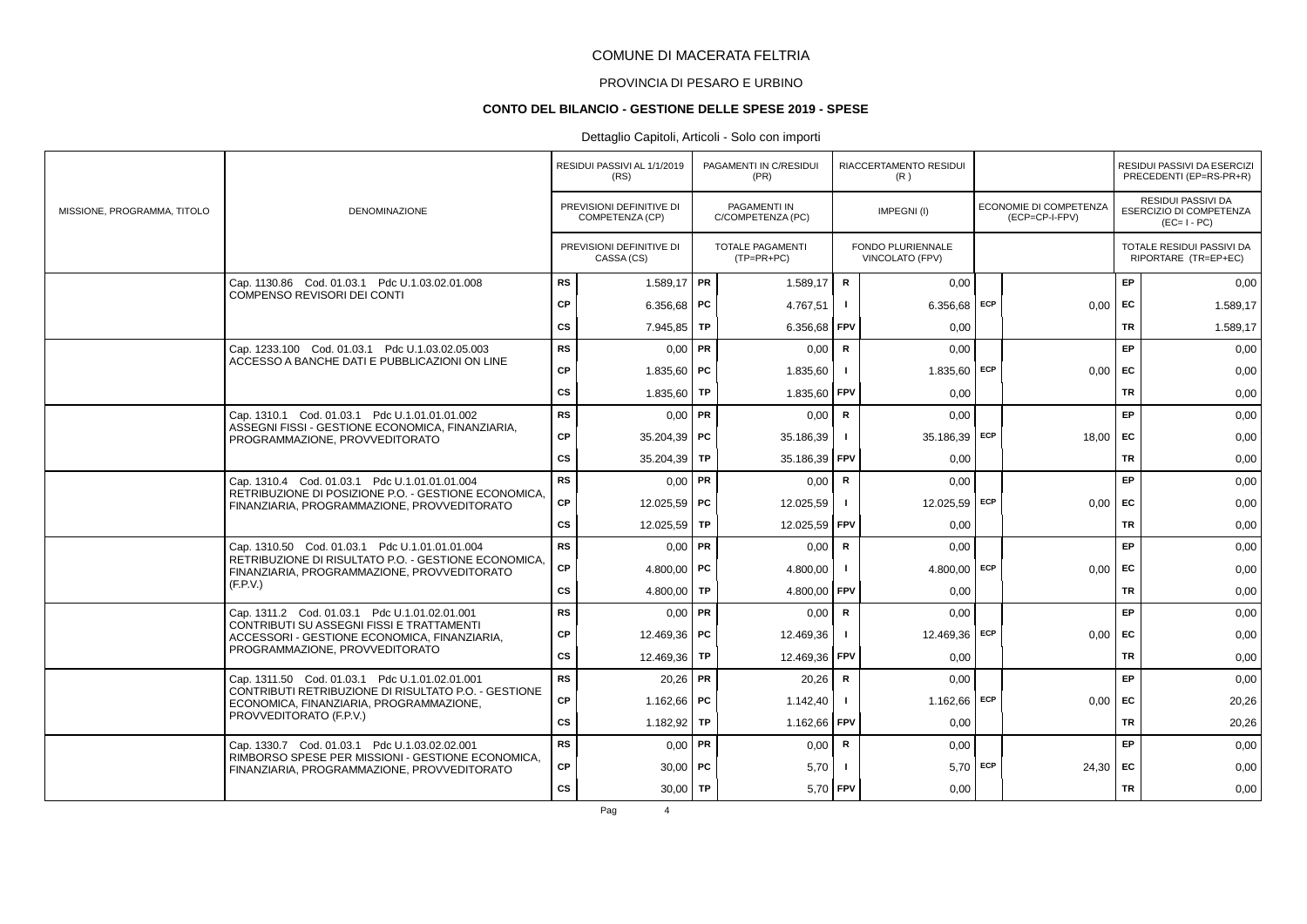# PROVINCIA DI PESARO E URBINO

#### **CONTO DEL BILANCIO - GESTIONE DELLE SPESE 2019 - SPESE**

|                             |                                                                                               |           | RESIDUI PASSIVI AL 1/1/2019<br>(RS)         |           | PAGAMENTI IN C/RESIDUI<br>(PR)          |                | RIACCERTAMENTO RESIDUI<br>(R)        |     |                                          |           | RESIDUI PASSIVI DA ESERCIZI<br>PRECEDENTI (EP=RS-PR+R)              |
|-----------------------------|-----------------------------------------------------------------------------------------------|-----------|---------------------------------------------|-----------|-----------------------------------------|----------------|--------------------------------------|-----|------------------------------------------|-----------|---------------------------------------------------------------------|
| MISSIONE, PROGRAMMA, TITOLO | <b>DENOMINAZIONE</b>                                                                          |           | PREVISIONI DEFINITIVE DI<br>COMPETENZA (CP) |           | PAGAMENTI IN<br>C/COMPETENZA (PC)       |                | IMPEGNI(I)                           |     | ECONOMIE DI COMPETENZA<br>(ECP=CP-I-FPV) |           | RESIDUI PASSIVI DA<br><b>ESERCIZIO DI COMPETENZA</b><br>$(EC=I-PC)$ |
|                             |                                                                                               |           | PREVISIONI DEFINITIVE DI<br>CASSA (CS)      |           | <b>TOTALE PAGAMENTI</b><br>$(TP=PR+PC)$ |                | FONDO PLURIENNALE<br>VINCOLATO (FPV) |     |                                          |           | TOTALE RESIDUI PASSIVI DA<br>RIPORTARE (TR=EP+EC)                   |
|                             | Cap. 1331.116 Cod. 01.03.1 Pdc U.1.03.02.16.999                                               | <b>RS</b> | $2.562,00$ PR                               |           | 2.562,00                                | $\mathbf R$    | 0,00                                 |     |                                          | EP        | 0,00                                                                |
|                             | AGGIORNAMENTO INVENTARIO - REDAZIONE STATO<br>PATRIMONIALE E CONTO ECONOMICO - GESTIONE       | CP        | $0,00$   PC                                 |           | 0,00                                    |                | $0,00$ ECP                           |     | $0.00$ EC                                |           | 0,00                                                                |
|                             | ECONOMICA, FINANZIARIA, PROGRAMMAZIONE,<br><b>PROVVEDITORATO</b>                              | cs        | $2.562,00$ TP                               |           | 2.562,00                                | <b>FPV</b>     | 0,00                                 |     |                                          | <b>TR</b> | 0,00                                                                |
|                             | Cap. 1331.141 Cod. 01.03.1 Pdc U.1.03.02.17.002                                               | <b>RS</b> | 4.642,78   PR                               |           | 4.642,78                                | $\mathsf{R}$   | 0,00                                 |     |                                          | <b>EP</b> | 0,00                                                                |
|                             | SPESE SERVIZIO TESORERIA - GESTIONE ECONOMICA,<br>FINANZIARIA, PROGRAMMAZIONE, PROVVEDITORATO | CP        | $5.700,00$ PC                               |           | 847,82                                  | $\blacksquare$ | $5.508,38$ ECP                       |     | 191,62 EC                                |           | 4.660,56                                                            |
|                             |                                                                                               | cs        | 10.342,78 TP                                |           | 5.490,60                                | <b>FPV</b>     | 0,00                                 |     |                                          | <b>TR</b> | 4.660,56                                                            |
|                             | Cap. 1371.50 Cod. 01.03.1 Pdc U.1.02.01.01.001                                                | <b>RS</b> | $0,00$ PR                                   |           | 0.00                                    | $\mathsf{R}$   | 0.00                                 |     |                                          | EP        | 0.00                                                                |
|                             | I.R.A.P. RETRIBUZIONE DI RISULTATO P.O. - GESTIONE<br>ECONOMICA, FINANZIARIA, PROGRAMMAZIONE, | CP        | 408.00   PC                                 |           | 408,00                                  |                | 408.00                               | ECP | $0,00$ EC                                |           | 0,00                                                                |
|                             | PROVVEDITORATO (F.P.V.)                                                                       | cs        | 408.00 TP                                   |           | 408,00                                  | <b>FPV</b>     | 0.00                                 |     |                                          | <b>TR</b> | 0,00                                                                |
|                             | Cap. 1371.443 Cod. 01.03.1 Pdc U.1.02.01.01.001                                               | <b>RS</b> | $0.00$ PR                                   |           | 0,00                                    | $\mathsf{R}$   | 0,00                                 |     |                                          | <b>EP</b> | 0,00                                                                |
|                             | IMPOSTA REGIONALE ATTIVITA' PRODUTTIVE - GESTIONE<br>ECONOMICA, FINANZIARIA, PROGRAMMAZIONE,  | CP        | 4.013,01   PC                               |           | 4.013,01                                |                | $4.013.01$ ECP                       |     | $0,00$ EC                                |           | 0,00                                                                |
|                             | <b>PROVVEDITORATO</b>                                                                         | <b>CS</b> | 4.013,01                                    | <b>TP</b> | 4.013,01                                | <b>FPV</b>     | 0,00                                 |     |                                          | <b>TR</b> | 0,00                                                                |
|                             | Cap. 1372.444 Cod. 01.03.1 Pdc U.1.02.01.02.001                                               | <b>RS</b> | $0.00$ PR                                   |           | 0,00                                    | $\mathbf R$    | 0,00                                 |     |                                          | EP        | 0,00                                                                |
|                             | IMPOSTA DI BOLLO SUI CONTI CORRENTI - GESTIONE<br>ECONOMICA, FINANZIARIA, PROGRAMMAZIONE,     | СP        | $300,00$ PC                                 |           | 300,00                                  |                | $300,00$ ECP                         |     | 0,00                                     | <b>FC</b> | 0,00                                                                |
|                             | <b>PROVVEDITORATO</b>                                                                         | cs        | $300,00$ TP                                 |           | 300,00 FPV                              |                | 0,00                                 |     |                                          | <b>TR</b> | 0,00                                                                |
|                             | Cap. 1821.51 Cod. 01.03.1 Pdc U.1.03.01.02.001<br>STAMPATI, CANCELLERIA, CARTA ECC.           | <b>RS</b> | $2.161,94$ PR                               |           | 2.161,94                                | $\mathbf R$    | 0.00                                 |     |                                          | <b>EP</b> | 0,00                                                                |
|                             |                                                                                               | CP        | $3.500,00$ PC                               |           | 1.852,71                                |                | 3.499,71 ECP                         |     | 0,29                                     | EC        | 1.647,00                                                            |
|                             |                                                                                               | cs        | $5.661,94$ TP                               |           | 4.014,65                                | l FPV          | 0.00                                 |     |                                          | <b>TR</b> | 1.647,00                                                            |
|                             | Cap. 1821.57 Cod. 01.03.1 Pdc U.1.03.01.02.006<br><b>MATERIALE INFORMATICO</b>                | <b>RS</b> | 119,56   PR                                 |           | 119,56                                  | $\mathsf{R}$   | 0,00                                 |     |                                          | EP.       | 0,00                                                                |
|                             |                                                                                               | CP        | 936.34   PC                                 |           | 936,34                                  |                | 936,34 ECP                           |     | $0,00$ EC                                |           | 0,00                                                                |
|                             |                                                                                               | <b>CS</b> | $1.055,90$ TP                               |           | 1.055,90 FPV                            |                | 0,00                                 |     |                                          | TR        | 0,00                                                                |
|                             | Cap. 1821.59 Cod. 01.03.1 Pdc U.1.03.01.02.008<br>TELEFONI CELLULARI DI SERVIZIO ECC.         | <b>RS</b> | $0.00$ PR                                   |           | 0,00                                    | R              | 0,00                                 |     |                                          | EP        | 0,00                                                                |
|                             |                                                                                               | СP        | 679,00 PC                                   |           | 0,00                                    |                | 678,78 ECP                           |     | $0.22$ EC                                |           | 678,78                                                              |
|                             |                                                                                               | <b>CS</b> | 679,00 TP                                   |           | $0,00$ FPV                              |                | 0,00                                 |     |                                          | <b>TR</b> | 678,78                                                              |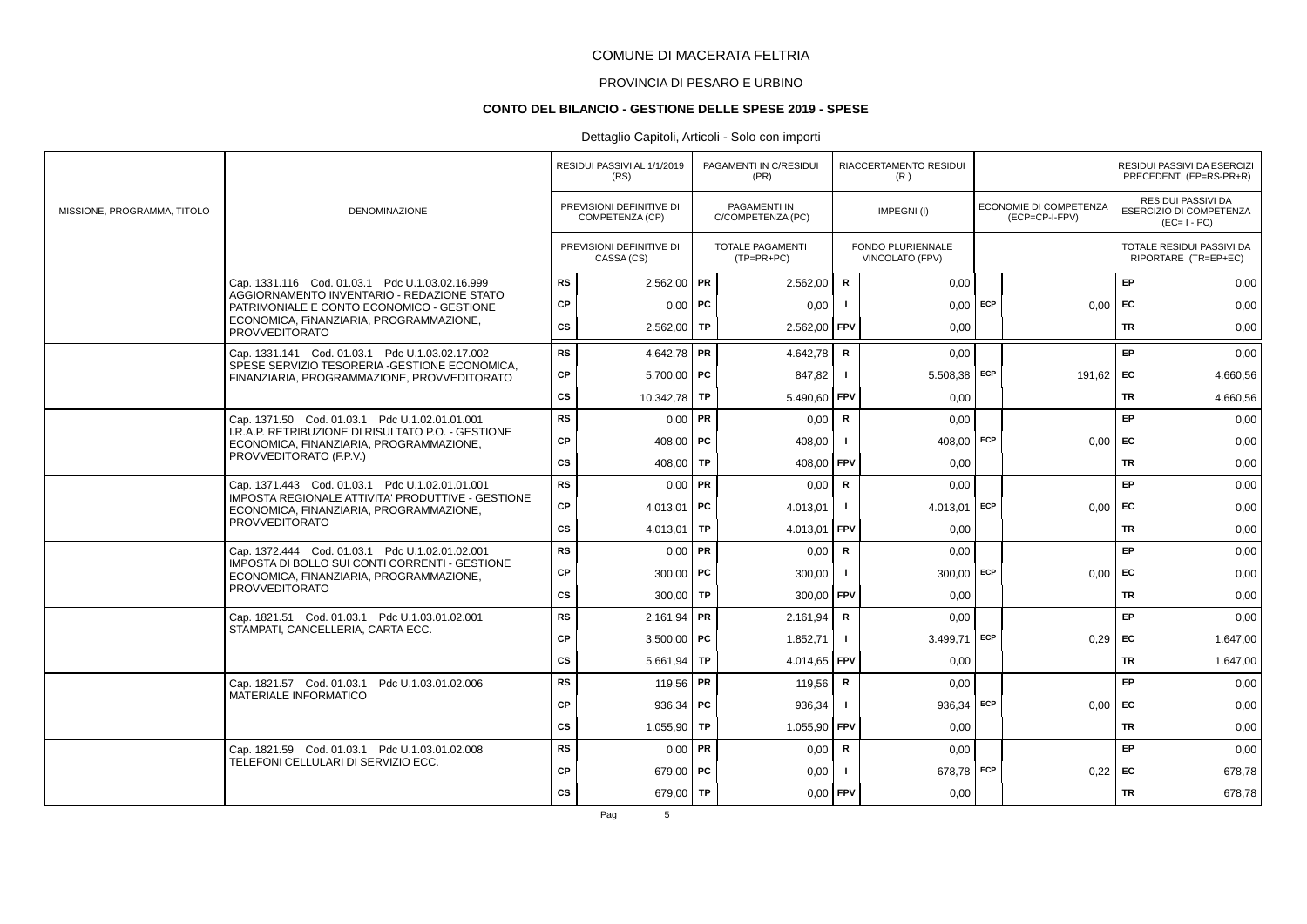# PROVINCIA DI PESARO E URBINO

#### **CONTO DEL BILANCIO - GESTIONE DELLE SPESE 2019 - SPESE**

### Dettaglio Capitoli, Articoli - Solo con importi

|                             |                                                                                                |           | RESIDUI PASSIVI AL 1/1/2019                 | PAGAMENTI IN C/RESIDUI                   |              | RIACCERTAMENTO RESIDUI               |                                          |           | RESIDUI PASSIVI DA ESERCIZI                                  |
|-----------------------------|------------------------------------------------------------------------------------------------|-----------|---------------------------------------------|------------------------------------------|--------------|--------------------------------------|------------------------------------------|-----------|--------------------------------------------------------------|
|                             |                                                                                                |           | (RS)                                        | (PR)                                     |              | (R)                                  |                                          |           | PRECEDENTI (EP=RS-PR+R)                                      |
| MISSIONE, PROGRAMMA, TITOLO | <b>DENOMINAZIONE</b>                                                                           |           | PREVISIONI DEFINITIVE DI<br>COMPETENZA (CP) | <b>PAGAMENTI IN</b><br>C/COMPETENZA (PC) |              | IMPEGNI(I)                           | ECONOMIE DI COMPETENZA<br>(ECP=CP-I-FPV) |           | RESIDUI PASSIVI DA<br>ESERCIZIO DI COMPETENZA<br>$(EC=I-PC)$ |
|                             |                                                                                                |           | PREVISIONI DEFINITIVE DI<br>CASSA (CS)      | TOTALE PAGAMENTI<br>$(TP=PR+PC)$         |              | FONDO PLURIENNALE<br>VINCOLATO (FPV) |                                          |           | TOTALE RESIDUI PASSIVI DA<br>RIPORTARE (TR=EP+EC)            |
|                             | Cap. 1838.260 Cod. 01.03.1 Pdc U.1.03.02.05.006                                                | <b>RS</b> | 4.703,00 PR                                 | 4.703,00                                 | ${\sf R}$    | 0,00                                 |                                          | EP        | 0,00                                                         |
|                             | <b>GAS METANO</b>                                                                              | CP        | 17.200,00   PC                              | 11.878,17                                | $\mathbf{I}$ | 15.724,43 ECP                        | 1.475,57                                 | <b>FC</b> | 3.846,26                                                     |
|                             |                                                                                                | CS        | 21.903,00 TP                                | 16.581,17                                | FPV          | 0,00                                 |                                          | <b>TR</b> | 3.846,26                                                     |
|                             | Cap. 1838.261 Cod. 01.03.1 Pdc U.1.03.02.05.001<br><b>TELEFONIA FISSA</b>                      | <b>RS</b> | $0,00$ PR                                   | 0,00                                     | ${\sf R}$    | 0,00                                 |                                          | EP        | 0,00                                                         |
|                             |                                                                                                | <b>CP</b> | 4.392.37   PC                               | 4.392,37                                 |              | 4.392,37 ECP                         | 0,00                                     | EC        | 0,00                                                         |
|                             |                                                                                                | CS        | 4.392,37   TP                               | 4.392,37                                 | <b>FPV</b>   | 0,00                                 |                                          | TR        | 0,00                                                         |
|                             | Cap. 1838.262 Cod. 01.03.1 Pdc U.1.03.02.05.004<br><b>ENERGIA ELETTRICA</b>                    | <b>RS</b> | 840,35   PR                                 | 840,35                                   | $\mathsf{R}$ | 0,00                                 |                                          | EP        | 0,00                                                         |
|                             |                                                                                                | <b>CP</b> | 10.200,00 PC                                | 7.697,70                                 | - 1          | $9.065,71$ ECP                       | 1.134,29                                 | EC        | 1.368,01                                                     |
|                             |                                                                                                | CS        | 11.040,35 TP                                | 8.538,05                                 | FPV          | 0,00                                 |                                          | <b>TR</b> | 1.368,01                                                     |
|                             | Cap. 1838.263 Cod. 01.03.1 Pdc U.1.03.02.05.005<br><b>ACQUA</b>                                | <b>RS</b> | 185,77   PR                                 | 185,77                                   | R            | 0,00                                 |                                          | EP        | 0,00                                                         |
|                             |                                                                                                | <b>CP</b> | $3.204,00$ PC                               | 2.539,65                                 | $\mathbf{I}$ | $3.105,64$ ECP                       | 98,36                                    | EC        | 565,99                                                       |
|                             |                                                                                                | CS        | 3.389,77   TP                               | 2.725,42 FPV                             |              | 0,00                                 |                                          | <b>TR</b> | 565,99                                                       |
|                             | Cap. 1838.264 Cod. 01.03.1 Pdc U.1.03.02.05.002<br><b>TELEFONIA MOBILE</b>                     | <b>RS</b> | $92,11$ PR                                  | 92,11                                    | $\mathsf{R}$ | 0,00                                 |                                          | EP        | 0,00                                                         |
|                             |                                                                                                | <b>CP</b> | 1.968,28   PC                               | 1.968,28                                 | $\mathbf{I}$ | $1.968,28$ ECP                       | 0,00                                     | EC        | 0,00                                                         |
|                             |                                                                                                | CS        | $2.060,39$ TP                               | 2.060,39                                 | FPV          | 0,00                                 |                                          | <b>TR</b> | 0,00                                                         |
|                             | Cap. 1840.302 Cod. 01.03.1 Pdc U.1.03.02.07.004<br>NOLEGGIO FOTORIPRODUTTORE UFFICI COMUNALI   | <b>RS</b> | 557,18   PR                                 | 557,18                                   | $\mathsf{R}$ | 0,00                                 |                                          | EP        | 0,00                                                         |
|                             |                                                                                                | <b>CP</b> | 3.450,00   PC                               | 2.535,72                                 | $\mathbf{I}$ | 3.136,69 ECP                         | 313,31                                   | EC        | 600,97                                                       |
|                             |                                                                                                | cs        | 4.007,18   TP                               | 3.092,90                                 | FPV          | 0,00                                 |                                          | TR        | 600,97                                                       |
|                             | Cap. 1840.303 Cod. 01.03.1 Pdc U.1.03.02.07.004<br>NOLEGGIO STAMPANTI UFFICI COMUNALI          | <b>RS</b> | $174,59$ PR                                 | 174,59                                   | $\mathsf{R}$ | 0,00                                 |                                          | EP        | 0,00                                                         |
|                             |                                                                                                | <b>CP</b> | 1.200,00   PC                               | 660,84                                   |              | 859,82 ECP                           | 340,18                                   | EC        | 198,98                                                       |
|                             |                                                                                                | CS        | 1.374,59 TP                                 | 835,43 FPV                               |              | 0,00                                 |                                          | TR        | 198,98                                                       |
|                             | Cap. 1880.457 Cod. 01.03.1 Pdc U.1.09.99.04.001<br>RIMBORSI DI SOMME NON DOVUTE O INCASSATE IN | <b>RS</b> | $0,00$ PR                                   | 0,00                                     | R            | 0,00                                 |                                          | EP        | 0,00                                                         |
|                             | ECCESSO (FAMIGLIE)                                                                             | <b>CP</b> | 46,74   PC                                  | 26,72                                    | $\mathbf{I}$ | 46,74 ECP                            | 0,00                                     | <b>FC</b> | 20,02                                                        |
|                             |                                                                                                | cs        | 46,74   TP                                  | 26,72 FPV                                |              | 0,00                                 |                                          | <b>TR</b> | 20,02                                                        |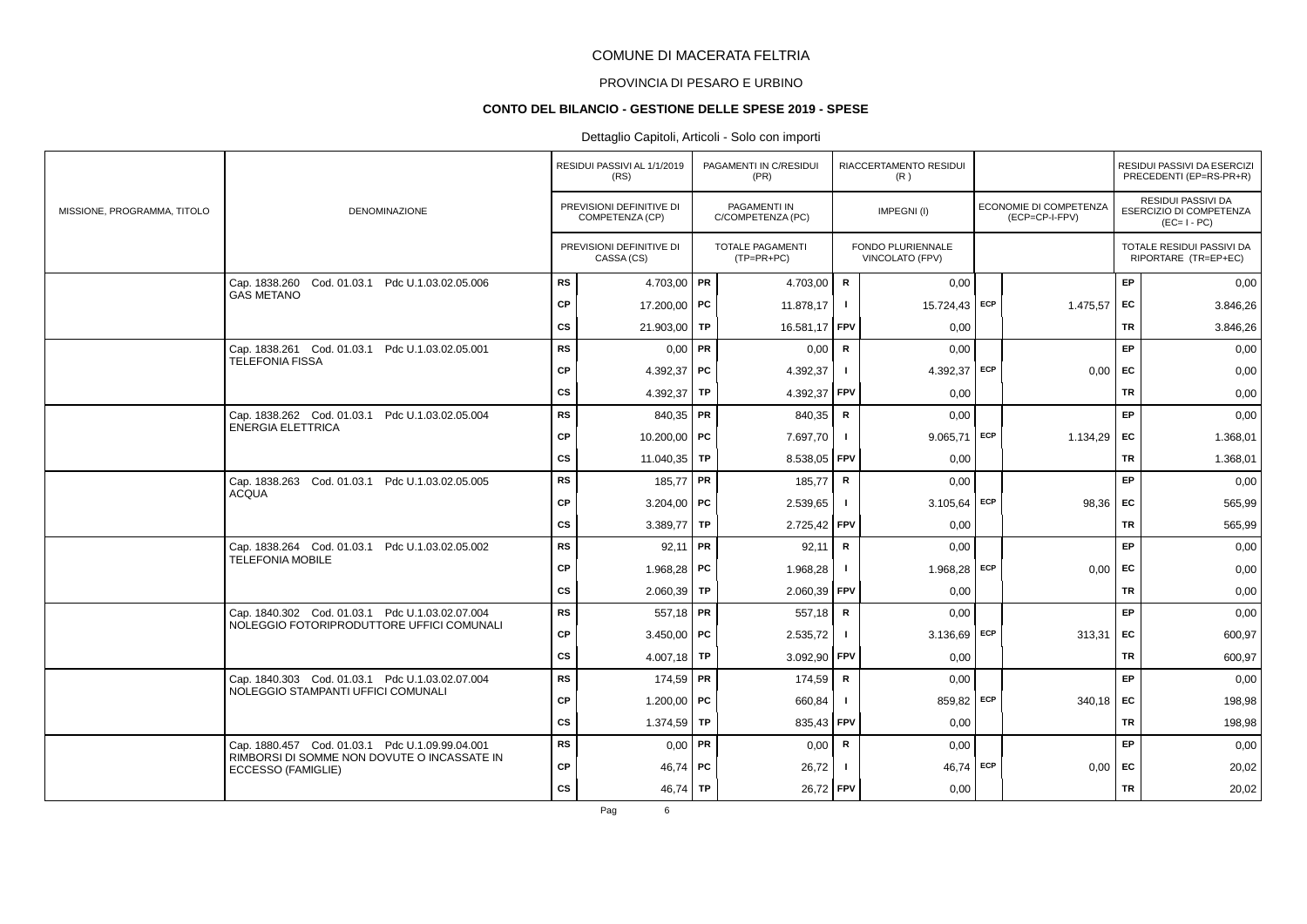# PROVINCIA DI PESARO E URBINO

### **CONTO DEL BILANCIO - GESTIONE DELLE SPESE 2019 - SPESE**

|                                                                  |                                                 |                                                                                                            | RESIDUI PASSIVI AL 1/1/2019<br>(RS) |                                             | PAGAMENTI IN C/RESIDUI<br>(PR) |                                          | RIACCERTAMENTO RESIDUI<br>(R) |                                      |     |                                                 | RESIDUI PASSIVI DA ESERCIZI<br>PRECEDENTI (EP=RS-PR+R) |                                                              |
|------------------------------------------------------------------|-------------------------------------------------|------------------------------------------------------------------------------------------------------------|-------------------------------------|---------------------------------------------|--------------------------------|------------------------------------------|-------------------------------|--------------------------------------|-----|-------------------------------------------------|--------------------------------------------------------|--------------------------------------------------------------|
| MISSIONE, PROGRAMMA, TITOLO                                      |                                                 | <b>DENOMINAZIONE</b>                                                                                       |                                     | PREVISIONI DEFINITIVE DI<br>COMPETENZA (CP) |                                | <b>PAGAMENTI IN</b><br>C/COMPETENZA (PC) |                               | IMPEGNI(I)                           |     | <b>ECONOMIE DI COMPETENZA</b><br>(ECP=CP-I-FPV) |                                                        | RESIDUI PASSIVI DA<br>ESERCIZIO DI COMPETENZA<br>$(EC=I-PC)$ |
|                                                                  |                                                 |                                                                                                            |                                     | PREVISIONI DEFINITIVE DI<br>CASSA (CS)      |                                | <b>TOTALE PAGAMENTI</b><br>$(TP=PR+PC)$  |                               | FONDO PLURIENNALE<br>VINCOLATO (FPV) |     |                                                 |                                                        | TOTALE RESIDUI PASSIVI DA<br>RIPORTARE (TR=EP+EC)            |
| <b>Totale Programma</b>                                          | 03                                              | Gestione economica, finanziaria, programmazione e                                                          | <b>RS</b>                           | 17.648,71                                   | PR                             | 17.648,71                                | R                             | 0,00                                 |     |                                                 | EP                                                     | 0,00                                                         |
|                                                                  |                                                 | provveditorato                                                                                             | CP                                  | 131.082,02 PC                               |                                | 112.289,88                               | $\mathbf{I}$                  | 127.485,88                           | ECP | 3.596,14                                        | EC                                                     | 15.196,00                                                    |
|                                                                  |                                                 |                                                                                                            | $\mathbf{C}\mathbf{S}$              | 148.730,73 TP                               |                                | 129.938,59 FPV                           |                               | 0,00                                 |     |                                                 | <b>TR</b>                                              | 15.196,00                                                    |
| 0104 Programma                                                   | 04                                              | Gestione delle entrate tributarie e servizi fiscali                                                        |                                     |                                             |                                |                                          |                               |                                      |     |                                                 |                                                        |                                                              |
| <b>TITOLO1</b>                                                   |                                                 | <b>SPESE CORRENTI</b>                                                                                      | <b>RS</b>                           | $2.621,82$ PR                               |                                | 2.621,82                                 | R                             | 0,00                                 |     |                                                 | EP                                                     | 0,00                                                         |
|                                                                  |                                                 |                                                                                                            | CP                                  | 27.702,42 PC                                |                                | 22.979,08                                | $\mathbf{I}$                  | 23.804,23 ECP                        |     | 3.898,19                                        | EC                                                     | 825,15                                                       |
|                                                                  |                                                 |                                                                                                            | <b>CS</b>                           | 30.324,24   TP                              |                                | 25.600,90                                | <b>FPV</b>                    | 0,00                                 |     |                                                 | <b>TR</b>                                              | 825,15                                                       |
|                                                                  |                                                 | Cap. 1433.169 Cod. 01.04.1 Pdc U.1.03.02.16.002                                                            | <b>RS</b>                           | $0,00$ PR                                   |                                | 0,00                                     | ${\sf R}$                     | 0.00                                 |     |                                                 | EP                                                     | 0,00                                                         |
|                                                                  |                                                 | POSTALI - GESTIONE DELLE ENTRATE TRIBUTARIE E<br>SERVIZI FISCALI                                           | <b>CP</b>                           | 1.780,90                                    | PC                             | 1.780,90                                 |                               | 1.780,90                             | ECP | 0.00                                            | EC                                                     | 0,00                                                         |
|                                                                  |                                                 |                                                                                                            | <b>CS</b>                           | 1.780,90 TP                                 |                                | 1.780,90                                 | FPV                           | 0,00                                 |     |                                                 | <b>TR</b>                                              | 0,00                                                         |
|                                                                  |                                                 | Cap. 1433.173 Cod. 01.04.1 Pdc U.1.03.02.03.999                                                            | <b>RS</b>                           | $176,23$ PR                                 |                                | 176,23                                   | R                             | 0,00                                 |     |                                                 | EP                                                     | 0,00                                                         |
|                                                                  |                                                 | SPESE PER LA RISCOSSIONE DELLE ENTRATE TRIBUTARIE<br>- GESTIONE DELLE ENTRATE TRIBUTARIE E SERVIZI FISCALI | СP                                  | 4.680.33   PC                               |                                | 4.076,55                                 | л.                            | 4.639,05 ECP                         |     | 41.28                                           | <b>FC</b>                                              | 562,50                                                       |
|                                                                  |                                                 |                                                                                                            | <b>CS</b>                           | 4.856,56   TP                               |                                | 4.252,78                                 | <b>FPV</b>                    | 0,00                                 |     |                                                 | <b>TR</b>                                              | 562,50                                                       |
|                                                                  |                                                 | Cap. 1433.350 Cod. 01.04.1 Pdc U.1.03.02.16.999                                                            | <b>RS</b>                           | $500,00$ PR                                 |                                | 500,00                                   | R                             | 0.00                                 |     |                                                 | EP.                                                    | 0,00                                                         |
|                                                                  |                                                 | SUPPORTO TECNICO PER LA GESTIONE DELLE ENTRATE<br>TRIBUTARIE - GESTIONE DEL SERVIZIO IN FORMA              | <b>CP</b>                           | 500,00                                      | PC                             | 500,00                                   | - 1                           | 500.00                               | ECP | 0.00                                            | <b>FC</b>                                              | 0,00                                                         |
|                                                                  |                                                 | <b>ASSOCIATA</b>                                                                                           | <b>CS</b>                           | 1.000,00 TP                                 |                                | 1.000,00                                 | <b>FPV</b>                    | 0,00                                 |     |                                                 | <b>TR</b>                                              | 0,00                                                         |
|                                                                  |                                                 | Cap. 1452.312 Cod. 01.04.1 Pdc U.1.04.01.01.011                                                            | <b>RS</b>                           | $262,59$ PR                                 |                                | 262,59                                   | R                             | 0,00                                 |     |                                                 | EP                                                     | 0,00                                                         |
|                                                                  |                                                 | TRASFERIMENTO ALLA FONDAZIONE IFEL DEL CONTRIBUTO<br>RELATIVO AL GETTITO I.C.I.                            | CP                                  | $350,00$ PC                                 |                                | 0.00                                     |                               | 262.65                               | ECP | 87.35                                           | <b>FC</b>                                              | 262,65                                                       |
|                                                                  |                                                 |                                                                                                            | <b>CS</b>                           | 612,59 TP                                   |                                | 262,59                                   | <b>FPV</b>                    | 0.00                                 |     |                                                 | <b>TR</b>                                              | 262,65                                                       |
|                                                                  |                                                 | Cap. 1480.457 Cod. 01.04.1 Pdc U.1.09.02.01.001                                                            | <b>RS</b>                           | 477,00 PR                                   |                                | 477,00                                   | $\mathsf{R}$                  | 0.00                                 |     |                                                 | EP                                                     | 0,00                                                         |
|                                                                  |                                                 | SGRAVI E RESTITUZIONE DI TRIBUTI - GESTIONE DELLE<br>ENTRATE TRIBUTARIE E SERVIZI FISCALI                  | <b>CP</b>                           | 891,19   PC                                 |                                | 891,19                                   | $\mathbf{I}$                  | 891,19 ECP                           |     | 0,00                                            | <b>FC</b>                                              | 0,00                                                         |
|                                                                  |                                                 |                                                                                                            | <b>CS</b>                           | 1.368,19                                    | <b>TP</b>                      | 1.368,19 FPV                             |                               | 0,00                                 |     |                                                 | <b>TR</b>                                              | 0,00                                                         |
|                                                                  | Cap. 1870.420 Cod. 01.04.1 Pdc U.1.10.03.01.001 |                                                                                                            | <b>RS</b>                           | 1.206,00   PR                               |                                | 1.206,00                                 | R                             | 0,00                                 |     |                                                 | EP                                                     | 0,00                                                         |
| VERSAMENTO I.V.A. A DEBITO PER LE GESTIONI<br><b>COMMERCIALI</b> | <b>CP</b>                                       | 19.500.00 PC                                                                                               |                                     | 15.730,44                                   | $\mathbf{I}$                   | 15.730,44 ECP                            |                               | 3.769.56                             | EC  | 0,00                                            |                                                        |                                                              |
|                                                                  |                                                 |                                                                                                            | <b>CS</b>                           | 20.706,00 TP                                |                                | 16.936,44                                | <b>FPV</b>                    | 0,00                                 |     |                                                 | TR                                                     | 0,00                                                         |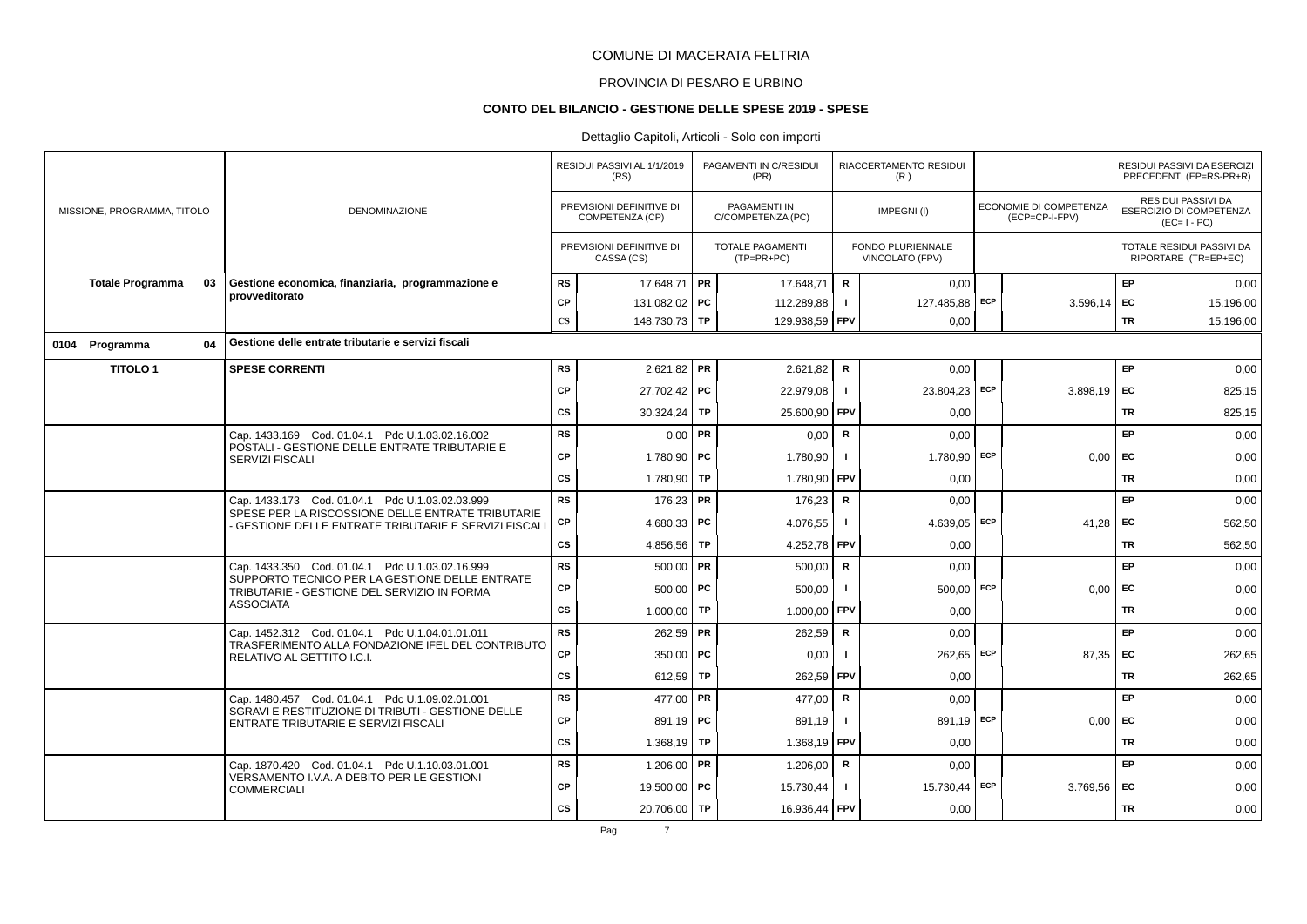# PROVINCIA DI PESARO E URBINO

#### **CONTO DEL BILANCIO - GESTIONE DELLE SPESE 2019 - SPESE**

|                             |    |                                                                                                   |                        | RESIDUI PASSIVI AL 1/1/2019<br>(RS)         |           | PAGAMENTI IN C/RESIDUI<br>(PR)          |                | RIACCERTAMENTO RESIDUI<br>(R)        |     |                                          |           | RESIDUI PASSIVI DA ESERCIZI<br>PRECEDENTI (EP=RS-PR+R)              |
|-----------------------------|----|---------------------------------------------------------------------------------------------------|------------------------|---------------------------------------------|-----------|-----------------------------------------|----------------|--------------------------------------|-----|------------------------------------------|-----------|---------------------------------------------------------------------|
| MISSIONE, PROGRAMMA, TITOLO |    | DENOMINAZIONE                                                                                     |                        | PREVISIONI DEFINITIVE DI<br>COMPETENZA (CP) |           | PAGAMENTI IN<br>C/COMPETENZA (PC)       |                | IMPEGNI(I)                           |     | ECONOMIE DI COMPETENZA<br>(ECP=CP-I-FPV) |           | <b>RESIDUI PASSIVI DA</b><br>ESERCIZIO DI COMPETENZA<br>$(EC=I-PC)$ |
|                             |    |                                                                                                   |                        | PREVISIONI DEFINITIVE DI<br>CASSA (CS)      |           | <b>TOTALE PAGAMENTI</b><br>$(TP=PR+PC)$ |                | FONDO PLURIENNALE<br>VINCOLATO (FPV) |     |                                          |           | TOTALE RESIDUI PASSIVI DA<br>RIPORTARE (TR=EP+EC)                   |
| <b>Totale Programma</b>     | 04 | Gestione delle entrate tributarie e servizi fiscali                                               | <b>RS</b>              | $2.621,82$ PR                               |           | 2.621.82                                | $\mathsf{R}$   | 0.00                                 |     |                                          | EP        | 0,00                                                                |
|                             |    |                                                                                                   | CP                     | 27.702,42 PC                                |           | 22.979,08                               | $\blacksquare$ | 23.804,23 ECP                        |     | $3.898,19$ EC                            |           | 825,15                                                              |
|                             |    |                                                                                                   | $\mathbf{C}\mathbf{S}$ | $30.324,24$ TP                              |           | 25.600,90 FPV                           |                | 0,00                                 |     |                                          | <b>TR</b> | 825,15                                                              |
| 0105 Programma              | 05 | Gestione dei beni demaniali e patrimoniali                                                        |                        |                                             |           |                                         |                |                                      |     |                                          |           |                                                                     |
| <b>TITOLO1</b>              |    | <b>SPESE CORRENTI</b>                                                                             | <b>RS</b>              | $9.818,57$ PR                               |           | 9.818.57                                | R              | 0,00                                 |     |                                          | EP.       | 0,00                                                                |
|                             |    |                                                                                                   | CP                     | 52.305,61   PC                              |           | 35.497,62                               | $\blacksquare$ | 51.320,99 ECP                        |     | $984,62$ EC                              |           | 15.823,37                                                           |
|                             |    |                                                                                                   | cs                     | 62.124,18   TP                              |           | 45.316,19 FPV                           |                | 0,00                                 |     |                                          | <b>TR</b> | 15.823,37                                                           |
|                             |    | Cap. 1521.48 Cod. 01.05.1 Pdc U.1.03.01.05.999                                                    | <b>RS</b>              | 598,09   PR                                 |           | 598,09                                  | $\mathbf R$    | 0,00                                 |     |                                          | EP        | 0,00                                                                |
|                             |    | PRODOTTI DIVERSI PULIZIA E IGIENICO SANITARI -<br><b>GESTIONE BENI DEMANIALI E PATRIMONIALI</b>   | CP                     | 486.37                                      | <b>PC</b> | 486,37                                  |                | 486,37                               | ECP | 0,00                                     | EC        | 0,00                                                                |
|                             |    |                                                                                                   | cs                     | 1.084,46 TP                                 |           | 1.084,46                                | <b>FPV</b>     | 0,00                                 |     |                                          | <b>TR</b> | 0,00                                                                |
|                             |    | Cap. 1521.51 Cod. 01.05.1 Pdc U.1.03.01.02.999                                                    | <b>RS</b>              | 420,61   PR                                 |           | 420,61                                  | R              | 0,00                                 |     |                                          | EP        | 0,00                                                                |
|                             |    | ALTRI ACQUISTI SPECIFICI - GESTIONE DEI BENI DEMANIALI<br>E PATRIMONIALI                          | <b>CP</b>              | $0,00$   PC                                 |           | 0,00                                    | $\blacksquare$ | $0,00$ ECP                           |     | $0,00$ EC                                |           | 0,00                                                                |
|                             |    |                                                                                                   | cs                     | 420,61                                      | TP        | 420,61                                  | <b>FPV</b>     | 0,00                                 |     |                                          | TR        | 0,00                                                                |
|                             |    | Cap. 1522.61 Cod. 01.05.1 Pdc U.1.03.01.02.999                                                    | <b>RS</b>              | $2.057,53$ PR                               |           | 2.057,53                                | R              | 0.00                                 |     |                                          | <b>EP</b> | 0,00                                                                |
|                             |    | ACQUISTI PER MANUTENZIONE IMPIANTI ED<br>ATTREZZATURE - GESTIONE BENI DEMANIALI E                 | CP                     | $3.750,00$ PC                               |           | 1.999,23                                |                | $3.750,00$ ECP                       |     | 0,00                                     | EC        | 1.750,77                                                            |
|                             |    | <b>PATRIMONIALI</b>                                                                               | CS                     | $5.807,53$ TP                               |           | 4.056,76                                | <b>FPV</b>     | 0,00                                 |     |                                          | <b>TR</b> | 1.750,77                                                            |
|                             |    | Cap. 1531.91 Cod. 01.05.1 Pdc U.1.03.02.13.002                                                    | <b>RS</b>              | 914.96   PR                                 |           | 914,96                                  | R              | 0.00                                 |     |                                          | EP        | 0,00                                                                |
|                             |    | PULIZIA LOCALI - GESTIONE DEI BENI DEMANIALI E<br><b>PATRIMONIALI</b>                             | <b>CP</b>              | 10.065.00 PC                                |           | 9.149,60                                |                | 10.064,56 ECP                        |     | 0.44                                     | EC        | 914,96                                                              |
|                             |    |                                                                                                   | cs                     | 10.979,96 TP                                |           | 10.064,56 FPV                           |                | 0,00                                 |     |                                          | <b>TR</b> | 914,96                                                              |
|                             |    | Cap. 1531.95 Cod. 01.05.1 Pdc U.1.03.02.13.999                                                    | RS                     | $0,00$ PR                                   |           | 0,00                                    | $\mathbf R$    | 0,00                                 |     |                                          | EP        | 0,00                                                                |
|                             |    | SERVIZIO ANTINCENDIO - GESTIONE DEI BENI DEMANIALI E<br><b>PATRIMONIALI</b>                       | CP                     | $2.600,00$ PC                               |           | 0,00                                    | $\mathbf{I}$   | $2.525,40$ ECP                       |     | 74,60                                    | <b>FC</b> | 2.525,40                                                            |
|                             |    |                                                                                                   | cs                     | 2.600,00                                    | TP        | 0,00                                    | FPV            | 0,00                                 |     |                                          | <b>TR</b> | 2.525,40                                                            |
|                             |    | Cap. 1531.99 Cod. 01.05.1 Pdc U.1.03.02.09.004                                                    | <b>RS</b>              | $0,00$ PR                                   |           | 0,00                                    | R              | 0,00                                 |     |                                          | EP        | 0,00                                                                |
|                             |    | ASSISTENZA TECNICA ASCENSORE EDIFICIO COMUNALE -<br><b>GESTIONE BENI DEMANIALI E PATRIMONIALI</b> | CP                     | $2.075.02$ PC                               |           | 2.075,02                                |                | $2.075,02$ ECP                       |     | $0.00$ EC                                |           | 0,00                                                                |
|                             |    |                                                                                                   | <b>CS</b>              | $2.075,02$ TP                               |           | 2.075,02 FPV                            |                | 0,00                                 |     |                                          | TR        | 0,00                                                                |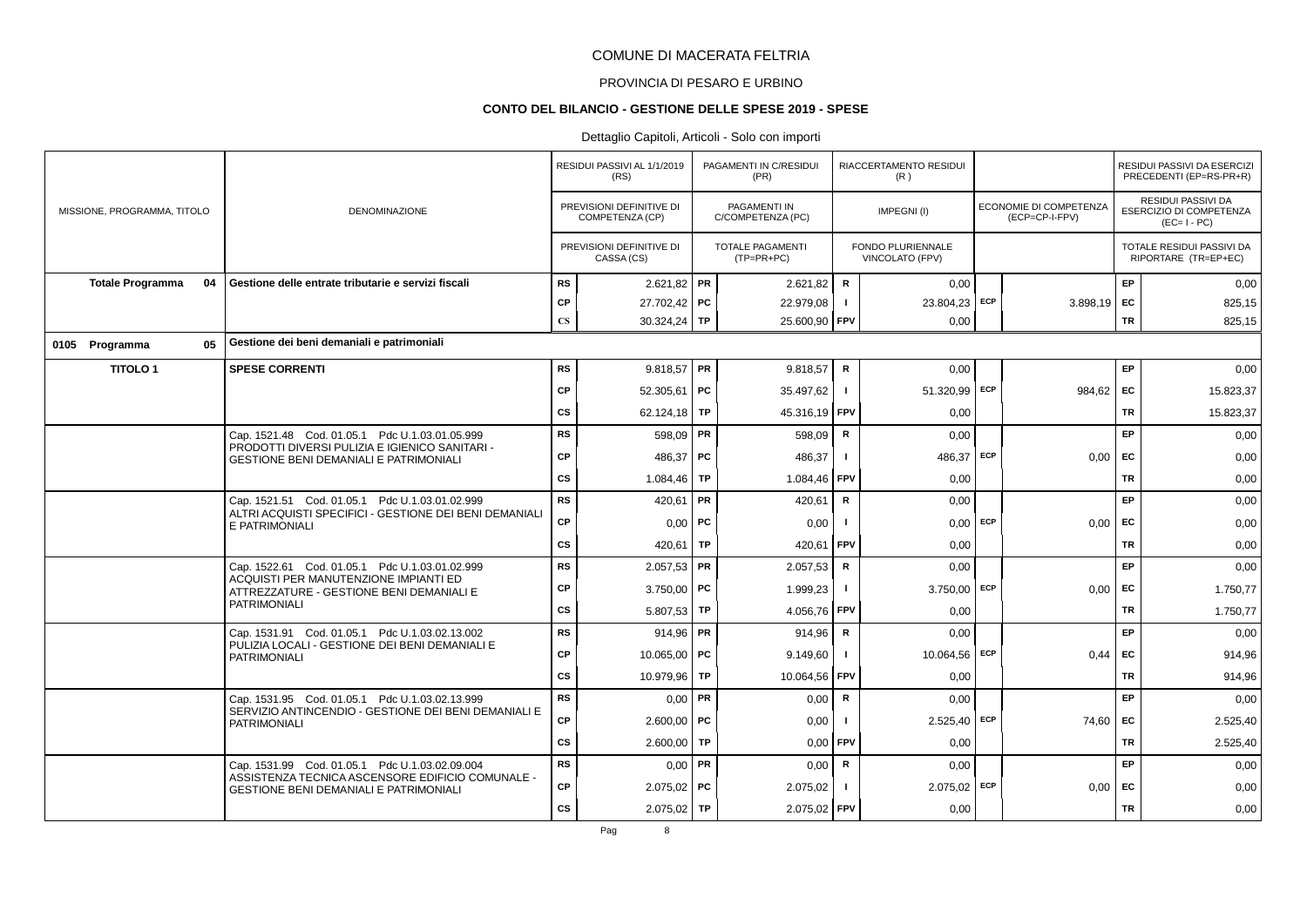# PROVINCIA DI PESARO E URBINO

#### **CONTO DEL BILANCIO - GESTIONE DELLE SPESE 2019 - SPESE**

### Dettaglio Capitoli, Articoli - Solo con importi

|                             |                                                                                                                            |           | RESIDUI PASSIVI AL 1/1/2019<br>(RS)         |           | PAGAMENTI IN C/RESIDUI<br>(PR)          |                | RIACCERTAMENTO RESIDUI<br>(R)               |            |                                          |           | RESIDUI PASSIVI DA ESERCIZI<br>PRECEDENTI (EP=RS-PR+R)              |
|-----------------------------|----------------------------------------------------------------------------------------------------------------------------|-----------|---------------------------------------------|-----------|-----------------------------------------|----------------|---------------------------------------------|------------|------------------------------------------|-----------|---------------------------------------------------------------------|
| MISSIONE, PROGRAMMA, TITOLO | <b>DENOMINAZIONE</b>                                                                                                       |           | PREVISIONI DEFINITIVE DI<br>COMPETENZA (CP) |           | PAGAMENTI IN<br>C/COMPETENZA (PC)       |                | IMPEGNI(I)                                  |            | ECONOMIE DI COMPETENZA<br>(ECP=CP-I-FPV) |           | <b>RESIDUI PASSIVI DA</b><br>ESERCIZIO DI COMPETENZA<br>$(EC=I-PC)$ |
|                             |                                                                                                                            |           | PREVISIONI DEFINITIVE DI<br>CASSA (CS)      |           | <b>TOTALE PAGAMENTI</b><br>$(TP=PR+PC)$ |                | <b>FONDO PLURIENNALE</b><br>VINCOLATO (FPV) |            |                                          |           | TOTALE RESIDUI PASSIVI DA<br>RIPORTARE (TR=EP+EC)                   |
|                             | Cap. 1531.116 Cod. 01.05.1 Pdc U.1.03.02.16.999                                                                            | <b>RS</b> | $0,00$ PR                                   |           | 0,00                                    | $\mathbf R$    | 0.00                                        |            |                                          | EP        | 0,00                                                                |
|                             | ELABORAZIONE DATI AI FINI STATISTICI - GESTIONE BENI<br><b>DEMANIALI E PATRIMONIALI</b>                                    | CP        | 427,00   PC                                 |           | 427,00                                  |                | 427.00                                      | ECP        | $0.00$ EC                                |           | 0,00                                                                |
|                             |                                                                                                                            | cs        | 427,00 TP                                   |           | 427,00                                  | <b>FPV</b>     | 0,00                                        |            |                                          | TR        | 0,00                                                                |
|                             | Cap. 1531.200 Cod. 01.05.1 Pdc U.1.03.02.16.999                                                                            | <b>RS</b> | $0.00$ PR                                   |           | 0.00                                    | $\mathsf{R}$   | 0.00                                        |            |                                          | EP        | 0,00                                                                |
|                             | FRAZIONAMENTI ED ACCATASTAMENTI IMMOBILI -<br><b>GESTIONE BENI DEMANIALI E PATRIMONIALI</b>                                | СP        | $2.918,24$ PC                               |           | 0,00                                    |                | $2.918,24$ ECP                              |            | $0.00$ EC                                |           | 2.918,24                                                            |
|                             |                                                                                                                            | cs        | 2.918,24                                    | TP        | 0,00                                    | FPV            | 0,00                                        |            |                                          | TR        | 2.918,24                                                            |
|                             | Cap. 1532.160 Cod. 01.05.1 Pdc U.1.10.04.01.003                                                                            | <b>RS</b> | $0,00$ PR                                   |           | 0,00                                    | $\mathbf R$    | 0,00                                        |            |                                          | <b>EP</b> | 0,00                                                                |
|                             | ASSICURAZIONI: R.C.T. - R.C.O. ECC. GESTIONE DEI BENI<br><b>DEMANIALI E PATRIMONIALI</b>                                   | CP        | 6.831,75   PC                               |           | 6.831,75                                | $\blacksquare$ | $6.831,75$ ECP                              |            | 0.00                                     | EC        | 0,00                                                                |
|                             |                                                                                                                            | cs        | 6.831,75   TP                               |           | 6.831,75                                | <b>FPV</b>     | 0,00                                        |            |                                          | <b>TR</b> | 0,00                                                                |
|                             | Cap. 1532.161 Cod. 01.05.1 Pdc U.1.10.04.01.002                                                                            | <b>RS</b> | $0.00$ PR                                   |           | 0,00                                    | $\mathsf{R}$   | 0.00                                        |            |                                          | <b>EP</b> | 0,00                                                                |
|                             | ASSICURAZIONI: INCENDIO - GESTIONE BENI DEMANIALI E<br><b>PATRIMONIALI</b>                                                 | <b>CP</b> | 1.900.23   PC                               |           | 1.900,23                                |                | $1.900.23$ ECP                              |            | $0,00$ EC                                |           | 0,00                                                                |
|                             |                                                                                                                            | cs        | $1.900,23$ TP                               |           | 1.900,23 FPV                            |                | 0,00                                        |            |                                          | <b>TR</b> | 0,00                                                                |
|                             | Cap. 1532.162 Cod. 01.05.1 Pdc U.1.10.04.01.003                                                                            | <b>RS</b> | $2.734,36$ PR                               |           | 2.734,36                                | $\mathsf{R}$   | 0,00                                        |            |                                          | EP        | 0,00                                                                |
|                             | ASSICURAZIONE R.C.T. - FRANCHIGIA DANNI A PRIVATI                                                                          | <b>CP</b> |                                             | $0,00$ PC | 0,00                                    |                |                                             | $0,00$ ECP | $0.00$ EC                                |           | 0,00                                                                |
|                             |                                                                                                                            | cs        | $2.734,36$ TP                               |           | 2.734,36                                | <b>FPV</b>     | 0,00                                        |            |                                          | TR        | 0,00                                                                |
|                             | Cap. 1533.174 Cod. 01.05.1 Pdc U.1.03.02.99.999                                                                            | <b>RS</b> | $0,00$ PR                                   |           | 0,00                                    | $\mathbf R$    | 0,00                                        |            |                                          | EP        | 0,00                                                                |
|                             | PRESTAZIONI VARIE - GESTIONE BENI DEMANIALI E<br><b>PATRIMONIALI</b>                                                       | CP        | $516,00$ PC                                 |           | 0,00                                    | -1             | 516,00                                      | ECP        | $0,00$ EC                                |           | 516,00                                                              |
|                             |                                                                                                                            | <b>CS</b> | 516.00                                      | TP        | 0,00                                    | FPV            | 0.00                                        |            |                                          | TR        | 516.00                                                              |
|                             | Cap. 1533.182 Cod. 01.05.1 Pdc U.1.03.02.09.008                                                                            | <b>RS</b> | $2.762,02$ PR                               |           | 2.762,02                                | $\mathbf R$    | 0.00                                        |            |                                          | EP        | 0,00                                                                |
|                             | MANUTENZIONE ORDINARIA E RIPARAZIONE IMMOBILI -<br><b>GESTIONE BENI DEMANIALI E PATRIMONIALI</b>                           | CP        | 4.208,40   PC                               |           | 1.081,72                                |                | 3.887,72 ECP                                |            | $320,68$ EC                              |           | 2.806,00                                                            |
|                             |                                                                                                                            | <b>CS</b> | 6.970,42                                    | <b>TP</b> | 3.843,74                                | l FPV          | 0,00                                        |            |                                          | <b>TR</b> | 2.806,00                                                            |
|                             | Cap. 1533.184 Cod. 01.05.1 Pdc U.1.03.02.09.004<br>ASSISTENZA E MANUTENZIONE CENTRALI TERMICHE<br><b>IMMOBILI COMUNALI</b> | <b>RS</b> | 196,00 PR                                   |           | 196,00                                  | R              | 0,00                                        |            |                                          | EP        | 0,00                                                                |
|                             |                                                                                                                            | CP        | $5.693,61$ PC                               |           | 1.301,61                                |                | $5.693,61$ ECP                              |            | $0,00$ EC                                |           | 4.392,00                                                            |
|                             |                                                                                                                            | cs        | $5.889.61$ TP                               |           | 1.497,61 FPV                            |                | 0,00                                        |            |                                          | <b>TR</b> | 4.392,00                                                            |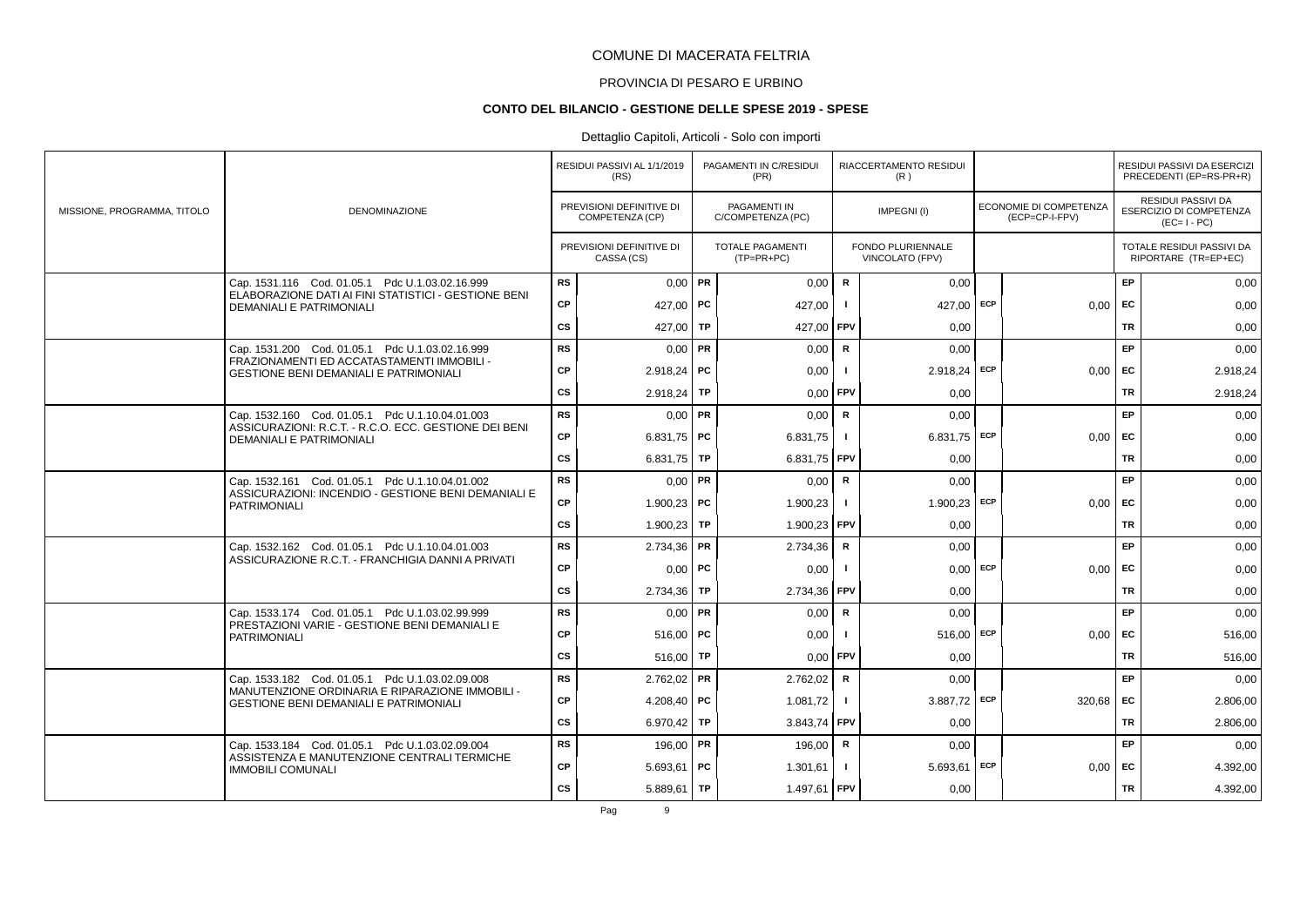# PROVINCIA DI PESARO E URBINO

### **CONTO DEL BILANCIO - GESTIONE DELLE SPESE 2019 - SPESE**

|                               |                                                                                                 |                        | RESIDUI PASSIVI AL 1/1/2019<br>(RS)         |           | PAGAMENTI IN C/RESIDUI<br>(PR)          |                | <b>RIACCERTAMENTO RESIDUI</b><br>(R)               |     |                                          |           | RESIDUI PASSIVI DA ESERCIZI<br>PRECEDENTI (EP=RS-PR+R)       |
|-------------------------------|-------------------------------------------------------------------------------------------------|------------------------|---------------------------------------------|-----------|-----------------------------------------|----------------|----------------------------------------------------|-----|------------------------------------------|-----------|--------------------------------------------------------------|
| MISSIONE, PROGRAMMA, TITOLO   | <b>DENOMINAZIONE</b>                                                                            |                        | PREVISIONI DEFINITIVE DI<br>COMPETENZA (CP) |           | PAGAMENTI IN<br>C/COMPETENZA (PC)       |                | IMPEGNI(I)                                         |     | ECONOMIE DI COMPETENZA<br>(ECP=CP-I-FPV) |           | RESIDUI PASSIVI DA<br>ESERCIZIO DI COMPETENZA<br>$(EC=I-PC)$ |
|                               |                                                                                                 |                        | PREVISIONI DEFINITIVE DI<br>CASSA (CS)      |           | <b>TOTALE PAGAMENTI</b><br>$(TP=PR+PC)$ |                | <b>FONDO PLURIENNALE</b><br><b>VINCOLATO (FPV)</b> |     |                                          |           | TOTALE RESIDUI PASSIVI DA<br>RIPORTARE (TR=EP+EC)            |
|                               | Cap. 1533.185 Cod. 01.05.1 Pdc U.1.03.02.09.004                                                 | <b>RS</b>              | $0,00$ PR                                   |           | 0,00                                    | $\mathbf R$    | 0,00                                               |     |                                          | EP        | 0,00                                                         |
|                               | VERIFICHE AD IMPIANTI ED ATTREZZATURE COMUNALI                                                  | <b>CP</b>              | 1.098,00   PC                               |           | 1.094,10                                |                | 1.094,10 ECP                                       |     | 3,90                                     | EC        | 0,00                                                         |
|                               |                                                                                                 | <b>CS</b>              | 1.098,00                                    | TP        | 1.094,10 FPV                            |                | 0,00                                               |     |                                          | <b>TR</b> | 0,00                                                         |
|                               | Cap. 1540.304 Cod. 01.05.1 Pdc U.1.03.02.07.999                                                 | <b>RS</b>              | 135,00                                      | <b>PR</b> | 135,00                                  | R              | 0,00                                               |     |                                          | EP        | 0,00                                                         |
|                               | CANONI DI CONCESSIONE DEMANIALE                                                                 | <b>CP</b>              | 720,00                                      | PC        | 135,00                                  | -1             | 135,00 ECP                                         |     | 585,00                                   | <b>FC</b> | 0,00                                                         |
|                               |                                                                                                 | <b>CS</b>              | 855,00                                      | <b>TP</b> | 270,00 FPV                              |                | 0,00                                               |     |                                          | <b>TR</b> | 0,00                                                         |
|                               | Cap. 1565.405 Cod. 01.05.1 Pdc U.1.07.05.04.003                                                 | <b>RS</b>              | 0,00                                        | PR        | 0,00                                    | $\mathsf{R}$   | 0,00                                               |     |                                          | EP        | 0,00                                                         |
|                               | QUOTE INTERESSE AMMORTAMENTO MUTUI CASSA DD.PP.<br>SPA - GESTIONE BENI DEMANIALI E PATRIMONIALI | CP                     | $8.665,33$ PC                               |           | 8.665,33                                | $\blacksquare$ | $8.665,33$ ECP                                     |     | 0,00                                     | EC        | 0,00                                                         |
|                               |                                                                                                 | <b>CS</b>              | 8.665,33                                    | <b>TP</b> | 8.665,33 FPV                            |                | 0,00                                               |     |                                          | <b>TR</b> | 0,00                                                         |
|                               | Cap. 1567.411 Cod. 01.05.1 Pdc U.1.07.05.05.999                                                 | <b>RS</b>              | $0,00$ PR                                   |           | 0,00                                    | $\mathsf{R}$   | 0,00                                               |     |                                          | <b>EP</b> | 0,00                                                         |
|                               | QUOTE INTERESSE AMMORTAMENTO MUTUI UNIONE<br>MONTANA MONTEFELTRO - GESTIONE BENI DEMANIALI E    | CP                     | 350,66 PC                                   |           | 350,66                                  |                | 350,66 ECP                                         |     | 0,00                                     | <b>FC</b> | 0,00                                                         |
|                               | <b>PATRIMONIALI</b>                                                                             | <b>CS</b>              | 350,66                                      | TP        | 350,66 FPV                              |                | 0,00                                               |     |                                          | <b>TR</b> | 0,00                                                         |
| <b>TITOLO 2</b>               | <b>SPESE IN CONTO CAPITALE</b>                                                                  | <b>RS</b>              | 0,00                                        | PR        | 0,00                                    | R              | 0,00                                               |     |                                          | <b>EP</b> | 0,00                                                         |
|                               |                                                                                                 | СP                     | 337.320,00                                  | PC        | 0,00                                    | - 1            | 7.320,00 ECP                                       |     | 330.000,00                               | EC        | 7.320,00                                                     |
|                               |                                                                                                 | <b>CS</b>              | 337.320,00                                  | <b>TP</b> | 0,00                                    | <b>FPV</b>     | 0,00                                               |     |                                          | <b>TR</b> | 7.320,00                                                     |
|                               | Cap. 21501.528 Cod. 01.05.2 Pdc U.2.02.01.09.999                                                | <b>RS</b>              | 0,00                                        | PR        | 0,00                                    | $\mathsf{R}$   | 0,00                                               |     |                                          | EP        | 0,00                                                         |
|                               | PROGETTAZIONE INTERVENTO DI MIGLIORAMENTO<br>SISMICO DELL'EDIFICIO EX SCUOLA MEDIA              | CP                     | 330.000,00 PC                               |           | 0,00                                    | $\blacksquare$ | $0,00$ ECP                                         |     | 330.000,00                               | EC        | 0,00                                                         |
|                               |                                                                                                 | <b>CS</b>              | 330.000,00                                  | <b>TP</b> | $0,00$ FPV                              |                | 0,00                                               |     |                                          | <b>TR</b> | 0,00                                                         |
|                               | Cap. 21501.574 Cod. 01.05.2 Pdc U.2.02.01.09.002                                                | <b>RS</b>              | $0,00$ PR                                   |           | 0,00                                    | $\mathbf R$    | 0,00                                               |     |                                          | <b>EP</b> | 0,00                                                         |
|                               | MANUTENZIONE STRAORDINARIA IMMOBILE "MULINO<br><b>DELLE MONACHE"</b>                            | <b>CP</b>              | 7.320,00                                    | PC        | 0,00                                    | -1             | 7.320,00 ECP                                       |     | 0,00                                     | EC        | 7.320,00                                                     |
|                               |                                                                                                 | <b>CS</b>              | 7.320,00                                    | TP        | 0.00                                    | <b>FPV</b>     | 0,00                                               |     |                                          | <b>TR</b> | 7.320,00                                                     |
| <b>Totale Programma</b><br>05 | Gestione dei beni demaniali e patrimoniali                                                      | <b>RS</b>              | $9.818,57$ PR                               |           | 9.818,57                                | $\mathsf R$    | 0,00                                               |     |                                          | EP        | 0,00                                                         |
|                               |                                                                                                 | СP                     | 389.625,61 PC                               |           | 35.497,62                               | -1             | 58.640,99                                          | ECP | 330.984,62 EC                            |           | 23.143,37                                                    |
|                               |                                                                                                 | $\mathbf{C}\mathbf{S}$ | 399.444,18 TP                               |           | 45.316,19 FPV                           |                | 0,00                                               |     |                                          | TR        | 23.143,37                                                    |
| 06<br>0106 Programma          | Ufficio tecnico                                                                                 |                        |                                             |           |                                         |                |                                                    |     |                                          |           |                                                              |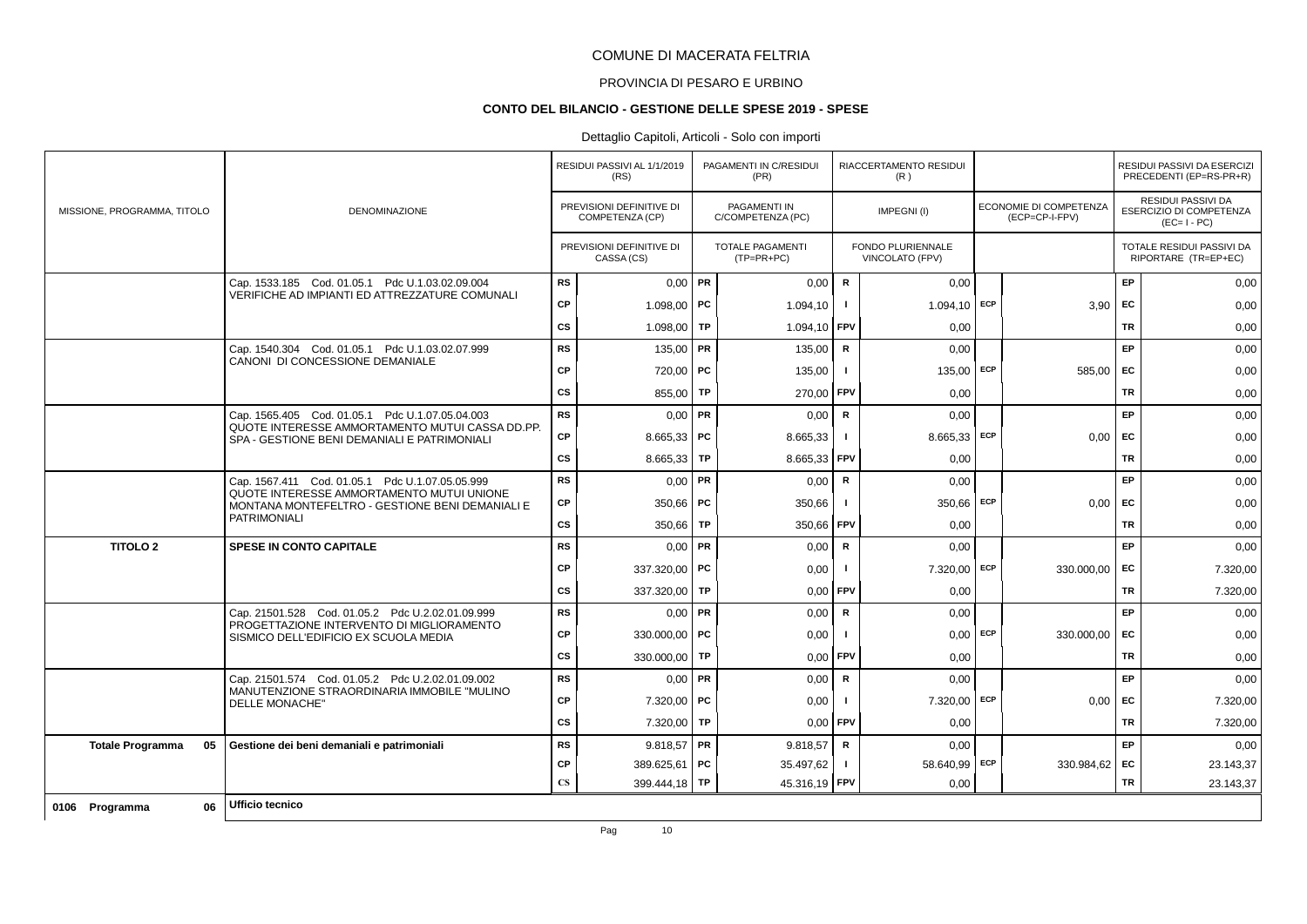# PROVINCIA DI PESARO E URBINO

#### **CONTO DEL BILANCIO - GESTIONE DELLE SPESE 2019 - SPESE**

### Dettaglio Capitoli, Articoli - Solo con importi

|                             |                                                                          |           | RESIDUI PASSIVI AL 1/1/2019<br>(RS)         |           | PAGAMENTI IN C/RESIDUI<br>(PR)          |              | RIACCERTAMENTO RESIDUI<br>(R)               |     |                                          |           | RESIDUI PASSIVI DA ESERCIZI<br>PRECEDENTI (EP=RS-PR+R)       |
|-----------------------------|--------------------------------------------------------------------------|-----------|---------------------------------------------|-----------|-----------------------------------------|--------------|---------------------------------------------|-----|------------------------------------------|-----------|--------------------------------------------------------------|
| MISSIONE, PROGRAMMA, TITOLO | <b>DENOMINAZIONE</b>                                                     |           | PREVISIONI DEFINITIVE DI<br>COMPETENZA (CP) |           | PAGAMENTI IN<br>C/COMPETENZA (PC)       |              | IMPEGNI(I)                                  |     | ECONOMIE DI COMPETENZA<br>(ECP=CP-I-FPV) |           | RESIDUI PASSIVI DA<br>ESERCIZIO DI COMPETENZA<br>$(EC=I-PC)$ |
|                             |                                                                          |           | PREVISIONI DEFINITIVE DI<br>CASSA (CS)      |           | <b>TOTALE PAGAMENTI</b><br>$(TP=PR+PC)$ |              | <b>FONDO PLURIENNALE</b><br>VINCOLATO (FPV) |     |                                          |           | TOTALE RESIDUI PASSIVI DA<br>RIPORTARE (TR=EP+EC)            |
| <b>TITOLO1</b>              | <b>SPESE CORRENTI</b>                                                    | <b>RS</b> | 325,56 PR                                   |           | 325,56                                  | $\mathbf R$  | 0,00                                        |     |                                          | EP.       | 0,00                                                         |
|                             |                                                                          | CP        | 48.933.07 PC                                |           | 48.027,57                               | $\mathbf{I}$ | 48.430,44 ECP                               |     | $502,63$ EC                              |           | 402,87                                                       |
|                             |                                                                          | <b>CS</b> | 49.258,63   TP                              |           | 48.353,13                               | <b>FPV</b>   | 0,00                                        |     |                                          | <b>TR</b> | 402,87                                                       |
|                             | Cap. 1610.1 Cod. 01.06.1 Pdc U.1.01.01.01.002                            | <b>RS</b> | $0.00$ PR                                   |           | 0.00                                    | $\mathsf{R}$ | 0.00                                        |     |                                          | EP        | 0,00                                                         |
|                             | ASSEGNI FISSI - UFFICIO TECNICO                                          | CP        | 24.944,48   PC                              |           | 24.944,48                               |              | 24.944,48 ECP                               |     | $0.00$ EC                                |           | 0,00                                                         |
|                             |                                                                          | <b>CS</b> | 24.944,48                                   | TP        | 24.944,48 FPV                           |              | 0,00                                        |     |                                          | TR        | 0,00                                                         |
|                             | Cap. 1610.4 Cod. 01.06.1 Pdc U.1.01.01.01.004                            | <b>RS</b> | $0,00$ PR                                   |           | 0,00                                    | $\mathsf{R}$ | 0,00                                        |     |                                          | <b>EP</b> | 0,00                                                         |
|                             | RETRIBUZIONE DI POSIZIONE P.O. - UFFICIO TECNICO                         | CP        | $9.500,01$ PC                               |           | 9.500,01                                |              | $9.500,01$ ECP                              |     | 0,00                                     | EC        | 0,00                                                         |
|                             |                                                                          | <b>CS</b> | 9.500,01                                    | <b>TP</b> | 9.500,01                                | FPV          | 0.00                                        |     |                                          | <b>TR</b> | 0,00                                                         |
|                             | Cap. 1610.50 Cod. 01.06.1 Pdc U.1.01.01.01.004                           | <b>RS</b> | $0.00$ PR                                   |           | 0,00                                    | R            | 0,00                                        |     |                                          | EP        | 0,00                                                         |
|                             | RETRIBUZIONE DI RISULTATO P.O. - UFFICIO TECNICO<br>(F.P.V.)             | СP        | 416,67   PC                                 |           | 416,67                                  | -1           | 416,67 ECP                                  |     | $0.00$ EC                                |           | 0,00                                                         |
|                             |                                                                          | cs        | 416,67   TP                                 |           | 416,67 FPV                              |              | 0,00                                        |     |                                          | <b>TR</b> | 0,00                                                         |
|                             | Cap. 1611.2 Cod. 01.06.1 Pdc U.1.01.02.01.001                            | <b>RS</b> | $0,00$ PR                                   |           | 0,00                                    | $\mathbf R$  | 0,00                                        |     |                                          | EP        | 0,00                                                         |
|                             | CONTRIBUTI SU ASSEGNI FISSI E TRATTAMENTI<br>ACCESSORI - UFFICIO TECNICO | <b>CP</b> | $9.203,85$ PC                               |           | 9.203,85                                |              | 9.203,85                                    | ECP | 0,00                                     | EC        | 0,00                                                         |
|                             |                                                                          | <b>CS</b> | $9.203.85$ TP                               |           | 9.203,85                                | <b>FPV</b>   | 0.00                                        |     |                                          | TR        | 0,00                                                         |
|                             | Cap. 1611.50 Cod. 01.06.1 Pdc U.1.01.02.01.001                           | <b>RS</b> | $0,00$ PR                                   |           | 0,00                                    | $\mathsf{R}$ | 0,00                                        |     |                                          | EP        | 0,00                                                         |
|                             | CONTRIBUTI RETRIBUZIONE DI RISULTATO P.O. - UFFICIO<br>TECNICO (F.P.V.)  | CP        | $106,61$ PC                                 |           | 99,17                                   | -1           | 106,61                                      | ECP | $0.00$ EC                                |           | 7,44                                                         |
|                             |                                                                          | <b>CS</b> | 106,61                                      | <b>TP</b> | 99,17                                   | <b>FPV</b>   | 0,00                                        |     |                                          | <b>TR</b> | 7,44                                                         |
|                             | Cap. 1621.49 Cod. 01.06.1 Pdc U.1.03.01.02.002                           | <b>RS</b> | $50,00$ PR                                  |           | 50,00                                   | $\mathbf R$  | 0,00                                        |     |                                          | EP        | 0,00                                                         |
|                             | CONSUMI AUTOMEZZI - UFFICIO TECNICO                                      | <b>CP</b> | $500,00$ PC                                 |           | 92,00                                   |              | $92,00$ ECP                                 |     | 408.00                                   | EC        | 0,00                                                         |
|                             |                                                                          | <b>CS</b> | 550,00   TP                                 |           | 142,00 FPV                              |              | 0.00                                        |     |                                          | <b>TR</b> | 0,00                                                         |
|                             | Cap. 1630.7 Cod. 01.06.1 Pdc U.1.03.02.02.001                            | <b>RS</b> | $0.00$ PR                                   |           | 0,00                                    | R            | 0,00                                        |     |                                          | EP.       | 0,00                                                         |
|                             | RIMBORSO SPESE PER MISSIONI - UFFICIO TECNICO                            | CP        | 140.00   PC                                 |           | 94,56                                   |              | 94,56 ECP                                   |     | 45,44                                    | EC        | 0,00                                                         |
|                             |                                                                          | <b>CS</b> | 140,00   TP                                 |           | 94,56 FPV                               |              | 0,00                                        |     |                                          | <b>TR</b> | 0,00                                                         |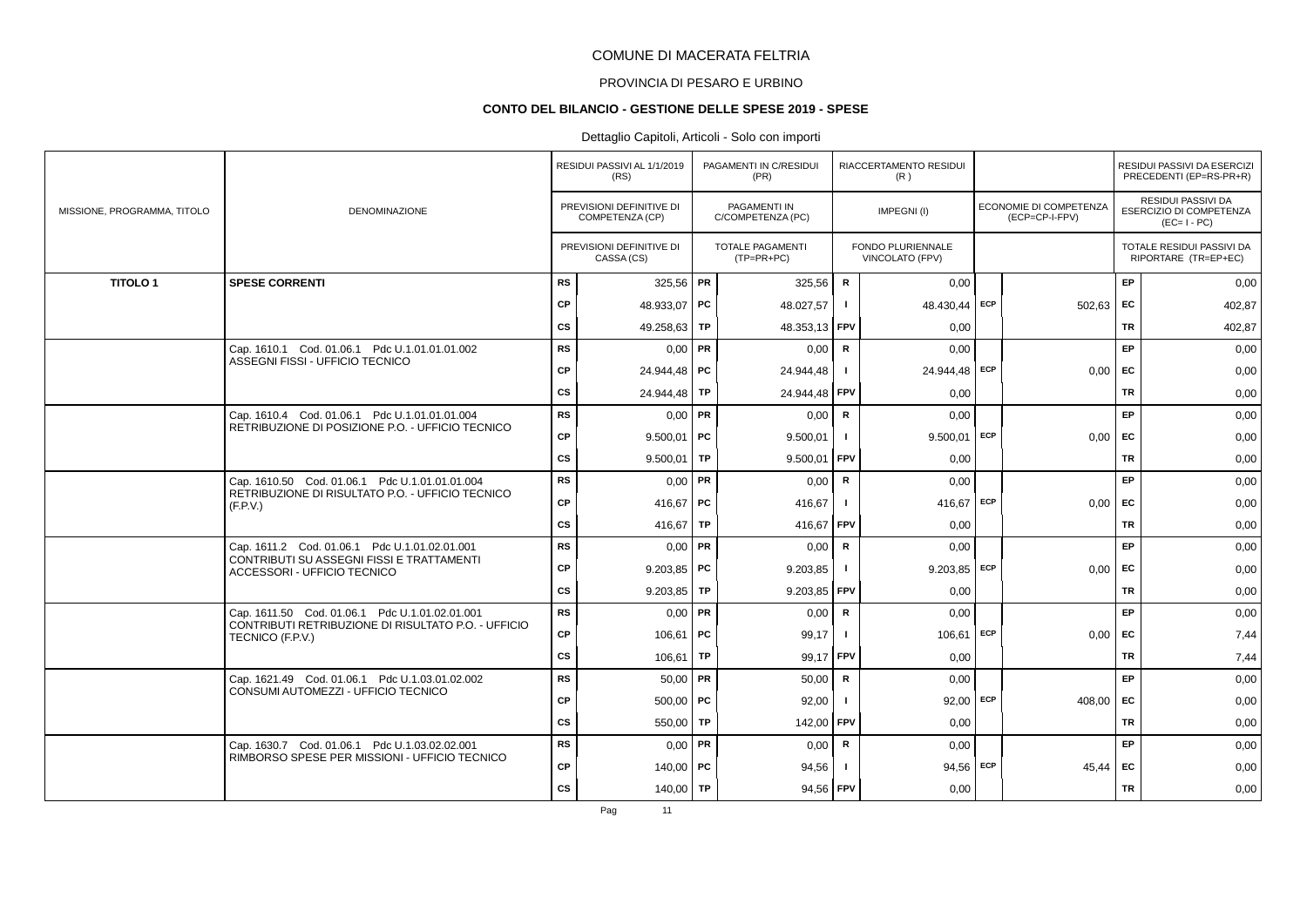# PROVINCIA DI PESARO E URBINO

#### **CONTO DEL BILANCIO - GESTIONE DELLE SPESE 2019 - SPESE**

|                               |                                                                       |                        | RESIDUI PASSIVI AL 1/1/2019<br>(RS)         |           | PAGAMENTI IN C/RESIDUI<br>(PR)          |                | RIACCERTAMENTO RESIDUI<br>(R)        |     |                                          |           | RESIDUI PASSIVI DA ESERCIZI<br>PRECEDENTI (EP=RS-PR+R)       |
|-------------------------------|-----------------------------------------------------------------------|------------------------|---------------------------------------------|-----------|-----------------------------------------|----------------|--------------------------------------|-----|------------------------------------------|-----------|--------------------------------------------------------------|
| MISSIONE, PROGRAMMA, TITOLO   | DENOMINAZIONE                                                         |                        | PREVISIONI DEFINITIVE DI<br>COMPETENZA (CP) |           | PAGAMENTI IN<br>C/COMPETENZA (PC)       |                | IMPEGNI(I)                           |     | ECONOMIE DI COMPETENZA<br>(ECP=CP-I-FPV) |           | RESIDUI PASSIVI DA<br>ESERCIZIO DI COMPETENZA<br>$(EC=I-PC)$ |
|                               |                                                                       |                        | PREVISIONI DEFINITIVE DI<br>CASSA (CS)      |           | <b>TOTALE PAGAMENTI</b><br>$(TP=PR+PC)$ |                | FONDO PLURIENNALE<br>VINCOLATO (FPV) |     |                                          |           | TOTALE RESIDUI PASSIVI DA<br>RIPORTARE (TR=EP+EC)            |
|                               | Cap. 1631.101 Cod. 01.06.1 Pdc U.1.03.02.09.001                       | <b>RS</b>              | 275,56 PR                                   |           | 275,56                                  | $\mathbf R$    | 0,00                                 |     |                                          | EP        | 0,00                                                         |
|                               | MANUTENZIONI AUTOMEZZI - UFFICIO TECNICO                              | <b>CP</b>              | 400,00   PC                                 |           | 0,00                                    |                | 395,43                               | ECP | 4,57                                     | EC        | 395,43                                                       |
|                               |                                                                       | <b>CS</b>              | 675,56                                      | <b>TP</b> | 275,56                                  | FPV            | 0,00                                 |     |                                          | TR        | 395,43                                                       |
|                               | Cap. 1631.125 Cod. 01.06.1 Pdc U.1.03.02.19.001                       | <b>RS</b>              | $0,00$ PR                                   |           | 0,00                                    | R              | 0,00                                 |     |                                          | EP        | 0,00                                                         |
|                               | MANUTENZIONE SOFTWARE UFFICIO TECNICO                                 | <b>CP</b>              | 180,00   PC                                 |           | 170,80                                  | -1             | 170,80 ECP                           |     | 9,20                                     | EC        | 0,00                                                         |
|                               |                                                                       | <b>CS</b>              | 180,00 TP                                   |           | 170,80                                  | FPV            | 0,00                                 |     |                                          | <b>TR</b> | 0,00                                                         |
|                               | Cap. 1632.162 Cod. 01.06.1 Pdc U.1.10.04.01.003                       | <b>RS</b>              | $0,00$ PR                                   |           | 0,00                                    | ${\sf R}$      | 0.00                                 |     |                                          | EP        | 0,00                                                         |
|                               | ASSICURAZIONI AUTOMEZZI - UFFICIO TECNICO                             | <b>CP</b>              | $518,22$ PC                                 |           | 518,22                                  | $\blacksquare$ | $518,22$ ECP                         |     | 0,00                                     | <b>FC</b> | 0,00                                                         |
|                               |                                                                       | <b>CS</b>              | 518,22                                      | TP        | 518,22                                  | FPV            | 0,00                                 |     |                                          | <b>TR</b> | 0,00                                                         |
|                               | Cap. 1671.50 Cod. 01.06.1 Pdc U.1.02.01.01.001                        | <b>RS</b>              | $0.00$ PR                                   |           | 0,00                                    | $\mathsf{R}$   | 0,00                                 |     |                                          | EP        | 0,00                                                         |
|                               | I.R.A.P. RETRIBUZIONE DI RISULTATO P.O. - UFFICIO<br>TECNICO (F.P.V.) | <b>CP</b>              | $35,42$ PC                                  |           | 0,00                                    |                | $0,00$ ECP                           |     | $35,42$ EC                               |           | 0,00                                                         |
|                               |                                                                       | <b>CS</b>              | 35,42                                       | TP        | 0,00                                    | FPV            | 0,00                                 |     |                                          | TR        | 0,00                                                         |
|                               | Cap. 1671.443 Cod. 01.06.1 Pdc U.1.02.01.01.001                       | <b>RS</b>              | $0,00$ PR                                   |           | 0,00                                    | $\mathsf{R}$   | 0,00                                 |     |                                          | EP        | 0,00                                                         |
|                               | IMPOSTA REGIONALE ATTIVITA' PRODUTTIVE - UFFICIO<br><b>TECNICO</b>    | <b>CP</b>              | $2.963,17$ PC                               |           | 2.963,17                                | $\mathbf{I}$   | $2.963,17$ ECP                       |     | 0,00                                     | EC        | 0,00                                                         |
|                               |                                                                       | <b>CS</b>              | $2.963,17$ TP                               |           | 2.963,17                                | l FPV          | 0,00                                 |     |                                          | <b>TR</b> | 0,00                                                         |
|                               | Cap. 1673.445 Cod. 01.06.1 Pdc U.1.02.01.09.001                       | <b>RS</b>              | $0,00$ PR                                   |           | 0,00                                    | $\mathsf{R}$   | 0,00                                 |     |                                          | EP        | 0,00                                                         |
|                               | TASSA DI POSSESSO VEICOLI - UFFICIO TECNICO                           | <b>CP</b>              | $24,64$ PC                                  |           | 24,64                                   | - 1            | 24,64 ECP                            |     | 0,00                                     | EC        | 0,00                                                         |
|                               |                                                                       | <b>CS</b>              | $24,64$ TP                                  |           | 24,64                                   | FPV            | 0,00                                 |     |                                          | TR        | 0,00                                                         |
| 06<br><b>Totale Programma</b> | Ufficio tecnico                                                       | <b>RS</b>              | $325,56$ PR                                 |           | 325,56                                  | R              | 0,00                                 |     |                                          | EP        | 0,00                                                         |
|                               |                                                                       | <b>CP</b>              | 48.933,07   PC                              |           | 48.027,57                               | $\mathbf{I}$   | 48.430,44                            | ECP | $502,63$ EC                              |           | 402,87                                                       |
|                               |                                                                       | $\mathbf{C}\mathbf{S}$ | 49.258,63 TP                                |           | 48.353,13 FPV                           |                | 0,00                                 |     |                                          | TR        | 402.87                                                       |
| 07<br>0107 Programma          | Elezioni e consultazioni popolari - Anagrafe e stato civile           |                        |                                             |           |                                         |                |                                      |     |                                          |           |                                                              |
| <b>TITOLO1</b>                | <b>SPESE CORRENTI</b>                                                 | RS                     | 717,20 PR                                   |           | 717,20                                  | R              | 0,00                                 |     |                                          | EP        | 0,00                                                         |
|                               |                                                                       | <b>CP</b>              | 87.485.89 PC                                |           | 71.351,80                               | $\mathbf{I}$   | 71.914,42 ECP                        |     | 15.571.47                                | EC        | 562,62                                                       |
|                               |                                                                       | CS                     | 88.203,09 TP                                |           | 72.069,00 FPV                           |                | 0,00                                 |     |                                          | TR        | 562,62                                                       |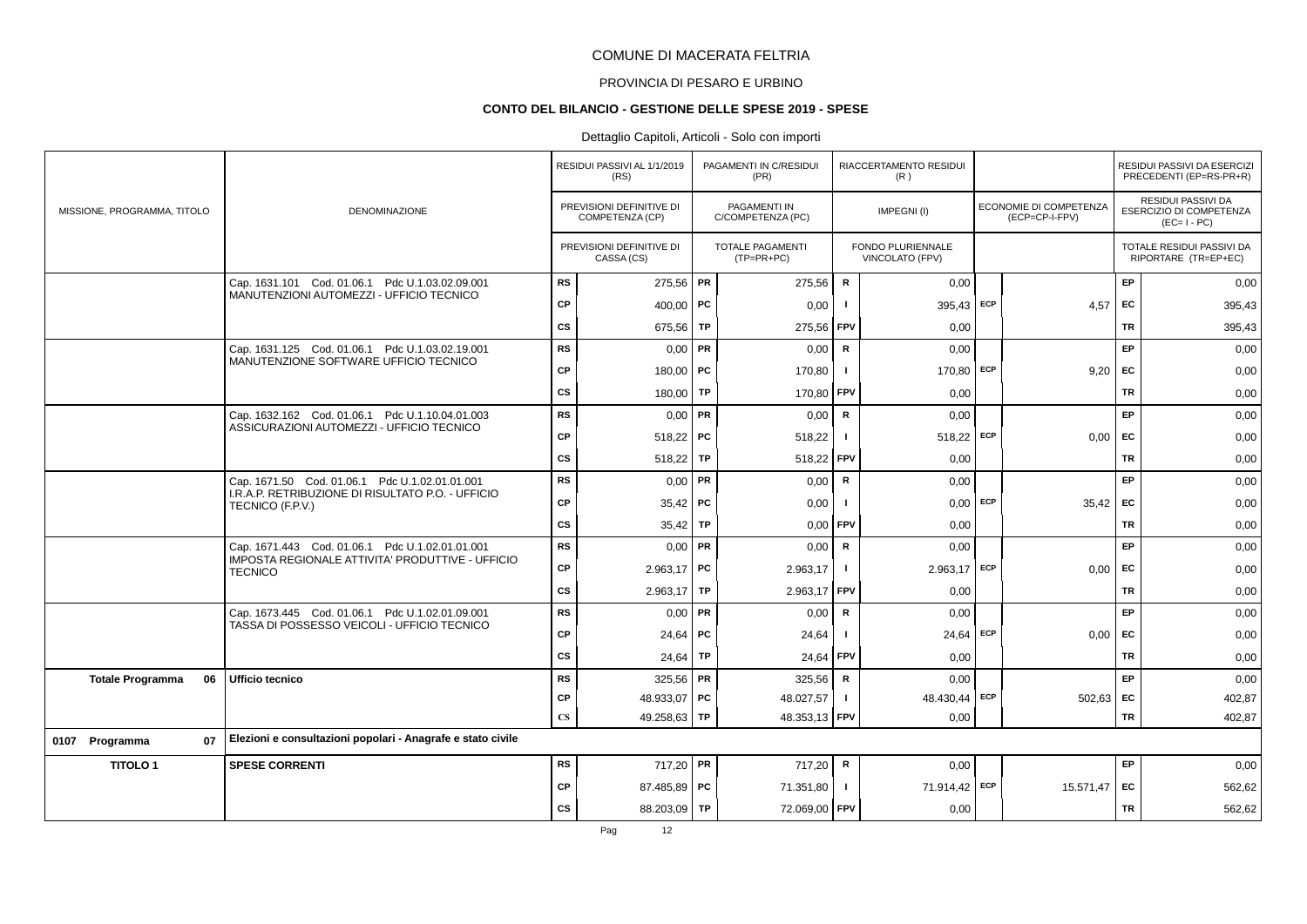# PROVINCIA DI PESARO E URBINO

#### **CONTO DEL BILANCIO - GESTIONE DELLE SPESE 2019 - SPESE**

|                             |                                                                                                 |           | RESIDUI PASSIVI AL 1/1/2019<br>(RS)         |           | PAGAMENTI IN C/RESIDUI<br>(PR)          |                | RIACCERTAMENTO RESIDUI<br>(R)               |            |                                          |           | RESIDUI PASSIVI DA ESERCIZI<br>PRECEDENTI (EP=RS-PR+R)       |
|-----------------------------|-------------------------------------------------------------------------------------------------|-----------|---------------------------------------------|-----------|-----------------------------------------|----------------|---------------------------------------------|------------|------------------------------------------|-----------|--------------------------------------------------------------|
| MISSIONE, PROGRAMMA, TITOLO | <b>DENOMINAZIONE</b>                                                                            |           | PREVISIONI DEFINITIVE DI<br>COMPETENZA (CP) |           | PAGAMENTI IN<br>C/COMPETENZA (PC)       |                | IMPEGNI(I)                                  |            | ECONOMIE DI COMPETENZA<br>(ECP=CP-I-FPV) |           | RESIDUI PASSIVI DA<br>ESERCIZIO DI COMPETENZA<br>$(EC=I-PC)$ |
|                             |                                                                                                 |           | PREVISIONI DEFINITIVE DI<br>CASSA (CS)      |           | <b>TOTALE PAGAMENTI</b><br>$(TP=PR+PC)$ |                | <b>FONDO PLURIENNALE</b><br>VINCOLATO (FPV) |            |                                          |           | <b>TOTALE RESIDUI PASSIVI DA</b><br>RIPORTARE (TR=EP+EC)     |
|                             | Cap. 1710.1 Cod. 01.07.1 Pdc U.1.01.01.01.002                                                   | <b>RS</b> | $0,00$ PR                                   |           | 0,00                                    | $\mathbf R$    | 0,00                                        |            |                                          | EP        | 0,00                                                         |
|                             | ASSEGNI FISSI - ELEZIONI E CONSULTAZIONI POPOLARI -<br>ANAGRAFE E STATO CIVILE                  | CP        | 44.054.94 PC                                |           | 44.054,94                               |                | 44.054,94 ECP                               |            | $0.00$ EC                                |           | 0,00                                                         |
|                             |                                                                                                 | <b>CS</b> | 44.054,94                                   | <b>TP</b> | 44.054,94                               | <b>FPV</b>     | 0.00                                        |            |                                          | <b>TR</b> | 0,00                                                         |
|                             | Cap. 1710.2 Cod. 01.07.1 Pdc U.1.01.02.02.001                                                   | <b>RS</b> | $0.00$ PR                                   |           | 0.00                                    | $\mathsf{R}$   | 0.00                                        |            |                                          | EP        | 0,00                                                         |
|                             | ASSEGNI FAMILIARI - ELEZIONI E CONSULTAZIONI<br>POPOLARI - ANAGRAFE E STATO CIVILE              | CP        | 1.979.70   PC                               |           | 1.979.70                                |                | 1.979,70 ECP                                |            | $0.00$ EC                                |           | 0,00                                                         |
|                             |                                                                                                 | <b>CS</b> | 1.979,70                                    | TP        | 1.979,70 FPV                            |                | 0,00                                        |            |                                          | TR        | 0,00                                                         |
|                             | Cap. 1710.180 Cod. 01.07.1 Pdc U.1.01.01.01.003                                                 | <b>RS</b> | $0,00$ PR                                   |           | 0,00                                    | $\mathsf{R}$   | 0,00                                        |            |                                          | <b>EP</b> | 0,00                                                         |
|                             | COMPENSO PER LAVORO STRAORDINARIO -<br>CONSULTAZIONI ELETTORALI E POPOLARI                      | CP        | $9.000,00$ PC                               |           | 1.871,27                                | $\blacksquare$ | $1.871,27$ ECP                              |            | $7.128,73$ EC                            |           | 0,00                                                         |
|                             |                                                                                                 | <b>CS</b> | 9.000,00 TP                                 |           | 1.871,27                                | <b>FPV</b>     | 0.00                                        |            |                                          | <b>TR</b> | 0,00                                                         |
|                             | Cap. 1711.2 Cod. 01.07.1 Pdc U.1.01.02.01.001                                                   | <b>RS</b> | $0.00$ PR                                   |           | 0,00                                    | R              | 0.00                                        |            |                                          | EP        | 0,00                                                         |
|                             | CONTRIBUTI SU ASSEGNI FISSI E TRATTAMENTI<br>ACCESSORI - ELEZIONI E CONSULTAZIONI POPOLARI -    | СP        | 12.294,75 PC                                |           | 12.293,21                               | $\mathbf{I}$   | 12.293,21 ECP                               |            | 1,54                                     | EC        | 0,00                                                         |
|                             | ANAGRAFE E STATO CIVILE                                                                         | CS        | 12.294,75 TP                                |           | 12.293,21                               | FPV            | 0,00                                        |            |                                          | <b>TR</b> | 0,00                                                         |
|                             | Cap. 1711.180 Cod. 01.07.1 Pdc U.1.01.02.01.001                                                 | <b>RS</b> | $36,83$ PR                                  |           | 36,83                                   | $\mathbf R$    | 0,00                                        |            |                                          | EP        | 0,00                                                         |
|                             | CONTRIBUTI SU COMPENSO PER LAVORO STRAORDINARIO<br>- CONSULTAZIONI ELETTORALI E POPOLARI        | CP        | $2.300,00$ PC                               |           | 445,37                                  |                | 460.16                                      | ECP        | 1.839,84                                 | EC        | 14,79                                                        |
|                             |                                                                                                 | <b>CS</b> | $2.336,83$ TP                               |           | 482.20                                  | <b>FPV</b>     | 0.00                                        |            |                                          | <b>TR</b> | 14,79                                                        |
|                             | Cap. 1721.180 Cod. 01.07.1 Pdc U.1.03.01.02.010                                                 | <b>RS</b> | $0.00$ PR                                   |           | 0,00                                    | $\mathsf{R}$   | 0,00                                        |            |                                          | EP        | 0,00                                                         |
|                             | BENI PER ELEZIONI E CONSULTAZIONI POPOLARI                                                      | CP        | $2.000,00$ PC                               |           | 655,14                                  | - 1            | $655,14$ ECP                                |            | 1.344,86                                 | EC        | 0,00                                                         |
|                             |                                                                                                 | <b>CS</b> | $2.000,00$ TP                               |           | 655,14                                  | <b>FPV</b>     | 0,00                                        |            |                                          | <b>TR</b> | 0,00                                                         |
|                             | Cap. 1730.7 Cod. 01.07.1 Pdc U.1.03.02.02.001                                                   | <b>RS</b> | $0,00$ PR                                   |           | 0,00                                    | $\mathbf R$    | 0.00                                        |            |                                          | EP        | 0,00                                                         |
|                             | RIMBORSO SPESE PER MISSIONI - ELEZIONI E<br>CONSULTAZIONI POPOLARI - ANAGRAFE E STATO CIVILE    | CP        | $25.00$ PC                                  |           | 0,00                                    |                |                                             | $0,00$ ECP | 25,00                                    | EC        | 0,00                                                         |
|                             |                                                                                                 | CS        | $25,00$ TP                                  |           | 0.00                                    | <b>FPV</b>     | 0.00                                        |            |                                          | <b>TR</b> | 0,00                                                         |
|                             | Cap. 1733.167 Cod. 01.07.1 Pdc U.1.03.02.01.007                                                 | <b>RS</b> | 201,60   PR                                 |           | 201,60                                  | $\mathsf{R}$   | 0,00                                        |            |                                          | EP.       | 0,00                                                         |
|                             | RIMBORSO SPESE AI COMPONENTI DELLA SO.E.CI. -<br>ELEZIONI E CONSULTAZIONI POPOLARI - ANAGRAFE E | СP        | $600,00$ PC                                 |           | 0,00                                    |                | $262,40$ ECP                                |            | 337,60 EC                                |           | 262,40                                                       |
|                             | <b>STATO CIVILE</b>                                                                             | <b>CS</b> | 801,60   TP                                 |           | 201,60 FPV                              |                | 0,00                                        |            |                                          | <b>TR</b> | 262,40                                                       |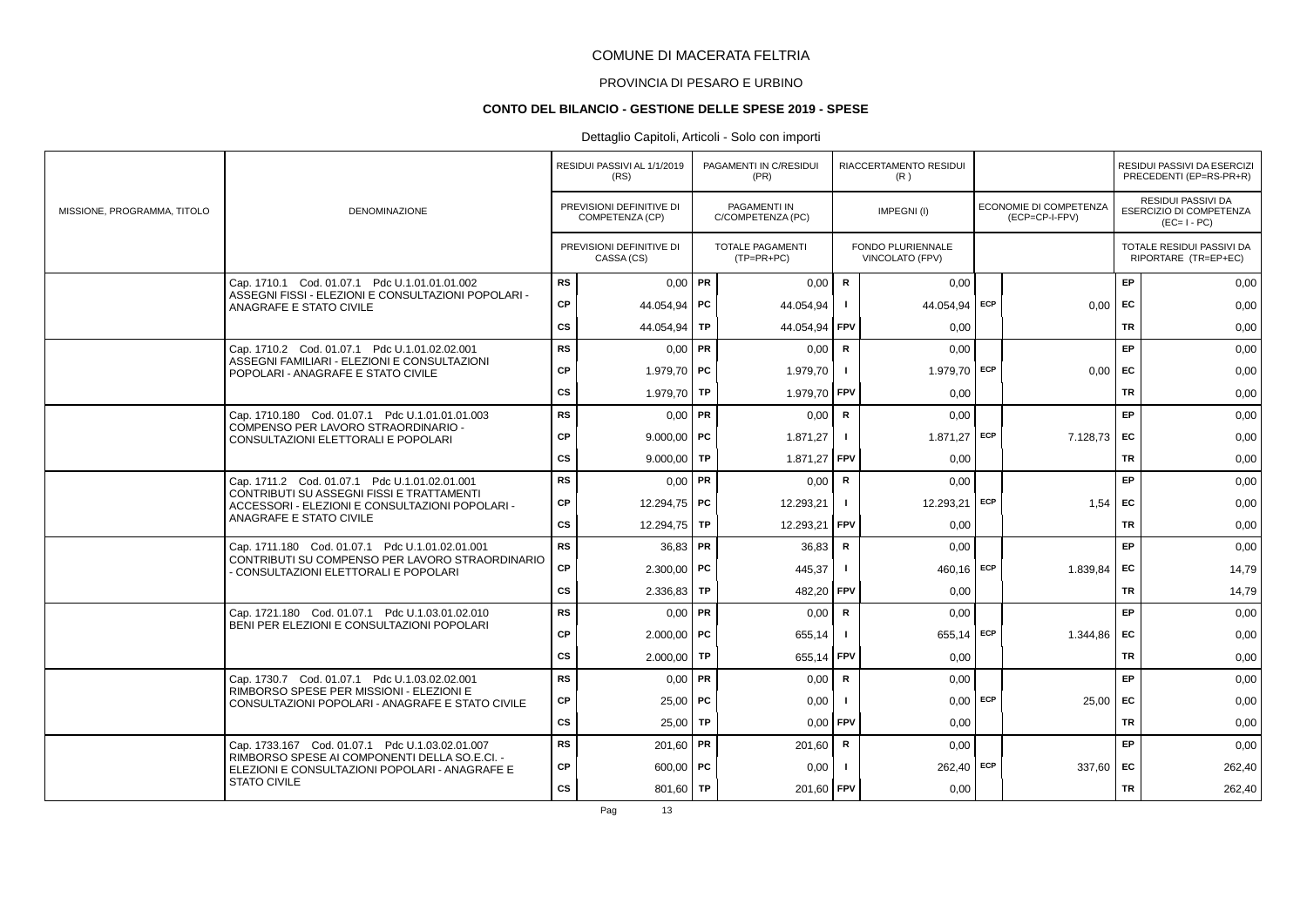# PROVINCIA DI PESARO E URBINO

#### **CONTO DEL BILANCIO - GESTIONE DELLE SPESE 2019 - SPESE**

|                               |                                                                                                         |                        | RESIDUI PASSIVI AL 1/1/2019<br>(RS)         |           | PAGAMENTI IN C/RESIDUI<br>(PR)    |              | RIACCERTAMENTO RESIDUI<br>(R)        |            |                                          |           | RESIDUI PASSIVI DA ESERCIZI<br>PRECEDENTI (EP=RS-PR+R)       |
|-------------------------------|---------------------------------------------------------------------------------------------------------|------------------------|---------------------------------------------|-----------|-----------------------------------|--------------|--------------------------------------|------------|------------------------------------------|-----------|--------------------------------------------------------------|
| MISSIONE, PROGRAMMA, TITOLO   | <b>DENOMINAZIONE</b>                                                                                    |                        | PREVISIONI DEFINITIVE DI<br>COMPETENZA (CP) |           | PAGAMENTI IN<br>C/COMPETENZA (PC) |              | IMPEGNI(I)                           |            | ECONOMIE DI COMPETENZA<br>(ECP=CP-I-FPV) |           | RESIDUI PASSIVI DA<br>ESERCIZIO DI COMPETENZA<br>$(EC=I-PC)$ |
|                               |                                                                                                         |                        | PREVISIONI DEFINITIVE DI<br>CASSA (CS)      |           | TOTALE PAGAMENTI<br>$(TP=PR+PC)$  |              | FONDO PLURIENNALE<br>VINCOLATO (FPV) |            |                                          |           | TOTALE RESIDUI PASSIVI DA<br>RIPORTARE (TR=EP+EC)            |
|                               | Cap. 1733.174 Cod. 01.07.1 Pdc U.1.03.02.13.004                                                         | <b>RS</b>              | 226,92   PR                                 |           | 226.92                            | $\mathsf{R}$ | 0.00                                 |            |                                          | EP        | 0,00                                                         |
|                               | STAMPA E RILEGATURA REGISTRI DI STATO CIVILE                                                            | <b>CP</b>              | 226,92                                      | <b>PC</b> | 226,92                            |              | 226,92                               | <b>ECP</b> | 0,00                                     | EC        | 0,00                                                         |
|                               |                                                                                                         | $\mathsf{cs}$          | 453,84                                      | TP        | 453,84                            | FPV          | 0,00                                 |            |                                          | TR        | 0,00                                                         |
|                               | Cap. 1733.180 Cod. 01.07.1 Pdc U.1.03.02.99.004                                                         | <b>RS</b>              | 0,00                                        | PR        | 0,00                              | $\mathsf{R}$ | 0,00                                 |            |                                          | EP        | 0,00                                                         |
|                               | SERVIZI PER ELEZIONI E CONSULTAZIONI POPOLARI                                                           | <b>CP</b>              | $6.000,00$ PC                               |           | 2.451,28                          |              | 2.451,28 ECP                         |            | 3.548,72                                 | EC        | 0,00                                                         |
|                               |                                                                                                         | <b>CS</b>              | 6.000,00                                    | <b>TP</b> | 2.451,28                          | <b>FPV</b>   | 0,00                                 |            |                                          | <b>TR</b> | 0,00                                                         |
|                               | Cap. 1750.312 Cod. 01.07.1 Pdc U.1.04.01.01.001                                                         | <b>RS</b>              | $251,85$ PR                                 |           | 251,85                            | ${\sf R}$    | 0,00                                 |            |                                          | EP        | 0,00                                                         |
|                               | TRASFERIMENTO AL MINISTERO DEI PROVENTI DERIVANTI<br>DAL RILASCIO DELLA CARTA D'IDENITA' ELETTRONICA    | CP                     | 4.500,00   PC                               |           | 3.492,32                          |              | $3.777,75$ ECP                       |            | 722,25                                   | EC        | 285,43                                                       |
|                               |                                                                                                         | CS                     | 4.751,85                                    | TP        | 3.744,17                          | FPV          | 0,00                                 |            |                                          | TR        | 285,43                                                       |
|                               | Cap. 1771.180 Cod. 01.07.1 Pdc U.1.02.01.01.001                                                         | <b>RS</b>              | $0.00$ PR                                   |           | 0,00                              | $\mathsf{R}$ | 0.00                                 |            |                                          | EP        | 0,00                                                         |
|                               | I.R.A.P. COMPENSO PER LAVORO STRAORDINARIO -<br>ELEZIONI E CONSULTAZIONI POPOLARI                       | <b>CP</b>              | 765,00   PC                                 |           | 142,07                            |              | 142,07                               | ECP        | 622,93                                   | <b>FC</b> | 0,00                                                         |
|                               |                                                                                                         | CS                     | 765.00                                      | TP        | 142,07                            | FPV          | 0,00                                 |            |                                          | TR        | 0,00                                                         |
|                               | Cap. 1771.443 Cod. 01.07.1 Pdc U.1.02.01.01.001                                                         | RS                     | 0,00                                        | PR        | 0,00                              | $\mathsf{R}$ | 0,00                                 |            |                                          | EP        | 0,00                                                         |
|                               | IMPOSTA REGIONALE ATTIVITA' PRODUTTIVE - ELEZIONI E<br>CONSULTAZIONI POPOLARI - ANAGRAFE E STATO CIVILE | CP                     | 3.739,58 PC                                 |           | 3.739,58                          | -1           | $3.739,58$ ECP                       |            | 0,00                                     | EC        | 0,00                                                         |
|                               |                                                                                                         | <b>CS</b>              | 3.739,58                                    | <b>TP</b> | 3.739,58 FPV                      |              | 0.00                                 |            |                                          | <b>TR</b> | 0,00                                                         |
| <b>Totale Programma</b><br>07 | Elezioni e consultazioni popolari - Anagrafe e stato civile                                             | <b>RS</b>              | 717,20 PR                                   |           | 717,20                            | $\mathbf R$  | 0,00                                 |            |                                          | EP        | 0,00                                                         |
|                               |                                                                                                         | CP                     | 87.485,89 PC                                |           | 71.351,80                         | $\mathbf{I}$ | 71.914,42 ECP                        |            | 15.571,47                                | <b>FC</b> | 562,62                                                       |
|                               |                                                                                                         | $\mathbf{C}\mathbf{S}$ | 88.203,09                                   | <b>TP</b> | 72.069,00                         | <b>FPV</b>   | 0,00                                 |            |                                          | TR        | 562,62                                                       |
| 0108 Programma<br>08          | Statistica e sistemi informativi                                                                        |                        |                                             |           |                                   |              |                                      |            |                                          |           |                                                              |
| <b>TITOLO1</b>                | <b>SPESE CORRENTI</b>                                                                                   | <b>RS</b>              | 491,05   PR                                 |           | 491,05                            | R            | 0,00                                 |            |                                          | EP        | 0,00                                                         |
|                               |                                                                                                         | <b>CP</b>              | 18.457,86 PC                                |           | 18.213,84                         | $\mathbf{I}$ | 18.448,69 ECP                        |            | 9,17                                     | EC        | 234,85                                                       |
|                               |                                                                                                         | CS                     | 18.948,91   TP                              |           | 18.704,89                         | FPV          | 0,00                                 |            |                                          | <b>TR</b> | 234,85                                                       |
|                               | Cap. 1831.124 Cod. 01.08.1 Pdc U.1.03.02.19.009<br>MANUTENZIONE HARDWARE UFFICI COMUNALI                | RS                     | 298,90 PR                                   |           | 298,90                            | ${\sf R}$    | 0,00                                 |            |                                          | EP        | 0,00                                                         |
|                               |                                                                                                         | <b>CP</b>              | 713,70 PC                                   |           | 469,70                            |              | 704,55 ECP                           |            | 9.15                                     | EC        | 234,85                                                       |
|                               |                                                                                                         | <b>CS</b>              | 1.012,60                                    | <b>TP</b> | 768,60 FPV                        |              | 0,00                                 |            |                                          | <b>TR</b> | 234,85                                                       |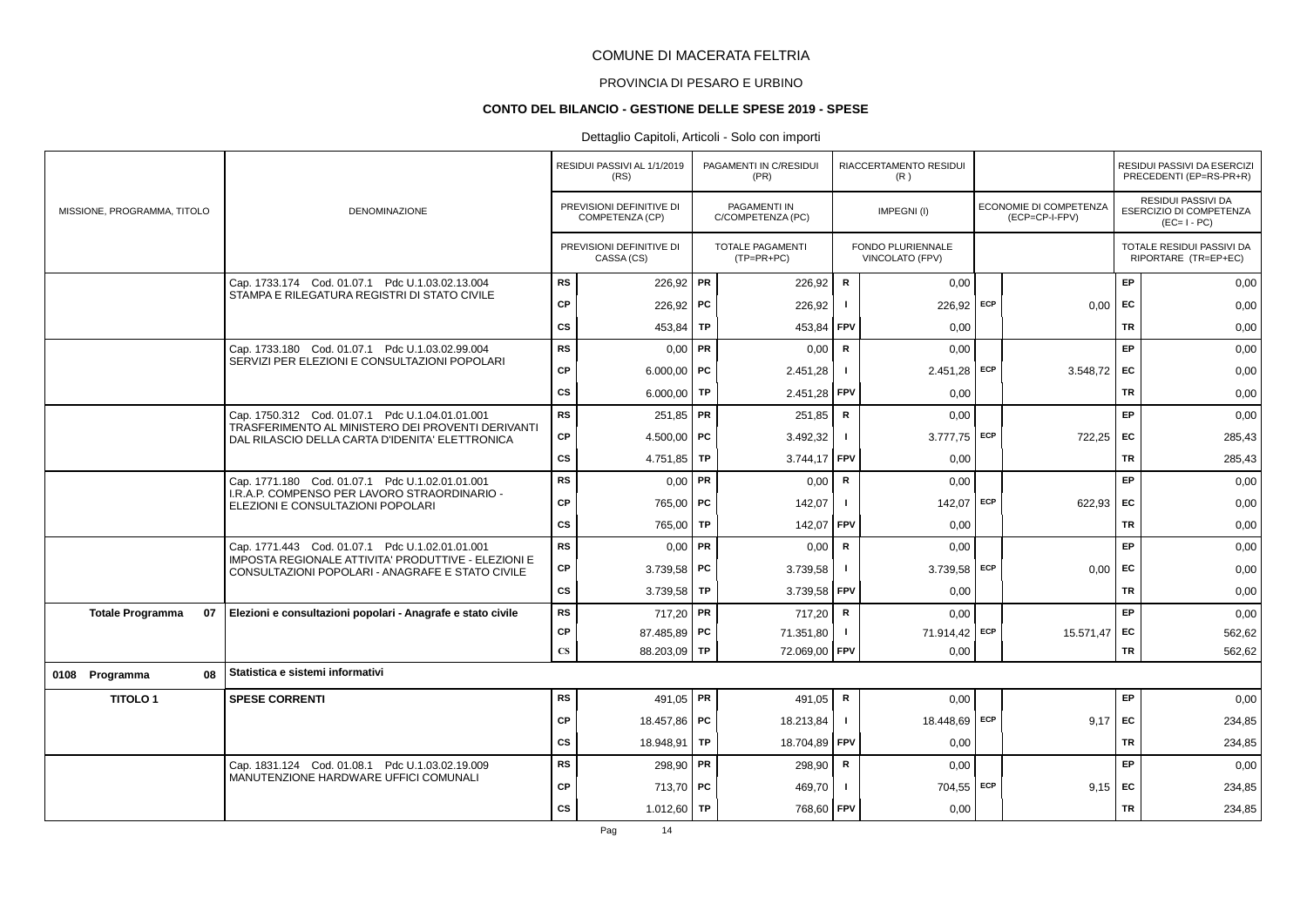#### PROVINCIA DI PESARO E URBINO

#### **CONTO DEL BILANCIO - GESTIONE DELLE SPESE 2019 - SPESE**

|                               |                                                                                                |               | RESIDUI PASSIVI AL 1/1/2019<br>(RS)         |           | PAGAMENTI IN C/RESIDUI<br>(PR)          |                | RIACCERTAMENTO RESIDUI<br>(R)        |     |                                          |           | RESIDUI PASSIVI DA ESERCIZI<br>PRECEDENTI (EP=RS-PR+R)       |
|-------------------------------|------------------------------------------------------------------------------------------------|---------------|---------------------------------------------|-----------|-----------------------------------------|----------------|--------------------------------------|-----|------------------------------------------|-----------|--------------------------------------------------------------|
| MISSIONE, PROGRAMMA, TITOLO   | <b>DENOMINAZIONE</b>                                                                           |               | PREVISIONI DEFINITIVE DI<br>COMPETENZA (CP) |           | PAGAMENTI IN<br>C/COMPETENZA (PC)       |                | IMPEGNI(I)                           |     | ECONOMIE DI COMPETENZA<br>(ECP=CP-I-FPV) |           | RESIDUI PASSIVI DA<br>ESERCIZIO DI COMPETENZA<br>$(EC=I-PC)$ |
|                               |                                                                                                |               | PREVISIONI DEFINITIVE DI<br>CASSA (CS)      |           | <b>TOTALE PAGAMENTI</b><br>$(TP=PR+PC)$ |                | FONDO PLURIENNALE<br>VINCOLATO (FPV) |     |                                          |           | TOTALE RESIDUI PASSIVI DA<br>RIPORTARE (TR=EP+EC)            |
|                               | Cap. 1831.125 Cod. 01.08.1 Pdc U.1.03.02.19.001                                                | <b>RS</b>     | 192,15 PR                                   |           | 192,15                                  | ${\sf R}$      | 0,00                                 |     |                                          | EP        | 0,00                                                         |
|                               | MANUTENZIONE SOFTWARE UFFICI COMUNALI                                                          | <b>CP</b>     | 15.037,95 PC                                |           | 15.037,95                               |                | 15.037,95                            | ECP | 0,00                                     | EC        | 0,00                                                         |
|                               |                                                                                                | <b>CS</b>     | 15.230,10                                   | TP        | 15.230,10                               | FPV            | 0,00                                 |     |                                          | TR        | 0,00                                                         |
|                               | Cap. 1831.176 Cod. 01.08.1 Pdc U.1.03.02.19.001                                                | <b>RS</b>     | 0,00                                        | PR        | 0,00                                    | R              | 0,00                                 |     |                                          | EP        | 0,00                                                         |
|                               | MANUTENZIONE IMPIANTO WI-FI (SOFTWARE)                                                         | <b>CP</b>     | 1.209,00   PC                               |           | 1.209,00                                | -1             | 1.209,00 ECP                         |     | 0,00                                     | <b>FC</b> | 0,00                                                         |
|                               |                                                                                                | <b>CS</b>     | 1.209,00                                    | <b>TP</b> | 1.209,00                                | <b>FPV</b>     | 0,00                                 |     |                                          | <b>TR</b> | 0,00                                                         |
|                               | Cap. 1833.175 Cod. 01.08.1 Pdc U.1.03.02.05.003                                                | <b>RS</b>     | $0,00$ PR                                   |           | 0,00                                    | ${\sf R}$      | 0,00                                 |     |                                          | EP        | 0,00                                                         |
|                               | PROGETTO S.I.C.I. - CONVENZIONE CON LA PROVINCIA                                               | <b>CP</b>     | 1.497,21   PC                               |           | 1.497,19                                | -1             | 1.497,19 ECP                         |     | $0.02$ EC                                |           | 0,00                                                         |
|                               |                                                                                                | CS            | 1.497,21                                    | TP        | 1.497,19                                | <b>FPV</b>     | 0,00                                 |     |                                          | TR        | 0,00                                                         |
| <b>Totale Programma</b><br>08 | Statistica e sistemi informativi                                                               | <b>RS</b>     | 491.05   PR                                 |           | 491.05                                  | $\mathsf{R}$   | 0.00                                 |     |                                          | EP        | 0,00                                                         |
|                               |                                                                                                | <b>CP</b>     | 18.457,86 PC                                |           | 18.213,84                               |                | 18.448,69 ECP                        |     | 9.17                                     | EC        | 234,85                                                       |
|                               |                                                                                                | $\mathbf{CS}$ | 18.948,91 TP                                |           | 18.704,89 FPV                           |                | 0,00                                 |     |                                          | TR        | 234,85                                                       |
| 0110 Programma<br>10          | Risorse umane                                                                                  |               |                                             |           |                                         |                |                                      |     |                                          |           |                                                              |
| <b>TITOLO1</b>                | <b>SPESE CORRENTI</b>                                                                          | <b>RS</b>     | $5.517,39$ PR                               |           | 5.517,39                                | ${\sf R}$      | 0,00                                 |     |                                          | EP        | 0,00                                                         |
|                               |                                                                                                | <b>CP</b>     | 93.348,37   PC                              |           | 53.061.62                               | $\mathbf{I}$   | 58.970,67 ECP                        |     | 1.412.40                                 | <b>FC</b> | 5.909,05                                                     |
|                               |                                                                                                | <b>CS</b>     | 98.865,76                                   | TP        | 58.579,01                               | <b>FPV</b>     | 32.965,30                            |     |                                          | TR        | 5.909,05                                                     |
|                               | Cap. 1211.4 Cod. 01.10.1 Pdc U.1.01.02.01.001                                                  | RS            | $19,77$ PR                                  |           | 19,77                                   | ${\sf R}$      | 0,00                                 |     |                                          | EP        | 0,00                                                         |
|                               | CONTRIBUTI SU INDENNITA' PER SPECIFICHE<br>RESPONSABILITA' MENSILIZZATE - SEGRETERIA GENERALE, | СP            | $3.706,79$ PC                               |           | 3.580,97                                |                | 3.656,79 ECP                         |     | 50,00                                    | EC        | 75,82                                                        |
|                               | PERSONALE E ORGANIZZAZIONE                                                                     | CS            | 3.726,56                                    | TP        | 3.600,74                                | <b>FPV</b>     | 0,00                                 |     |                                          | TR        | 75,82                                                        |
|                               | Cap. 1211.51 Cod. 01.10.1 Pdc U.1.01.02.01.001                                                 | <b>RS</b>     | $0,00$ PR                                   |           | 0,00                                    | R              | 0,00                                 |     |                                          | EP        | 0,00                                                         |
|                               | CONTRIBUTI SU PRODUTTIVITA' ED INDENNITA' COLLEGATE<br>ALLA PRESENZA (F.P.V.)                  | CP            | 4.974,29 PC                                 |           | 4.557,80                                | $\blacksquare$ | 4.974,29 ECP                         |     | $-4.474,29$                              | EC        | 416,49                                                       |
|                               |                                                                                                | <b>CS</b>     | 9.448.58                                    | TP        | 4.557,80                                | FPV            | 4.474,29                             |     |                                          | <b>TR</b> | 416,49                                                       |
|                               | Cap. 1211.52 Cod. 01.10.1 Pdc U.1.01.02.01.001                                                 | <b>RS</b>     | 0,00                                        | PR        | 0,00                                    | ${\sf R}$      | 0,00                                 |     |                                          | EP        | 0,00                                                         |
|                               | CONTRIBUTI SU RESTRIBUZIONE DI RISULTATO P.O. (F.P.V.)                                         | <b>CP</b>     | $54,99$ PC                                  |           | 54,99                                   |                | 54,99 ECP                            |     | $-1.395,01$                              | <b>FC</b> | 0,00                                                         |
|                               |                                                                                                | <b>CS</b>     | 1.450,00                                    | TP        | 54,99                                   | <b>FPV</b>     | 1.395,01                             |     |                                          | <b>TR</b> | 0,00                                                         |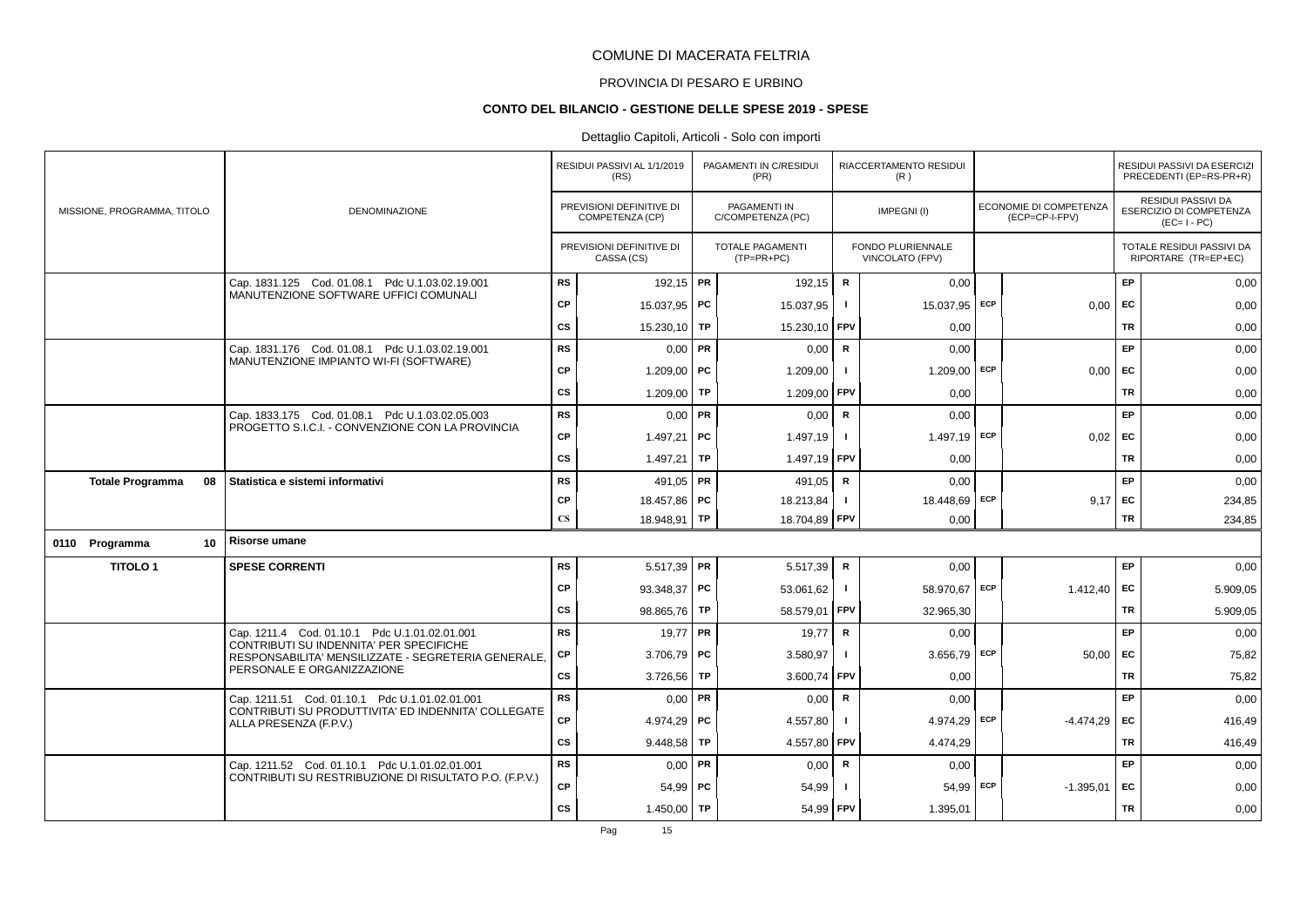# PROVINCIA DI PESARO E URBINO

#### **CONTO DEL BILANCIO - GESTIONE DELLE SPESE 2019 - SPESE**

### Dettaglio Capitoli, Articoli - Solo con importi

|                             |                                                                                                         |               | RESIDUI PASSIVI AL 1/1/2019<br>(RS)         |           | PAGAMENTI IN C/RESIDUI<br>(PR)           |              | RIACCERTAMENTO RESIDUI<br>(R)        |     |                                          |           | RESIDUI PASSIVI DA ESERCIZI<br>PRECEDENTI (EP=RS-PR+R)                     |
|-----------------------------|---------------------------------------------------------------------------------------------------------|---------------|---------------------------------------------|-----------|------------------------------------------|--------------|--------------------------------------|-----|------------------------------------------|-----------|----------------------------------------------------------------------------|
| MISSIONE, PROGRAMMA, TITOLO | <b>DENOMINAZIONE</b>                                                                                    |               | PREVISIONI DEFINITIVE DI<br>COMPETENZA (CP) |           | <b>PAGAMENTI IN</b><br>C/COMPETENZA (PC) |              | IMPEGNI (I)                          |     | ECONOMIE DI COMPETENZA<br>(ECP=CP-I-FPV) |           | <b>RESIDUI PASSIVI DA</b><br><b>ESERCIZIO DI COMPETENZA</b><br>$(EC=I-PC)$ |
|                             |                                                                                                         |               | PREVISIONI DEFINITIVE DI<br>CASSA (CS)      |           | TOTALE PAGAMENTI<br>$(TP=PR+PC)$         |              | FONDO PLURIENNALE<br>VINCOLATO (FPV) |     |                                          |           | TOTALE RESIDUI PASSIVI DA<br>RIPORTARE (TR=EP+EC)                          |
|                             | Cap. 1211.53 Cod. 01.10.1 Pdc U.1.01.02.01.001                                                          | <b>RS</b>     | $0.00$ PR                                   |           | 0,00                                     | $\mathsf{R}$ | 0,00                                 |     |                                          | EP        | 0,00                                                                       |
|                             | CONTRIBUTI SU COMPENSO PER LAVORO STRAORDINARIO<br>(F P V)                                              | <b>CP</b>     | 637,61   PC                                 |           | 582,99                                   | $\mathbf{I}$ | 599,42 ECP                           |     | $-224,20$                                | EC        | 16,43                                                                      |
|                             |                                                                                                         | $\mathsf{cs}$ | 900,00   TP                                 |           | 582,99                                   | <b>FPV</b>   | 262.39                               |     |                                          | TR        | 16,43                                                                      |
|                             | Cap. 1211.5051 Cod. 01.10.1 Pdc U.1.01.02.01.001<br>CONTRIBUTI SU PRODUTTIVITA' ED INDENNITA' COLLEGATE | <b>RS</b>     | $0,00$ PR                                   |           | 0,00                                     | ${\sf R}$    | 0,00                                 |     |                                          | EP        | 0,00                                                                       |
|                             | ALLA PRESENZA (F.P.V.)                                                                                  | CP            | $4.474.29$ PC                               |           | 0,00                                     |              | $0,00$ ECP                           |     | 4.474.29                                 | EC        | 0,00                                                                       |
|                             |                                                                                                         | $\mathsf{cs}$ | 0.00 <sub>1</sub>                           | TP        | 0,00                                     | <b>FPV</b>   | 0,00                                 |     |                                          | TR        | 0,00                                                                       |
|                             | Cap. 1211.5052 Cod. 01.10.1 Pdc U.1.01.02.01.001                                                        | <b>RS</b>     | $0.00$ PR                                   |           | 0,00                                     | R            | 0,00                                 |     |                                          | <b>EP</b> | 0,00                                                                       |
|                             | CONTRIBUTI SU RESTRIBUZIONE DI RISULTATO P.O. (F.P.V.)                                                  | <b>CP</b>     | 1.395,01                                    | PC        | 0,00                                     | - 1          | $0,00$ ECP                           |     | 1.395,01                                 | EC        | 0,00                                                                       |
|                             |                                                                                                         | $\mathsf{cs}$ | 0,00                                        | <b>TP</b> | 0,00                                     | <b>FPV</b>   | 0,00                                 |     |                                          | <b>TR</b> | 0,00                                                                       |
|                             | Cap. 1211.5053 Cod. 01.10.1 Pdc U.1.01.02.01.001                                                        | <b>RS</b>     | $0,00$ PR                                   |           | 0,00                                     | R            | 0,00                                 |     |                                          | EP        | 0,00                                                                       |
|                             | CONTRIBUTI SU COMPENSO PER LAVORO STRAORDINARIO<br>(F.P.V.)                                             | CP            | $262,39$ PC                                 |           | 0,00                                     | $\mathbf{I}$ | $0.00$ ECP                           |     | 262,39                                   | EC        | 0,00                                                                       |
|                             |                                                                                                         | <b>CS</b>     | $0,00$ TP                                   |           | 0,00                                     | <b>FPV</b>   | 0,00                                 |     |                                          | TR        | 0,00                                                                       |
|                             | Cap. 1212.6 Cod. 01.10.1 Pdc U.1.01.01.01.004                                                           | <b>RS</b>     | $0.00$ PR                                   |           | 0,00                                     | R            | 0,00                                 |     |                                          | <b>EP</b> | 0,00                                                                       |
|                             | INDENNITA' PER SPECIFICHE RESPONSABILITA'<br>MENSILIZZATE - SEGRETERIA GENERALE, PERSONALE E            | СP            | 10.392,04                                   | PC        | 10.392,04                                | $\mathbf{I}$ | 10.392,04 ECP                        |     | 0,00                                     | EC        | 0,00                                                                       |
|                             | <b>ORGANIZZAZIONE</b>                                                                                   | <b>CS</b>     | 10.392,04                                   | TP        | 10.392,04                                | FPV          | 0,00                                 |     |                                          | <b>TR</b> | 0,00                                                                       |
|                             | Cap. 1212.8 Cod. 01.10.1 Pdc U.1.01.01.01.003                                                           | <b>RS</b>     | $0,00$ PR                                   |           | 0,00                                     | R            | 0,00                                 |     |                                          | EP        | 0,00                                                                       |
|                             | LAVORO STRAORDINARIO - SEGRETERIA GENERALE,<br>PERSONALE E ORGANIZZAZIONE                               | CP            | 3.379,64   PC                               |           | 3.379,64                                 | $\mathbf{I}$ | 3.379,64 ECP                         |     | 0,00                                     | <b>FC</b> | 0,00                                                                       |
|                             |                                                                                                         | cs            | 3.379,64                                    | TP        | 3.379,64                                 | FPV          | 0,00                                 |     |                                          | TR        | 0,00                                                                       |
|                             | Cap. 1212.50 Cod. 01.10.1 Pdc U.1.01.01.01.004<br>PRODUTTIVITA' ED INDENNITA' COLLEGATE ALLA            | <b>RS</b>     | $0,00$ PR                                   |           | 0,00                                     | ${\sf R}$    | 0.00                                 |     |                                          | EP        | 0,00                                                                       |
|                             | PRESENZA (F.P.V.)                                                                                       | <b>CP</b>     | 17.704.44                                   | PC        | 17.602.76                                | $\mathbf{I}$ | 17.602,76 ECP                        |     | $-17.788.08$                             | EC        | 0,00                                                                       |
|                             |                                                                                                         | <b>CS</b>     | 35.594,20                                   | TP        | 17.602,76 FPV                            |              | 17.889,76                            |     |                                          | TR        | 0,00                                                                       |
|                             | Cap. 1212.52 Cod. 01.10.1 Pdc U.1.01.01.01.004                                                          | <b>RS</b>     | $0,00$ PR                                   |           | 0,00                                     | R            | 0,00                                 |     |                                          | <b>EP</b> | 0,00                                                                       |
|                             | RETRIBUZIONE DI RISULTATO P.O. (F.P.V.)                                                                 | <b>CP</b>     | $0,00$   PC                                 |           | 0,00                                     |              | 0,00                                 | ECP | $-5.939.75$                              | EC        | 0,00                                                                       |
|                             |                                                                                                         | $\mathsf{cs}$ | $5.939.75$ TP                               |           | 0,00                                     | <b>FPV</b>   | 5.939,75                             |     |                                          | <b>TR</b> | 0,00                                                                       |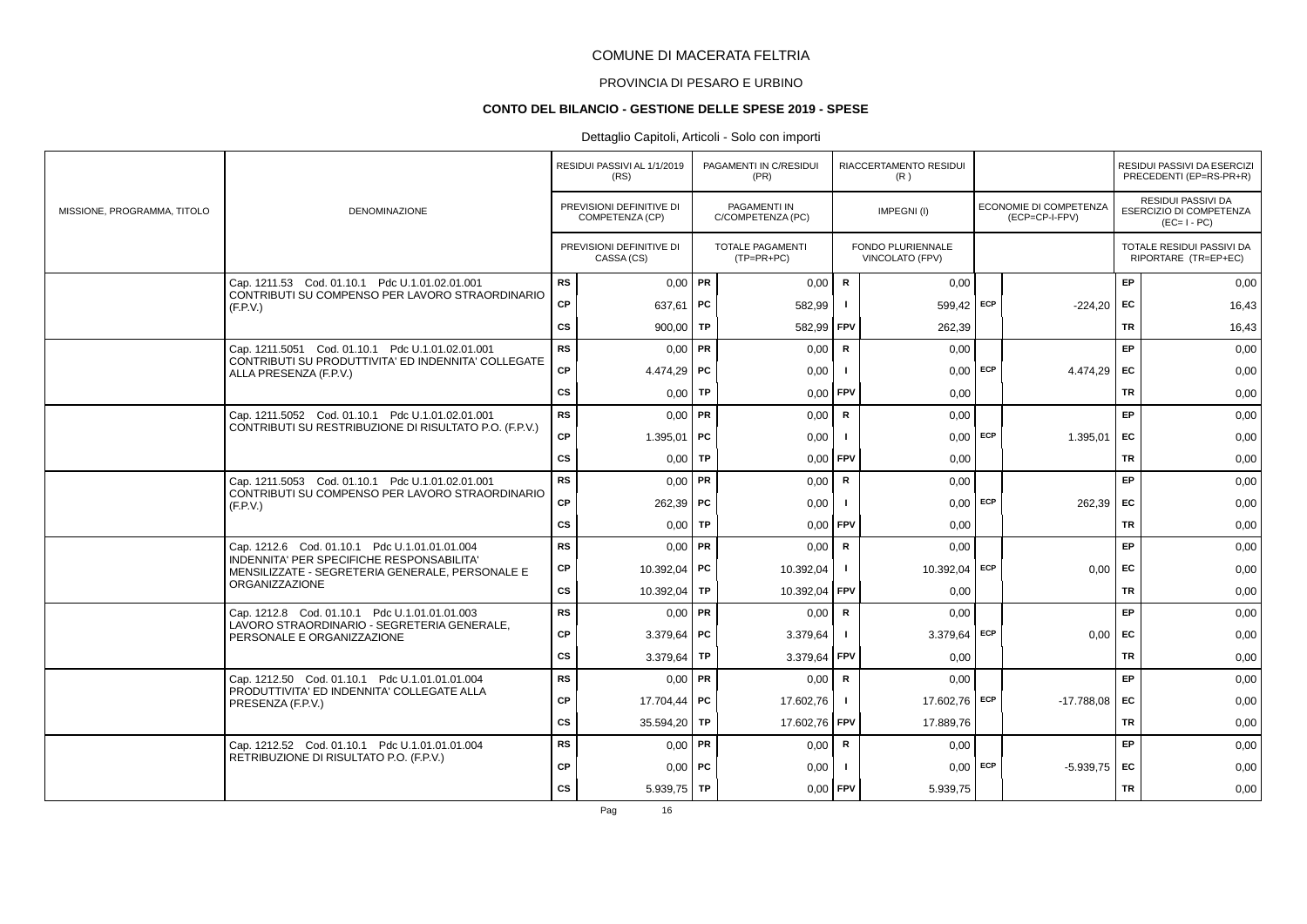# PROVINCIA DI PESARO E URBINO

#### **CONTO DEL BILANCIO - GESTIONE DELLE SPESE 2019 - SPESE**

### Dettaglio Capitoli, Articoli - Solo con importi

|                             |                                                                                                                            |           | RESIDUI PASSIVI AL 1/1/2019<br>(RS)         | PAGAMENTI IN C/RESIDUI<br>(PR)           |              | RIACCERTAMENTO RESIDUI<br>(R)        |                                                 |           | RESIDUI PASSIVI DA ESERCIZI<br>PRECEDENTI (EP=RS-PR+R)              |
|-----------------------------|----------------------------------------------------------------------------------------------------------------------------|-----------|---------------------------------------------|------------------------------------------|--------------|--------------------------------------|-------------------------------------------------|-----------|---------------------------------------------------------------------|
| MISSIONE, PROGRAMMA, TITOLO | <b>DENOMINAZIONE</b>                                                                                                       |           | PREVISIONI DEFINITIVE DI<br>COMPETENZA (CP) | <b>PAGAMENTI IN</b><br>C/COMPETENZA (PC) |              | IMPEGNI(I)                           | <b>ECONOMIE DI COMPETENZA</b><br>(ECP=CP-I-FPV) |           | RESIDUI PASSIVI DA<br><b>ESERCIZIO DI COMPETENZA</b><br>$(EC=I-PC)$ |
|                             |                                                                                                                            |           | PREVISIONI DEFINITIVE DI<br>CASSA (CS)      | TOTALE PAGAMENTI<br>$(TP=PR+PC)$         |              | FONDO PLURIENNALE<br>VINCOLATO (FPV) |                                                 |           | TOTALE RESIDUI PASSIVI DA<br>RIPORTARE (TR=EP+EC)                   |
|                             | Cap. 1212.53 Cod. 01.10.1 Pdc U.1.01.01.01.003                                                                             | <b>RS</b> | $0,00$ PR                                   | 0,00                                     | ${\sf R}$    | 0,00                                 |                                                 | EP        | 0,00                                                                |
|                             | COMPENSO PER LAVORO STRAORDINARIO                                                                                          | <b>CP</b> | 2.220,07   PC                               | 2.220,07                                 | $\mathbf{I}$ | 2.220,07 ECP                         | $-1.160,05$                                     | EC        | 0,00                                                                |
|                             |                                                                                                                            | CS        | 3.380,12   TP                               | 2.220,07                                 | FPV          | 1.160.05                             |                                                 | <b>TR</b> | 0,00                                                                |
|                             | Cap. 1212.5050 Cod. 01.10.1 Pdc U.1.01.01.01.004<br>PRODUTTIVITA' ED INDENNITA' COLLEGATE ALLA                             | <b>RS</b> | $0,00$ PR                                   | 0,00                                     | $\mathbf R$  | 0,00                                 |                                                 | EP        | 0,00                                                                |
|                             | PRESENZA - SEGRETERIA GENERALE, PERSONALE E                                                                                | CP        | 17.889,76 PC                                | 0,00                                     |              | $0,00$ ECP                           | 17.889.76                                       | EC        | 0,00                                                                |
|                             | ORGANIZZAZIONE (F.P.V.)                                                                                                    | CS        | $0,00$ TP                                   | 0,00                                     | FPV          | 0,00                                 |                                                 | <b>TR</b> | 0,00                                                                |
|                             | Cap. 1212.5052 Cod. 01.10.1 Pdc U.1.01.01.01.004<br>RETRIBUZIONE DI RISULTATO P.O. (F.P.V.)                                | <b>RS</b> | $0.00$ PR                                   | 0,00                                     | R            | 0,00                                 |                                                 | EP        | 0,00                                                                |
|                             |                                                                                                                            | <b>CP</b> | $5.939.75$ PC                               | 0,00                                     | -1           | $0,00$ ECP                           | 5.939,75                                        | EC        | 0,00                                                                |
|                             |                                                                                                                            | <b>CS</b> | $0,00$ TP                                   | 0,00                                     | <b>FPV</b>   | 0,00                                 |                                                 | <b>TR</b> | 0,00                                                                |
|                             | Cap. 1212.5053 Cod. 01.10.1 Pdc U.1.01.01.01.003<br>COMPENSO PER LAVORO STRAORDINARIO                                      | <b>RS</b> | $0,00$ PR                                   | 0,00                                     | R            | 0,00                                 |                                                 | EP        | 0,00                                                                |
|                             |                                                                                                                            | <b>CP</b> | 1.160,05   PC                               | 0,00                                     | -1           | $0,00$ ECP                           | 1.160,05                                        | EC        | 0,00                                                                |
|                             |                                                                                                                            | CS        | $0,00$ TP                                   | 0,00                                     | FPV          | 0.00                                 |                                                 | <b>TR</b> | 0,00                                                                |
|                             | Cap. 1232.159 Cod. 01.10.1 Pdc U.1.10.04.99.999                                                                            | <b>RS</b> | 1.794,00   PR                               | 1.794,00                                 | R            | 0,00                                 |                                                 | EP        | 0,00                                                                |
|                             | ASSICURAZIONE R.C.A. ECC. - TUTELA DEI DIPENDENTI                                                                          | CP        | 1.794,16   PC                               | 1.794,16                                 | $\mathbf{I}$ | 1.794,16 ECP                         | 0.00                                            | EC        | 0,00                                                                |
|                             |                                                                                                                            | <b>CS</b> | 3.588,16   TP                               | 3.588,16                                 | FPV          | 0.00                                 |                                                 | <b>TR</b> | 0,00                                                                |
|                             | Cap. 1233.227 Cod. 01.10.1 Pdc U.1.03.02.16.999<br>CONVENZIONE PER LA GESTIONE DELLE FUNZIONI                              | <b>RS</b> | $0.00$ PR                                   | 0,00                                     | R            | 0,00                                 |                                                 | EP        | 0,00                                                                |
|                             | RELATIVE AL TRATTAMENTO PREV. DEL PERSONALE                                                                                | <b>CP</b> | 475,80 PC                                   | 475,80                                   | $\mathbf{I}$ | 475,80 ECP                           | 0,00                                            | EC        | 0,00                                                                |
|                             |                                                                                                                            | <b>CS</b> | 475,80 TP                                   | 475,80                                   | l FPV        | 0,00                                 |                                                 | <b>TR</b> | 0,00                                                                |
|                             | Cap. 1233.350 Cod. 01.10.1 Pdc U.1.03.02.01.008<br>CONTROLLI INTERNI DI GESTIONE. VALUTAZIONE ECC. -                       | <b>RS</b> | $2.020,62$ PR                               | 2.020,62                                 | R            | 0,00                                 |                                                 | EP        | 0,00                                                                |
|                             | GESTIONE DEL SERVIZIO IN FORMA ASSOCIATA                                                                                   | CP        | 3.693,05   PC                               | 0,00                                     | $\mathbf{I}$ | 3.693,05 ECP                         | 0,00                                            | EC        | 3.693,05                                                            |
|                             |                                                                                                                            | <b>CS</b> | 5.713,67   TP                               | 2.020,62                                 | FPV          | 0.00                                 |                                                 | <b>TR</b> | 3.693,05                                                            |
|                             | Cap. 1271.51 Cod. 01.10.1 Pdc U.1.02.01.01.001<br>I.R.A.P. PRODUTTIVITA' ED INDENNITA' COLLEGATE ALLA<br>PRESENZA (F.P.V.) | <b>RS</b> | $0,00$ PR                                   | 0,00                                     | R            | 0,00                                 |                                                 | EP        | 0,00                                                                |
|                             |                                                                                                                            | CP        | $1.350,00$ PC                               | 1.246,89                                 | -1           | $1.246,89$ ECP                       | $-1.114,35$                                     | EC        | 0,00                                                                |
|                             |                                                                                                                            | <b>CS</b> | $2.567,46$ TP                               | 1.246,89 FPV                             |              | 1.217,46                             |                                                 | <b>TR</b> | 0,00                                                                |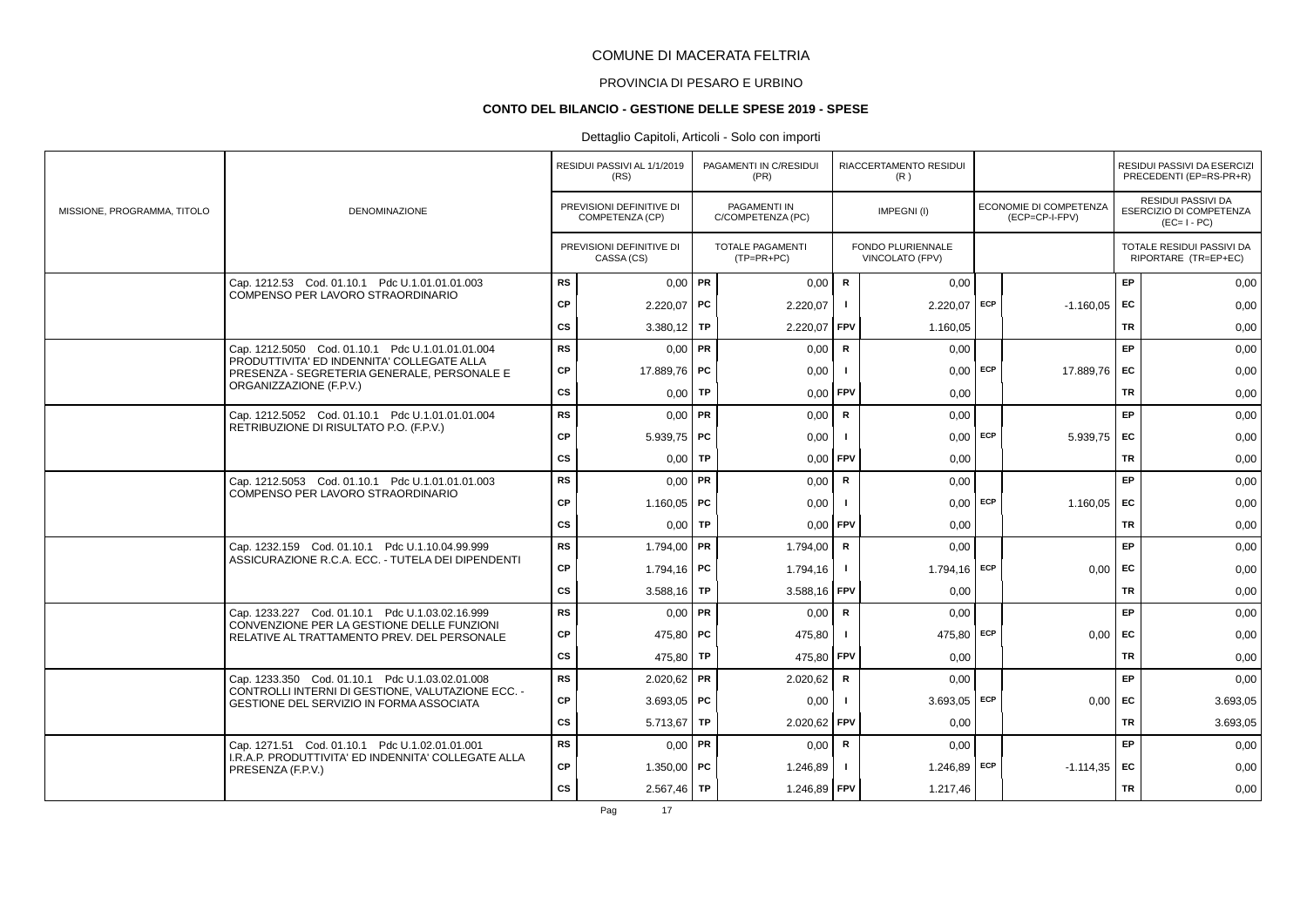# PROVINCIA DI PESARO E URBINO

#### **CONTO DEL BILANCIO - GESTIONE DELLE SPESE 2019 - SPESE**

### Dettaglio Capitoli, Articoli - Solo con importi

|                             |                                                                                                                             |           | RESIDUI PASSIVI AL 1/1/2019<br>(RS)         |    | PAGAMENTI IN C/RESIDUI<br>(PR)           |              | RIACCERTAMENTO RESIDUI<br>(R)        |     |                                                 |           | RESIDUI PASSIVI DA ESERCIZI<br>PRECEDENTI (EP=RS-PR+R)       |
|-----------------------------|-----------------------------------------------------------------------------------------------------------------------------|-----------|---------------------------------------------|----|------------------------------------------|--------------|--------------------------------------|-----|-------------------------------------------------|-----------|--------------------------------------------------------------|
| MISSIONE, PROGRAMMA, TITOLO | <b>DENOMINAZIONE</b>                                                                                                        |           | PREVISIONI DEFINITIVE DI<br>COMPETENZA (CP) |    | <b>PAGAMENTI IN</b><br>C/COMPETENZA (PC) |              | IMPEGNI(I)                           |     | <b>ECONOMIE DI COMPETENZA</b><br>(ECP=CP-I-FPV) |           | RESIDUI PASSIVI DA<br>ESERCIZIO DI COMPETENZA<br>$(EC=I-PC)$ |
|                             |                                                                                                                             |           | PREVISIONI DEFINITIVE DI<br>CASSA (CS)      |    | TOTALE PAGAMENTI<br>$(TP=PR+PC)$         |              | FONDO PLURIENNALE<br>VINCOLATO (FPV) |     |                                                 |           | TOTALE RESIDUI PASSIVI DA<br>RIPORTARE (TR=EP+EC)            |
|                             | Cap. 1271.52 Cod. 01.10.1 Pdc U.1.02.01.01.001                                                                              | <b>RS</b> | $0,00$ PR                                   |    | 0,00                                     | $\mathsf R$  | 0,00                                 |     |                                                 | EP        | 0,00                                                         |
|                             | I.R.A.P. RETRIBUZIONE DI RISULTATO P.O. (F.P.V.)                                                                            | <b>CP</b> | $0,00$   PC                                 |    | 0,00                                     | $\mathbf{I}$ | $0,00$ ECP                           |     | -510,00                                         | EC        | 0,00                                                         |
|                             |                                                                                                                             | cs        | 510,00   TP                                 |    | 0,00                                     | FPV          | 510.00                               |     |                                                 | <b>TR</b> | 0,00                                                         |
|                             | Cap. 1271.53 Cod. 01.10.1 Pdc U.1.02.01.01.001<br>I.R.A.P. COMPENSO PER LAVORO STRAORDINARIO (F.P.V.)                       | <b>RS</b> | $0,00$ PR                                   |    | 0.00                                     | $\mathbf R$  | 0.00                                 |     |                                                 | EP        | 0,00                                                         |
|                             |                                                                                                                             | <b>CP</b> | 173,41                                      | PC | 173,41                                   |              | $173,41$ ECP                         |     | $-116,59$                                       | <b>FC</b> | 0,00                                                         |
|                             |                                                                                                                             | CS        | 290,00   TP                                 |    | 173,41                                   | FPV          | 116.59                               |     |                                                 | <b>TR</b> | 0,00                                                         |
|                             | Cap. 1271.443 Cod. 01.10.1 Pdc U.1.02.01.01.001<br>I.R.A.P. SU ASSEGNI FISSI ED INDENNITA' PER SPECIFICHE                   | <b>RS</b> | $0,00$ PR                                   |    | 0,00                                     | $\mathsf{R}$ | 0,00                                 |     |                                                 | EP        | 0,00                                                         |
|                             | RESPONSABILITA' MENSILIZZATE - SEGRETERIA GENERALE.                                                                         | CP        | 6.374,50   PC                               |    | 6.325,98                                 | $\mathbf{I}$ | $6.325,98$ ECP                       |     | 48,52                                           | <b>FC</b> | 0,00                                                         |
|                             | PERSONALE E ORGANIZZAZIONE                                                                                                  | CS        | 6.374,50 TP                                 |    | 6.325,98                                 | FPV          | 0,00                                 |     |                                                 | <b>TR</b> | 0,00                                                         |
|                             | Cap. 1271.5051 Cod. 01.10.1 Pdc U.1.02.01.01.001<br>I.R.A.P. PRODUTTIVITA' ED INDENNITA' COLLEGATE ALLA                     | <b>RS</b> | $0,00$ PR                                   |    | 0,00                                     | $\mathsf R$  | 0,00                                 |     |                                                 | EP        | 0,00                                                         |
|                             | PRESENZA - SEGRETERIA GENERALE, PERSONALE E                                                                                 | CP        | 1.217.46   PC                               |    | 0,00                                     | -1           | $0,00$ ECP                           |     | 1.217.46                                        | <b>FC</b> | 0,00                                                         |
|                             | ORGANIZZAZIONE (F.P.V.)                                                                                                     | CS        | $0,00$ TP                                   |    | 0,00                                     | <b>FPV</b>   | 0,00                                 |     |                                                 | <b>TR</b> | 0,00                                                         |
|                             | Cap. 1271.5052 Cod. 01.10.1 Pdc U.1.02.01.01.001<br>I.R.A.P. RETRIBUZIONE DI RISULTATO P.O. (F.P.V.)                        | <b>RS</b> | $0,00$ PR                                   |    | 0,00                                     | $\mathsf{R}$ | 0,00                                 |     |                                                 | EP        | 0,00                                                         |
|                             |                                                                                                                             | <b>CP</b> | 510,00   PC                                 |    | 0,00                                     | L.           | $0.00$ ECP                           |     | 510,00                                          | EC        | 0,00                                                         |
|                             |                                                                                                                             | <b>CS</b> | $0,00$ TP                                   |    | 0,00                                     | FPV          | 0,00                                 |     |                                                 | <b>TR</b> | 0,00                                                         |
|                             | Cap. 1271.5053 Cod. 01.10.1 Pdc U.1.02.01.01.001<br>I.R.A.P. COMPENSO PER LAVORO STRAORDINARIO (F.P.V.)                     | <b>RS</b> | $0.00$ PR                                   |    | 0,00                                     | R            | 0,00                                 |     |                                                 | EP        | 0,00                                                         |
|                             |                                                                                                                             | <b>CP</b> | 116,59   PC                                 |    | 0,00                                     | $\mathbf{I}$ | 0,00                                 | ECP | 116,59                                          | EC        | 0,00                                                         |
|                             |                                                                                                                             | cs        | 0,00                                        | TP | 0,00                                     | FPV          | 0,00                                 |     |                                                 | TR        | 0,00                                                         |
|                             | Cap. 1831.140 Cod. 01.10.1 Pdc U.1.03.02.18.001<br>SORVEGLIANZA SANITARIA E MEDICO DEL LAVORO - D.LGS.                      | <b>RS</b> | $600,00$ PR                                 |    | 600,00                                   | $\mathbf R$  | 0,00                                 |     |                                                 | EP        | 0,00                                                         |
|                             | N. 81/2008                                                                                                                  | CP        | $600,00$ PC                                 |    | 0,00                                     |              | $600,00$ ECP                         |     | 0.00                                            | EC        | 600,00                                                       |
|                             |                                                                                                                             | CS        | 1.200,00   TP                               |    | 600,00                                   | FPV          | 0.00                                 |     |                                                 | TR        | 600,00                                                       |
|                             | Cap. 1831.141 Cod. 01.10.1 Pdc U.1.03.02.11.999<br>AGGIORNAMENTO DOCUMENTO DI VALUTAZIONE DEI<br>RISCHI - D.LGS. N. 81/2008 | <b>RS</b> | 183,00 PR                                   |    | 183,00                                   | R            | 0,00                                 |     |                                                 | EP        | 0,00                                                         |
|                             |                                                                                                                             | <b>CP</b> | 1.156,00   PC                               |    | 549,00                                   | - 1          | 732,00 ECP                           |     | 424,00                                          | EC        | 183,00                                                       |
|                             |                                                                                                                             | <b>CS</b> | 1.339,00 TP                                 |    | 732,00 FPV                               |              | 0,00                                 |     |                                                 | <b>TR</b> | 183,00                                                       |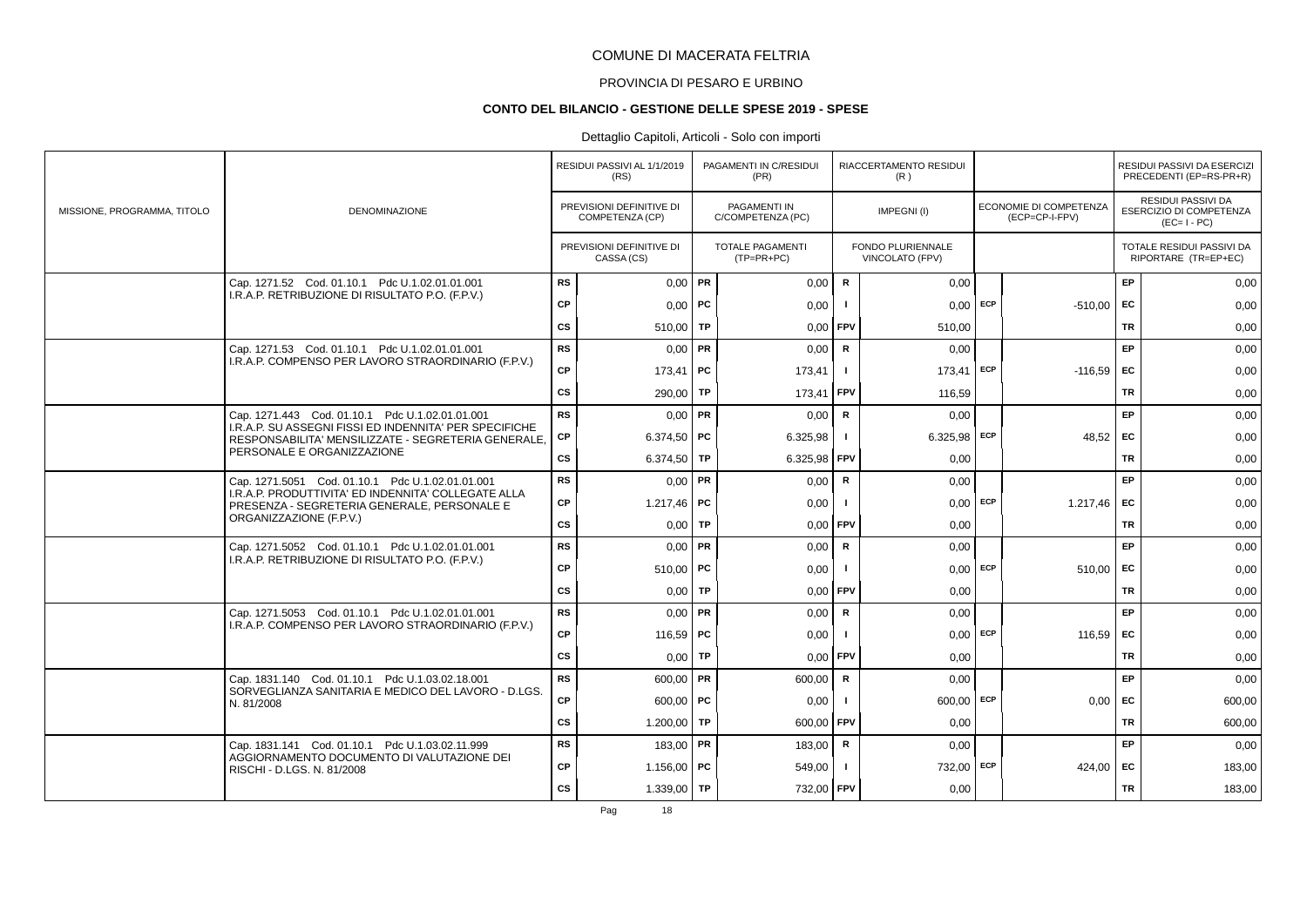# PROVINCIA DI PESARO E URBINO

#### **CONTO DEL BILANCIO - GESTIONE DELLE SPESE 2019 - SPESE**

### Dettaglio Capitoli, Articoli - Solo con importi

|                               |                                                              |                        | RESIDUI PASSIVI AL 1/1/2019<br>(RS)         |           | PAGAMENTI IN C/RESIDUI<br>(PR)           |                | RIACCERTAMENTO RESIDUI<br>(R)        |     |                                          |           | RESIDUI PASSIVI DA ESERCIZI<br>PRECEDENTI (EP=RS-PR+R)              |
|-------------------------------|--------------------------------------------------------------|------------------------|---------------------------------------------|-----------|------------------------------------------|----------------|--------------------------------------|-----|------------------------------------------|-----------|---------------------------------------------------------------------|
| MISSIONE, PROGRAMMA, TITOLO   | DENOMINAZIONE                                                |                        | PREVISIONI DEFINITIVE DI<br>COMPETENZA (CP) |           | <b>PAGAMENTI IN</b><br>C/COMPETENZA (PC) |                | IMPEGNI(I)                           |     | ECONOMIE DI COMPETENZA<br>(ECP=CP-I-FPV) |           | <b>RESIDUI PASSIVI DA</b><br>ESERCIZIO DI COMPETENZA<br>$(EC=I-PC)$ |
|                               |                                                              |                        | PREVISIONI DEFINITIVE DI<br>CASSA (CS)      |           | <b>TOTALE PAGAMENTI</b><br>$(TP=PR+PC)$  |                | FONDO PLURIENNALE<br>VINCOLATO (FPV) |     |                                          |           | TOTALE RESIDUI PASSIVI DA<br>RIPORTARE (TR=EP+EC)                   |
|                               | Cap. 1831.142 Cod. 01.10.1 Pdc U.1.03.02.04.004              | <b>RS</b>              | $0.00$ PR                                   |           | 0,00                                     | $\mathbf R$    | 0,00                                 |     |                                          | EP        | 0,00                                                                |
|                               | SERVIZI PER FORMAZIONE OBLIGATORIA - D.LGS. N. 81/2008       | <b>CP</b>              | $978,66$ PC                                 |           | 0,00                                     |                | 524,26                               | ECP | 454,40                                   | EC        | 524,26                                                              |
|                               |                                                              | CS                     | 978,66                                      | TP        | 0,00                                     | FPV            | 0,00                                 |     |                                          | TR        | 524,26                                                              |
|                               | Cap. 1833.169 Cod. 01.10.1 Pdc U.1.03.02.99.005              | <b>RS</b>              | 500,00                                      | FR.       | 500,00                                   | R              | 0,00                                 |     |                                          | EP        | 0,00                                                                |
|                               | COMPENSI AI COMPONENTI LA COMMISSIONE DI<br><b>CONCORSO</b>  | <b>CP</b>              | $275,12$ PC                                 |           | 125,12                                   | $\mathbf{I}$   | $125,12$ ECP                         |     | 150,00                                   | EC        | 0,00                                                                |
|                               |                                                              | <b>CS</b>              | 775,12 TP                                   |           | 625,12 FPV                               |                | 0,00                                 |     |                                          | <b>TR</b> | 0,00                                                                |
|                               | Cap. 1833.170 Cod. 01.10.1 Pdc U.1.03.02.04.999              | <b>RS</b>              | 400,00   PR                                 |           | 400,00                                   | R              | 0,00                                 |     |                                          | EP        | 0,00                                                                |
|                               | SEMINARI E CORSI DI AGGIORNAMENTO PER IL<br><b>PERSONALE</b> | <b>CP</b>              | 400,00   PC                                 |           | 0,00                                     | $\blacksquare$ | 400,00                               | ECP | 0,00                                     | EC        | 400,00                                                              |
|                               |                                                              | <b>CS</b>              | 800,00                                      | TP        | 400,00                                   | FPV            | 0,00                                 |     |                                          | <b>TR</b> | 400,00                                                              |
|                               | Cap. 1871.442 Cod. 01.10.1 Pdc U.1.02.01.01.001              | <b>RS</b>              | $0,00$ PR                                   |           | 0,00                                     | $\mathsf{R}$   | 0,00                                 |     |                                          | EP        | 0,00                                                                |
|                               | I.R.A.P. REDDITI ASSIMILATI E COMPENSI COLLABORAZIONE        | <b>CP</b>              | 42,50   PC                                  |           | 0,00                                     |                | $0,00$ ECP                           |     | 42,50                                    | EC        | 0,00                                                                |
|                               |                                                              | <b>CS</b>              | 42,50                                       | <b>TP</b> | 0,00                                     | FPV            | 0,00                                 |     |                                          | TR        | 0,00                                                                |
| 10<br><b>Totale Programma</b> | Risorse umane                                                | <b>RS</b>              | $5.517,39$ PR                               |           | 5.517,39                                 | $\mathbf R$    | 0,00                                 |     |                                          | <b>EP</b> | 0,00                                                                |
|                               |                                                              | <b>CP</b>              | 93.348,37   PC                              |           | 53.061,62                                | -1             | 58.970,67 ECP                        |     | 1.412,40                                 | EC        | 5.909,05                                                            |
|                               |                                                              | $\mathbf{C}\mathbf{S}$ | 98.865,76 TP                                |           | 58.579,01                                | FPV            | 32.965,30                            |     |                                          | <b>TR</b> | 5.909,05                                                            |
| 11<br>0111 Programma          | Altri servizi generali                                       |                        |                                             |           |                                          |                |                                      |     |                                          |           |                                                                     |
| <b>TITOLO1</b>                | <b>SPESE CORRENTI</b>                                        | <b>RS</b>              | 25.705,06 PR                                |           | 11.109,08                                | R              | 0,00                                 |     |                                          | EP        | 14.595,98                                                           |
|                               |                                                              | <b>CP</b>              | 38.532,81 PC                                |           | 14.648,58                                |                | 27.718,48 ECP                        |     | 10.814,33                                | EC        | 13.069,90                                                           |
|                               |                                                              | <b>CS</b>              | 64.237,87                                   | TP        | 25.757,66                                | <b>FPV</b>     | 0,00                                 |     |                                          | <b>TR</b> | 27.665,88                                                           |
|                               | Cap. 1232.160 Cod. 01.11.1 Pdc U.1.10.04.01.999              | <b>RS</b>              | $0,00$ PR                                   |           | 0,00                                     | $\mathbf R$    | 0,00                                 |     |                                          | EP        | 0,00                                                                |
|                               | ASSICURAZIONI: TUTELA LEGALE DELL'ENTE                       | <b>CP</b>              | 1.300,00   PC                               |           | 1.300,00                                 | $\mathbf{I}$   | 1.300,00                             | ECP | 0,00                                     | EC        | 0,00                                                                |
|                               |                                                              | CS                     | 1.300,00                                    | TP        | 1.300,00                                 | FPV            | 0,00                                 |     |                                          | TR        | 0,00                                                                |
|                               | Cap. 1233.169 Cod. 01.11.1 Pdc U.1.03.02.16.002              | <b>RS</b>              | 153,26 PR                                   |           | 153,26                                   | R              | 0,00                                 |     |                                          | EP        | 0,00                                                                |
|                               | SPESE POSTALI                                                | <b>CP</b>              | $2.500,00$ PC                               |           | 1.303,34                                 |                | 1.685,69 ECP                         |     | 814,31                                   | EC        | 382,35                                                              |
|                               |                                                              | <b>CS</b>              | $2.653,26$ TP                               |           | 1.456,60                                 | <b>FPV</b>     | 0,00                                 |     |                                          | <b>TR</b> | 382,35                                                              |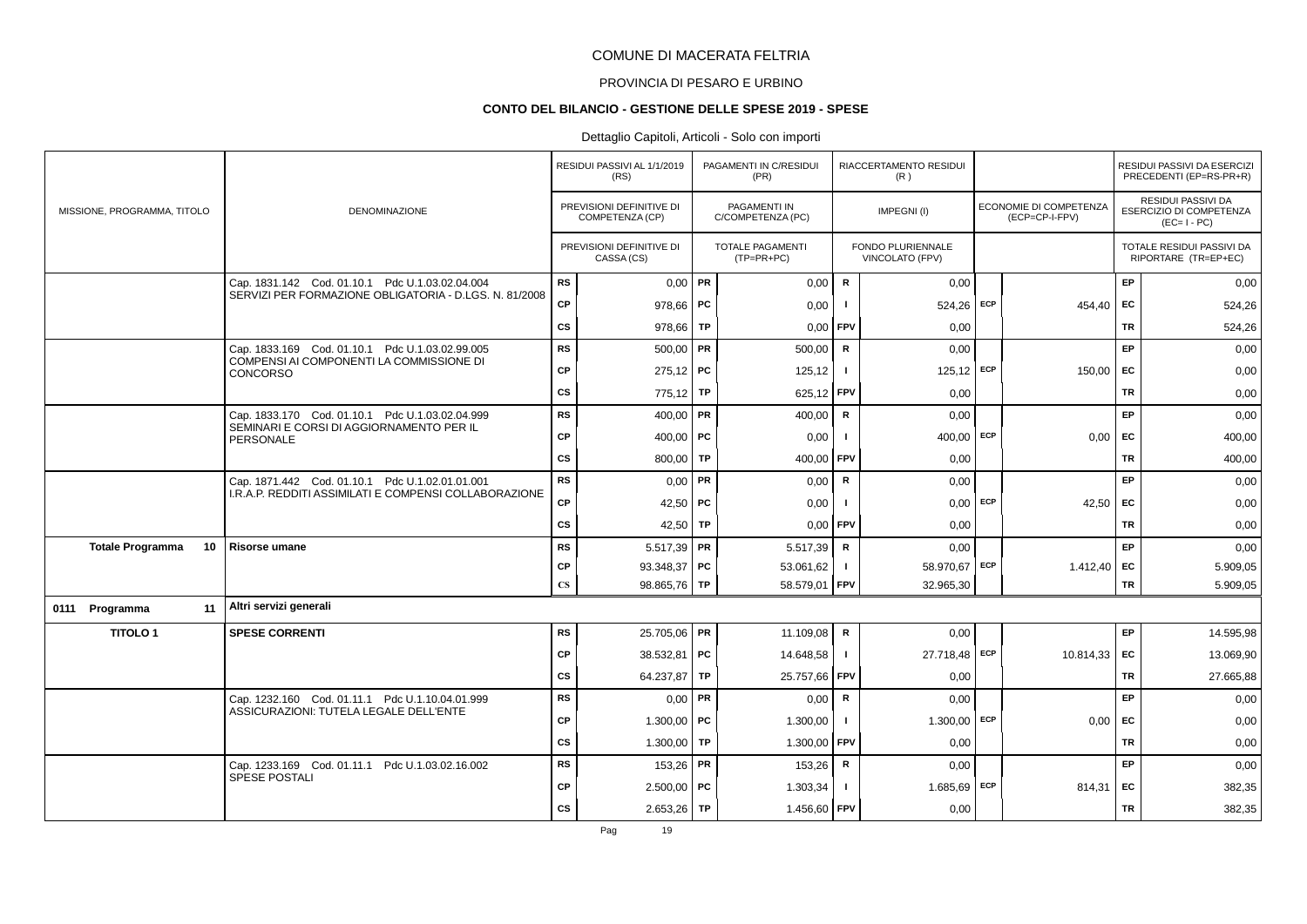# PROVINCIA DI PESARO E URBINO

#### **CONTO DEL BILANCIO - GESTIONE DELLE SPESE 2019 - SPESE**

### Dettaglio Capitoli, Articoli - Solo con importi

|                             |                                                                                                                                                         |           | RESIDUI PASSIVI AL 1/1/2019<br>(RS)         |    | PAGAMENTI IN C/RESIDUI<br>(PR)          |                | RIACCERTAMENTO RESIDUI<br>(R)        |            |                                          |           | RESIDUI PASSIVI DA ESERCIZI<br>PRECEDENTI (EP=RS-PR+R)              |
|-----------------------------|---------------------------------------------------------------------------------------------------------------------------------------------------------|-----------|---------------------------------------------|----|-----------------------------------------|----------------|--------------------------------------|------------|------------------------------------------|-----------|---------------------------------------------------------------------|
| MISSIONE, PROGRAMMA, TITOLO | <b>DENOMINAZIONE</b>                                                                                                                                    |           | PREVISIONI DEFINITIVE DI<br>COMPETENZA (CP) |    | PAGAMENTI IN<br>C/COMPETENZA (PC)       |                | IMPEGNI(I)                           |            | ECONOMIE DI COMPETENZA<br>(ECP=CP-I-FPV) |           | RESIDUI PASSIVI DA<br><b>ESERCIZIO DI COMPETENZA</b><br>$(EC=I-PC)$ |
|                             |                                                                                                                                                         |           | PREVISIONI DEFINITIVE DI<br>CASSA (CS)      |    | <b>TOTALE PAGAMENTI</b><br>$(TP=PR+PC)$ |                | FONDO PLURIENNALE<br>VINCOLATO (FPV) |            |                                          |           | TOTALE RESIDUI PASSIVI DA<br>RIPORTARE (TR=EP+EC)                   |
|                             | Cap. 1532.164 Cod. 01.11.1 Pdc U.1.10.05.02.001                                                                                                         | <b>RS</b> | $0,00$ PR                                   |    | 0,00                                    | $\mathbf R$    | 0,00                                 |            |                                          | EP        | 0,00                                                                |
|                             | ASSICURAZIONE R.C.T. - FRANCHIGIA DANNI A PRIVATI                                                                                                       | CP        | $5.000,00$ PC                               |    | 0,00                                    | $\mathbf{I}$   | 5.000,00                             | ECP        | $0,00$ EC                                |           | 5.000,00                                                            |
|                             |                                                                                                                                                         | <b>CS</b> | $5.000,00$ TP                               |    | 0,00                                    | FPV            | 0.00                                 |            |                                          | TR        | 5.000,00                                                            |
|                             | Cap. 1832.100 Cod. 01.11.1 Pdc U.1.03.02.99.999                                                                                                         | <b>RS</b> | $3.505,83$ PR                               |    | 3.505,83                                | $\mathsf{R}$   | 0.00                                 |            |                                          | EP        | 0,00                                                                |
|                             | SERVIZI DI SUPPORTO AL PROGETTO RELATIVO AL<br>TRATTAMENTO DEI DATI PERSONALI (PRIVACY)                                                                 | CP        | $3.860,00$ PC                               |    | 610,00                                  |                | $3.859.99$ ECP                       |            | 0,01                                     | EC        | 3.249,99                                                            |
|                             |                                                                                                                                                         | cs        | $7.365,83$ TP                               |    | 4.115,83                                | <b>FPV</b>     | 0,00                                 |            |                                          | TR        | 3.249,99                                                            |
|                             | Cap. 1832.120 Cod. 01.11.1 Pdc U.1.03.02.99.999                                                                                                         | <b>RS</b> | $0.00$ PR                                   |    | 0,00                                    | $\mathbf R$    | 0,00                                 |            |                                          | EP        | 0,00                                                                |
|                             | COMUNICAZIONE E DIVULGAZIONE ATTIVITA' DI<br>ANIMAZIONE E GESTIONE DEL P.I.L. (PROGETTI INTEGRATI                                                       | СP        | 10.000.00   PC                              |    | 0,00                                    |                | $0,00$ ECP                           |            | 10.000,00 EC                             |           | 0,00                                                                |
|                             | LOCALI)                                                                                                                                                 | <b>CS</b> | 10.000,00 TP                                |    | 0,00                                    | FPV            | 0,00                                 |            |                                          | <b>TR</b> | 0,00                                                                |
|                             | Cap. 1835.100 Cod. 01.11.1 Pdc U.1.03.02.11.006                                                                                                         | <b>RS</b> | $2.699,99$ PR                               |    | 2.699,99                                | $\mathsf{R}$   | 0,00                                 |            |                                          | EP        | 0,00                                                                |
|                             | <b>INCARICHI LEGALI</b>                                                                                                                                 | СP        | $2.700,00$ PC                               |    | 0,00                                    | - 1            | 2.699.99 ECP                         |            | 0.01                                     | FC        | 2.699,99                                                            |
|                             |                                                                                                                                                         | CS        | $5.399.99$ TP                               |    | 2.699,99 FPV                            |                | 0,00                                 |            |                                          | TR        | 2.699,99                                                            |
|                             | Cap. 1835.101 Cod. 01.11.1 Pdc U.1.03.02.11.006                                                                                                         | <b>RS</b> | 14.595,98 PR                                |    | 0,00                                    | $\mathbf R$    | 0,00                                 |            |                                          | EP        | 14.595,98                                                           |
|                             | <b>INCARICHI LEGALI</b>                                                                                                                                 | CP        | $0,00$   PC                                 |    | 0,00                                    |                |                                      | $0,00$ ECP | 0,00                                     | EC        | 0,00                                                                |
|                             |                                                                                                                                                         | <b>CS</b> | 14.595,98 TP                                |    | 0,00                                    | <b>FPV</b>     | 0,00                                 |            |                                          | TR        | 14.595,98                                                           |
|                             | Cap. 1835.196 Cod. 01.11.1 Pdc U.1.03.02.16.004                                                                                                         | <b>RS</b> | $2.250,00$ PR                               |    | 2.250,00                                | $\mathsf{R}$   | 0,00                                 |            |                                          | EP        | 0,00                                                                |
|                             | <b>INCARICHI NOTARILI</b>                                                                                                                               | CP        | 1.737,57 PC                                 |    | 0,00                                    | $\blacksquare$ | 1.737,57                             | ECP        | $0,00$ EC                                |           | 1.737,57                                                            |
|                             |                                                                                                                                                         | <b>CS</b> | 3.987,57 TP                                 |    | 2.250,00                                | <b>FPV</b>     | 0,00                                 |            |                                          | TR        | 1.737,57                                                            |
|                             | Cap. 1835.210 Cod. 01.11.1 Pdc U.1.03.02.11.999                                                                                                         | <b>RS</b> | $2.500,00$ PR                               |    | 2.500,00                                | $\mathbf R$    | 0,00                                 |            |                                          | EP        | 0,00                                                                |
|                             | INCARICO PROFESSIONALE "ASSISTENZA GEOLOGICA<br>ATTO DI CITAZIONE CAUSA CIVILE"                                                                         | CP        | $0,00$   PC                                 |    | 0,00                                    |                |                                      | $0,00$ ECP | $0.00$ EC                                |           | 0,00                                                                |
|                             |                                                                                                                                                         | <b>CS</b> | 2.500.00                                    | TP | 2.500,00                                | <b>FPV</b>     | 0.00                                 |            |                                          | TR        | 0,00                                                                |
|                             | Cap. 1835.215 Cod. 01.11.1 Pdc U.1.03.02.11.999<br>INCARICO PROFESSIONALE "PIANO DI SVILUPPO LOCALE<br>MONTEFELTRO - GESTIONE ED ANIMAZIONE DEL P.I.L." | <b>RS</b> | $0.00$ PR                                   |    | 0,00                                    | R              | 0,00                                 |            |                                          | EP        | 0,00                                                                |
|                             |                                                                                                                                                         | <b>CP</b> | 10.000,00   PC                              |    | 10.000,00                               |                | 10.000,00 ECP                        |            | $0,00$ EC                                |           | 0,00                                                                |
|                             |                                                                                                                                                         | cs        | 10.000,00   TP                              |    | 10.000,00 FPV                           |                | 0,00                                 |            |                                          | <b>TR</b> | 0,00                                                                |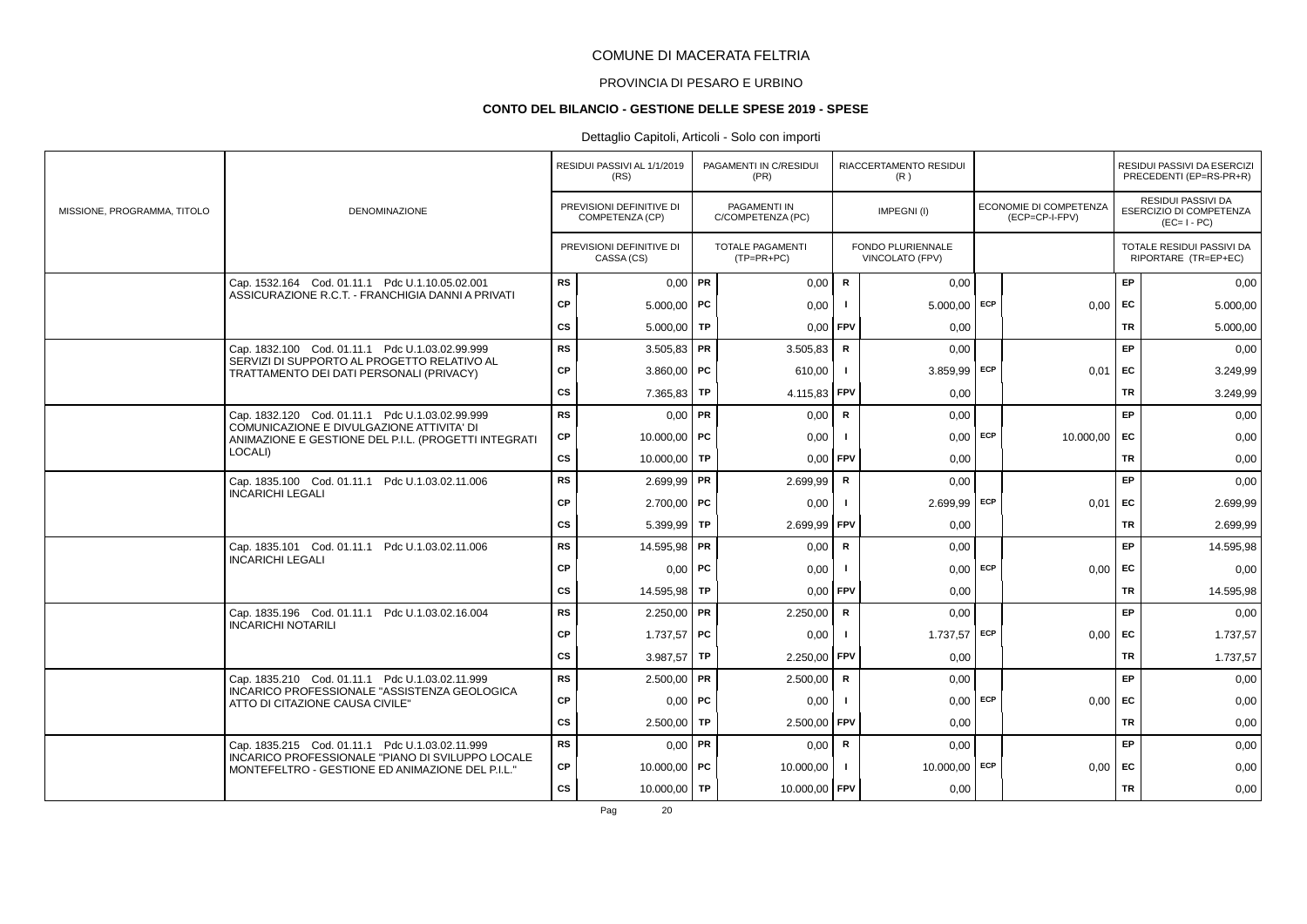# PROVINCIA DI PESARO E URBINO

### **CONTO DEL BILANCIO - GESTIONE DELLE SPESE 2019 - SPESE**

### Dettaglio Capitoli, Articoli - Solo con importi

|                                        |                                                  |                        | RESIDUI PASSIVI AL 1/1/2019<br>(RS)         |    | PAGAMENTI IN C/RESIDUI<br>(PR)           |               | RIACCERTAMENTO RESIDUI<br>(R)        |            |                                          |           | RESIDUI PASSIVI DA ESERCIZI<br>PRECEDENTI (EP=RS-PR+R)                     |
|----------------------------------------|--------------------------------------------------|------------------------|---------------------------------------------|----|------------------------------------------|---------------|--------------------------------------|------------|------------------------------------------|-----------|----------------------------------------------------------------------------|
| MISSIONE, PROGRAMMA, TITOLO            | <b>DENOMINAZIONE</b>                             |                        | PREVISIONI DEFINITIVE DI<br>COMPETENZA (CP) |    | <b>PAGAMENTI IN</b><br>C/COMPETENZA (PC) |               | IMPEGNI(I)                           |            | ECONOMIE DI COMPETENZA<br>(ECP=CP-I-FPV) |           | <b>RESIDUI PASSIVI DA</b><br><b>ESERCIZIO DI COMPETENZA</b><br>$(EC=I-PC)$ |
|                                        |                                                  |                        | PREVISIONI DEFINITIVE DI<br>CASSA (CS)      |    | <b>TOTALE PAGAMENTI</b><br>$(TP=PR+PC)$  |               | FONDO PLURIENNALE<br>VINCOLATO (FPV) |            |                                          |           | TOTALE RESIDUI PASSIVI DA<br>RIPORTARE (TR=EP+EC)                          |
|                                        | Cap. 1856.354 Cod. 01.11.1 Pdc U.1.03.02.99.003  | <b>RS</b>              | $0,00$ PR                                   |    | 0,00                                     | R             | 0,00                                 |            |                                          | EP.       | 0,00                                                                       |
|                                        | A.N.C.I. ED ALTRI                                | CP                     | 717,24 PC                                   |    | 717,24                                   | $\mathbf{I}$  | 717,24 ECP                           |            | 0.00                                     | <b>FC</b> | 0,00                                                                       |
|                                        |                                                  | <b>CS</b>              | 717,24 TP                                   |    | 717,24                                   | <b>FPV</b>    | 0,00                                 |            |                                          | <b>TR</b> | 0,00                                                                       |
|                                        | Cap. 1859.355 Cod. 01.11.1 Pdc U.1.03.02.99.003  | <b>RS</b>              | $0.00$ PR                                   |    | 0,00                                     | R             | 0,00                                 |            |                                          | EP        | 0,00                                                                       |
|                                        | LEGA AUTONOMIE LOCALI ED ALTRE                   | <b>CP</b>              | 718,00 PC                                   |    | 718,00                                   | $\mathbf{I}$  | 718,00 ECP                           |            | $0,00$ EC                                |           | 0,00                                                                       |
|                                        |                                                  | <b>CS</b>              | 718,00                                      | TP | 718,00                                   | <b>FPV</b>    | 0,00                                 |            |                                          | TR        | 0,00                                                                       |
| <b>TITOLO 2</b>                        | <b>SPESE IN CONTO CAPITALE</b>                   | <b>RS</b>              | $9.244.09$ PR                               |    | 9.244,09                                 | R             | 0,00                                 |            |                                          | EP        | 0,00                                                                       |
|                                        |                                                  | <b>CP</b>              | $264,57$ PC                                 |    | 264,57                                   | -1            | 264,57 ECP                           |            | $0,00$ EC                                |           | 0,00                                                                       |
|                                        |                                                  | <b>CS</b>              | $9.508,66$ TP                               |    | 9.508,66 FPV                             |               | 0,00                                 |            |                                          | TR        | 0,00                                                                       |
|                                        | Cap. 21880.559 Cod. 01.11.2 Pdc U.2.02.01.07.002 | <b>RS</b>              | $3.544,10$ PR                               |    | 3.544,10                                 | R             | 0,00                                 |            |                                          | EP.       | 0,00                                                                       |
|                                        | ACQUISTO ATTREZZATURE INFORMATICHE               | CP                     | $0,00$   PC                                 |    | 0,00                                     | $\mathbf{I}$  |                                      | $0,00$ ECP | $0,00$ EC                                |           | 0,00                                                                       |
|                                        |                                                  | <b>CS</b>              | 3.544,10 TP                                 |    | 3.544,10                                 | FPV           | 0,00                                 |            |                                          | TR        | 0,00                                                                       |
|                                        | Cap. 21880.563 Cod. 01.11.2 Pdc U.2.02.01.03.999 | <b>RS</b>              | $5.699.99$ PR                               |    | 5.699,99                                 | R             | 0.00                                 |            |                                          | EP        | 0,00                                                                       |
|                                        | ACQUISTO ARREDI UFFICI COMUNALI                  | <b>CP</b>              | $0,00$ PC                                   |    | 0,00                                     | $\mathbf{I}$  |                                      | $0,00$ ECP | $0,00$ EC                                |           | 0,00                                                                       |
|                                        |                                                  | <b>CS</b>              | $5.699,99$ TP                               |    | 5.699,99                                 | <b>FPV</b>    | 0,00                                 |            |                                          | TR        | 0,00                                                                       |
|                                        | Cap. 21888.580 Cod. 01.11.2 Pdc U.2.03.04.01.001 | <b>RS</b>              | $0,00$ PR                                   |    | 0,00                                     | R             | 0,00                                 |            |                                          | EP        | 0,00                                                                       |
|                                        | TRASFERIMENTO ALLA CHIESA (OO.UU.)               | <b>CP</b>              | 264,57   PC                                 |    | 264,57                                   | $\mathbf{I}$  | 264,57 ECP                           |            | 0.00                                     | <b>FC</b> | 0,00                                                                       |
|                                        |                                                  | <b>CS</b>              | $264,57$ TP                                 |    | 264,57 FPV                               |               | 0,00                                 |            |                                          | TR        | 0,00                                                                       |
| 11<br><b>Totale Programma</b>          | Altri servizi generali                           | <b>RS</b>              | 34.949,15   PR                              |    | 20.353,17                                | ${\mathbf R}$ | 0,00                                 |            |                                          | EP        | 14.595,98                                                                  |
|                                        |                                                  | <b>CP</b>              | 38.797,38 PC                                |    | 14.913,15                                | $\mathbf{I}$  | 27.983,05 ECP                        |            | $10.814,33$ EC                           |           | 13.069,90                                                                  |
|                                        |                                                  | $\mathbf{C}\mathbf{S}$ | 73.746,53 TP                                |    | 35.266,32 FPV                            |               | 0,00                                 |            |                                          | <b>TR</b> | 27.665,88                                                                  |
| <b>TOTALE MISSIONE</b><br>$\mathbf{1}$ | Servizi istituzionali e generali e di gestione   | <b>RS</b>              | 80.448,35 PR                                |    | 65.852,37                                | $\mathsf{R}$  | 0,00                                 |            |                                          | <b>EP</b> | 14.595,98                                                                  |
|                                        |                                                  | CP                     | 980.024,87 PC                               |    | 503.576,74                               | $\mathbf{I}$  | 575.139,88 ECP                       |            | 371.919,69 EC                            |           | 71.563,14                                                                  |
|                                        |                                                  | cs                     | 1.060.473,22   TP                           |    | 569.429,11 FPV                           |               | 32.965,30                            |            |                                          | <b>TR</b> | 86.159,12                                                                  |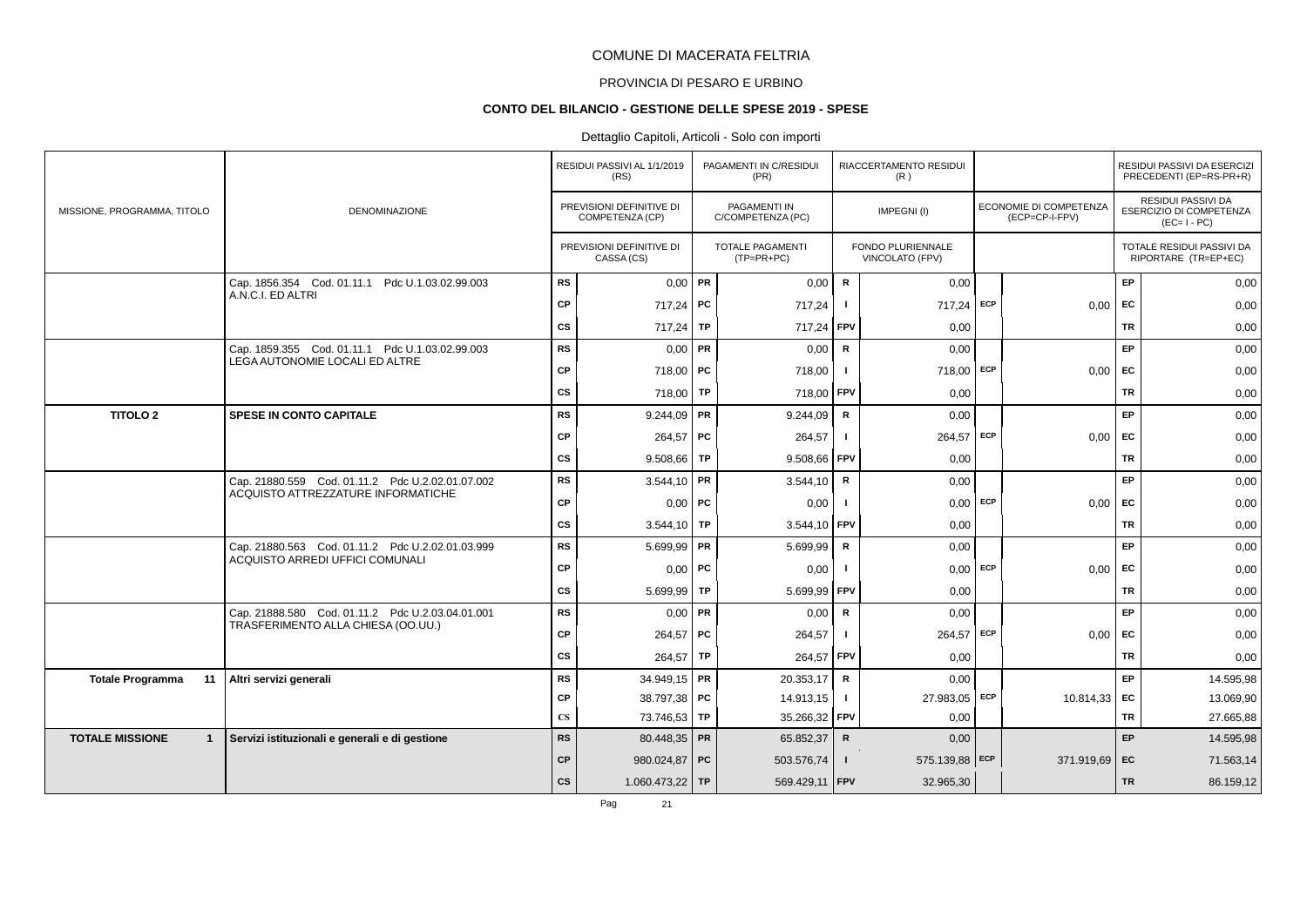# PROVINCIA DI PESARO E URBINO

#### **CONTO DEL BILANCIO - GESTIONE DELLE SPESE 2019 - SPESE**

### Dettaglio Capitoli, Articoli - Solo con importi

|                                          |                                                 |                        | RESIDUI PASSIVI AL 1/1/2019<br>(RS)         |    | PAGAMENTI IN C/RESIDUI<br>(PR)           |              | RIACCERTAMENTO RESIDUI<br>(R)               |     |                                          |           | RESIDUI PASSIVI DA ESERCIZI<br>PRECEDENTI (EP=RS-PR+R)                     |
|------------------------------------------|-------------------------------------------------|------------------------|---------------------------------------------|----|------------------------------------------|--------------|---------------------------------------------|-----|------------------------------------------|-----------|----------------------------------------------------------------------------|
| MISSIONE, PROGRAMMA, TITOLO              | <b>DENOMINAZIONE</b>                            |                        | PREVISIONI DEFINITIVE DI<br>COMPETENZA (CP) |    | <b>PAGAMENTI IN</b><br>C/COMPETENZA (PC) |              | IMPEGNI(I)                                  |     | ECONOMIE DI COMPETENZA<br>(ECP=CP-I-FPV) |           | <b>RESIDUI PASSIVI DA</b><br><b>ESERCIZIO DI COMPETENZA</b><br>$(EC=I-PC)$ |
|                                          |                                                 |                        | PREVISIONI DEFINITIVE DI<br>CASSA (CS)      |    | <b>TOTALE PAGAMENTI</b><br>$(TP=PR+PC)$  |              | <b>FONDO PLURIENNALE</b><br>VINCOLATO (FPV) |     |                                          |           | TOTALE RESIDUI PASSIVI DA<br>RIPORTARE (TR=EP+EC)                          |
| <b>MISSIONE</b><br>$\mathbf{2}$          | Giustizia                                       |                        |                                             |    |                                          |              |                                             |     |                                          |           |                                                                            |
| 01<br>Programma<br>0201                  | Uffici giudiziari                               |                        |                                             |    |                                          |              |                                             |     |                                          |           |                                                                            |
| <b>TITOLO1</b>                           | <b>SPESE CORRENTI</b>                           | <b>RS</b>              | 48,43 PR                                    |    | 48,43                                    | R            | 0,00                                        |     |                                          | EP        | 0,00                                                                       |
|                                          |                                                 | CP                     | 1.187,78 PC                                 |    | 1.047,19                                 |              | 1.047,19                                    | ECP | 140,59                                   | EC        | 0,00                                                                       |
|                                          |                                                 | CS                     | 1.236,21   TP                               |    | 1.095,62 FPV                             |              | 0,00                                        |     |                                          | <b>TR</b> | 0,00                                                                       |
|                                          | Cap. 2138.261 Cod. 02.01.1 Pdc U.1.03.02.05.001 | <b>RS</b>              | $0,00$ PR                                   |    | 0,00                                     | R            | 0,00                                        |     |                                          | EP        | 0,00                                                                       |
|                                          | TELEFONO - UFFICIO DEL GIUDICE DI PACE          | CP                     | 487,78 PC                                   |    | 487,78                                   |              | 487,78                                      | ECP | 0,00                                     | EC        | 0,00                                                                       |
|                                          |                                                 | <b>CS</b>              | 487,78 TP                                   |    | 487,78 FPV                               |              | 0,00                                        |     |                                          | <b>TR</b> | 0,00                                                                       |
|                                          | Cap. 2138.262 Cod. 02.01.1 Pdc U.1.03.02.05.004 | <b>RS</b>              | $48,43$ PR                                  |    | 48,43                                    | R            | 0,00                                        |     |                                          | EP        | 0,00                                                                       |
|                                          | ENERGIA ELETTRICA - UFFICIO DEL GIUDICE DI PACE | CP                     | $700,00$ PC                                 |    | 559,41                                   |              | 559,41                                      | ECP | $140,59$ EC                              |           | 0,00                                                                       |
|                                          |                                                 | CS                     | 748,43 TP                                   |    | 607,84 FPV                               |              | 0,00                                        |     |                                          | <b>TR</b> | 0,00                                                                       |
| <b>Totale Programma</b><br>01            | Uffici giudiziari                               | <b>RS</b>              | $48,43$ PR                                  |    | 48,43                                    | R            | 0,00                                        |     |                                          | EP        | 0,00                                                                       |
|                                          |                                                 | CP                     | 1.187,78 PC                                 |    | 1.047, 19                                |              | $1.047,19$ ECP                              |     | $140,59$ EC                              |           | 0,00                                                                       |
|                                          |                                                 | $\mathbf{C}\mathbf{S}$ | 1.236,21                                    | TP | $1.095,62$ FPV                           |              | 0,00                                        |     |                                          | <b>TR</b> | 0,00                                                                       |
| $\overline{2}$<br><b>TOTALE MISSIONE</b> | Giustizia                                       | <b>RS</b>              | 48,43 PR                                    |    | 48,43                                    | $\mathsf{R}$ | 0,00                                        |     |                                          | EP        | 0,00                                                                       |
|                                          |                                                 | CP                     | 1.187,78 PC                                 |    | 1.047,19                                 | $\mathbf{I}$ | $1.047,19$ ECP                              |     | 140,59 EC                                |           | 0,00                                                                       |
|                                          |                                                 | cs                     | 1.236,21 TP                                 |    | $1.095,62$ FPV                           |              | 0,00                                        |     |                                          | <b>TR</b> | 0,00                                                                       |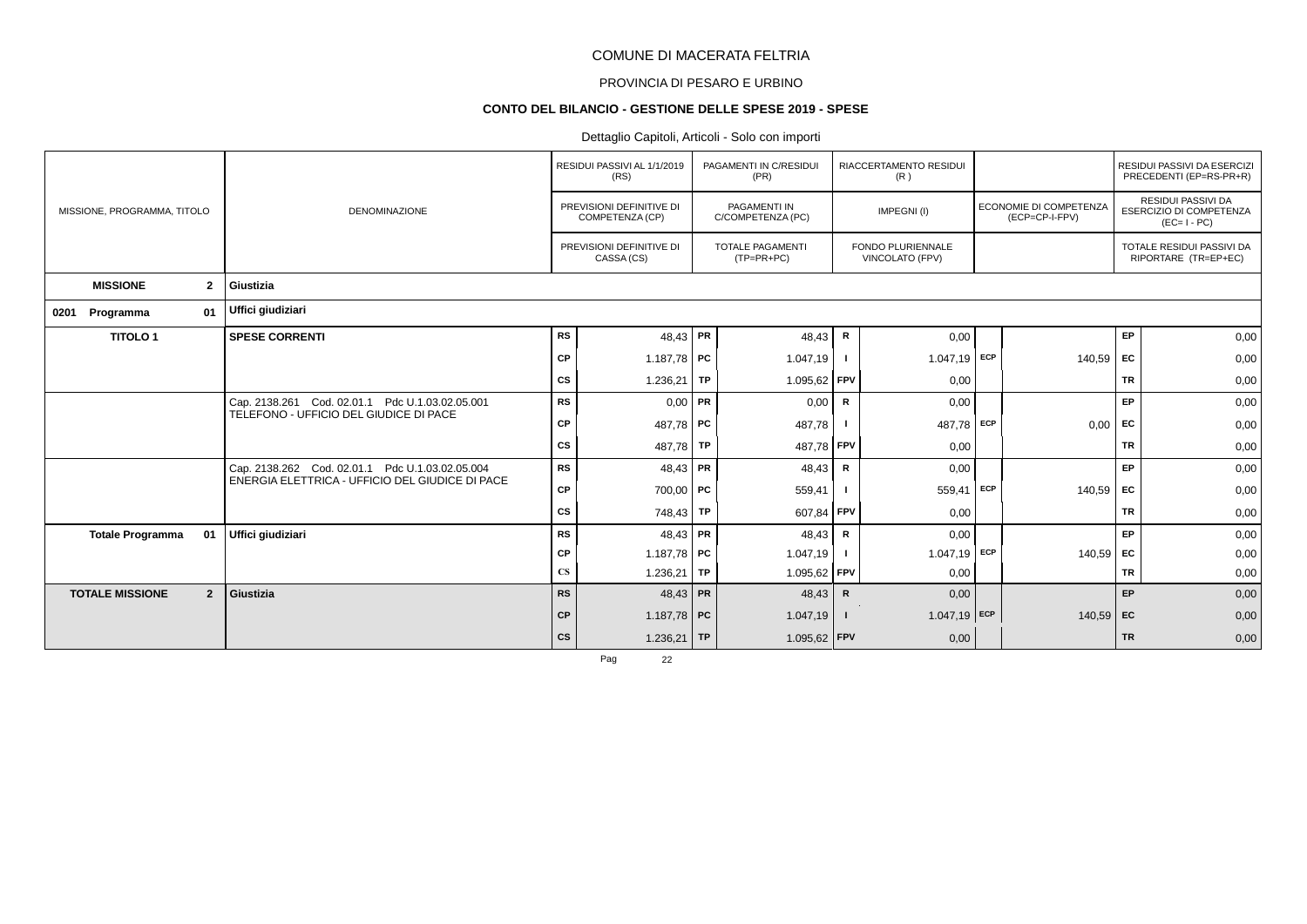# PROVINCIA DI PESARO E URBINO

#### **CONTO DEL BILANCIO - GESTIONE DELLE SPESE 2019 - SPESE**

|  |                             |    | RESIDUI PASSIVI AL 1/1/2019<br>(RS)                                                               |               | PAGAMENTI IN C/RESIDUI<br>(PR)              |           | RIACCERTAMENTO RESIDUI<br>(R)           |                |                                      | RESIDUI PASSIVI DA ESERCIZI<br>PRECEDENTI (EP=RS-PR+R) |           |                                                              |
|--|-----------------------------|----|---------------------------------------------------------------------------------------------------|---------------|---------------------------------------------|-----------|-----------------------------------------|----------------|--------------------------------------|--------------------------------------------------------|-----------|--------------------------------------------------------------|
|  | MISSIONE, PROGRAMMA, TITOLO |    | <b>DENOMINAZIONE</b>                                                                              |               | PREVISIONI DEFINITIVE DI<br>COMPETENZA (CP) |           | PAGAMENTI IN<br>C/COMPETENZA (PC)       |                | IMPEGNI(I)                           | ECONOMIE DI COMPETENZA<br>(ECP=CP-I-FPV)               |           | RESIDUI PASSIVI DA<br>ESERCIZIO DI COMPETENZA<br>$(EC=I-PC)$ |
|  |                             |    |                                                                                                   |               | PREVISIONI DEFINITIVE DI<br>CASSA (CS)      |           | <b>TOTALE PAGAMENTI</b><br>$(TP=PR+PC)$ |                | FONDO PLURIENNALE<br>VINCOLATO (FPV) |                                                        |           | TOTALE RESIDUI PASSIVI DA<br>RIPORTARE (TR=EP+EC)            |
|  | <b>MISSIONE</b>             | 3  | Ordine pubblico e sicurezza                                                                       |               |                                             |           |                                         |                |                                      |                                                        |           |                                                              |
|  | 0301 Programma              | 01 | Polizia locale e amministrativa                                                                   |               |                                             |           |                                         |                |                                      |                                                        |           |                                                              |
|  | <b>TITOLO1</b>              |    | <b>SPESE CORRENTI</b>                                                                             | <b>RS</b>     | 399,94   PR                                 |           | 0,00                                    | $\mathsf{R}$   | $-399.94$                            |                                                        | EP        | 0,00                                                         |
|  |                             |    |                                                                                                   | <b>CP</b>     | 47.115,34 PC                                |           | 43.403,44                               | $\mathbf{I}$   | 44.874,29 ECP                        | 2.241,05                                               | EC        | 1.470,85                                                     |
|  |                             |    |                                                                                                   | <b>CS</b>     | 47.515,28                                   | <b>TP</b> | 43.403,44                               | FPV            | 0,00                                 |                                                        | TR        | 1.470,85                                                     |
|  |                             |    | Cap. 3110.1 Cod. 03.01.1 Pdc U.1.01.01.01.002                                                     | <b>RS</b>     | $0,00$ PR                                   |           | 0,00                                    | R              | 0,00                                 |                                                        | EP        | 0,00                                                         |
|  |                             |    | ASSEGNI FISSI - POLIZIA MUNICIPALE                                                                | <b>CP</b>     | 29.717.91 PC                                |           | 29.717,91                               | $\mathbf{I}$   | 29.717,91 ECP                        | 0,00                                                   | EC        | 0,00                                                         |
|  |                             |    |                                                                                                   | <b>CS</b>     | 29.717,91 TP                                |           | 29.717,91                               | FPV            | 0,00                                 |                                                        | <b>TR</b> | 0,00                                                         |
|  |                             |    | Cap. 3111.2 Cod. 03.01.1 Pdc U.1.01.02.01.001<br>CONTRIBUTI SU ASSEGNI FISSI E TRATTAMENTI        | <b>RS</b>     | $0,00$ PR                                   |           | 0,00                                    | $\mathsf{R}$   | 0,00                                 |                                                        | EP        | 0,00                                                         |
|  |                             |    | ACCESSORI - POLIZIA MUNICIPALE                                                                    | СP            | 8.155,78   PC                               |           | 8.155,78                                | $\blacksquare$ | 8.155,78 ECP                         | 0,00                                                   | EC        | 0,00                                                         |
|  |                             |    |                                                                                                   | <b>CS</b>     | 8.155,78                                    | <b>TP</b> | 8.155,78                                | FPV            | 0,00                                 |                                                        | <b>TR</b> | 0,00                                                         |
|  |                             |    | Cap. 3121.50 Cod. 03.01.1 Pdc U.1.03.01.02.999<br>ACQUISTO BENI DI CONSUMO - POLIZIA MUNICIPALE   | <b>RS</b>     | $0,00$ PR                                   |           | 0,00                                    | $\mathbf R$    | 0,00                                 |                                                        | EP        | 0,00                                                         |
|  |                             |    |                                                                                                   | <b>CP</b>     | 1.055,30   PC                               |           | 732,00                                  | $\blacksquare$ | $1.055,30$ ECP                       | 0.00                                                   | EC        | 323,30                                                       |
|  |                             |    |                                                                                                   | <b>CS</b>     | 1.055,30                                    | <b>TP</b> | 732,00                                  | FPV            | 0,00                                 |                                                        | TR        | 323,30                                                       |
|  |                             |    | Cap. 3130.7 Cod. 03.01.1 Pdc U.1.03.02.02.001<br>RIMBORSO SPESE PER MISSIONI - POLIZIA MUNICIPALE | <b>RS</b>     | $0,00$ PR                                   |           | 0,00                                    | $\mathbf R$    | 0,00                                 |                                                        | EP        | 0,00                                                         |
|  |                             |    |                                                                                                   | <b>CP</b>     | 40,00   PC                                  |           | 0,00                                    | $\blacksquare$ | $0,00$ ECP                           | 40,00                                                  | EC        | 0,00                                                         |
|  |                             |    |                                                                                                   | <b>CS</b>     | 40,00                                       | <b>TP</b> | 0,00                                    | FPV            | 0,00                                 |                                                        | TR        | 0,00                                                         |
|  |                             |    | Cap. 3131.101 Cod. 03.01.1 Pdc U.1.03.02.09.001<br>MANUTENZIONI AUTOMEZZI - POLIZIA MUNICIPALE    | <b>RS</b>     | $0,00$ PR                                   |           | 0,00                                    | $\mathbf R$    | 0,00                                 |                                                        | EP        | 0,00                                                         |
|  |                             |    |                                                                                                   | <b>CP</b>     | $150,00$ PC                                 |           | 116,40                                  | $\blacksquare$ | $116,40$ ECP                         | 33,60                                                  | EC        | 0,00                                                         |
|  |                             |    |                                                                                                   | CS            | 150,00                                      | TP        | 116,40                                  | FPV            | 0,00                                 |                                                        | TR        | 0,00                                                         |
|  |                             |    | Cap. 3132.162 Cod. 03.01.1 Pdc U.1.10.04.01.003<br>ASSICURAZIONI AUTOMEZZI - POLIZIA MUNICIPALE   | <b>RS</b>     | $0,00$ PR                                   |           | 0,00                                    | $\mathbf R$    | 0,00                                 |                                                        | EP        | 0,00                                                         |
|  |                             |    |                                                                                                   | <b>CP</b>     | $226,54$ PC                                 |           | 226,54                                  | $\blacksquare$ | 226,54 ECP                           | 0,00                                                   | EC        | 0,00                                                         |
|  |                             |    |                                                                                                   | CS            | 226,54                                      | TP        | 226,54                                  | FPV            | 0,00                                 |                                                        | TR        | 0,00                                                         |
|  |                             |    | Cap. 3133.100 Cod. 03.01.1 Pdc U.1.03.02.05.003<br>ACCESSO A BANCHE DATI ON LINE                  | <b>RS</b>     | $0,00$ PR                                   |           | 0,00                                    | $\mathbf R$    | 0,00                                 |                                                        | EP        | 0,00                                                         |
|  |                             |    | <b>CP</b>                                                                                         | 1.928,80   PC |                                             | 1.928,80  | -1                                      | 1.928,80 ECP   | 0,00                                 | EC                                                     | 0,00      |                                                              |
|  |                             |    |                                                                                                   | <b>CS</b>     | 1.928,80                                    | <b>TP</b> | 1.928,80                                | <b>FPV</b>     | 0,00                                 |                                                        | <b>TR</b> | 0,00                                                         |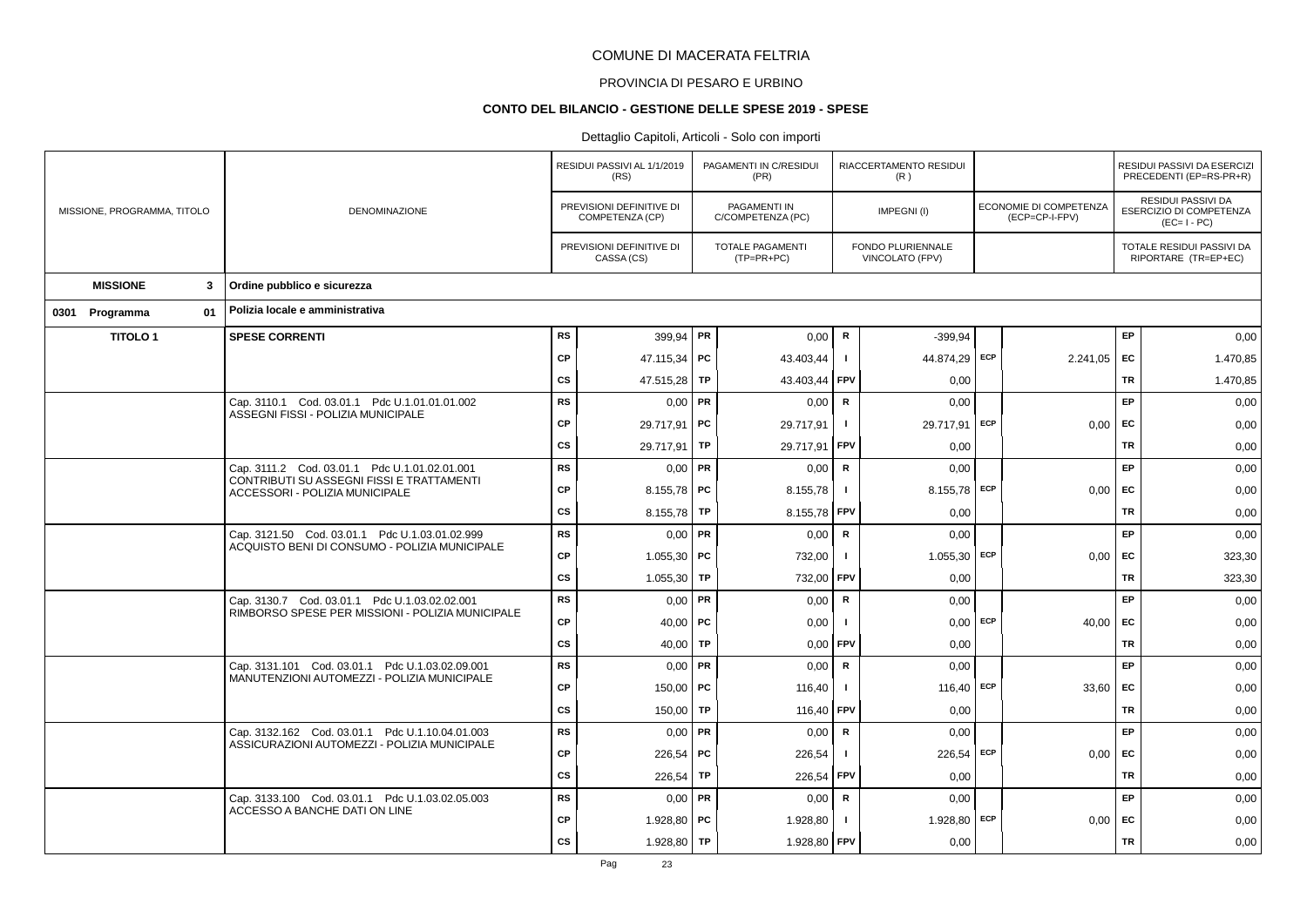# PROVINCIA DI PESARO E URBINO

#### **CONTO DEL BILANCIO - GESTIONE DELLE SPESE 2019 - SPESE**

### Dettaglio Capitoli, Articoli - Solo con importi

|                               |                                                                                                     |                        | RESIDUI PASSIVI AL 1/1/2019<br>(RS)         |    | PAGAMENTI IN C/RESIDUI<br>(PR)           |                | RIACCERTAMENTO RESIDUI<br>(R)               |            |                                          |           | RESIDUI PASSIVI DA ESERCIZI<br>PRECEDENTI (EP=RS-PR+R)              |
|-------------------------------|-----------------------------------------------------------------------------------------------------|------------------------|---------------------------------------------|----|------------------------------------------|----------------|---------------------------------------------|------------|------------------------------------------|-----------|---------------------------------------------------------------------|
| MISSIONE, PROGRAMMA, TITOLO   | DENOMINAZIONE                                                                                       |                        | PREVISIONI DEFINITIVE DI<br>COMPETENZA (CP) |    | <b>PAGAMENTI IN</b><br>C/COMPETENZA (PC) |                | IMPEGNI(I)                                  |            | ECONOMIE DI COMPETENZA<br>(ECP=CP-I-FPV) |           | <b>RESIDUI PASSIVI DA</b><br>ESERCIZIO DI COMPETENZA<br>$(EC=I-PC)$ |
|                               |                                                                                                     |                        | PREVISIONI DEFINITIVE DI<br>CASSA (CS)      |    | <b>TOTALE PAGAMENTI</b><br>$(TP=PR+PC)$  |                | <b>FONDO PLURIENNALE</b><br>VINCOLATO (FPV) |            |                                          |           | TOTALE RESIDUI PASSIVI DA<br>RIPORTARE (TR=EP+EC)                   |
|                               | Cap. 3133.173 Cod. 03.01.1 Pdc U.1.03.02.13.999                                                     | <b>RS</b>              | 399,94   PR                                 |    | 0,00                                     | R              | $-399.94$                                   |            |                                          | <b>EP</b> | 0,00                                                                |
|                               | ALTRI SERVIZI SPECIFICI - POLIZIA MUNICIPALE                                                        | CP                     | 0.00                                        | PC | 0,00                                     | - 1            | 0.00                                        | ECP        | 0,00                                     | EC        | 0,00                                                                |
|                               |                                                                                                     | cs                     | 399,94   TP                                 |    | 0,00                                     | <b>FPV</b>     | 0,00                                        |            |                                          | TR        | 0,00                                                                |
|                               | Cap. 3150.310 Cod. 03.01.1 Pdc U.1.04.01.02.003                                                     | <b>RS</b>              | $0,00$ PR                                   |    | 0,00                                     | $\mathsf{R}$   | 0.00                                        |            |                                          | EP.       | 0,00                                                                |
|                               | TRASFERIMENTO PROVENTI PER VIOLAZIONE CODICE<br><b>DELLA STRADA</b>                                 | <b>CP</b>              | 3.234,00   PC                               |    | 0,00                                     | $\blacksquare$ | $1.147,55$ ECP                              |            | 2.086,45                                 | FC        | 1.147,55                                                            |
|                               |                                                                                                     | cs                     | 3.234,00   TP                               |    | $0,00$ FPV                               |                | 0,00                                        |            |                                          | <b>TR</b> | 1.147,55                                                            |
|                               | Cap. 3171.443 Cod. 03.01.1 Pdc U.1.02.01.01.001<br>IMPOSTA REGIONALE ATTIVITA' PRODUTTIVE - POLIZIA | <b>RS</b>              | $0,00$ PR                                   |    | 0,00                                     | $\mathbf R$    | 0,00                                        |            |                                          | EP        | 0,00                                                                |
|                               | <b>MUNICIPALE</b>                                                                                   | CP                     | 2.526,01                                    | PC | 2.526,01                                 |                | $2.526,01$ ECP                              |            | $0,00$ EC                                |           | 0,00                                                                |
|                               |                                                                                                     | CS                     | 2.526,01                                    | TP | 2.526,01                                 | <b>FPV</b>     | 0,00                                        |            |                                          | TR        | 0,00                                                                |
|                               | Cap. 3173.445 Cod. 03.01.1 Pdc U.1.02.01.09.001<br>TASSA DI POSSESSO VEICOLI - POLIZIA MUNICIPALE   | <b>RS</b>              | $0,00$ PR                                   |    | 0,00                                     | $\mathsf{R}$   | 0,00                                        |            |                                          | EP.       | 0,00                                                                |
|                               |                                                                                                     | <b>CP</b>              | 81,00   PC                                  |    | 0,00                                     |                |                                             | $0,00$ ECP | 81,00                                    | EC        | 0,00                                                                |
|                               |                                                                                                     | CS                     | 81,00 TP                                    |    | 0,00                                     | <b>FPV</b>     | 0,00                                        |            |                                          | TR        | 0,00                                                                |
| <b>TITOLO 2</b>               | <b>SPESE IN CONTO CAPITALE</b>                                                                      | <b>RS</b>              | $0,00$ PR                                   |    | 0,00                                     | $\mathsf{R}$   | 0,00                                        |            |                                          | EP        | 0,00                                                                |
|                               |                                                                                                     | <b>CP</b>              | $3.500,18$ PC                               |    | 3.500,18                                 | Ι.             | $3.500,18$ ECP                              |            | $0,00$ EC                                |           | 0,00                                                                |
|                               |                                                                                                     | cs                     | 3.500,18   TP                               |    | $3.500,18$ FPV                           |                | 0.00                                        |            |                                          | <b>TR</b> | 0,00                                                                |
|                               | Cap. 23180.559 Cod. 03.01.2 Pdc U.2.02.01.07.002<br>ACQUISTO ATTREZZATURE INFORMATICHE - POLIZIA    | <b>RS</b>              | $0,00$ PR                                   |    | 0,00                                     | R              | 0,00                                        |            |                                          | EP        | 0,00                                                                |
|                               | <b>MUNICIPALE</b>                                                                                   | CP                     | $1.914,18$ PC                               |    | 1.914,18                                 | -1             | $1.914,18$ ECP                              |            | 0,00                                     | EC        | 0,00                                                                |
|                               |                                                                                                     | CS                     | 1.914,18 TP                                 |    | 1.914,18 FPV                             |                | 0,00                                        |            |                                          | <b>TR</b> | 0,00                                                                |
|                               | Cap. 23180.560 Cod. 03.01.2 Pdc U.2.02.03.02.002<br>ACQUISTO SOFTWARE - POLIZIA MUNICIPALE          | <b>RS</b>              | $0,00$ PR                                   |    | 0,00                                     | R              | 0.00                                        |            |                                          | <b>EP</b> | 0,00                                                                |
|                               |                                                                                                     | <b>CP</b>              | 1.586.00   PC                               |    | 1.586,00                                 | $\blacksquare$ | $1.586,00$ ECP                              |            | 0.00                                     | <b>FC</b> | 0,00                                                                |
|                               |                                                                                                     | CS                     | 1.586,00 TP                                 |    | 1.586,00                                 | <b>FPV</b>     | 0,00                                        |            |                                          | <b>TR</b> | 0,00                                                                |
| 01<br><b>Totale Programma</b> | Polizia locale e amministrativa                                                                     | <b>RS</b>              | 399,94 PR                                   |    | 0,00                                     | $\mathsf{R}$   | $-399.94$                                   |            |                                          | EP        | 0,00                                                                |
|                               |                                                                                                     | CP                     | $50.615,52$ PC                              |    | 46.903,62                                | $\blacksquare$ | 48.374,47 ECP                               |            | $2.241,05$ EC                            |           | 1.470,85                                                            |
|                               |                                                                                                     | $\mathbf{C}\mathbf{S}$ | 51.015,46   TP                              |    | 46.903,62 FPV                            |                | 0,00                                        |            |                                          | <b>TR</b> | 1.470,85                                                            |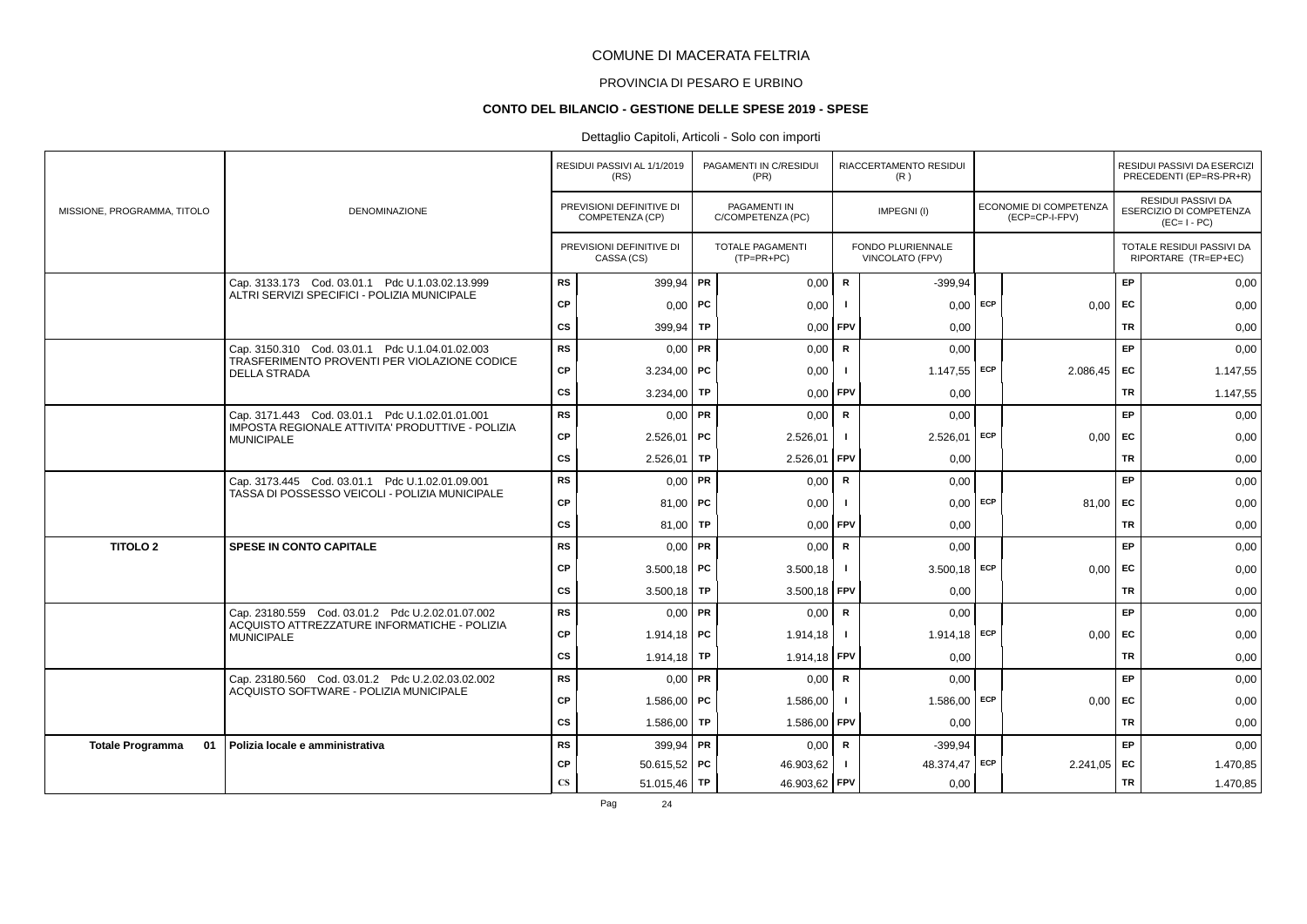# PROVINCIA DI PESARO E URBINO

#### **CONTO DEL BILANCIO - GESTIONE DELLE SPESE 2019 - SPESE**

### Dettaglio Capitoli, Articoli - Solo con importi

|                             |                             |               | RESIDUI PASSIVI AL 1/1/2019<br>(RS)         | PAGAMENTI IN C/RESIDUI<br>(PR)    | RIACCERTAMENTO RESIDUI<br>(R)               |                                          |    | I RESIDUI PASSIVI DA ESERCIZI<br>PRECEDENTI (EP=RS-PR+R)            |
|-----------------------------|-----------------------------|---------------|---------------------------------------------|-----------------------------------|---------------------------------------------|------------------------------------------|----|---------------------------------------------------------------------|
| MISSIONE, PROGRAMMA, TITOLO | <b>DENOMINAZIONE</b>        |               | PREVISIONI DEFINITIVE DI<br>COMPETENZA (CP) | PAGAMENTI IN<br>C/COMPETENZA (PC) | IMPEGNI(I)                                  | ECONOMIE DI COMPETENZA<br>(ECP=CP-I-FPV) |    | RESIDUI PASSIVI DA<br><b>ESERCIZIO DI COMPETENZA</b><br>$(EC=I-PC)$ |
|                             |                             |               | PREVISIONI DEFINITIVE DI<br>CASSA (CS)      | TOTALE PAGAMENTI<br>$(TP=PR+PC)$  | <b>FONDO PLURIENNALE</b><br>VINCOLATO (FPV) |                                          |    | TOTALE RESIDUI PASSIVI DA<br>RIPORTARE (TR=EP+EC)                   |
| <b>TOTALE MISSIONE</b><br>3 | Ordine pubblico e sicurezza | <b>RS</b>     | $399.94$ PR                                 | $0,00$ R                          | $-399.94$                                   |                                          | EP | 0,00                                                                |
|                             |                             | <b>CP</b>     | $50.615,52$ PC                              | 46.903,62                         | $48.374.47$ ECP                             | $2.241.05$ EC                            |    | 1.470,85                                                            |
|                             |                             | $\mathsf{cs}$ | $51.015.46$ TP                              | 46.903,62 FPV                     | 0,00                                        |                                          | TR | 1.470,85                                                            |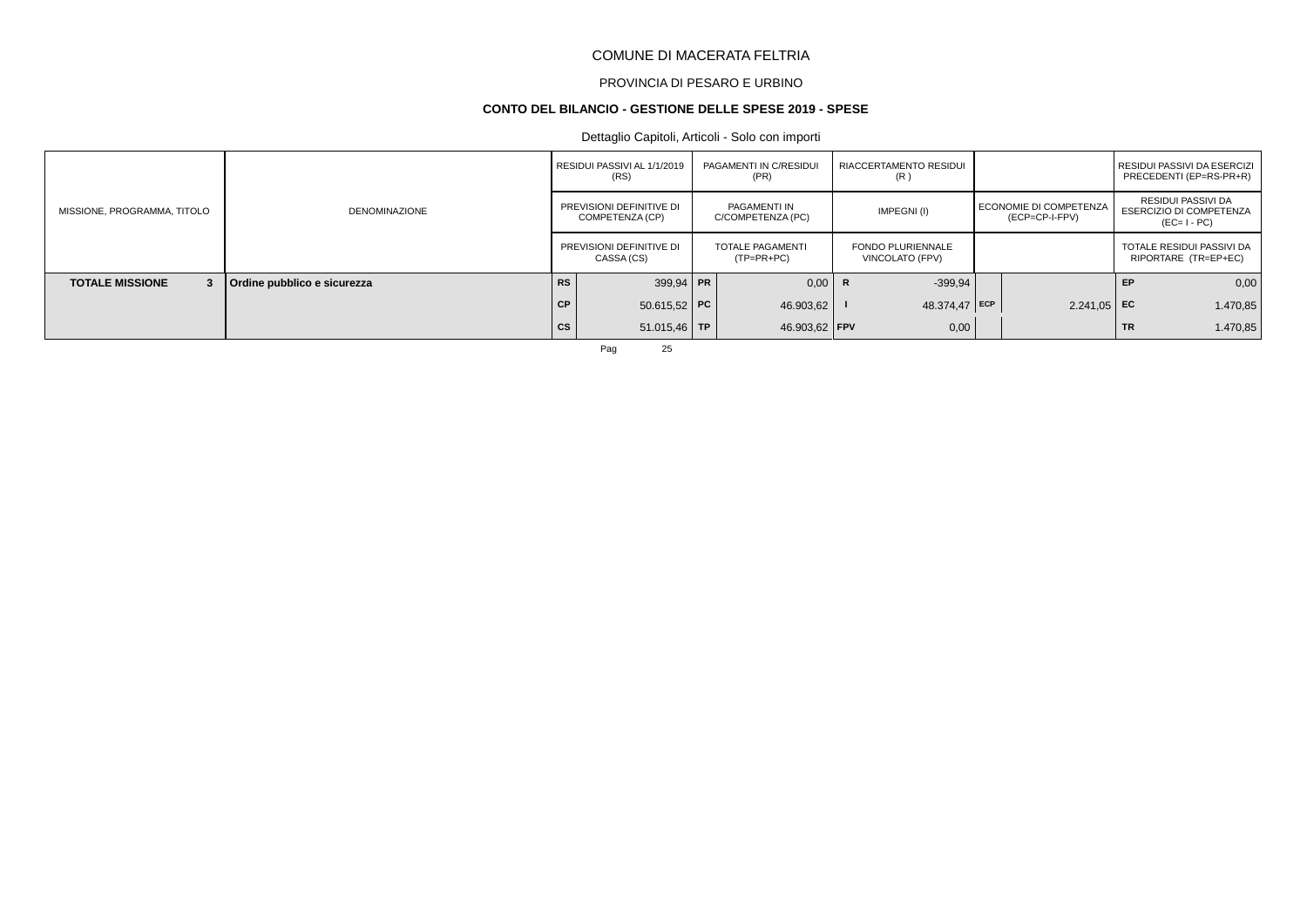# PROVINCIA DI PESARO E URBINO

#### **CONTO DEL BILANCIO - GESTIONE DELLE SPESE 2019 - SPESE**

|                |                             |                                                                                                       | RESIDUI PASSIVI AL 1/1/2019<br>(RS) |                                             | PAGAMENTI IN C/RESIDUI<br>(PR) |                                   | RIACCERTAMENTO RESIDUI<br>(R) |                                      |                                          | RESIDUI PASSIVI DA ESERCIZI<br>PRECEDENTI (EP=RS-PR+R) |                                                              |
|----------------|-----------------------------|-------------------------------------------------------------------------------------------------------|-------------------------------------|---------------------------------------------|--------------------------------|-----------------------------------|-------------------------------|--------------------------------------|------------------------------------------|--------------------------------------------------------|--------------------------------------------------------------|
|                | MISSIONE, PROGRAMMA, TITOLO | <b>DENOMINAZIONE</b>                                                                                  |                                     | PREVISIONI DEFINITIVE DI<br>COMPETENZA (CP) |                                | PAGAMENTI IN<br>C/COMPETENZA (PC) |                               | IMPEGNI(I)                           | ECONOMIE DI COMPETENZA<br>(ECP=CP-I-FPV) |                                                        | RESIDUI PASSIVI DA<br>ESERCIZIO DI COMPETENZA<br>$(EC=I-PC)$ |
|                |                             |                                                                                                       |                                     | PREVISIONI DEFINITIVE DI<br>CASSA (CS)      |                                | TOTALE PAGAMENTI<br>$(TP=PR+PC)$  |                               | FONDO PLURIENNALE<br>VINCOLATO (FPV) |                                          |                                                        | TOTALE RESIDUI PASSIVI DA<br>RIPORTARE (TR=EP+EC)            |
|                | <b>MISSIONE</b><br>4        | Istruzione e diritto allo studio                                                                      |                                     |                                             |                                |                                   |                               |                                      |                                          |                                                        |                                                              |
| 0401 Programma | 01                          | Istruzione prescolastica                                                                              |                                     |                                             |                                |                                   |                               |                                      |                                          |                                                        |                                                              |
|                | <b>TITOLO1</b>              | <b>SPESE CORRENTI</b>                                                                                 | <b>RS</b>                           | 4.087,92   PR                               |                                | 4.087,92                          | $\mathsf{R}$                  | 0,00                                 |                                          | EP                                                     | 0,00                                                         |
|                |                             |                                                                                                       | <b>CP</b>                           | 14.712,65 PC                                |                                | 11.963,87                         | Τ.                            | 12.473,34 ECP                        | 2.239,31                                 | EC                                                     | 509,47                                                       |
|                |                             |                                                                                                       | <b>CS</b>                           | 18.800,57 TP                                |                                | 16.051,79                         | FPV                           | 0,00                                 |                                          | <b>TR</b>                                              | 509,47                                                       |
|                |                             | Cap. 4122.61 Cod. 04.01.1 Pdc U.1.03.01.02.999<br>ACQUISTI PER MANUTENZIONE IMPIANTI ED               | <b>RS</b>                           | $318,82$ PR                                 |                                | 318,82                            | R                             | 0,00                                 |                                          | EP                                                     | 0,00                                                         |
|                |                             | ATTREZZATURE - SCUOLA INFANZIA                                                                        | <b>CP</b>                           | $1.000,00$ PC                               |                                | 1.000,00                          | $\blacksquare$                | $1.000,00$ ECP                       | 0,00                                     | EC                                                     | 0,00                                                         |
|                |                             |                                                                                                       | <b>CS</b>                           | 1.318,82                                    | TP                             | 1.318,82                          | FPV                           | 0,00                                 |                                          | <b>TR</b>                                              | 0,00                                                         |
|                |                             | Cap. 4133.174 Cod. 04.01.1 Pdc U.1.03.02.09.004<br>MANUTENZIONE E RIPARAZIONE IMPIANTI E MACCHINARI - | <b>RS</b>                           | $300,00$ PR                                 |                                | 300,00                            | $\mathsf{R}$                  | 0,00                                 |                                          | EP                                                     | 0,00                                                         |
|                |                             | <b>SCUOLA INFANZIA</b>                                                                                | <b>CP</b>                           | $29,40$ PC                                  |                                | 29,40                             | - 1                           | 29,40 ECP                            | 0,00                                     | EC                                                     | 0,00                                                         |
|                |                             |                                                                                                       | <b>CS</b>                           | 329,40                                      | <b>TP</b>                      | 329,40                            | FPV                           | 0,00                                 |                                          | <b>TR</b>                                              | 0,00                                                         |
|                |                             | Cap. 4133.175 Cod. 04.01.1 Pdc U.1.03.02.99.999<br>ADEGUAMENTO STRUTTURALE ANTISISMICO EDIFICIO       | <b>RS</b>                           | $103,29$ PR                                 |                                | 103,29                            | $\mathbf R$                   | 0,00                                 |                                          | <b>EP</b>                                              | 0,00                                                         |
|                |                             | SCOLASTICO "NICCOLO' BERETTONI" - PARERE<br>PREVENTIVO AUTORIZZAZIONE ALLO SCARICO                    | <b>CP</b>                           | $0,00$ PC                                   |                                | 0,00                              |                               | $0.00$ ECP                           | 0.00                                     | EC                                                     | 0,00                                                         |
|                |                             |                                                                                                       | <b>CS</b>                           | 103,29                                      | TP                             | 103,29                            | FPV                           | 0,00                                 |                                          | TR                                                     | 0,00                                                         |
|                |                             | Cap. 4133.190 Cod. 04.01.1 Pdc U.1.03.02.16.001<br>ADEGUAMENTO STRUTTURALE ANTISISMICO EDIFICIO       | <b>RS</b>                           | $0,00$ PR                                   |                                | 0,00                              | $\mathbf R$                   | 0,00                                 |                                          | EP                                                     | 0,00                                                         |
|                |                             | SCOLASTICO "NICCOLO' BERETTONI" - PUBBLICAZIONE<br>BANDI DI GARA SULLA G.U.                           | <b>CP</b>                           | $1.500,00$ PC                               |                                | 0,00                              | $\blacksquare$                | $0,00$ ECP                           | 1.500,00                                 | EC                                                     | 0,00                                                         |
|                |                             |                                                                                                       | <b>CS</b>                           | 1.500,00                                    | TP                             | 0,00                              | FPV                           | 0,00                                 |                                          | <b>TR</b>                                              | 0,00                                                         |
|                |                             | Cap. 4138.260 Cod. 04.01.1 Pdc U.1.03.02.05.006<br><b>GAS METANO - SCUOLA INFANZIA</b>                | <b>RS</b>                           | 3.103,59   PR                               |                                | 3.103,59                          | $\mathbf R$                   | 0,00                                 |                                          | EP                                                     | 0,00                                                         |
|                |                             |                                                                                                       | <b>CP</b>                           | 8.000,00   PC                               |                                | 7.667,52                          | $\blacksquare$                | 7.817,08 ECP                         | 182,92                                   | EC                                                     | 149,56                                                       |
|                |                             |                                                                                                       | <b>CS</b>                           | 11.103,59                                   | <b>TP</b>                      | 10.771,11                         | FPV                           | 0,00                                 |                                          | <b>TR</b>                                              | 149,56                                                       |
|                |                             | Cap. 4138.261 Cod. 04.01.1 Pdc U.1.03.02.05.001<br>TELEFONO - SCUOLA INFANZIA                         | <b>RS</b>                           | $0,00$ PR                                   |                                | 0,00                              | $\mathbf R$                   | 0,00                                 |                                          | EP                                                     | 0,00                                                         |
|                |                             |                                                                                                       | <b>CP</b>                           | 883,25 PC                                   |                                | 883,25                            | - 1                           | 883,25 ECP                           | 0,00                                     | EC                                                     | 0,00                                                         |
|                |                             |                                                                                                       | <b>CS</b>                           | 883,25                                      | TP                             | 883,25                            | <b>FPV</b>                    | 0,00                                 |                                          | TR                                                     | 0,00                                                         |
|                |                             | Cap. 4138.262 Cod. 04.01.1 Pdc U.1.03.02.05.004<br>ENERGIA ELETTRICA - SCUOLA INFANZIA                | <b>RS</b>                           | 151,68   PR                                 |                                | 151,68                            | $\mathsf{R}$                  | 0,00                                 |                                          | EP                                                     | 0,00                                                         |
|                |                             | <b>CP</b>                                                                                             | $2.500,00$ PC                       |                                             | 1.712,38                       |                                   | 1.970,89 ECP                  | 529,11                               | EC                                       | 258,51                                                 |                                                              |
|                |                             |                                                                                                       | <b>CS</b>                           | $2.651,68$ TP                               |                                | 1.864,06 FPV                      |                               | 0,00                                 |                                          | <b>TR</b>                                              | 258,51                                                       |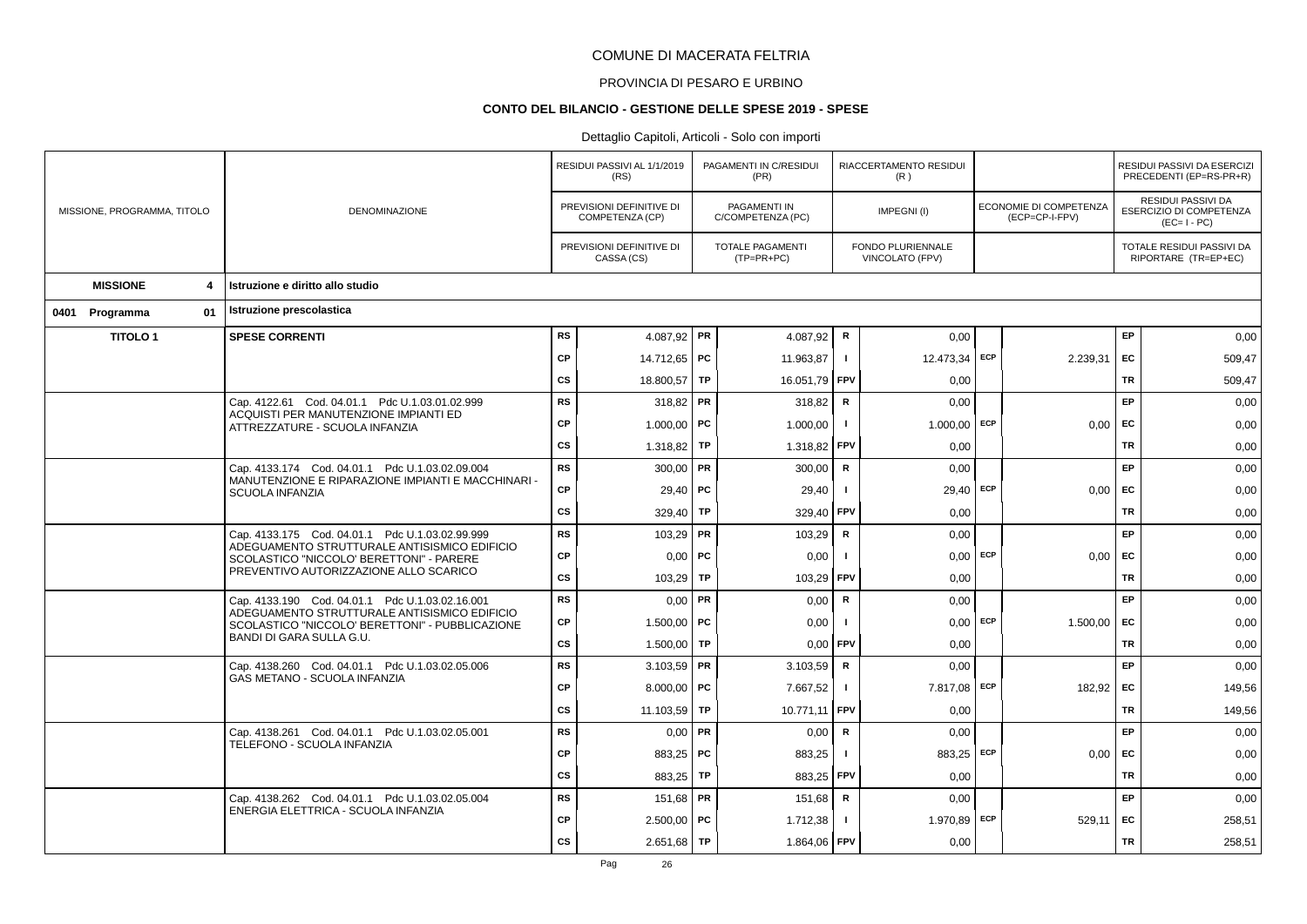# PROVINCIA DI PESARO E URBINO

### **CONTO DEL BILANCIO - GESTIONE DELLE SPESE 2019 - SPESE**

|                               |                                                                                                   |                        | RESIDUI PASSIVI AL 1/1/2019<br>(RS)         |           | PAGAMENTI IN C/RESIDUI<br>(PR)           |              | RIACCERTAMENTO RESIDUI<br>(R)        |            |                                          |           | RESIDUI PASSIVI DA ESERCIZI<br>PRECEDENTI (EP=RS-PR+R)       |
|-------------------------------|---------------------------------------------------------------------------------------------------|------------------------|---------------------------------------------|-----------|------------------------------------------|--------------|--------------------------------------|------------|------------------------------------------|-----------|--------------------------------------------------------------|
| MISSIONE, PROGRAMMA, TITOLO   | <b>DENOMINAZIONE</b>                                                                              |                        | PREVISIONI DEFINITIVE DI<br>COMPETENZA (CP) |           | <b>PAGAMENTI IN</b><br>C/COMPETENZA (PC) |              | IMPEGNI(I)                           |            | ECONOMIE DI COMPETENZA<br>(ECP=CP-I-FPV) |           | RESIDUI PASSIVI DA<br>ESERCIZIO DI COMPETENZA<br>$(EC=I-PC)$ |
|                               |                                                                                                   |                        | PREVISIONI DEFINITIVE DI<br>CASSA (CS)      |           | <b>TOTALE PAGAMENTI</b><br>$(TP=PR+PC)$  |              | FONDO PLURIENNALE<br>VINCOLATO (FPV) |            |                                          |           | TOTALE RESIDUI PASSIVI DA<br>RIPORTARE (TR=EP+EC)            |
|                               | Cap. 4138.263 Cod. 04.01.1 Pdc U.1.03.02.05.005                                                   | <b>RS</b>              | 110,54   PR                                 |           | 110,54                                   | R            | 0.00                                 |            |                                          | EP        | 0,00                                                         |
|                               | ACQUA - SCUOLA INFANZIA                                                                           | <b>CP</b>              | $800,00$ PC                                 |           | 671,32                                   | $\mathbf{I}$ | 772,72 ECP                           |            | 27.28                                    | EC.       | 101,40                                                       |
|                               |                                                                                                   | <b>CS</b>              | 910,54   TP                                 |           | 781,86                                   | <b>FPV</b>   | 0.00                                 |            |                                          | <b>TR</b> | 101.40                                                       |
| <b>TITOLO 2</b>               | <b>SPESE IN CONTO CAPITALE</b>                                                                    | <b>RS</b>              | 200.000,00 PR                               |           | 182.236,80                               | R            | 0,00                                 |            |                                          | EP        | 17.763,20                                                    |
|                               |                                                                                                   | <b>CP</b>              | 893.304,40   PC                             |           | 58.881.03                                | $\mathbf{I}$ | 58.881,03 ECP                        |            | 782.503.93                               | <b>FC</b> | 0,00                                                         |
|                               |                                                                                                   | <b>CS</b>              | 1.093.304,40                                | TP        | 241.117,83                               | <b>FPV</b>   | 51.919.44                            |            |                                          | <b>TR</b> | 17.763,20                                                    |
|                               | Cap. 24101.509 Cod. 04.01.2 Pdc U.2.02.01.09.003                                                  | <b>RS</b>              | 0,00                                        | PR        | 0,00                                     | ${\sf R}$    | 0,00                                 |            |                                          | EP        | 0,00                                                         |
|                               | INTERVENTI DI RIQUALIFICAZIONE PARCO GIOCHI SCUOLA<br>DELL'INFANZIA                               | <b>CP</b>              | 18.000,00 PC                                |           | 18.000,00                                | $\mathbf{I}$ | 18.000,00 ECP                        |            | $-21.600,00$                             | <b>FC</b> | 0,00                                                         |
|                               |                                                                                                   | <b>CS</b>              | 39.600,00 TP                                |           | 18.000,00                                | <b>FPV</b>   | 21.600,00                            |            |                                          | TR        | 0,00                                                         |
|                               | Cap. 24101.510 Cod. 04.01.2 Pdc U.2.02.01.09.003                                                  | <b>RS</b>              | 200.000,00 PR                               |           | 182.236,80                               | R            | 0,00                                 |            |                                          | EP.       | 17.763,20                                                    |
|                               | INTERVENTI DI ADEGUAMENTO STRUTTURALE ED<br>ANTISISMICO EDIFICIO SCOLASTICO "NICCOLO"             | <b>CP</b>              | 800.000,00 PC                               |           | 17.496.07                                | $\mathbf{I}$ | 17.496.07                            | ECP        | 782.503,93                               | <b>EC</b> | 0,00                                                         |
|                               | BERETTONI" (INFANZIA E NIDO)                                                                      | <b>CS</b>              | 1.000.000,00                                | <b>TP</b> | 199.732,87                               | <b>FPV</b>   | 0,00                                 |            |                                          | <b>TR</b> | 17.763,20                                                    |
|                               | Cap. 24101.528 Cod. 04.01.2 Pdc U.2.02.03.05.001                                                  | <b>RS</b>              | $0,00$ PR                                   |           | 0,00                                     | $\mathbf R$  | 0,00                                 |            |                                          | EP        | 0,00                                                         |
|                               | PROGETTAZIONE INTERVENTI DI ADEGUAMENTO<br>STRUTTURALE ED ANTISISMICO EDIFICIO SCOLASTICO         | <b>CP</b>              | 23.384,96 PC                                |           | 23.384,96                                | $\mathbf{I}$ | 23.384,96                            | ECP        | $-30.319,44$                             | EC        | 0,00                                                         |
|                               | "NICCOLO' BERETTONI" (INFANZIA E NIDO)                                                            | <b>CS</b>              | 53.704,40                                   | TP        | 23.384,96                                | FPV          | 30.319,44                            |            |                                          | <b>TR</b> | 0,00                                                         |
|                               | Cap. 24101.5509 Cod. 04.01.2 Pdc U.2.05.02.01.001                                                 | <b>RS</b>              | $0,00$ PR                                   |           | 0,00                                     | $\mathsf R$  | 0,00                                 |            |                                          | EP        | 0,00                                                         |
|                               | FONDO PLURIENNALE VINCOLATO - INTERVENTI DI<br>RIQUALIFICAZIONE PARCO GIOCHI SCUOLA DELL'INFANZIA | <b>CP</b>              | 21.600,00   PC                              |           | 0,00                                     | $\mathbf{I}$ |                                      | $0,00$ ECP | 21.600,00                                | <b>EC</b> | 0,00                                                         |
|                               |                                                                                                   | CS                     | 0,00                                        | TP        | 0,00                                     | <b>FPV</b>   | 0,00                                 |            |                                          | <b>TR</b> | 0,00                                                         |
|                               | Cap. 24101.5528 Cod. 04.01.2 Pdc U.2.05.02.01.001                                                 | <b>RS</b>              | $0,00$ PR                                   |           | 0,00                                     | R            | 0,00                                 |            |                                          | EP        | 0,00                                                         |
|                               | FONDO PLURIENNALE VINCOLATO - PROGETTAZIONE<br>INTERVENTI DI ADEGUAMENTO STRUTTURALE ED           | <b>CP</b>              | $30.319,44$ PC                              |           | 0,00                                     | -1           |                                      | $0.00$ ECP | 30.319,44                                | <b>EC</b> | 0,00                                                         |
|                               | ANTISISMICO EDIFICIO SCOLASTICO "NICCOLO"<br>BERETTONI" (INFANZIA E NIDO)                         | <b>CS</b>              | 0,00                                        | <b>TP</b> | 0,00                                     | FPV          | 0,00                                 |            |                                          | <b>TR</b> | 0,00                                                         |
| <b>Totale Programma</b><br>01 | Istruzione prescolastica                                                                          | <b>RS</b>              | 204.087,92 PR                               |           | 186.324,72                               | R            | 0,00                                 |            |                                          | EP        | 17.763,20                                                    |
|                               |                                                                                                   | <b>CP</b>              | 908.017.05   PC                             |           | 70.844,90                                | -1           | 71.354,37 ECP                        |            | 784.743,24 EC                            |           | 509,47                                                       |
|                               |                                                                                                   | $\mathbf{C}\mathbf{S}$ | 1.112.104,97 TP                             |           | 257.169,62                               | FPV          | 51.919,44                            |            |                                          | <b>TR</b> | 18.272,67                                                    |
| 02<br>0402 Programma          | Altri ordini di istruzione non universitaria                                                      |                        |                                             |           |                                          |              |                                      |            |                                          |           |                                                              |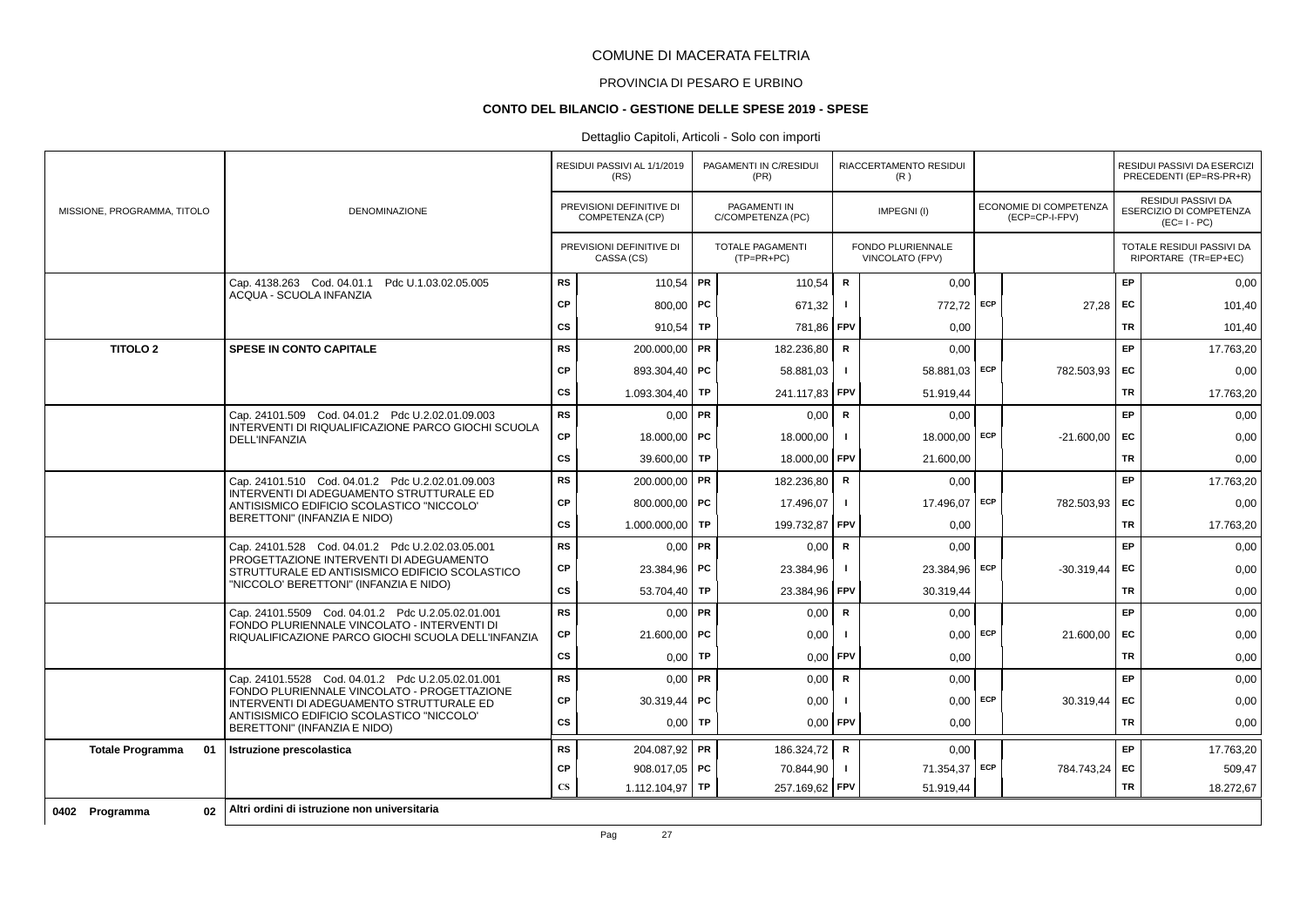# PROVINCIA DI PESARO E URBINO

#### **CONTO DEL BILANCIO - GESTIONE DELLE SPESE 2019 - SPESE**

### Dettaglio Capitoli, Articoli - Solo con importi

|                             |                                                                             |           | RESIDUI PASSIVI AL 1/1/2019<br>(RS)         |    | PAGAMENTI IN C/RESIDUI<br>(PR)          |                | RIACCERTAMENTO RESIDUI<br>(R)        |            |                                          |           | RESIDUI PASSIVI DA ESERCIZI<br>PRECEDENTI (EP=RS-PR+R)              |
|-----------------------------|-----------------------------------------------------------------------------|-----------|---------------------------------------------|----|-----------------------------------------|----------------|--------------------------------------|------------|------------------------------------------|-----------|---------------------------------------------------------------------|
| MISSIONE, PROGRAMMA, TITOLO | <b>DENOMINAZIONE</b>                                                        |           | PREVISIONI DEFINITIVE DI<br>COMPETENZA (CP) |    | PAGAMENTI IN<br>C/COMPETENZA (PC)       |                | IMPEGNI(I)                           |            | ECONOMIE DI COMPETENZA<br>(ECP=CP-I-FPV) |           | RESIDUI PASSIVI DA<br><b>ESERCIZIO DI COMPETENZA</b><br>$(EC=I-PC)$ |
|                             |                                                                             |           | PREVISIONI DEFINITIVE DI<br>CASSA (CS)      |    | <b>TOTALE PAGAMENTI</b><br>$(TP=PR+PC)$ |                | FONDO PLURIENNALE<br>VINCOLATO (FPV) |            |                                          |           | TOTALE RESIDUI PASSIVI DA<br>RIPORTARE (TR=EP+EC)                   |
| <b>TITOLO1</b>              | <b>SPESE CORRENTI</b>                                                       | <b>RS</b> | 10.327,07 PR                                |    | 10.327,07                               | $\mathbf R$    | 0,00                                 |            |                                          | EP        | 0,00                                                                |
|                             |                                                                             | CP        | 58.162.03 PC                                |    | 45.875,77                               | $\mathbf{I}$   | 54.842.23                            | ECP        | $3.319,80$ EC                            |           | 8.966,46                                                            |
|                             |                                                                             | <b>CS</b> | 68.489,10 TP                                |    | 56.202,84                               | <b>FPV</b>     | 0,00                                 |            |                                          | TR        | 8.966,46                                                            |
|                             | Cap. 4222.61 Cod. 04.02.1 Pdc U.1.03.01.02.999                              | <b>RS</b> | $2.220,00$ PR                               |    | 2.220,00                                | $\mathbf R$    | 0.00                                 |            |                                          | EP        | 0,00                                                                |
|                             | ACQUISTI PER MANUTENZIONE IMPIANTI ED<br>ATTREZZATURE - EDIFICIO SCOLASTICO | CP        | 1.433,10   PC                               |    | 1.000,00                                |                | $1.433,10$ ECP                       |            | $0.00$ EC                                |           | 433,10                                                              |
|                             |                                                                             | CS        | 3.653,10 TP                                 |    | 3.220,00                                | <b>FPV</b>     | 0,00                                 |            |                                          | TR        | 433,10                                                              |
|                             | Cap. 4233.174 Cod. 04.02.1 Pdc U.1.03.02.09.004                             | <b>RS</b> | $0,00$ PR                                   |    | 0,00                                    | $\mathbf R$    | 0,00                                 |            |                                          | <b>EP</b> | 0,00                                                                |
|                             | MANUTENZIONE E RIPARAZIONE IMPIANTI E MACCHINARI -<br>EDIFICIO SCOLASTICO   | CP        | $300,00$ PC                                 |    | 0,00                                    |                |                                      | $0,00$ ECP | $300,00$ EC                              |           | 0,00                                                                |
|                             |                                                                             | cs        | 300,00   TP                                 |    | 0.00                                    | FPV            | 0,00                                 |            |                                          | <b>TR</b> | 0,00                                                                |
|                             | Cap. 4238.260 Cod. 04.02.1 Pdc U.1.03.02.05.006                             | <b>RS</b> | $7.118,86$ PR                               |    | 7.118,86                                | $\mathbf R$    | 0,00                                 |            |                                          | <b>EP</b> | 0,00                                                                |
|                             | GAS METANO - EDIFICIO SCOLASTICO                                            | СP        | 27.500,00 PC                                |    | 20.093,14                               | Ι.             | 26.761,85 ECP                        |            | 738,15 EC                                |           | 6.668,71                                                            |
|                             |                                                                             | cs        | 34.618,86   TP                              |    | 27.212,00 FPV                           |                | 0,00                                 |            |                                          | <b>TR</b> | 6.668,71                                                            |
|                             | Cap. 4238.261 Cod. 04.02.1 Pdc U.1.03.02.05.001                             | <b>RS</b> | $0,00$ PR                                   |    | 0,00                                    | $\mathbf R$    | 0,00                                 |            |                                          | EP        | 0,00                                                                |
|                             | TELEFONO - EDIFICIO SCOLASTICO                                              | CP        | $2.615,21$ PC                               |    | 2.615,21                                |                | $2.615,21$ ECP                       |            | 0,00                                     | <b>FC</b> | 0,00                                                                |
|                             |                                                                             | cs        | 2.615,21                                    | TP | 2.615,21                                | FPV            | 0,00                                 |            |                                          | <b>TR</b> | 0,00                                                                |
|                             | Cap. 4238.262 Cod. 04.02.1 Pdc U.1.03.02.05.004                             | <b>RS</b> | 877,67 PR                                   |    | 877,67                                  | $\mathbf R$    | 0,00                                 |            |                                          | EP        | 0,00                                                                |
|                             | ENERGIA ELETTRICA - EDIFICIO SCOLASTICO                                     | CP        | 11.500,00 PC                                |    | 7.710,06                                | $\blacksquare$ | 9.574.71                             | ECP        | 1.925,29 EC                              |           | 1.864,65                                                            |
|                             |                                                                             | <b>CS</b> | 12.377,67 TP                                |    | 8.587,73                                | <b>FPV</b>     | 0,00                                 |            |                                          | TR        | 1.864,65                                                            |
|                             | Cap. 4238.263 Cod. 04.02.1 Pdc U.1.03.02.05.005                             | <b>RS</b> | 110,54 PR                                   |    | 110,54                                  | $\mathbf R$    | 0,00                                 |            |                                          | EP        | 0,00                                                                |
|                             | ACQUA - EDIFICIO SCOLASTICO                                                 | CP        | 800,00   $PC$                               |    | 443,64                                  |                | $443,64$ ECP                         |            | $356,36$ EC                              |           | 0,00                                                                |
|                             |                                                                             | <b>CS</b> | 910,54                                      | TP | 554,18 FPV                              |                | 0,00                                 |            |                                          | TR        | 0,00                                                                |
|                             | Cap. 4262.394 Cod. 04.02.1 Pdc U.1.04.02.05.999                             | <b>RS</b> | $0,00$ PR                                   |    | 0,00                                    | $\mathbf R$    | 0,00                                 |            |                                          | EP        | 0,00                                                                |
|                             | FORNITURA GRATUITA LIBRI DI TESTO - ISTRUZIONE<br><b>ELEMENTARE</b>         | CP        | $3.110,23$ PC                               |    | 3.110,23                                |                | $3.110,23$ ECP                       |            | $0,00$ EC                                |           | 0,00                                                                |
|                             |                                                                             | cs        | $3.110.23$ TP                               |    | $3.110,23$ FPV                          |                | 0,00                                 |            |                                          | <b>TR</b> | 0,00                                                                |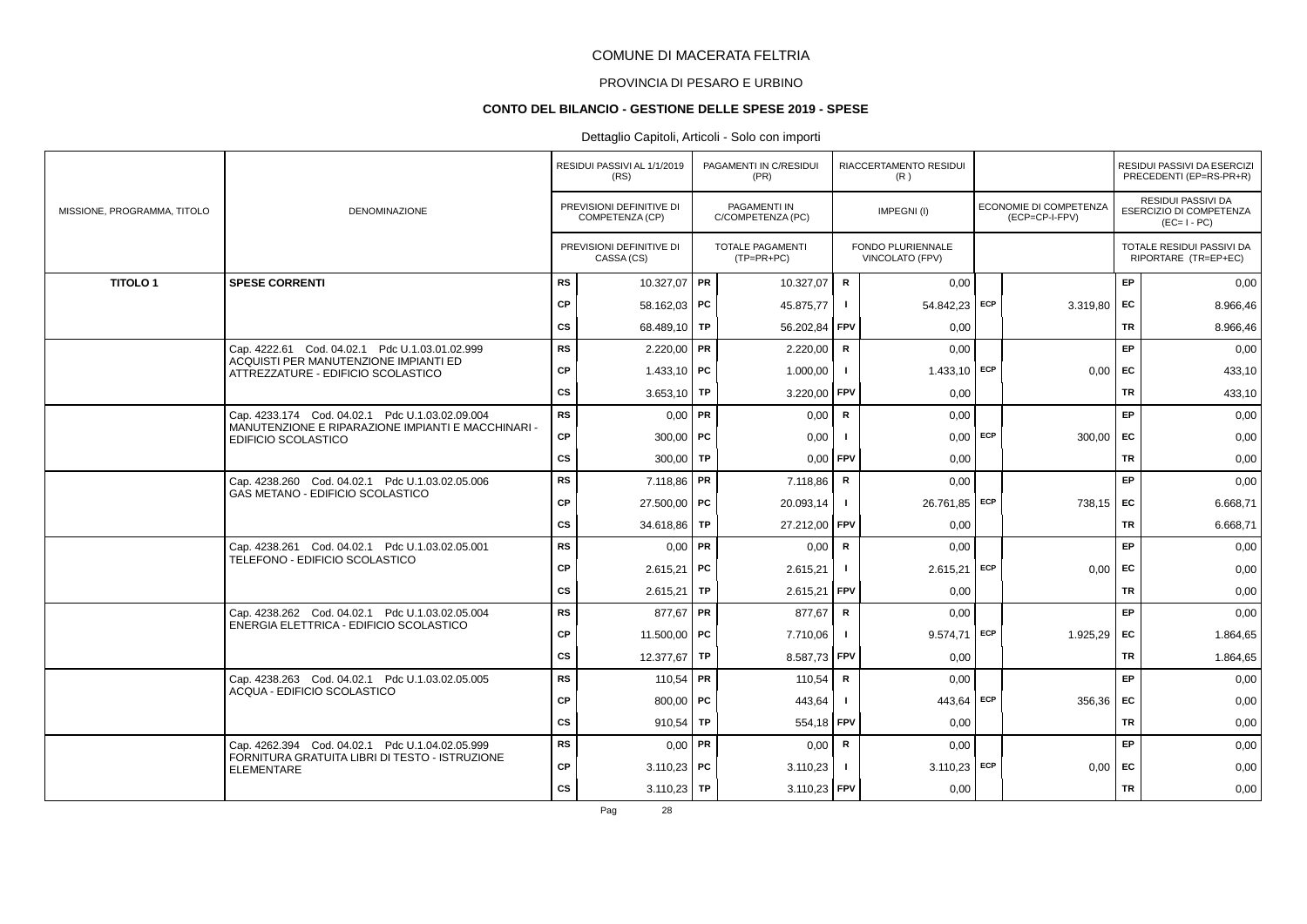# PROVINCIA DI PESARO E URBINO

#### **CONTO DEL BILANCIO - GESTIONE DELLE SPESE 2019 - SPESE**

|  |                               |                                                                                                      | RESIDUI PASSIVI AL 1/1/2019<br>(RS) |                                             | PAGAMENTI IN C/RESIDUI<br>(PR) |                                          | RIACCERTAMENTO RESIDUI<br>(R) |                                      |     |                                          | RESIDUI PASSIVI DA ESERCIZI<br>PRECEDENTI (EP=RS-PR+R) |                                                                     |
|--|-------------------------------|------------------------------------------------------------------------------------------------------|-------------------------------------|---------------------------------------------|--------------------------------|------------------------------------------|-------------------------------|--------------------------------------|-----|------------------------------------------|--------------------------------------------------------|---------------------------------------------------------------------|
|  | MISSIONE, PROGRAMMA, TITOLO   | DENOMINAZIONE                                                                                        |                                     | PREVISIONI DEFINITIVE DI<br>COMPETENZA (CP) |                                | <b>PAGAMENTI IN</b><br>C/COMPETENZA (PC) |                               | IMPEGNI(I)                           |     | ECONOMIE DI COMPETENZA<br>(ECP=CP-I-FPV) |                                                        | <b>RESIDUI PASSIVI DA</b><br>ESERCIZIO DI COMPETENZA<br>$(EC=I-PC)$ |
|  |                               |                                                                                                      |                                     | PREVISIONI DEFINITIVE DI<br>CASSA (CS)      |                                | <b>TOTALE PAGAMENTI</b><br>$(TP=PR+PC)$  |                               | FONDO PLURIENNALE<br>VINCOLATO (FPV) |     |                                          |                                                        | TOTALE RESIDUI PASSIVI DA<br>RIPORTARE (TR=EP+EC)                   |
|  |                               | Cap. 4265.405 Cod. 04.02.1 Pdc U.1.07.05.04.003                                                      | <b>RS</b>                           | $0,00$ PR                                   |                                | 0,00                                     | $\mathbf R$                   | 0,00                                 |     |                                          | EP                                                     | 0,00                                                                |
|  |                               | QUOTE INTERESSE AMMORTAMENTO MUTUI CASSA DD.PP.<br>SPA - ISTRUZIONE ELEMENTARE                       | <b>CP</b>                           | 10.903,49 PC                                |                                | 10.903,49                                |                               | 10.903,49                            | ECP | 0,00                                     | EC                                                     | 0,00                                                                |
|  |                               |                                                                                                      | <b>CS</b>                           | 10.903,49                                   | <b>TP</b>                      | 10.903,49                                | FPV                           | 0,00                                 |     |                                          | <b>TR</b>                                              | 0,00                                                                |
|  | <b>TITOLO 2</b>               | <b>SPESE IN CONTO CAPITALE</b>                                                                       | <b>RS</b>                           | 1.256,60   PR                               |                                | 1.256,60                                 | R                             | 0,00                                 |     |                                          | EP                                                     | 0,00                                                                |
|  |                               |                                                                                                      | <b>CP</b>                           | $5.490,00$ PC                               |                                | 5.490,00                                 | $\mathbf{I}$                  | $5.490,00$ ECP                       |     | 0,00                                     | EC                                                     | 0,00                                                                |
|  |                               |                                                                                                      | <b>CS</b>                           | 6.746,60   TP                               |                                | 6.746,60                                 | FPV                           | 0,00                                 |     |                                          | TR                                                     | 0,00                                                                |
|  |                               | Cap. 24201.510 Cod. 04.02.2 Pdc U.2.02.01.09.003                                                     | RS                                  | $0,00$ PR                                   |                                | 0,00                                     | R                             | 0,00                                 |     |                                          | EP                                                     | 0,00                                                                |
|  |                               | INTERVENTI DI MANUTENZIONE STRAORDINARIA EDIFICIO<br>SCOLASTICO (SCUOLA PRIMARIA E SECONDARIA DI Iº) | CP                                  | $5.490,00$ PC                               |                                | 5.490,00                                 | $\blacksquare$                | 5.490,00 ECP                         |     | 0,00                                     | EC                                                     | 0,00                                                                |
|  |                               |                                                                                                      | <b>CS</b>                           | 5.490,00                                    | TP                             | 5.490,00                                 | FPV                           | 0,00                                 |     |                                          | <b>TR</b>                                              | 0,00                                                                |
|  |                               | Cap. 24280.500 Cod. 04.02.2 Pdc U.2.02.01.03.003                                                     | <b>RS</b>                           | 1.256,60   PR                               |                                | 1.256,60                                 | $\mathsf{R}$                  | 0,00                                 |     |                                          | EP                                                     | 0,00                                                                |
|  |                               | ACQUISTO BANCHI PER AULA MULTIMEDIALE (EDIFICIO<br>SCOLASTICO)                                       | <b>CP</b>                           | $0,00$ PC                                   |                                | 0,00                                     |                               | $0,00$ ECP                           |     | 0,00                                     | EC                                                     | 0,00                                                                |
|  |                               |                                                                                                      | <b>CS</b>                           | 1.256,60                                    | TP                             | 1.256,60                                 | FPV                           | 0,00                                 |     |                                          | <b>TR</b>                                              | 0,00                                                                |
|  | <b>Totale Programma</b><br>02 | Altri ordini di istruzione non universitaria                                                         | <b>RS</b>                           | 11.583,67 PR                                |                                | 11.583,67                                | $\mathsf R$                   | 0,00                                 |     |                                          | EP                                                     | 0,00                                                                |
|  |                               |                                                                                                      | <b>CP</b>                           | 63.652,03   PC                              |                                | 51.365,77                                | -1                            | 60.332,23                            | ECP | 3.319,80                                 | EC                                                     | 8.966,46                                                            |
|  |                               |                                                                                                      | $\mathbf{C}\mathbf{S}$              | 75.235,70 TP                                |                                | 62.949,44                                | <b>FPV</b>                    | 0,00                                 |     |                                          | TR                                                     | 8.966,46                                                            |
|  | 0406 Programma<br>06          | Servizi ausiliari all'istruzione                                                                     |                                     |                                             |                                |                                          |                               |                                      |     |                                          |                                                        |                                                                     |
|  | <b>TITOLO1</b>                | <b>SPESE CORRENTI</b>                                                                                | <b>RS</b>                           | 14.783,82 PR                                |                                | 14.783,82                                | $\mathbf R$                   | 0,00                                 |     |                                          | EP                                                     | 0,00                                                                |
|  |                               |                                                                                                      | <b>CP</b>                           | 135.767,56 PC                               |                                | 108.046,79                               | $\blacksquare$                | 130.077,61 ECP                       |     | 5.689,95                                 | EC                                                     | 22.030,82                                                           |
|  |                               |                                                                                                      | <b>CS</b>                           | 150.551,38                                  | TP                             | 122.830,61                               | <b>FPV</b>                    | 0,00                                 |     |                                          | <b>TR</b>                                              | 22.030,82                                                           |
|  |                               | Cap. 4510.1 Cod. 04.06.1 Pdc U.1.01.01.01.002                                                        | <b>RS</b>                           | $0,00$ PR                                   |                                | 0,00                                     | $\mathsf{R}$                  | 0,00                                 |     |                                          | EP                                                     | 0,00                                                                |
|  |                               | ASSEGNI FISSI - ASSISTENZA SCOLASTICA, TRASPORTO,<br>REFEZIONE ED ALTRI SERVIZI                      | <b>CP</b>                           | 45.490,68 PC                                |                                | 45.465,67                                | $\mathbf{I}$                  | 45.465,67                            | ECP | 25,01                                    | EC                                                     | 0,00                                                                |
|  |                               |                                                                                                      | CS                                  | 45.490,68                                   | TP                             | 45.465,67                                | FPV                           | 0,00                                 |     |                                          | <b>TR</b>                                              | 0,00                                                                |
|  |                               | Cap. 4511.2 Cod. 04.06.1 Pdc U.1.01.02.01.001                                                        | <b>RS</b>                           | $0,00$ PR                                   |                                | 0,00                                     | $\mathbf R$                   | 0,00                                 |     |                                          | EP                                                     | 0,00                                                                |
|  |                               | CONTRIBUTI SU ASSEGNI FISSI E TRATTAMENTI<br>ACCESSORI - ASSISTENZA SCOLASTICA, TRASPORTO, RE        | <b>CP</b>                           | 13.124,69 PC                                |                                | 13.119,06                                |                               | 13.119,06                            | ECP | 5,63                                     | EC                                                     | 0,00                                                                |
|  |                               |                                                                                                      | <b>CS</b>                           | 13.124,69   TP                              |                                | 13.119,06 FPV                            |                               | 0,00                                 |     |                                          | TR                                                     | 0,00                                                                |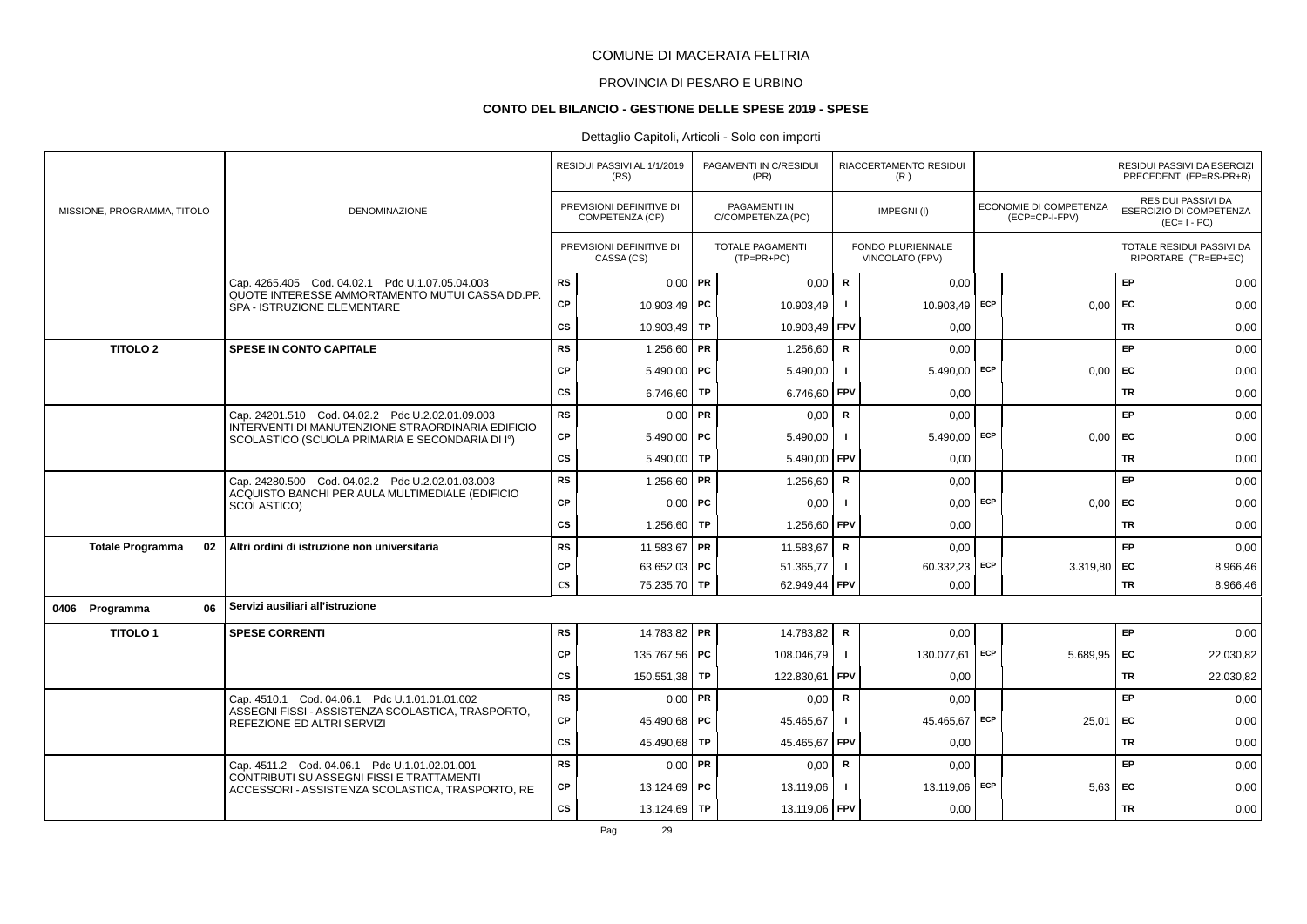# PROVINCIA DI PESARO E URBINO

#### **CONTO DEL BILANCIO - GESTIONE DELLE SPESE 2019 - SPESE**

### Dettaglio Capitoli, Articoli - Solo con importi

|                             |                                                                                               |           | RESIDUI PASSIVI AL 1/1/2019<br>(RS)         |    | PAGAMENTI IN C/RESIDUI<br>(PR)           |              | RIACCERTAMENTO RESIDUI<br>(R)        |                                                 |           | RESIDUI PASSIVI DA ESERCIZI<br>PRECEDENTI (EP=RS-PR+R)       |
|-----------------------------|-----------------------------------------------------------------------------------------------|-----------|---------------------------------------------|----|------------------------------------------|--------------|--------------------------------------|-------------------------------------------------|-----------|--------------------------------------------------------------|
| MISSIONE, PROGRAMMA, TITOLO | <b>DENOMINAZIONE</b>                                                                          |           | PREVISIONI DEFINITIVE DI<br>COMPETENZA (CP) |    | <b>PAGAMENTI IN</b><br>C/COMPETENZA (PC) |              | IMPEGNI(I)                           | <b>ECONOMIE DI COMPETENZA</b><br>(ECP=CP-I-FPV) |           | RESIDUI PASSIVI DA<br>ESERCIZIO DI COMPETENZA<br>$(EC=I-PC)$ |
|                             |                                                                                               |           | PREVISIONI DEFINITIVE DI<br>CASSA (CS)      |    | TOTALE PAGAMENTI<br>$(TP=PR+PC)$         |              | FONDO PLURIENNALE<br>VINCOLATO (FPV) |                                                 |           | TOTALE RESIDUI PASSIVI DA<br>RIPORTARE (TR=EP+EC)            |
|                             | Cap. 4521.44 Cod. 04.06.1 Pdc U.1.03.01.02.011                                                | <b>RS</b> | 3.679,42   PR                               |    | 3.679,42                                 | $\mathsf R$  | 0,00                                 |                                                 | EP        | 0,00                                                         |
|                             | GENERI ALIMENTARI - ASSISTENZA SCOLASTICA,<br>TRASPORTO, REFEZIONE ED ALTRI SERVIZI           | <b>CP</b> | 14.865,28 PC                                |    | 14.865,28                                | $\mathbf{I}$ | 14.865,28 ECP                        | 0,00                                            | EC        | 0,00                                                         |
|                             |                                                                                               | cs        | 18.544,70 TP                                |    | 18.544,70                                | FPV          | 0.00                                 |                                                 | <b>TR</b> | 0,00                                                         |
|                             | Cap. 4521.49 Cod. 04.06.1 Pdc U.1.03.01.02.002                                                | <b>RS</b> | $1.477,00$ PR                               |    | 1.477.00                                 | $\mathsf R$  | 0.00                                 |                                                 | EP        | 0,00                                                         |
|                             | CONSUMI AUTOMEZZI - ASSISTENZA SCOLASTICA,<br>TRASPORTO, REFEZIONE ED ALTRI SERVIZI           | CP        | $8.500,00$ PC                               |    | 5.044,50                                 |              | $6.248,50$ ECP                       | 2.251,50                                        | EC        | 1.204,00                                                     |
|                             |                                                                                               | CS        | 9.977,00 TP                                 |    | 6.521,50                                 | <b>FPV</b>   | 0,00                                 |                                                 | <b>TR</b> | 1.204,00                                                     |
|                             | Cap. 4530.7 Cod. 04.06.1 Pdc U.1.03.02.02.001                                                 | <b>RS</b> | $0.00$ PR                                   |    | 0,00                                     | $\mathsf{R}$ | 0,00                                 |                                                 | EP        | 0,00                                                         |
|                             | RIMBORSO SPESE PER MISSIONI - ASSISTENZA<br>SCOLASTICA, TRASPORTO, REFEZIONE ED ALTRI SERVIZI | <b>CP</b> | 180,00   PC                                 |    | 105,40                                   | $\mathbf{I}$ | $105,40$ ECP                         | 74,60                                           | <b>FC</b> | 0,00                                                         |
|                             |                                                                                               | CS        | 180,00 TP                                   |    | 105,40                                   | FPV          | 0,00                                 |                                                 | <b>TR</b> | 0,00                                                         |
|                             | Cap. 4531.96 Cod. 04.06.1 Pdc U.1.03.02.15.006                                                | <b>RS</b> | 8.064,58 PR                                 |    | 8.064,58                                 | $\mathsf R$  | 0,00                                 |                                                 | EP        | 0,00                                                         |
|                             | REFEZIONE SCOLASTICA - ASSISTENZA SCOLASTICA,<br>TRASPORTO, REFEZIONE ED ALTRI SERVIZI        | <b>CP</b> | 30.700,00   PC                              |    | 13.512.88                                | $\mathbf{I}$ | 28.165,09 ECP                        | 2.534.91                                        | <b>FC</b> | 14.652,21                                                    |
|                             |                                                                                               | CS        | 38.764,58   TP                              |    | 21.577,46 FPV                            |              | 0,00                                 |                                                 | TR        | 14.652,21                                                    |
|                             | Cap. 4531.101 Cod. 04.06.1 Pdc U.1.03.02.09.001                                               | <b>RS</b> | 1.189,50 PR                                 |    | 1.189,50                                 | R            | 0,00                                 |                                                 | EP        | 0,00                                                         |
|                             | MANUTENZIONI AUTOMEZZI - ASSISTENZA SCOLASTICA.<br>TRASPORTO, REFEZIONE ED ALTRI SERVIZI      | <b>CP</b> | 7.594,00 PC                                 |    | 3.545,81                                 | $\mathbf{I}$ | 7.540,42 ECP                         | 53,58                                           | EC        | 3.994,61                                                     |
|                             |                                                                                               | CS        | 8.783,50 TP                                 |    | 4.735,31                                 | <b>FPV</b>   | 0,00                                 |                                                 | <b>TR</b> | 3.994,61                                                     |
|                             | Cap. 4532.162 Cod. 04.06.1 Pdc U.1.10.04.01.003                                               | <b>RS</b> | $0.00$ PR                                   |    | 0,00                                     | R            | 0,00                                 |                                                 | EP        | 0,00                                                         |
|                             | ASSICURAZIONI AUTOMEZZI - ASSISTENZA SCOLASTICA.<br>TRASPORTO, REFEZIONE ED ALTRI SERVIZI     | <b>CP</b> | 1.927,89 PC                                 |    | 1.927,89                                 | $\mathbf{I}$ | 1.927,89 ECP                         | 0,00                                            | EC        | 0,00                                                         |
|                             |                                                                                               | cs        | 1.927,89                                    | TP | 1.927,89                                 | FPV          | 0,00                                 |                                                 | <b>TR</b> | 0,00                                                         |
|                             | Cap. 4533.100 Cod. 04.06.1 Pdc U.1.03.02.04.999                                               | <b>RS</b> | 373,32 PR                                   |    | 373,32                                   | $\mathbf R$  | 0,00                                 |                                                 | EP        | 0,00                                                         |
|                             | MENSA SCUOLA MATERNA - APPLICAZIONE D.LGS. N.<br>155/1997                                     | CP        | 400,00   PC                                 |    | 0,00                                     |              | $308,00$ ECP                         | 92.00                                           | EC        | 308,00                                                       |
|                             |                                                                                               | CS        | 773,32 TP                                   |    | 373,32                                   | <b>FPV</b>   | 0.00                                 |                                                 | <b>TR</b> | 308,00                                                       |
|                             | Cap. 4533.174 Cod. 04.06.1 Pdc U.1.03.02.99.999                                               | <b>RS</b> | $0,00$ PR                                   |    | 0,00                                     | R            | 0,00                                 |                                                 | EP        | 0,00                                                         |
|                             | ALTRI SERVIZI SPECIFICI - ASSISTENZA SCOLASTICA,<br>TRASPORTO, REFEZIONE ED ALTRI SERVIZI     | <b>CP</b> | 683,20   PC                                 |    | 475,80                                   | $\mathbf{I}$ | 475,80 ECP                           | 207,40                                          | EC        | 0,00                                                         |
|                             |                                                                                               | <b>CS</b> | 683,20 TP                                   |    | 475,80 FPV                               |              | 0,00                                 |                                                 | <b>TR</b> | 0,00                                                         |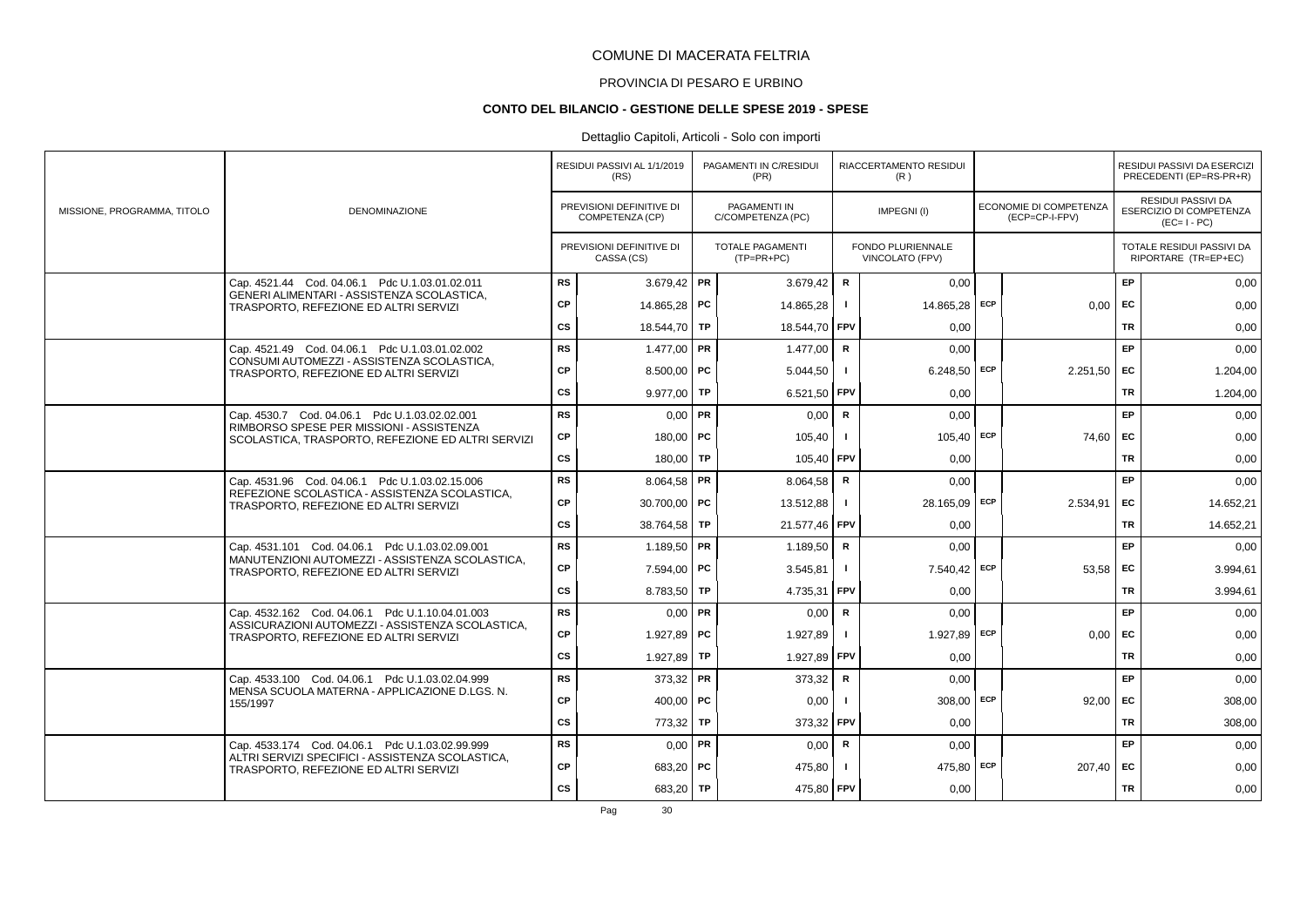# PROVINCIA DI PESARO E URBINO

#### **CONTO DEL BILANCIO - GESTIONE DELLE SPESE 2019 - SPESE**

### Dettaglio Capitoli, Articoli - Solo con importi

|                             |                                                                                                           |           | RESIDUI PASSIVI AL 1/1/2019<br>(RS)         |    | PAGAMENTI IN C/RESIDUI<br>(PR)           |               | RIACCERTAMENTO RESIDUI<br>(R)        |     |                                                 |           | RESIDUI PASSIVI DA ESERCIZI<br>PRECEDENTI (EP=RS-PR+R)       |
|-----------------------------|-----------------------------------------------------------------------------------------------------------|-----------|---------------------------------------------|----|------------------------------------------|---------------|--------------------------------------|-----|-------------------------------------------------|-----------|--------------------------------------------------------------|
| MISSIONE, PROGRAMMA, TITOLO | <b>DENOMINAZIONE</b>                                                                                      |           | PREVISIONI DEFINITIVE DI<br>COMPETENZA (CP) |    | <b>PAGAMENTI IN</b><br>C/COMPETENZA (PC) |               | IMPEGNI(I)                           |     | <b>ECONOMIE DI COMPETENZA</b><br>(ECP=CP-I-FPV) |           | RESIDUI PASSIVI DA<br>ESERCIZIO DI COMPETENZA<br>$(EC=I-PC)$ |
|                             |                                                                                                           |           | PREVISIONI DEFINITIVE DI<br>CASSA (CS)      |    | <b>TOTALE PAGAMENTI</b><br>$(TP=PR+PC)$  |               | FONDO PLURIENNALE<br>VINCOLATO (FPV) |     |                                                 |           | TOTALE RESIDUI PASSIVI DA<br>RIPORTARE (TR=EP+EC)            |
|                             | Cap. 4533.200 Cod. 04.06.1 Pdc U.1.03.02.05.003                                                           | <b>RS</b> | $0,00$ PR                                   |    | 0,00                                     | ${\mathbf R}$ | 0.00                                 |     |                                                 | EP        | 0,00                                                         |
|                             | ACCESSO A BANCHE DATI ON LINE - SERVIZIO MENSE<br><b>SCOLASTICHE</b>                                      | <b>CP</b> | $100,00$ PC                                 |    | 0,00                                     | -1            | $0,00$ ECP                           |     | 100,00                                          | <b>FC</b> | 0,00                                                         |
|                             |                                                                                                           | CS        | 100,00                                      | TP | 0,00                                     | FPV           | 0,00                                 |     |                                                 | TR        | 0,00                                                         |
|                             | Cap. 4562.392 Cod. 04.06.1 Pdc U.1.04.01.02.999                                                           | <b>RS</b> | $0.00$ PR                                   |    | 0,00                                     | $\mathsf{R}$  | 0.00                                 |     |                                                 | EP        | 0,00                                                         |
|                             | CONTRIBUTI FINALIZZATI ALL'ATTIVITA' SCOLASTICA -<br>ASSISTENZA SCOLASTICA, TRASPORTO, REFEZIONE ED       | <b>CP</b> | $2.000,00$ PC                               |    | 0,00                                     |               | $1.872,00$ ECP                       |     | 128,00                                          | EC        | 1.872,00                                                     |
|                             | <b>ALTRI SERVIZI</b>                                                                                      | <b>CS</b> | $2.000,00$ TP                               |    | 0,00                                     | FPV           | 0,00                                 |     |                                                 | <b>TR</b> | 1.872,00                                                     |
|                             | Cap. 4562.395 Cod. 04.06.1 Pdc U.1.04.02.05.999                                                           | <b>RS</b> | $0.00$ PR                                   |    | 0,00                                     | R             | 0.00                                 |     |                                                 | EP        | 0,00                                                         |
|                             | CONTRIBUTI ALLE FAMIGLIE SERVIZIO MENSA SCOLASTICA<br>DA 0 A SEI ANNI - ASSISTENZA SCOLASTICA. TRASPORTO. | CP        | $7.067,92$ PC                               |    | 6.850,60                                 | $\mathbf{I}$  | $6.850,60$ ECP                       |     | 217,32                                          | <b>FC</b> | 0,00                                                         |
|                             | REFEZIONE ED ALTRI SERVIZI                                                                                | CS        | $7.067,92$ TP                               |    | 6.850,60                                 | FPV           | 0,00                                 |     |                                                 | TR        | 0,00                                                         |
|                             | Cap. 4565.405 Cod. 04.06.1 Pdc U.1.07.05.04.003                                                           | <b>RS</b> | $0.00$ PR                                   |    | 0,00                                     | R             | 0,00                                 |     |                                                 | EP        | 0,00                                                         |
|                             | QUOTE INTERESSE AMMORTAMENTO MUTUI CASSA DD.PP.<br>SPA - ASSISTENZA SCOLASTICA, TRASPORTO, REFEZIONE      | <b>CP</b> | $589,18$ PC                                 |    | 589,18                                   | $\mathbf{I}$  | $589,18$ ECP                         |     | 0,00                                            | EC        | 0,00                                                         |
|                             | ED ALTRI SERVIZI                                                                                          | CS        | $589,18$ TP                                 |    | 589,18 FPV                               |               | 0,00                                 |     |                                                 | <b>TR</b> | 0,00                                                         |
|                             | Cap. 4573.445 Cod. 04.06.1 Pdc U.1.02.01.09.001                                                           | <b>RS</b> | $0,00$ PR                                   |    | 0.00                                     | $\mathsf{R}$  | 0.00                                 |     |                                                 | EP        | 0,00                                                         |
|                             | TASSA DI POSSESSO VEICOLI - ASSISTENZA SCOLASTICA,<br>TRASPORTO, REFEZIONE ED ALTRI SERVIZI               | <b>CP</b> | 874,92   PC                                 |    | 874,92                                   |               | 874,92 ECP                           |     | 0.00                                            | EC        | 0,00                                                         |
|                             |                                                                                                           | CS        | 874,92 TP                                   |    | 874,92 FPV                               |               | 0,00                                 |     |                                                 | <b>TR</b> | 0,00                                                         |
|                             | Cap. 4580.457 Cod. 04.06.1 Pdc U.1.09.99.04.001<br>RIMBORSI DI SOMME NON DOVUTE O INCASSATE IN            | <b>RS</b> | $0.00$ PR                                   |    | 0,00                                     | R             | 0,00                                 |     |                                                 | EP        | 0,00                                                         |
|                             | ECCESSO (FAMIGLIE) - SERVIZIO MENSA SCOLASTICA E                                                          | <b>CP</b> | 69,80   PC                                  |    | 69,80                                    | -1            | 69,80                                | ECP | 0,00                                            | <b>FC</b> | 0,00                                                         |
|                             | <b>TRASPORTO ALUNNI</b>                                                                                   | CS        | 69,80 TP                                    |    | 69,80                                    | <b>FPV</b>    | 0.00                                 |     |                                                 | <b>TR</b> | 0,00                                                         |
|                             | Cap. 5260.369 Cod. 04.06.1 Pdc U.1.04.02.05.999<br>ESPERIENZA STUDIO LAVORO                               | <b>RS</b> | $0,00$ PR                                   |    | 0,00                                     | R             | 0,00                                 |     |                                                 | EP        | 0,00                                                         |
|                             |                                                                                                           | CP        | 1.600.00   PC                               |    | 1.600,00                                 | $\mathbf{I}$  | $1.600,00$ ECP                       |     | 0.00                                            | <b>FC</b> | 0,00                                                         |
|                             |                                                                                                           | CS        | $1.600,00$ TP                               |    | 1.600,00                                 | <b>FPV</b>    | 0,00                                 |     |                                                 | TR        | 0,00                                                         |
| <b>TITOLO 2</b>             | <b>SPESE IN CONTO CAPITALE</b>                                                                            | <b>RS</b> | $2.873,60$ PR                               |    | 2.873,60                                 | R             | 0,00                                 |     |                                                 | EP        | 0,00                                                         |
|                             |                                                                                                           | <b>CP</b> | $0.00$ PC                                   |    | 0,00                                     |               | $0,00$ ECP                           |     | 0,00                                            | EC        | 0,00                                                         |
|                             |                                                                                                           | <b>CS</b> | $2.873,60$ TP                               |    | 2.873,60 FPV                             |               | 0,00                                 |     |                                                 | <b>TR</b> | 0,00                                                         |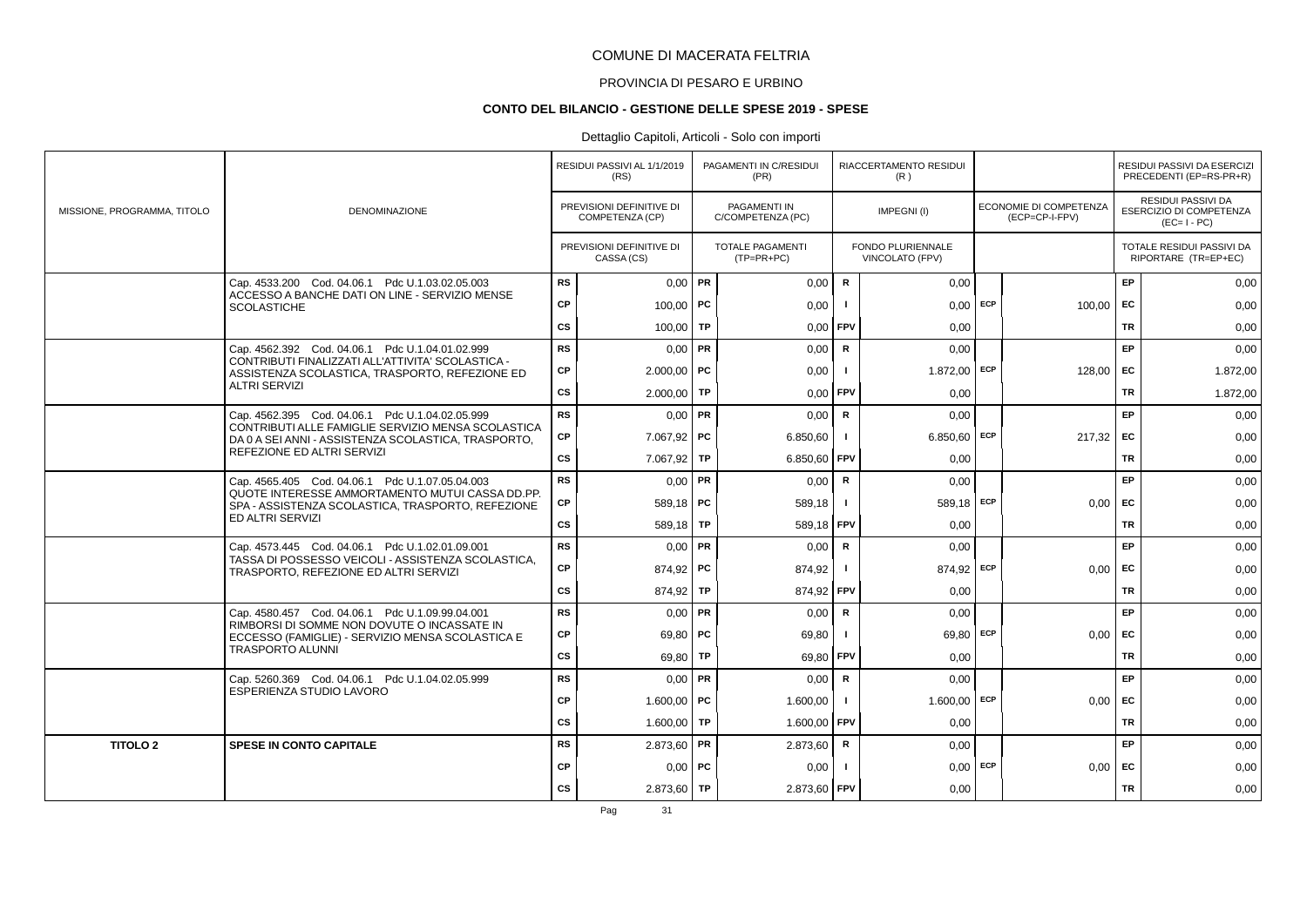# PROVINCIA DI PESARO E URBINO

# **CONTO DEL BILANCIO - GESTIONE DELLE SPESE 2019 - SPESE**

|                                          |                                                                                                   |                        | RESIDUI PASSIVI AL 1/1/2019<br>(RS)         | PAGAMENTI IN C/RESIDUI<br>(PR)          |              | RIACCERTAMENTO RESIDUI<br>(R)        |     |                                          |           | RESIDUI PASSIVI DA ESERCIZI<br>PRECEDENTI (EP=RS-PR+R)              |
|------------------------------------------|---------------------------------------------------------------------------------------------------|------------------------|---------------------------------------------|-----------------------------------------|--------------|--------------------------------------|-----|------------------------------------------|-----------|---------------------------------------------------------------------|
| MISSIONE, PROGRAMMA, TITOLO              | <b>DENOMINAZIONE</b>                                                                              |                        | PREVISIONI DEFINITIVE DI<br>COMPETENZA (CP) | PAGAMENTI IN<br>C/COMPETENZA (PC)       |              | IMPEGNI(I)                           |     | ECONOMIE DI COMPETENZA<br>(ECP=CP-I-FPV) |           | <b>RESIDUI PASSIVI DA</b><br>ESERCIZIO DI COMPETENZA<br>$(EC=I-PC)$ |
|                                          |                                                                                                   |                        | PREVISIONI DEFINITIVE DI<br>CASSA (CS)      | <b>TOTALE PAGAMENTI</b><br>$(TP=PR+PC)$ |              | FONDO PLURIENNALE<br>VINCOLATO (FPV) |     |                                          |           | TOTALE RESIDUI PASSIVI DA<br>RIPORTARE (TR=EP+EC)                   |
|                                          | Cap. 24580.558 Cod. 04.06.2 Pdc U.2.02.01.07.005<br>ACQUISTO HARDWARE SERVIZIO MENSE SCOLASTICHE  | <b>RS</b>              | 585,60 PR                                   | 585,60                                  | $\mathsf{R}$ | 0,00                                 |     |                                          | EP        | 0,00                                                                |
|                                          |                                                                                                   | CP                     | $0.00$ PC                                   | 0,00                                    |              | 0,00                                 | ECP | 0,00                                     | EC        | 0,00                                                                |
|                                          |                                                                                                   | CS                     | 585,60   TP                                 | 585,60 FPV                              |              | 0,00                                 |     |                                          | <b>TR</b> | 0,00                                                                |
|                                          | Cap. 24580.559 Cod. 04.06.2 Pdc U.2.02.03.02.002<br>ACQUISTO SOFTWARE SERVIZIO MENSE SCOLASTICHE  | <b>RS</b>              | $2.288,00$ PR                               | 2.288,00                                | $\mathsf{R}$ | 0,00                                 |     |                                          | EP        | 0,00                                                                |
|                                          |                                                                                                   | CP                     | $0,00$ PC                                   | 0,00                                    |              | 0,00                                 | ECP | 0,00                                     | EC        | 0,00                                                                |
|                                          |                                                                                                   | <b>CS</b>              | 2.288,00 TP                                 | 2.288,00                                | FPV          | 0,00                                 |     |                                          | TR        | 0,00                                                                |
| 06<br><b>Totale Programma</b>            | Servizi ausiliari all'istruzione                                                                  | <b>RS</b>              | 17.657,42 PR                                | 17.657,42                               | $\mathbf R$  | 0,00                                 |     |                                          | <b>EP</b> | 0,00                                                                |
|                                          |                                                                                                   | СP                     | 135.767,56 PC                               | 108.046,79                              | $\mathbf{I}$ | 130.077,61                           | ECP | $5.689.95$ EC                            |           | 22.030,82                                                           |
|                                          |                                                                                                   | $\mathbf{C}\mathbf{S}$ | 153.424,98 TP                               | 125.704,21 FPV                          |              | 0,00                                 |     |                                          | TR        | 22.030,82                                                           |
| 07<br>0407 Programma                     | Diritto allo studio                                                                               |                        |                                             |                                         |              |                                      |     |                                          |           |                                                                     |
| <b>TITOLO1</b>                           | <b>SPESE CORRENTI</b>                                                                             | <b>RS</b>              | 117,76 PR                                   | 117,76                                  | $\mathsf{R}$ | 0,00                                 |     |                                          | EP        | 0,00                                                                |
|                                          |                                                                                                   | СP                     | $2.500,00$ PC                               | 1.338,10                                | $\mathbf{I}$ | $1.338,10$ ECP                       |     | 1.161,90                                 | <b>FC</b> | 0,00                                                                |
|                                          |                                                                                                   | <b>CS</b>              | $2.617,76$ TP                               | 1.455,86                                | <b>FPV</b>   | 0,00                                 |     |                                          | TR        | 0,00                                                                |
|                                          | Cap. 4362.394 Cod. 04.07.1 Pdc U.1.04.02.05.999                                                   | <b>RS</b>              | 117,76 PR                                   | 117.76                                  | $\mathsf{R}$ | 0,00                                 |     |                                          | <b>EP</b> | 0,00                                                                |
|                                          | FORNITURA GRATUITA O SEMIGRATUITA LIBRI DI TESTO<br>(INTERVENTI AI SENSI DELLA LEGGE REGIONALE N. | СP                     | $2.500.00$ PC                               | 1.338,10                                |              | $1.338,10$ ECP                       |     | 1.161.90                                 | EC        | 0,00                                                                |
|                                          | 431/1998)                                                                                         | cs                     | $2.617,76$ TP                               | 1.455,86                                | FPV          | 0.00                                 |     |                                          | <b>TR</b> | 0,00                                                                |
| <b>Totale Programma</b><br>07            | Diritto allo studio                                                                               | <b>RS</b>              | 117,76 PR                                   | 117,76                                  | $\mathsf{R}$ | 0,00                                 |     |                                          | EP        | 0,00                                                                |
|                                          |                                                                                                   | <b>CP</b>              | $2.500,00$ PC                               | 1.338,10                                |              | $1.338,10$ ECP                       |     | 1.161,90 EC                              |           | 0,00                                                                |
|                                          |                                                                                                   | $\mathbf{C}\mathbf{S}$ | $2.617,76$ TP                               | 1.455,86 FPV                            |              | 0,00                                 |     |                                          | TR        | 0,00                                                                |
| <b>TOTALE MISSIONE</b><br>$\overline{4}$ | Istruzione e diritto allo studio                                                                  | <b>RS</b>              | 233.446,77 PR                               | 215.683,57                              | $\mathsf{R}$ | 0,00                                 |     |                                          | EP        | 17.763,20                                                           |
|                                          |                                                                                                   | CP                     | 1.109.936,64 PC                             | 231.595,56                              | $\mathbf{I}$ | 263.102,31 ECP                       |     | 794.914,89 EC                            |           | 31.506,75                                                           |
|                                          |                                                                                                   | <b>CS</b>              | $1.343.383.41$ TP                           | 447.279,13 FPV                          |              | 51.919,44                            |     |                                          | <b>TR</b> | 49.269,95                                                           |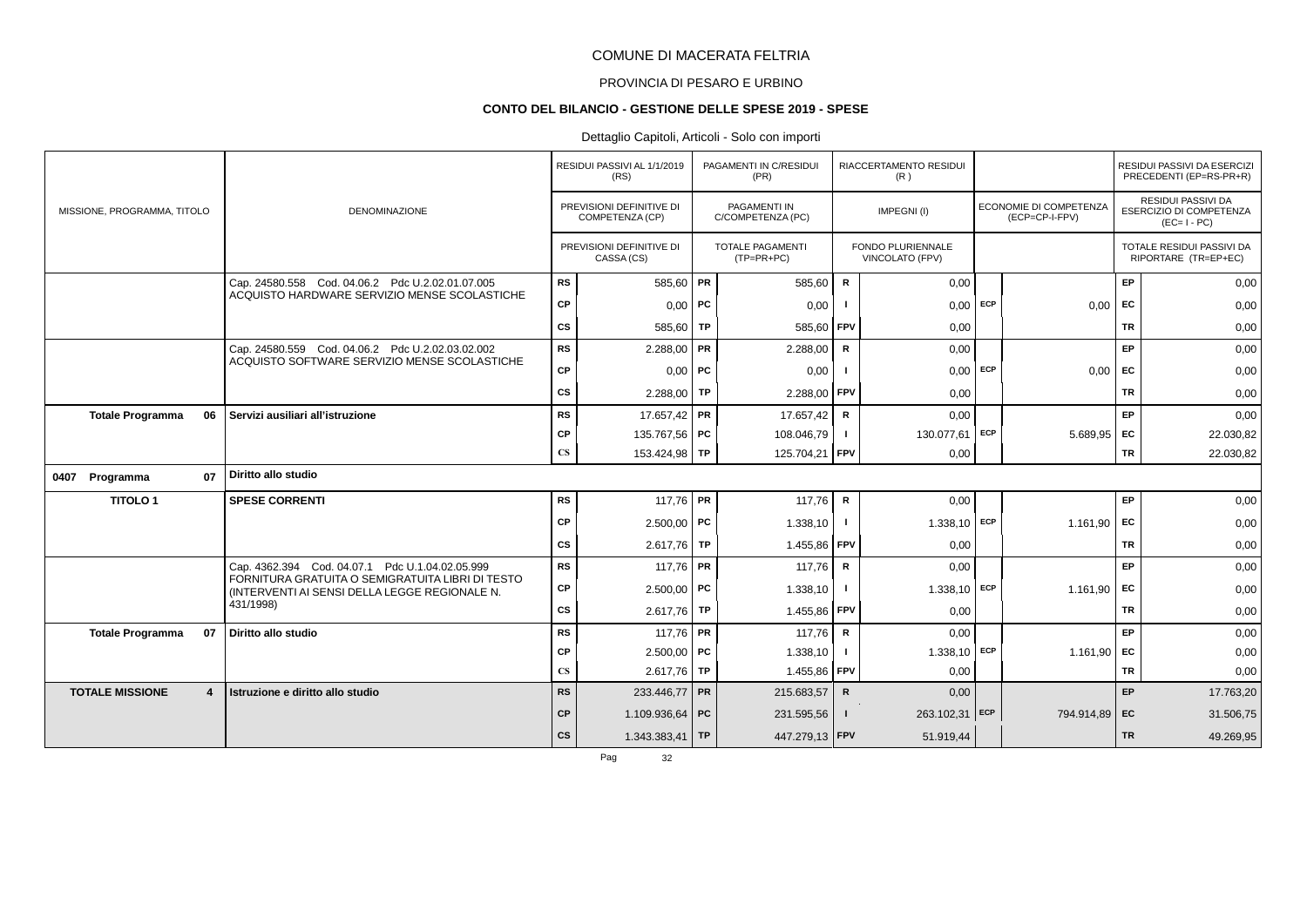# PROVINCIA DI PESARO E URBINO

#### **CONTO DEL BILANCIO - GESTIONE DELLE SPESE 2019 - SPESE**

|                             |                                                                                                        |           | RESIDUI PASSIVI AL 1/1/2019<br>(RS)         |           | PAGAMENTI IN C/RESIDUI<br>(PR)          |              | RIACCERTAMENTO RESIDUI<br>(R)        |                                          |           | RESIDUI PASSIVI DA ESERCIZI<br>PRECEDENTI (EP=RS-PR+R)       |
|-----------------------------|--------------------------------------------------------------------------------------------------------|-----------|---------------------------------------------|-----------|-----------------------------------------|--------------|--------------------------------------|------------------------------------------|-----------|--------------------------------------------------------------|
| MISSIONE, PROGRAMMA, TITOLO | <b>DENOMINAZIONE</b>                                                                                   |           | PREVISIONI DEFINITIVE DI<br>COMPETENZA (CP) |           | PAGAMENTI IN<br>C/COMPETENZA (PC)       |              | IMPEGNI(I)                           | ECONOMIE DI COMPETENZA<br>(ECP=CP-I-FPV) |           | RESIDUI PASSIVI DA<br>ESERCIZIO DI COMPETENZA<br>$(EC=I-PC)$ |
|                             |                                                                                                        |           | PREVISIONI DEFINITIVE DI<br>CASSA (CS)      |           | <b>TOTALE PAGAMENTI</b><br>$(TP=PR+PC)$ |              | FONDO PLURIENNALE<br>VINCOLATO (FPV) |                                          |           | TOTALE RESIDUI PASSIVI DA<br>RIPORTARE (TR=EP+EC)            |
| <b>MISSIONE</b><br>5        | Tutela e valorizzazione dei beni e attività culturali                                                  |           |                                             |           |                                         |              |                                      |                                          |           |                                                              |
| 02<br>0502 Programma        | Attività culturali e interventi diversi nel settore culturale                                          |           |                                             |           |                                         |              |                                      |                                          |           |                                                              |
| <b>TITOLO1</b>              | <b>SPESE CORRENTI</b>                                                                                  | <b>RS</b> | 10.574,93   PR                              |           | 10.174,93                               | $\mathsf{R}$ | 0,00                                 |                                          | EP        | 400,00                                                       |
|                             |                                                                                                        | CP        | 56.036,54   PC                              |           | 29.457,39                               | -1           | 52.922,05 ECP                        | 3.114,49                                 | EC        | 23.464,66                                                    |
|                             |                                                                                                        | <b>CS</b> | 66.611,47                                   | TP        | 39.632,32                               | FPV          | 0,00                                 |                                          | <b>TR</b> | 23.864,66                                                    |
|                             | Cap. 5121.50 Cod. 05.02.1 Pdc U.1.03.01.01.002                                                         | RS        | 498,64   PR                                 |           | 498,64                                  | $\mathsf{R}$ | 0,00                                 |                                          | <b>EP</b> | 0,00                                                         |
|                             | ACQUISTO LIBRI BIBLIOTECA COMUNALE E VARIE                                                             | <b>CP</b> | 818,43   PC                                 |           | 818,43                                  |              | 818,43 ECP                           | 0,00                                     | <b>FC</b> | 0,00                                                         |
|                             |                                                                                                        | <b>CS</b> | 1.317,07                                    | TP        | 1.317,07                                | FPV          | 0,00                                 |                                          | <b>TR</b> | 0,00                                                         |
|                             | Cap. 5131.144 Cod. 05.02.1 Pdc U.1.03.02.99.999<br>GESTIONE BIBLIOTECA COMUNALE - BIBLIOTECHE, MUSEI E | <b>RS</b> | $2.028,00$ PR                               |           | 2.028,00                                | ${\sf R}$    | 0,00                                 |                                          | EP        | 0,00                                                         |
|                             | <b>PINACOTECHE</b>                                                                                     | <b>CP</b> | 5.372,80 PC                                 |           | 2.432,20                                | - 1          | 4.713,70 ECP                         | 659,10                                   | EC        | 2.281,50                                                     |
|                             |                                                                                                        | CS        | 7.400,80                                    | TP        | 4.460,20                                | FPV          | 0,00                                 |                                          | <b>TR</b> | 2.281,50                                                     |
|                             | Cap. 5133.175 Cod. 05.02.1 Pdc U.1.03.02.99.999<br>SISTEMA BIBLIOTECARIO MONTEFELTRO - QUOTA DI        | <b>RS</b> | $0,00$ PR                                   |           | 0,00                                    | R            | 0,00                                 |                                          | <b>EP</b> | 0,00                                                         |
|                             | ADESIONE AL SERVIZIO                                                                                   | <b>CP</b> | $200.00$ PC                                 |           | 200,00                                  |              | $200,00$ ECP                         | 0.00                                     | <b>FC</b> | 0,00                                                         |
|                             |                                                                                                        | <b>CS</b> | 200,00                                      | TP        | 200,00                                  | FPV          | 0,00                                 |                                          | TR        | 0,00                                                         |
|                             | Cap. 5138.260 Cod. 05.02.1 Pdc U.1.03.02.05.006<br><b>GAS METANO - MUSEI CIVICI</b>                    | <b>RS</b> | 45,20   PR                                  |           | 45,20                                   | $\mathbf R$  | 0,00                                 |                                          | EP        | 0,00                                                         |
|                             |                                                                                                        | <b>CP</b> | $300,00$ PC                                 |           | 131,88                                  | - 1          | 166,39 ECP                           | 133,61                                   | EC        | 34,51                                                        |
|                             |                                                                                                        | CS        | 345,20                                      | TP        | 177,08                                  | FPV          | 0,00                                 |                                          | TR        | 34,51                                                        |
|                             | Cap. 5138.261 Cod. 05.02.1 Pdc U.1.03.02.05.001<br><b>TELEFONO - MUSEI CIVICI</b>                      | <b>RS</b> | $0,00$ PR                                   |           | 0,00                                    | ${\sf R}$    | 0,00                                 |                                          | EP        | 0,00                                                         |
|                             |                                                                                                        | CP        | 768,19   PC                                 |           | 768,19                                  | -1           | 768,19 ECP                           | 0,00                                     | EC        | 0,00                                                         |
|                             |                                                                                                        | <b>CS</b> | 768,19                                      | TP        | 768,19                                  | <b>FPV</b>   | 0,00                                 |                                          | <b>TR</b> | 0,00                                                         |
|                             | Cap. 5138.262 Cod. 05.02.1 Pdc U.1.03.02.05.004<br>ENERGIA ELETTRICA - MUSEI CIVICI                    | RS        | $247,05$ PR                                 |           | 247,05                                  | $\mathbf R$  | 0,00                                 |                                          | EP        | 0,00                                                         |
|                             |                                                                                                        | <b>CP</b> | 4.650,00   PC                               |           | 3.760,60                                | -1           | 4.547.07 ECP                         | 102,93                                   | <b>FC</b> | 786,47                                                       |
|                             |                                                                                                        | <b>CS</b> | 4.897,05                                    | TP        | 4.007,65                                | FPV          | 0,00                                 |                                          | TR        | 786,47                                                       |
|                             | Cap. 5138.263 Cod. 05.02.1 Pdc U.1.03.02.05.005<br><b>ACQUA - MUSEI</b>                                | <b>RS</b> | $10,81$ PR                                  |           | 10,81                                   | ${\sf R}$    | 0,00                                 |                                          | <b>EP</b> | 0,00                                                         |
|                             |                                                                                                        | <b>CP</b> | $150,00$ PC                                 |           | 54,16                                   |              | $65,03$ ECP                          | 84,97                                    | EC        | 10,87                                                        |
|                             |                                                                                                        | <b>CS</b> | 160,81                                      | <b>TP</b> | 64,97                                   | <b>FPV</b>   | 0,00                                 |                                          | <b>TR</b> | 10,87                                                        |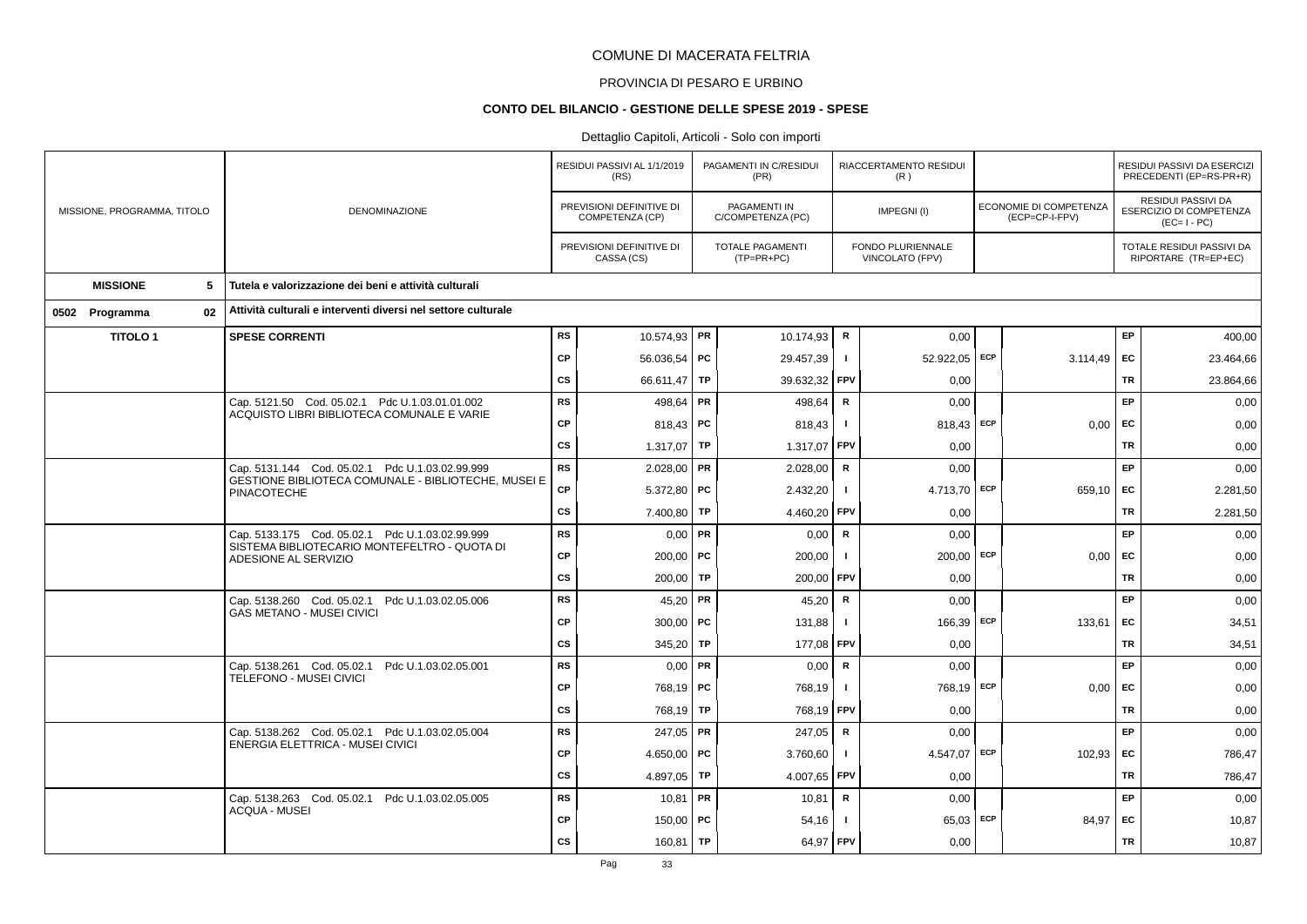# PROVINCIA DI PESARO E URBINO

#### **CONTO DEL BILANCIO - GESTIONE DELLE SPESE 2019 - SPESE**

### Dettaglio Capitoli, Articoli - Solo con importi

|                             |                                                                                               |           | RESIDUI PASSIVI AL 1/1/2019<br>(RS)         |           | PAGAMENTI IN C/RESIDUI<br>(PR)          |                | RIACCERTAMENTO RESIDUI<br>(R)        |            |                                          |           | RESIDUI PASSIVI DA ESERCIZI<br>PRECEDENTI (EP=RS-PR+R)              |
|-----------------------------|-----------------------------------------------------------------------------------------------|-----------|---------------------------------------------|-----------|-----------------------------------------|----------------|--------------------------------------|------------|------------------------------------------|-----------|---------------------------------------------------------------------|
| MISSIONE, PROGRAMMA, TITOLO | <b>DENOMINAZIONE</b>                                                                          |           | PREVISIONI DEFINITIVE DI<br>COMPETENZA (CP) |           | PAGAMENTI IN<br>C/COMPETENZA (PC)       |                | IMPEGNI(I)                           |            | ECONOMIE DI COMPETENZA<br>(ECP=CP-I-FPV) |           | RESIDUI PASSIVI DA<br><b>ESERCIZIO DI COMPETENZA</b><br>$(EC=I-PC)$ |
|                             |                                                                                               |           | PREVISIONI DEFINITIVE DI<br>CASSA (CS)      |           | <b>TOTALE PAGAMENTI</b><br>$(TP=PR+PC)$ |                | FONDO PLURIENNALE<br>VINCOLATO (FPV) |            |                                          |           | TOTALE RESIDUI PASSIVI DA<br>RIPORTARE (TR=EP+EC)                   |
|                             | Cap. 5165.406 Cod. 05.02.1 Pdc U.1.07.05.04.004                                               | <b>RS</b> | $0,00$ PR                                   |           | 0,00                                    | $\mathbf R$    | 0,00                                 |            |                                          | EP        | 0,00                                                                |
|                             | QUOTE INTERESSE AMMORTAMENTO MUTUI MINISTERO<br>EC.FIN.- BIBLIOTECHE, MUSEI E PINACOTECHE     | CP        | 463.01   PC                                 |           | 463,01                                  |                | 463.01                               | ECP        | $0.00$ EC                                |           | 0,00                                                                |
|                             |                                                                                               | <b>CS</b> | 463,01                                      | TP        | 463,01                                  | <b>FPV</b>     | 0.00                                 |            |                                          | <b>TR</b> | 0,00                                                                |
|                             | Cap. 5221.57 Cod. 05.02.1 Pdc U.1.03.01.02.999                                                | <b>RS</b> | $0,00$ PR                                   |           | 0.00                                    | $\mathbf R$    | 0.00                                 |            |                                          | EP        | 0,00                                                                |
|                             | BENI DI CONSUMO E MATERIE PRIME DIVERSE - TEATRI.<br>ATTIVITA' CULTURALI E SERVIZI DIVERSI NE | <b>CP</b> | $1.500,00$ PC                               |           | 0,00                                    |                | $1.500,00$ ECP                       |            | $0,00$ EC                                |           | 1.500,00                                                            |
|                             |                                                                                               | CS        | 1.500,00                                    | TP        | 0,00                                    | <b>FPV</b>     | 0,00                                 |            |                                          | <b>TR</b> | 1.500,00                                                            |
|                             | Cap. 5221.61 Cod. 05.02.1 Pdc U.1.03.01.02.999                                                | <b>RS</b> | $0,00$ PR                                   |           | 0,00                                    | $\mathbf R$    | 0,00                                 |            |                                          | <b>EP</b> | 0,00                                                                |
|                             | ACQUISTI PER MANUTENZIONE IMPIANTI ED<br>ATTREZZATURE - TEATRI, ATTIVITA' CULTURALI E SERVIZI | СP        | 679,81   PC                                 |           | 143,81                                  |                | 679,80 ECP                           |            | 0.01                                     | EC        | 535,99                                                              |
|                             | <b>DIVERSINE</b>                                                                              | <b>CS</b> | 679,81                                      | <b>TP</b> | 143,81                                  | FPV            | 0,00                                 |            |                                          | <b>TR</b> | 535,99                                                              |
|                             | Cap. 5231.91 Cod. 05.02.1 Pdc U.1.03.02.13.002                                                | <b>RS</b> | 915,00   PR                                 |           | 915,00                                  | $\mathbf R$    | 0,00                                 |            |                                          | EP        | 0,00                                                                |
|                             | PULIZIA LOCALI ECC. - TEATRO A BATTELLI                                                       | СP        | $915,00$ PC                                 |           | 0,00                                    |                | $915,00$ ECP                         |            | 0,00                                     | EC        | 915,00                                                              |
|                             |                                                                                               | <b>CS</b> | 1.830,00 TP                                 |           | 915,00 FPV                              |                | 0.00                                 |            |                                          | <b>TR</b> | 915,00                                                              |
|                             | Cap. 5231.100 Cod. 05.02.1 Pdc U.1.03.02.09.004                                               | <b>RS</b> | $0,00$ PR                                   |           | 0,00                                    | $\mathbf R$    | 0.00                                 |            |                                          | EP.       | 0,00                                                                |
|                             | MANUTENZIONE E RIPARAZIONE IMPIANTI E MACCHINARI -<br><b>TEATRO A.BATTELLI</b>                | СP        | $5.138,00$ PC                               |           | 0,00                                    |                | $5.124,00$ ECP                       |            | $14,00$ EC                               |           | 5.124,00                                                            |
|                             |                                                                                               | <b>CS</b> | 5.138,00 TP                                 |           | 0,00                                    | FPV            | 0,00                                 |            |                                          | <b>TR</b> | 5.124,00                                                            |
|                             | Cap. 5233.173 Cod. 05.02.1 Pdc U.1.03.02.99.999                                               | <b>RS</b> | $0.00$ PR                                   |           | 0,00                                    | $\mathbf R$    | 0,00                                 |            |                                          | EP        | 0,00                                                                |
|                             | PRESTAZIONI VARIE - TEATRO A. BATTELLI                                                        | CP        | 4.724.65 PC                                 |           | 0,00                                    | $\blacksquare$ | 4.724.65                             | ECP        | $0,00$ EC                                |           | 4.724,65                                                            |
|                             |                                                                                               | CS        | 4.724,65   TP                               |           | 0,00                                    | FPV            | 0,00                                 |            |                                          | <b>TR</b> | 4.724,65                                                            |
|                             | Cap. 5233.175 Cod. 05.02.1 Pdc U.1.03.02.09.008                                               | <b>RS</b> | $2.265,54$ PR                               |           | 2.265,54                                | $\mathbf R$    | 0.00                                 |            |                                          | EP        | 0,00                                                                |
|                             | MANUTENZIONE ORDINARIA E RIPARAZIONE IMMOBILI -<br><b>TEATRO A. BATTELLI</b>                  | <b>CP</b> | $0,00$   PC                                 |           | 0,00                                    |                |                                      | $0,00$ ECP | $0,00$ EC                                |           | 0,00                                                                |
|                             |                                                                                               | <b>CS</b> | 2.265,54                                    | TP        | 2.265,54                                | <b>FPV</b>     | 0,00                                 |            |                                          | TR        | 0,00                                                                |
|                             | Cap. 5233.176 Cod. 05.02.1 Pdc U.1.03.02.99.999                                               | <b>RS</b> | $0,00$ PR                                   |           | 0,00                                    | $\mathsf{R}$   | 0,00                                 |            |                                          | EP        | 0,00                                                                |
|                             | CORSO DI ORIENTAMENTO MUSICALE DI TIPO BANDISTICO                                             | <b>CP</b> | $3.500,00$ PC                               |           | 1.483,46                                |                | $2.918,32$ ECP                       |            | $581,68$ EC                              |           | 1.434,86                                                            |
|                             |                                                                                               | <b>CS</b> | $3.500,00$ TP                               |           | 1.483,46 FPV                            |                | 0,00                                 |            |                                          | <b>TR</b> | 1.434,86                                                            |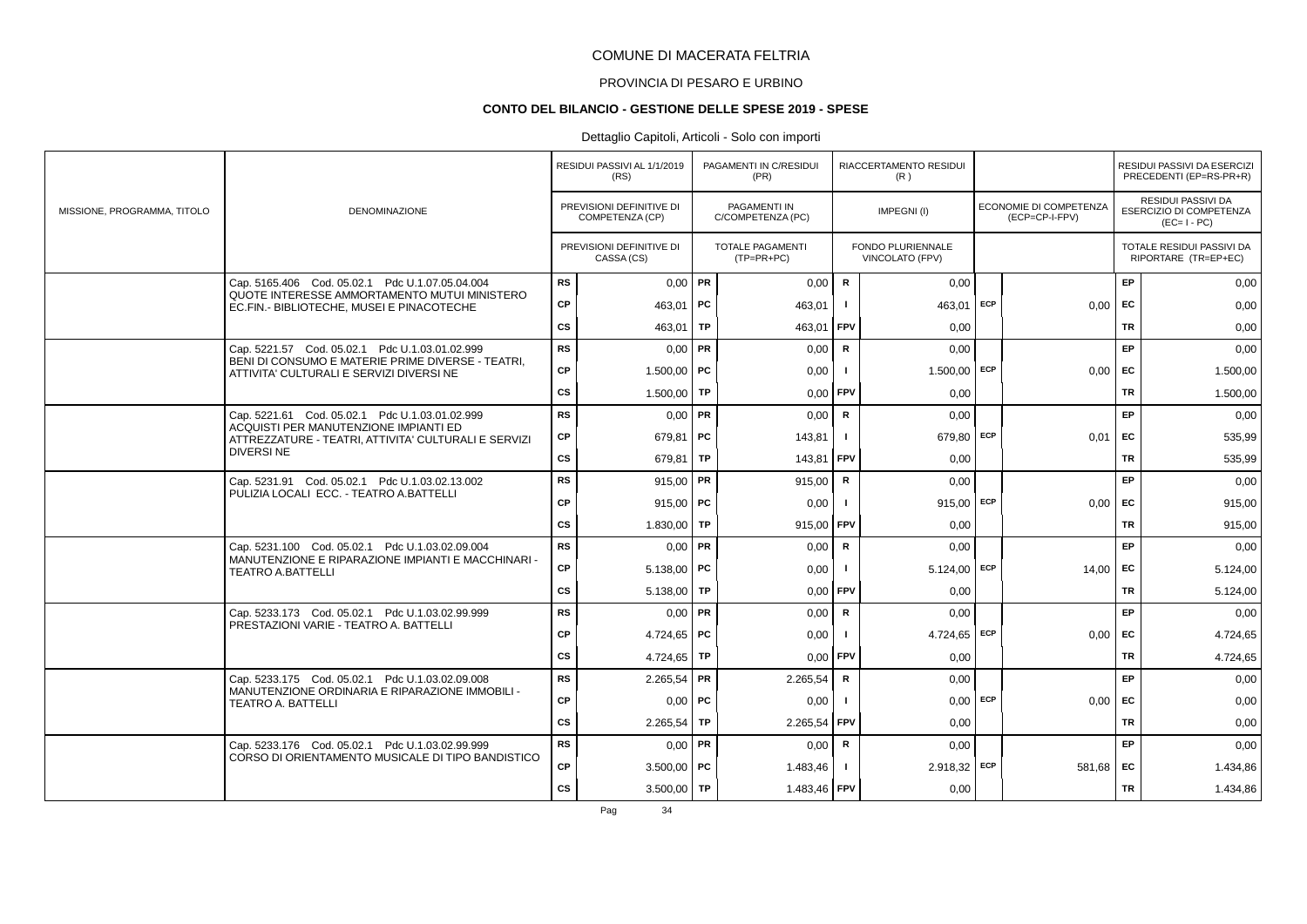# PROVINCIA DI PESARO E URBINO

#### **CONTO DEL BILANCIO - GESTIONE DELLE SPESE 2019 - SPESE**

### Dettaglio Capitoli, Articoli - Solo con importi

|                             |                                                                                                        |           | RESIDUI PASSIVI AL 1/1/2019<br>(RS)         | PAGAMENTI IN C/RESIDUI<br>(PR)           |              | RIACCERTAMENTO RESIDUI<br>(R)        |     |                                                 |           | RESIDUI PASSIVI DA ESERCIZI<br>PRECEDENTI (EP=RS-PR+R)       |
|-----------------------------|--------------------------------------------------------------------------------------------------------|-----------|---------------------------------------------|------------------------------------------|--------------|--------------------------------------|-----|-------------------------------------------------|-----------|--------------------------------------------------------------|
| MISSIONE, PROGRAMMA, TITOLO | <b>DENOMINAZIONE</b>                                                                                   |           | PREVISIONI DEFINITIVE DI<br>COMPETENZA (CP) | <b>PAGAMENTI IN</b><br>C/COMPETENZA (PC) |              | IMPEGNI(I)                           |     | <b>ECONOMIE DI COMPETENZA</b><br>(ECP=CP-I-FPV) |           | RESIDUI PASSIVI DA<br>ESERCIZIO DI COMPETENZA<br>$(EC=I-PC)$ |
|                             |                                                                                                        |           | PREVISIONI DEFINITIVE DI<br>CASSA (CS)      | TOTALE PAGAMENTI<br>$(TP=PR+PC)$         |              | FONDO PLURIENNALE<br>VINCOLATO (FPV) |     |                                                 |           | TOTALE RESIDUI PASSIVI DA<br>RIPORTARE (TR=EP+EC)            |
|                             | Cap. 5233.179 Cod. 05.02.1 Pdc U.1.03.02.02.005                                                        | <b>RS</b> | 549,00 PR                                   | 549,00                                   | $\mathsf R$  | 0,00                                 |     |                                                 | EP        | 0,00                                                         |
|                             | SPETTACOLI TEATRALI                                                                                    | <b>CP</b> | 8.394,00   PC                               | 5.652,00                                 | $\mathbf{I}$ | 8.336,00 ECP                         |     | 58,00                                           | <b>FC</b> | 2.684,00                                                     |
|                             |                                                                                                        | cs        | 8.943,00 TP                                 | 6.201,00                                 | FPV          | 0,00                                 |     |                                                 | <b>TR</b> | 2.684,00                                                     |
|                             | Cap. 5233.180 Cod. 05.02.1 Pdc U.1.03.02.99.999<br>PRESTAZIONE DI SERVIZI - PROGETTO POLITICHE         | <b>RS</b> | $0,00$ PR                                   | 0.00                                     | $\mathsf{R}$ | 0.00                                 |     |                                                 | EP        | 0,00                                                         |
|                             | <b>GIOVANILI</b>                                                                                       | CP        | $700,00$ PC                                 | 0,00                                     |              | $0.00$ ECP                           |     | 700,00                                          | EC        | 0,00                                                         |
|                             |                                                                                                        | CS        | $700,00$ TP                                 | 0,00                                     | FPV          | 0,00                                 |     |                                                 | <b>TR</b> | 0,00                                                         |
|                             | Cap. 5233.208 Cod. 05.02.1 Pdc U.1.03.02.99.999                                                        | <b>RS</b> | $0,00$ PR                                   | 0,00                                     | $\mathsf{R}$ | 0,00                                 |     |                                                 | EP        | 0,00                                                         |
|                             | ADEMPIMENTI IN MATERIA DI SICUREZZA - TEATRO A.<br><b>BATTELLI</b>                                     | <b>CP</b> | $1.016,00$ PC                               | 1.015,04                                 | $\mathbf{I}$ | $1.015,04$ ECP                       |     | 0.96                                            | <b>FC</b> | 0,00                                                         |
|                             |                                                                                                        | CS        | 1.016,00 TP                                 | 1.015,04                                 | FPV          | 0,00                                 |     |                                                 | <b>TR</b> | 0,00                                                         |
|                             | Cap. 5238.261 Cod. 05.02.1 Pdc U.1.03.02.05.001                                                        | <b>RS</b> | $0,00$ PR                                   | 0,00                                     | $\mathsf R$  | 0,00                                 |     |                                                 | EP        | 0,00                                                         |
|                             | TELEFONO - TEATRO                                                                                      | CP        | 720,87   PC                                 | 720,87                                   | $\mathbf{I}$ | 720,87 ECP                           |     | 0.00                                            | <b>FC</b> | 0,00                                                         |
|                             |                                                                                                        | CS        | $720,87$ TP                                 | 720,87 FPV                               |              | 0,00                                 |     |                                                 | TR        | 0,00                                                         |
|                             | Cap. 5238.262 Cod. 05.02.1 Pdc U.1.03.02.05.004                                                        | <b>RS</b> | 478,07   PR                                 | 478,07                                   | $\mathsf{R}$ | 0,00                                 |     |                                                 | EP        | 0,00                                                         |
|                             | ENERGIA ELETTRICA - TEATRO                                                                             | <b>CP</b> | 6.000,00   PC                               | 4.612,74                                 | $\mathbf{I}$ | $5.233,07$ ECP                       |     | 766,93                                          | EC        | 620,33                                                       |
|                             |                                                                                                        | CS        | 6.478,07   TP                               | 5.090,81                                 | <b>FPV</b>   | 0,00                                 |     |                                                 | TR        | 620,33                                                       |
|                             | Cap. 5259.355 Cod. 05.02.1 Pdc U.1.03.02.99.003                                                        | <b>RS</b> | $161,12$ PR                                 | 161,12                                   | R            | 0,00                                 |     |                                                 | EP        | 0,00                                                         |
|                             | AMAT - FONDAZIONE LE CITTA' DEL TEATRO ED ALTRI                                                        | CP        | 169,90   PC                                 | 0,00                                     | $\mathbf{I}$ | 162,48                               | ECP | 7,42                                            | EC        | 162,48                                                       |
|                             |                                                                                                        | cs        | 331,02   TP                                 | 161,12                                   | FPV          | 0,00                                 |     |                                                 | <b>TR</b> | 162,48                                                       |
|                             | Cap. 5259.359 Cod. 05.02.1 Pdc U.1.03.02.99.003                                                        | <b>RS</b> | $0.00$ PR                                   | 0,00                                     | $\mathbf R$  | 0,00                                 |     |                                                 | EP        | 0,00                                                         |
|                             | ASSOCIAZIONE MASSIMO VANNUCCI - QUOTA ASSOCIATIVA                                                      | CP        | 150,00   PC                                 | 150,00                                   |              | 150,00 ECP                           |     | 0,00                                            | EC        | 0,00                                                         |
|                             |                                                                                                        | CS        | $150,00$ TP                                 | 150,00                                   | FPV          | 0.00                                 |     |                                                 | <b>TR</b> | 0,00                                                         |
|                             | Cap. 5260.373 Cod. 05.02.1 Pdc U.1.04.02.05.999                                                        | <b>RS</b> | 900,00   PR                                 | 900,00                                   | R            | 0,00                                 |     |                                                 | EP        | 0,00                                                         |
|                             | BORSA DI STUDIO UNIVERSITARIA - TEATRI, ATTIVITA'<br>CULTURALI E SERVIZI DIVERSI NEL SETTORE CULTURALE | <b>CP</b> | $600,00$ PC                                 | 600,00                                   | $\mathbf{I}$ | $600,00$ ECP                         |     | 0,00                                            | <b>FC</b> | 0,00                                                         |
|                             |                                                                                                        | cs        | $1.500,00$ TP                               | 1.500,00 FPV                             |              | 0,00                                 |     |                                                 | <b>TR</b> | 0,00                                                         |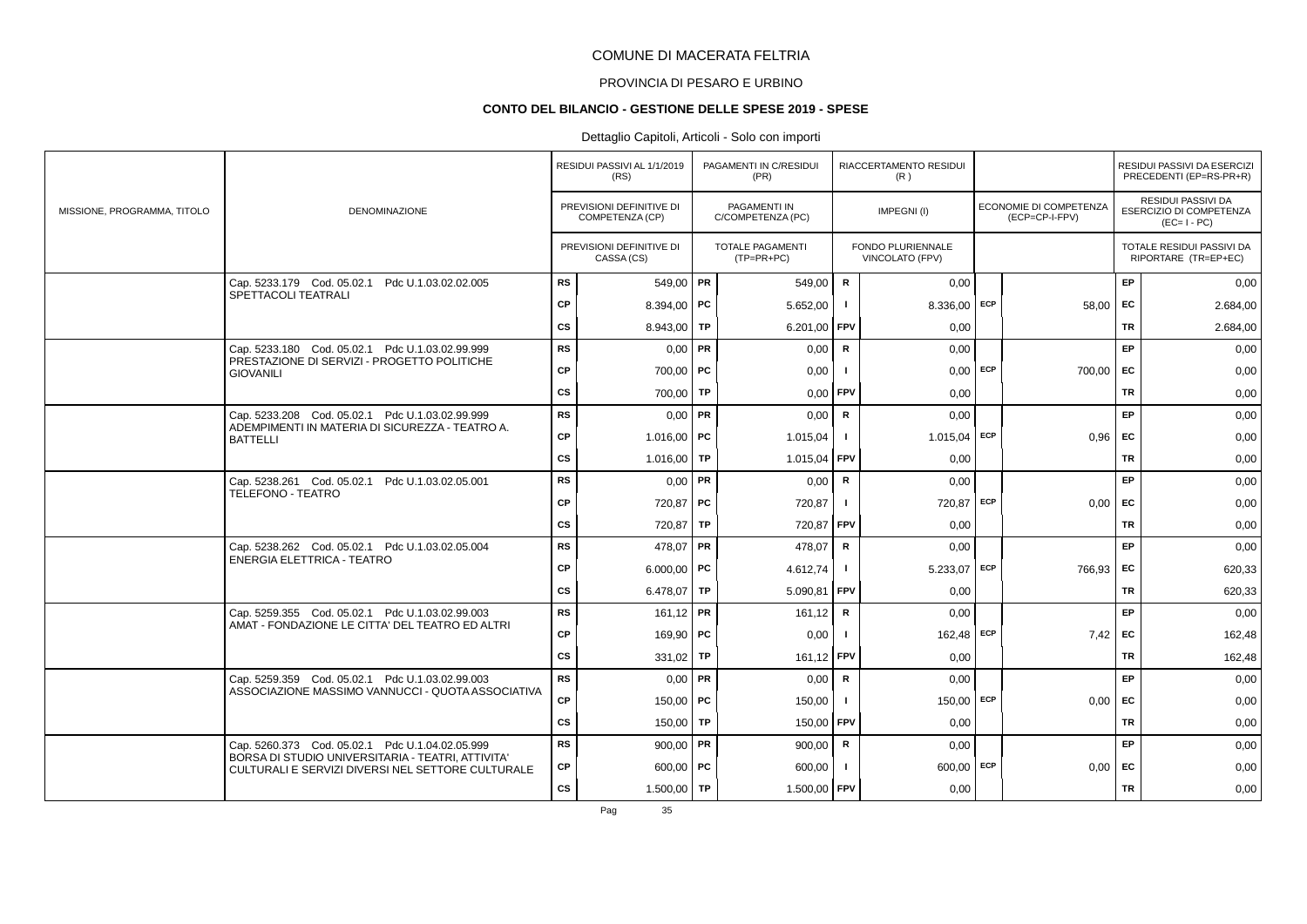# PROVINCIA DI PESARO E URBINO

### **CONTO DEL BILANCIO - GESTIONE DELLE SPESE 2019 - SPESE**

### Dettaglio Capitoli, Articoli - Solo con importi

|                               |                                                                                                               |                        | RESIDUI PASSIVI AL 1/1/2019<br>(RS)         | PAGAMENTI IN C/RESIDUI<br>(PR)          |                | RIACCERTAMENTO RESIDUI<br>(R)        |            |                                          |           | RESIDUI PASSIVI DA ESERCIZI<br>PRECEDENTI (EP=RS-PR+R)                     |
|-------------------------------|---------------------------------------------------------------------------------------------------------------|------------------------|---------------------------------------------|-----------------------------------------|----------------|--------------------------------------|------------|------------------------------------------|-----------|----------------------------------------------------------------------------|
| MISSIONE, PROGRAMMA, TITOLO   | <b>DENOMINAZIONE</b>                                                                                          |                        | PREVISIONI DEFINITIVE DI<br>COMPETENZA (CP) | PAGAMENTI IN<br>C/COMPETENZA (PC)       |                | IMPEGNI(I)                           |            | ECONOMIE DI COMPETENZA<br>(ECP=CP-I-FPV) |           | <b>RESIDUI PASSIVI DA</b><br><b>ESERCIZIO DI COMPETENZA</b><br>$(EC=I-PC)$ |
|                               |                                                                                                               |                        | PREVISIONI DEFINITIVE DI<br>CASSA (CS)      | <b>TOTALE PAGAMENTI</b><br>$(TP=PR+PC)$ |                | FONDO PLURIENNALE<br>VINCOLATO (FPV) |            |                                          |           | TOTALE RESIDUI PASSIVI DA<br>RIPORTARE (TR=EP+EC)                          |
|                               | Cap. 5261.384 Cod. 05.02.1 Pdc U.1.04.04.01.001                                                               | <b>RS</b>              | $2.400,00$ PR                               | 2.000,00                                | $\mathsf{R}$   | 0.00                                 |            |                                          | <b>EP</b> | 400,00                                                                     |
|                               | CONTRIBUTI AD ASSOCIAZIONI ED ORGANIZZAZIONI<br>DIVERSE - TEATRI, ATTIVITA' CULTURALI E SERVIZI DIVERSI       | CP                     | 8.700.00   PC                               | 6.400,00                                |                | 8.700.00                             | <b>ECP</b> | 0.00                                     | EC        | 2.300,00                                                                   |
|                               | NEL SETTORE CULTURALE                                                                                         | CS                     | 11.100,00   TP                              | 8.400,00 FPV                            |                | 0,00                                 |            |                                          | TR        | 2.700,00                                                                   |
|                               | Cap. 5271.442 Cod. 05.02.1 Pdc U.1.02.01.01.001                                                               | <b>RS</b>              | 76,50 PR                                    | 76,50                                   | R              | 0,00                                 |            |                                          | EP        | 0,00                                                                       |
|                               | I.R.A.P. REDDITI ASSIMILATI E COMPENSI COLLAB. - TEATRI,<br>ATTIVITA' CULTURALI E SERVIZI DIVERSI NEL SETTORE | <b>CP</b>              | $51,00$ PC                                  | 51,00                                   | $\blacksquare$ | 51,00                                | ECP        | 0,00                                     | EC        | 0,00                                                                       |
|                               | <b>CULTURALE</b>                                                                                              | cs                     | 127,50 TP                                   | 127,50                                  | FPV            | 0.00                                 |            |                                          | <b>TR</b> | 0,00                                                                       |
|                               | Cap. 5274.441 Cod. 05.02.1 Pdc U.1.02.01.99.999                                                               | <b>RS</b>              | $0,00$ PR                                   | 0.00                                    | $\mathsf{R}$   | 0,00                                 |            |                                          | EP        | 0,00                                                                       |
|                               | <b>IMPOSTE E TASSE SU SPETTACOLI TEATRALI</b>                                                                 | <b>CP</b>              | $354,88$ PC                                 | 0,00                                    |                | $350,00$ ECP                         |            | 4,88                                     | EC        | 350,00                                                                     |
|                               |                                                                                                               | CS                     | 354,88   TP                                 | $0,00$ FPV                              |                | 0,00                                 |            |                                          | TR        | 350,00                                                                     |
| <b>TITOLO 2</b>               | <b>SPESE IN CONTO CAPITALE</b>                                                                                | <b>RS</b>              | 3.294,00 PR                                 | 3.294,00                                | $\mathsf{R}$   | 0.00                                 |            |                                          | EP.       | 0,00                                                                       |
|                               |                                                                                                               | <b>CP</b>              | $9.380,00$ PC                               | 0,00                                    |                | $9.135,23$ ECP                       |            | 244,77                                   | EC.       | 9.135,23                                                                   |
|                               |                                                                                                               | cs                     | 12.674,00 TP                                | 3.294,00                                | FPV            | 0,00                                 |            |                                          | <b>TR</b> | 9.135,23                                                                   |
|                               | Cap. 25180.500 Cod. 05.02.2 Pdc U.2.02.01.03.999                                                              | <b>RS</b>              | 3.294,00 PR                                 | 3.294.00                                | R              | 0.00                                 |            |                                          | EP        | 0,00                                                                       |
|                               | ACQUISTO ARREDI PER LA BIBLIOTECA                                                                             | <b>CP</b>              | $0,00$   PC                                 | 0,00                                    |                | $0,00$ ECP                           |            | 0.00                                     | EC        | 0,00                                                                       |
|                               |                                                                                                               | CS                     | 3.294,00   TP                               | 3.294,00                                | <b>FPV</b>     | 0,00                                 |            |                                          | <b>TR</b> | 0,00                                                                       |
|                               | Cap. 25201.501 Cod. 05.02.2 Pdc U.2.02.01.09.018                                                              | <b>RS</b>              | $0,00$ PR                                   | 0,00                                    | $\mathbf R$    | 0,00                                 |            |                                          | EP.       | 0,00                                                                       |
|                               | MANUTENZIONE STRAORDINARIA TEATRO A. BATTELLI                                                                 | <b>CP</b>              | $9.380,00$ PC                               | 0,00                                    |                | $9.135,23$ ECP                       |            | 244,77                                   | <b>FC</b> | 9.135,23                                                                   |
|                               |                                                                                                               | CS                     | $9.380,00$ TP                               | $0.00$ FPV                              |                | 0,00                                 |            |                                          | <b>TR</b> | 9.135,23                                                                   |
| 02<br><b>Totale Programma</b> | Attività culturali e interventi diversi nel settore culturale                                                 | <b>RS</b>              | 13.868,93 PR                                | 13.468,93                               | $\mathbf R$    | 0,00                                 |            |                                          | <b>EP</b> | 400,00                                                                     |
|                               |                                                                                                               | CP                     | 65.416,54   PC                              | 29.457,39                               | $\blacksquare$ | 62.057,28                            | ECP        | 3.359,26                                 | EC        | 32.599,89                                                                  |
|                               |                                                                                                               | $\mathbf{C}\mathbf{S}$ | 79.285,47 TP                                | 42.926,32                               | FPV            | 0,00                                 |            |                                          | <b>TR</b> | 32.999,89                                                                  |
| <b>TOTALE MISSIONE</b><br>5   | Tutela e valorizzazione dei beni e attività culturali                                                         | <b>RS</b>              | 13.868,93 PR                                | 13.468,93                               | $\mathsf{R}$   | 0,00                                 |            |                                          | EP        | 400,00                                                                     |
|                               |                                                                                                               | <b>CP</b>              | 65.416,54 PC                                | 29.457,39                               | $\mathbf{I}$   | 62.057,28 ECP                        |            | $3.359,26$ EC                            |           | 32.599,89                                                                  |
|                               |                                                                                                               | cs                     | 79.285,47 TP                                | 42.926,32 FPV                           |                | 0,00                                 |            |                                          | <b>TR</b> | 32.999,89                                                                  |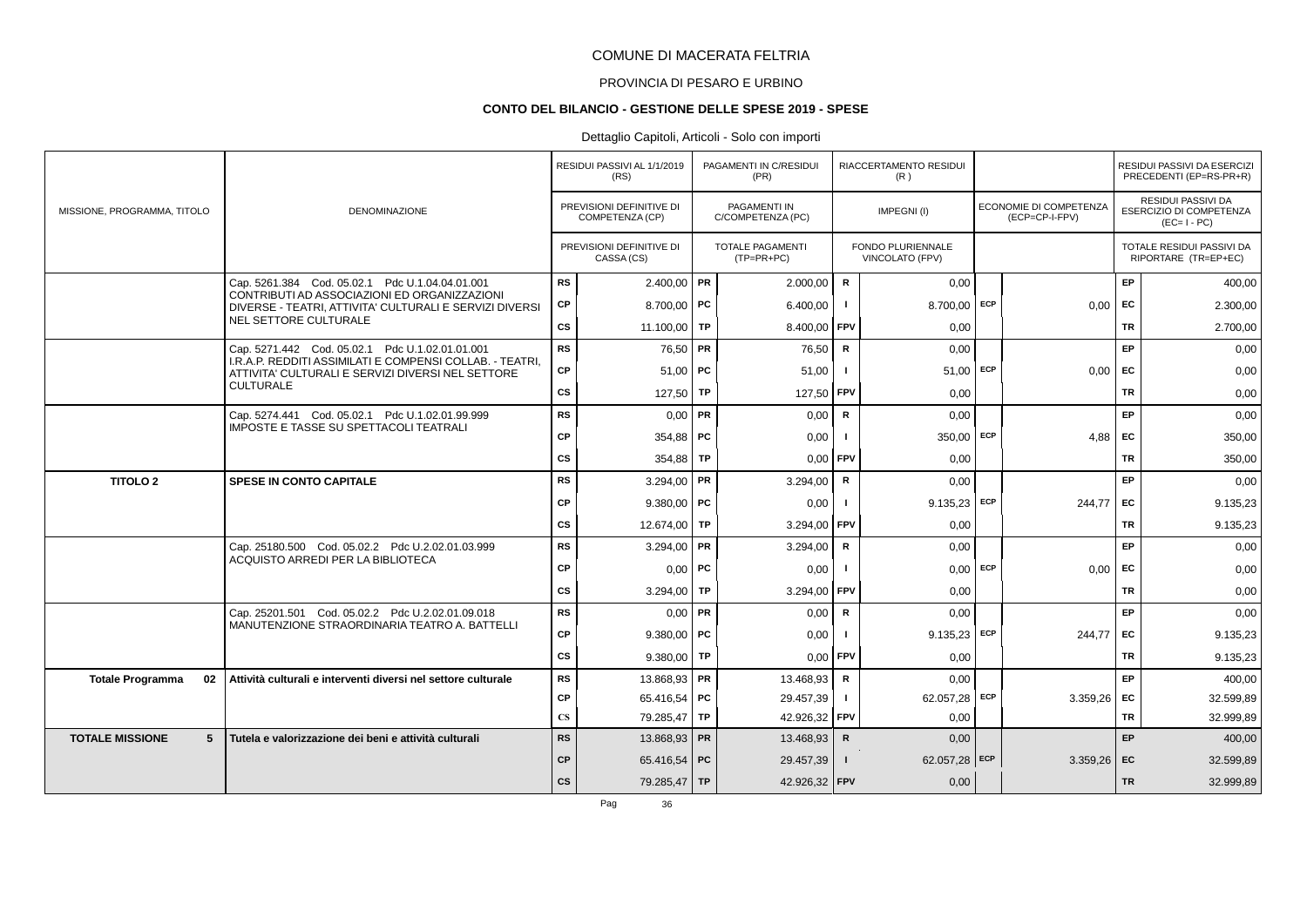# PROVINCIA DI PESARO E URBINO

### **CONTO DEL BILANCIO - GESTIONE DELLE SPESE 2019 - SPESE**

|                             |                                                                                                       |           | RESIDUI PASSIVI AL 1/1/2019<br>(RS)         |           | PAGAMENTI IN C/RESIDUI<br>(PR)          |                | RIACCERTAMENTO RESIDUI<br>(R)        |                                          |           | RESIDUI PASSIVI DA ESERCIZI<br>PRECEDENTI (EP=RS-PR+R)       |
|-----------------------------|-------------------------------------------------------------------------------------------------------|-----------|---------------------------------------------|-----------|-----------------------------------------|----------------|--------------------------------------|------------------------------------------|-----------|--------------------------------------------------------------|
| MISSIONE, PROGRAMMA, TITOLO | <b>DENOMINAZIONE</b>                                                                                  |           | PREVISIONI DEFINITIVE DI<br>COMPETENZA (CP) |           | PAGAMENTI IN<br>C/COMPETENZA (PC)       |                | IMPEGNI(I)                           | ECONOMIE DI COMPETENZA<br>(ECP=CP-I-FPV) |           | RESIDUI PASSIVI DA<br>ESERCIZIO DI COMPETENZA<br>$(EC=I-PC)$ |
|                             |                                                                                                       |           | PREVISIONI DEFINITIVE DI<br>CASSA (CS)      |           | <b>TOTALE PAGAMENTI</b><br>$(TP=PR+PC)$ |                | FONDO PLURIENNALE<br>VINCOLATO (FPV) |                                          |           | TOTALE RESIDUI PASSIVI DA<br>RIPORTARE (TR=EP+EC)            |
| <b>MISSIONE</b><br>6        | Politiche giovanili, sport e tempo libero                                                             |           |                                             |           |                                         |                |                                      |                                          |           |                                                              |
| 01<br>0601 Programma        | Sport e tempo libero                                                                                  |           |                                             |           |                                         |                |                                      |                                          |           |                                                              |
| <b>TITOLO1</b>              | <b>SPESE CORRENTI</b>                                                                                 | <b>RS</b> | 6.610,31   PR                               |           | 6.610,30                                | R              | $-0,01$                              |                                          | <b>EP</b> | 0.00                                                         |
|                             |                                                                                                       | <b>CP</b> | 24.043,83 PC                                |           | 15.798,46                               | -1             | 23.927,96 ECP                        | 115,87                                   | EC        | 8.129,50                                                     |
|                             |                                                                                                       | <b>CS</b> | 30.654,14                                   | TP        | 22.408,76                               | FPV            | 0,00                                 |                                          | TR        | 8.129,50                                                     |
|                             | Cap. 6233.174 Cod. 06.01.1 Pdc U.1.03.02.99.999                                                       | <b>RS</b> | $0,00$ PR                                   |           | 0,00                                    | $\mathbf R$    | 0,00                                 |                                          | EP        | 0,00                                                         |
|                             | PRESTAZIONI VARIE - IMPIANTI SPORTIVI                                                                 | <b>CP</b> | $3.860,00$ PC                               |           | 3.860,00                                |                | $3.860,00$ ECP                       | 0,00                                     | <b>FC</b> | 0,00                                                         |
|                             |                                                                                                       | <b>CS</b> | 3.860,00                                    | TP        | 3.860,00                                | <b>FPV</b>     | 0,00                                 |                                          | TR        | 0,00                                                         |
|                             | Cap. 6238.263 Cod. 06.01.1 Pdc U.1.03.02.05.005<br>ACQUA - STADIO COMUNALE, PALAZZO DELLO SPORT E     | RS        | $10,81$ PR                                  |           | 10,81                                   | $\mathsf{R}$   | 0,00                                 |                                          | EP        | 0,00                                                         |
|                             | <b>ALTRI IMPIANTI</b>                                                                                 | <b>CP</b> | 150,00   PC                                 |           | 54,15                                   |                | $54,15$ ECP                          | 95,85                                    | EC        | 0,00                                                         |
|                             |                                                                                                       | <b>CS</b> | 160,81                                      | <b>TP</b> | 64,96                                   | FPV            | 0,00                                 |                                          | <b>TR</b> | 0,00                                                         |
|                             | Cap. 6261.382 Cod. 06.01.1 Pdc U.1.04.04.01.001<br>CONTRIBUTI AD ASSOCIAZIONI ED ORGANIZZAZIONI       | RS        | 6.599,50   PR                               |           | 6.599,49                                | R              | $-0,01$                              |                                          | EP        | 0,00                                                         |
|                             | DIVERSE - STADIO COMUNALE, PALAZZO DELLO SPORT E                                                      | <b>CP</b> | $9.999,00$ PC                               |           | 5.479,49                                |                | 9.978,99 ECP                         | 20,01                                    | EC        | 4.499,50                                                     |
|                             | <b>ALTRI IMPIANTI</b>                                                                                 | <b>CS</b> | 16.598,50                                   | TP        | 12.078,98                               | FPV            | 0,00                                 |                                          | <b>TR</b> | 4.499,50                                                     |
|                             | Cap. 6265.405 Cod. 06.01.1 Pdc U.1.07.05.04.003<br>QUOTE INTERESSE AMMORTAMENTO MUTUI CASSA DD.PP.    | <b>RS</b> | $0,00$ PR                                   |           | 0,00                                    | ${\mathbf R}$  | 0,00                                 |                                          | EP        | 0,00                                                         |
|                             | SPA - STADIO COMUNALE, PALAZZO SPORT                                                                  | CP        | 604,83   PC                                 |           | 604,83                                  |                | $604,83$ ECP                         | 0,00                                     | EC        | 0,00                                                         |
|                             |                                                                                                       | CS        | 604,83                                      | TP        | 604,83                                  | <b>FPV</b>     | 0,00                                 |                                          | <b>TR</b> | 0,00                                                         |
|                             | Cap. 6361.380 Cod. 06.01.1 Pdc U.1.04.04.01.001<br>CONTRIBUTO PER REALIZZAZIONE E GESTIONE CENTRO     | <b>RS</b> | $0,00$ PR                                   |           | 0,00                                    | $\mathbf R$    | 0,00                                 |                                          | EP        | 0,00                                                         |
|                             | ESTIVO PER RAGAZZI - SPORT E TEMPO LIBERO                                                             | <b>CP</b> | $9.430.00$ PC                               |           | 5.799,99                                |                | $9.429,99$ ECP                       | 0.01                                     | <b>FC</b> | 3.630,00                                                     |
|                             |                                                                                                       | <b>CS</b> | 9.430,00                                    | TP        | 5.799,99                                | FPV            | 0,00                                 |                                          | TR        | 3.630,00                                                     |
| <b>TITOLO 2</b>             | <b>SPESE IN CONTO CAPITALE</b>                                                                        | <b>RS</b> | 35.572,52 PR                                |           | 35.572,52                               | R              | 0,00                                 |                                          | EP        | 0,00                                                         |
|                             |                                                                                                       | CP        | 458.256,56   PC                             |           | 12.567,72                               | $\blacksquare$ | 13.079,72 ECP                        | 336.884,24                               | EC        | 512,00                                                       |
|                             |                                                                                                       | <b>CS</b> | 493.829,08                                  | TP        | 48.140,24                               | FPV            | 108.292,60                           |                                          | <b>TR</b> | 512,00                                                       |
|                             | Cap. 26101.501 Cod. 06.01.2 Pdc U.2.02.01.09.016<br>MANUTENZIONE STRAORDINARIA AREA IMPIANTI SPORTIVI | <b>RS</b> | $0.00$ PR                                   |           | 0,00                                    | $\mathbf R$    | 0,00                                 |                                          | EP        | 0,00                                                         |
|                             |                                                                                                       | CP        | $9.256,56$ PC                               |           | 9.256,55                                |                | $9.256,55$ ECP                       | 0,01                                     | EC        | 0,00                                                         |
|                             |                                                                                                       | <b>CS</b> | 9.256,56                                    | <b>TP</b> | 9.256,55 FPV                            |                | 0,00                                 |                                          | <b>TR</b> | 0,00                                                         |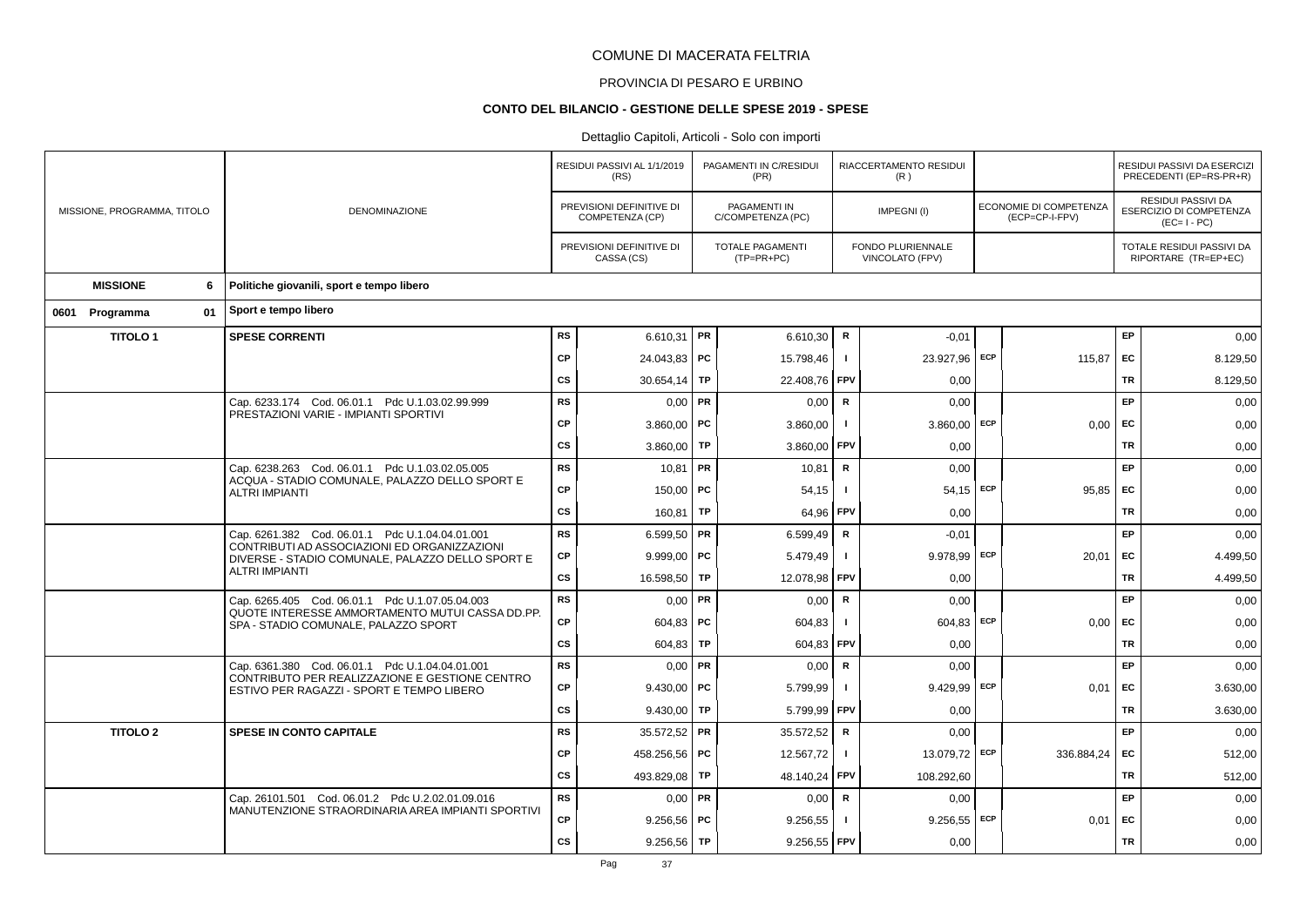# PROVINCIA DI PESARO E URBINO

#### **CONTO DEL BILANCIO - GESTIONE DELLE SPESE 2019 - SPESE**

# Dettaglio Capitoli, Articoli - Solo con importi

|                               |                                                                                                   |                        | RESIDUI PASSIVI AL 1/1/2019<br>(RS)         | PAGAMENTI IN C/RESIDUI<br>(PR)          |              | RIACCERTAMENTO RESIDUI<br>(R)        |     |                                                 |           | RESIDUI PASSIVI DA ESERCIZI<br>PRECEDENTI (EP=RS-PR+R)              |
|-------------------------------|---------------------------------------------------------------------------------------------------|------------------------|---------------------------------------------|-----------------------------------------|--------------|--------------------------------------|-----|-------------------------------------------------|-----------|---------------------------------------------------------------------|
| MISSIONE, PROGRAMMA, TITOLO   | <b>DENOMINAZIONE</b>                                                                              |                        | PREVISIONI DEFINITIVE DI<br>COMPETENZA (CP) | PAGAMENTI IN<br>C/COMPETENZA (PC)       |              | IMPEGNI(I)                           |     | <b>ECONOMIE DI COMPETENZA</b><br>(ECP=CP-I-FPV) |           | <b>RESIDUI PASSIVI DA</b><br>ESERCIZIO DI COMPETENZA<br>$(EC=I-PC)$ |
|                               |                                                                                                   |                        | PREVISIONI DEFINITIVE DI<br>CASSA (CS)      | <b>TOTALE PAGAMENTI</b><br>$(TP=PR+PC)$ |              | FONDO PLURIENNALE<br>VINCOLATO (FPV) |     |                                                 |           | TOTALE RESIDUI PASSIVI DA<br>RIPORTARE (TR=EP+EC)                   |
|                               | Cap. 26101.510 Cod. 06.01.2 Pdc U.2.02.01.09.016<br>LAVORI DI MANUTENZIONE PER EFFICIENTAMENTO ED | <b>RS</b>              | 27.663,14 PR                                | 27.663,14                               | $\mathbf R$  | 0,00                                 |     |                                                 | EP        | 0,00                                                                |
|                               | ACQUISTO ATTREZZATURE CAMPO DA TENNIS                                                             | CP                     | $0,00$ PC                                   | 0,00                                    |              | 0,00                                 | ECP | 0,00                                            | <b>FC</b> | 0,00                                                                |
|                               |                                                                                                   | CS                     | $27.663,14$ TP                              | 27.663,14                               | <b>FPV</b>   | 0,00                                 |     |                                                 | TR        | 0,00                                                                |
|                               | Cap. 26101.520 Cod. 06.01.2 Pdc U.2.02.01.09.016<br>INTERVENTI DI RIQUALIFICAZIONE FUNZIONALE ED  | <b>RS</b>              | 7.909,38 PR                                 | 7.909,38                                | R            | 0,00                                 |     |                                                 | EP        | 0,00                                                                |
|                               | EFFICIENTAMENTO ENERGETICO IMPIANTI SPORTIVI IN                                                   | CP                     | 222.000,00 PC                               | 1.115,77                                | -1           | 1.115,77                             | ECP | 220.884,23                                      | EC        | 0,00                                                                |
|                               | LOCALITA' PRATO                                                                                   | <b>CS</b>              | 229.909,38 TP                               | $9.025,15$ FPV                          |              | 0,00                                 |     |                                                 | <b>TR</b> | 0,00                                                                |
|                               | Cap. 26101.521 Cod. 06.01.2 Pdc U.2.02.01.09.016<br>COMPLETAMENTO INTERVENTI DI RIQUALIFICAZIONE  | <b>RS</b>              | $0.00$ PR                                   | 0,00                                    | R            | 0,00                                 |     |                                                 | <b>EP</b> | 0,00                                                                |
|                               | FUNZIONALE ED EFFICIENTAMENTO ENERGETICO IMPIANTI                                                 | СP                     | 113.707.40 PC                               | 2.195,40                                |              | $2.707,40$ ECP                       |     | $2.707,40$ EC                                   |           | 512,00                                                              |
|                               | SPORTIVI IN LOCALITA' PRATO (FONDI C.I.P.E. - D.I.P.E.)                                           | CS                     | 222.000,00 TP                               | 2.195,40 FPV                            |              | 108.292,60                           |     |                                                 | TR        | 512,00                                                              |
|                               | Cap. 26101.550 Cod. 06.01.2 Pdc U.2.02.01.09.016<br>MANUTENZIONE STRAORDINARIA IMPIANTI SPORTIVI  | <b>RS</b>              | $0,00$ PR                                   | 0,00                                    | $\mathbf R$  | 0,00                                 |     |                                                 | EP        | 0,00                                                                |
|                               | (CAMPO DA TENNIS-BEACH VOLLEY-CALCETTO)                                                           | CP                     | $5.000,00$ PC                               | 0,00                                    |              | 0,00                                 | ECP | 5.000,00                                        | EC        | 0,00                                                                |
|                               |                                                                                                   | CS                     | $5.000,00$ TP                               | $0.00$ FPV                              |              | 0,00                                 |     |                                                 | <b>TR</b> | 0,00                                                                |
|                               | Cap. 26101.5521 Cod. 06.01.2 Pdc U.2.05.02.01.001<br>FONDO PLURIENNALE VINCOLATO - COMPLETAMENTO  | <b>RS</b>              | $0.00$ PR                                   | 0,00                                    | $\mathbf R$  | 0,00                                 |     |                                                 | <b>EP</b> | 0,00                                                                |
|                               | INTERVENTI DI RIQUALIFICAZIONE FUNZIONALE ED                                                      | СP                     | 108.292,60 PC                               | 0,00                                    |              | 0,00                                 | ECP | 108.292,60                                      | <b>FC</b> | 0,00                                                                |
|                               | EFFICIENTAMENTO ENERGETICO IMPIANTI SPORTIVI IN<br>LOCALITA' PRATO (FONDI C.I.P.E. - D.I.P.E.)    | <b>CS</b>              | $0,00$ TP                                   | $0,00$ FPV                              |              | 0,00                                 |     |                                                 | <b>TR</b> | 0,00                                                                |
| <b>Totale Programma</b><br>01 | Sport e tempo libero                                                                              | <b>RS</b>              | 42.182,83 PR                                | 42.182,82                               | R            | $-0.01$                              |     |                                                 | EP        | 0,00                                                                |
|                               |                                                                                                   | СP                     | 482.300,39 PC                               | 28.366,18                               | $\mathbf{I}$ | 37.007.68                            | ECP | 337.000,11                                      | <b>FC</b> | 8.641,50                                                            |
|                               |                                                                                                   | $\mathbf{C}\mathbf{S}$ | 524.483,22 TP                               | 70.549,00 FPV                           |              | 108.292,60                           |     |                                                 | <b>TR</b> | 8.641,50                                                            |
| <b>TOTALE MISSIONE</b><br>6   | Politiche giovanili, sport e tempo libero                                                         | <b>RS</b>              | 42.182,83 PR                                | 42.182,82                               | $\mathsf{R}$ | $-0.01$                              |     |                                                 | <b>EP</b> | 0,00                                                                |
|                               |                                                                                                   | <b>CP</b>              | 482.300,39 PC                               | 28.366,18                               | -1           | 37.007,68 ECP                        |     | $337.000,11$ EC                                 |           | 8.641,50                                                            |
|                               |                                                                                                   | <b>CS</b>              | 524.483,22 TP                               | 70.549,00 FPV                           |              | 108.292,60                           |     |                                                 | <b>TR</b> | 8.641,50                                                            |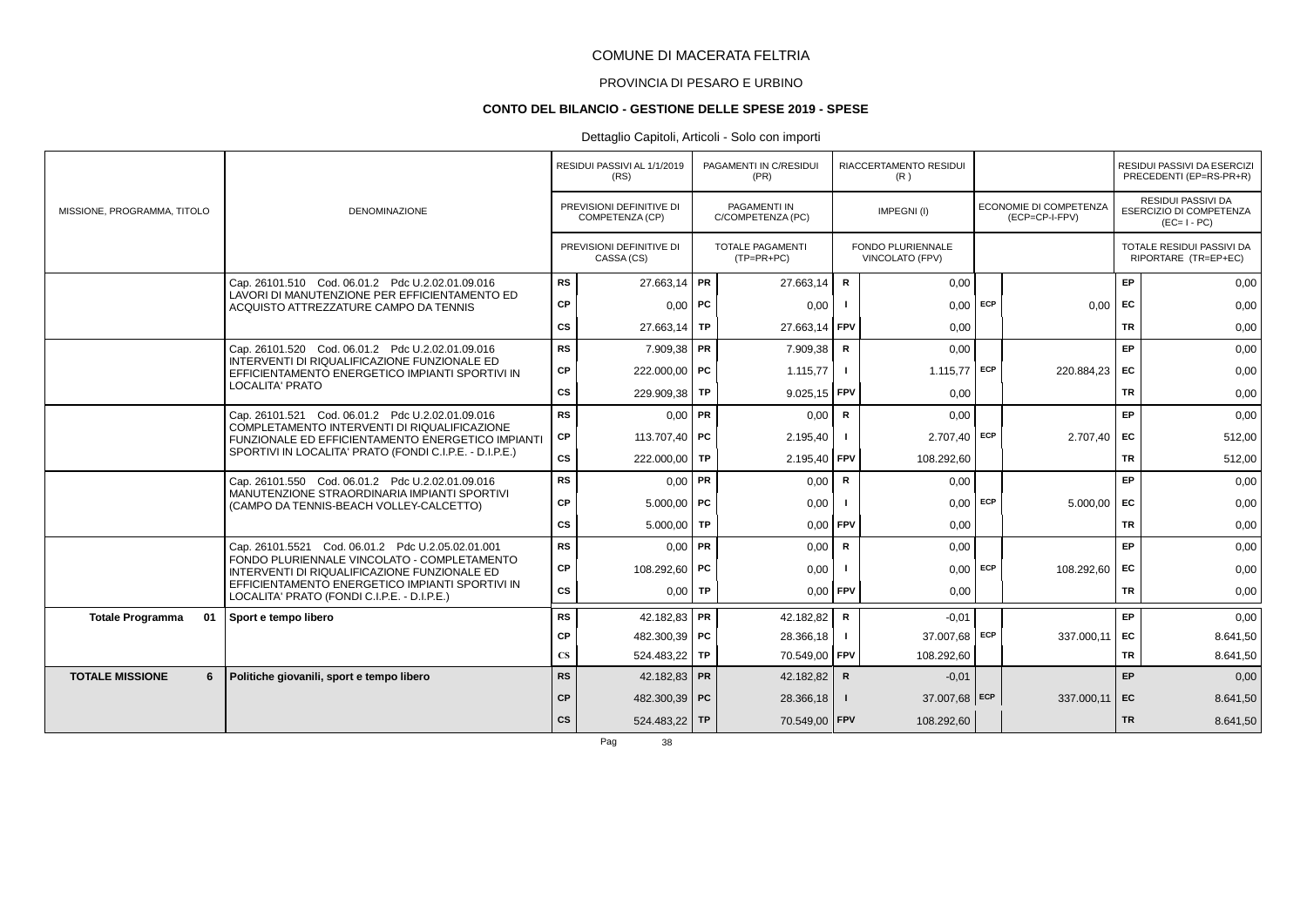# PROVINCIA DI PESARO E URBINO

#### **CONTO DEL BILANCIO - GESTIONE DELLE SPESE 2019 - SPESE**

|                             |                |                                                                                                        |           | RESIDUI PASSIVI AL 1/1/2019<br>(RS)         |           | PAGAMENTI IN C/RESIDUI<br>(PR)          |                | RIACCERTAMENTO RESIDUI<br>(R)        |            |                                          |           | RESIDUI PASSIVI DA ESERCIZI<br>PRECEDENTI (EP=RS-PR+R)       |
|-----------------------------|----------------|--------------------------------------------------------------------------------------------------------|-----------|---------------------------------------------|-----------|-----------------------------------------|----------------|--------------------------------------|------------|------------------------------------------|-----------|--------------------------------------------------------------|
| MISSIONE, PROGRAMMA, TITOLO |                | DENOMINAZIONE                                                                                          |           | PREVISIONI DEFINITIVE DI<br>COMPETENZA (CP) |           | PAGAMENTI IN<br>C/COMPETENZA (PC)       |                | IMPEGNI(I)                           |            | ECONOMIE DI COMPETENZA<br>(ECP=CP-I-FPV) |           | RESIDUI PASSIVI DA<br>ESERCIZIO DI COMPETENZA<br>$(EC=I-PC)$ |
|                             |                |                                                                                                        |           | PREVISIONI DEFINITIVE DI<br>CASSA (CS)      |           | <b>TOTALE PAGAMENTI</b><br>$(TP=PR+PC)$ |                | FONDO PLURIENNALE<br>VINCOLATO (FPV) |            |                                          |           | TOTALE RESIDUI PASSIVI DA<br>RIPORTARE (TR=EP+EC)            |
| <b>MISSIONE</b>             | $\overline{7}$ | Turismo                                                                                                |           |                                             |           |                                         |                |                                      |            |                                          |           |                                                              |
| 0701 Programma              | 01             | Sviluppo e valorizzazione del turismo                                                                  |           |                                             |           |                                         |                |                                      |            |                                          |           |                                                              |
| <b>TITOLO1</b>              |                | <b>SPESE CORRENTI</b>                                                                                  | <b>RS</b> | 9.167,76   PR                               |           | 9.167,76                                | R              | 0,00                                 |            |                                          | EP        | 0,00                                                         |
|                             |                |                                                                                                        | <b>CP</b> | 51.886,97 PC                                |           | 45.340,20                               |                | 51.817,14 ECP                        |            | 69,83                                    | EC        | 6.476,94                                                     |
|                             |                |                                                                                                        | CS        | 61.054,73                                   | TP        | 54.507,96                               | <b>FPV</b>     | 0,00                                 |            |                                          | TR        | 6.476,94                                                     |
|                             |                | Cap. 7133.175 Cod. 07.01.1 Pdc U.1.03.02.99.999<br>ALTRI SERVIZI SPECIFICI - PROMOZIONE DEL TERRITORIO | <b>RS</b> | 420,00 PR                                   |           | 420.00                                  | R              | 0.00                                 |            |                                          | EP        | 0,00                                                         |
|                             |                |                                                                                                        | CP        | 7.930,00 PC                                 |           | 7.930,00                                | $\blacksquare$ | 7.930,00                             | ECP        | 0,00                                     | <b>FC</b> | 0,00                                                         |
|                             |                |                                                                                                        | <b>CS</b> | 8.350,00                                    | TP        | 8.350,00                                | <b>FPV</b>     | 0,00                                 |            |                                          | TR        | 0,00                                                         |
|                             |                | Cap. 7133.176 Cod. 07.01.1 Pdc U.1.03.02.99.999<br>ALLESTIMENTO LUCI NATALIZIE                         | <b>RS</b> | $2.684,00$ PR                               |           | 2.684,00                                | $\mathbf R$    | 0,00                                 |            |                                          | EP        | 0,00                                                         |
|                             |                |                                                                                                        | <b>CP</b> | 3.660,00                                    | <b>PC</b> | 0,00                                    |                | 3.660,00                             | ECP        | 0,00                                     | EC        | 3.660,00                                                     |
|                             |                |                                                                                                        | <b>CS</b> | 6.344,00                                    | <b>TP</b> | 2.684,00                                | FPV            | 0,00                                 |            |                                          | <b>TR</b> | 3.660,00                                                     |
|                             |                | Cap. 7138.261 Cod. 07.01.1 Pdc U.1.03.02.05.001<br>TELEFONO - TURISMO                                  | <b>RS</b> | 0,00                                        | PR        | 0,00                                    | $\mathsf{R}$   | 0,00                                 |            |                                          | EP        | 0,00                                                         |
|                             |                |                                                                                                        | <b>CP</b> | 805,00   PC                                 |           | 805,00                                  | -1             | 805,00                               | <b>ECP</b> | 0,00                                     | <b>FC</b> | 0,00                                                         |
|                             |                |                                                                                                        | CS        | 805,00                                      | TP        | 805,00                                  | FPV            | 0,00                                 |            |                                          | TR        | 0,00                                                         |
|                             |                | Cap. 7138.262 Cod. 07.01.1 Pdc U.1.03.02.05.004<br>ENERGIA ELETTRICA - TURISMO                         | <b>RS</b> | $33,76$ PR                                  |           | 33,76                                   | R              | 0,00                                 |            |                                          | EP        | 0,00                                                         |
|                             |                |                                                                                                        | <b>CP</b> | $600,00$ PC                                 |           | 438,24                                  |                | 532.17                               | ECP        | 67,83                                    | EC        | 93,93                                                        |
|                             |                |                                                                                                        | <b>CS</b> | 633,76                                      | TP        | 472,00                                  | <b>FPV</b>     | 0,00                                 |            |                                          | TR        | 93,93                                                        |
|                             |                | Cap. 7159.359 Cod. 07.01.1 Pdc U.1.03.02.99.003<br>ASSOCIAZIONE "I BORGHI PIU' BELLI D'ITALIA NELLE    | <b>RS</b> | 0,00                                        | <b>PR</b> | 0,00                                    | $\mathbf R$    | 0,00                                 |            |                                          | EP        | 0,00                                                         |
|                             |                | MARCHE" - CLUB "I BORGHI PIU' BELLI D'ITALIA"                                                          | CP        | 1.452,00                                    | <b>PC</b> | 1.452,00                                | $\blacksquare$ | 1.452,00                             | ECP        | 0,00                                     | EC        | 0,00                                                         |
|                             |                |                                                                                                        | <b>CS</b> | 1.452,00                                    | <b>TP</b> | 1.452,00                                | FPV            | 0,00                                 |            |                                          | TR        | 0,00                                                         |
|                             |                | Cap. 7165.405 Cod. 07.01.1 Pdc U.1.07.05.04.003<br>QUOTE INTERESSE AMMORTAMENTO MUTUI CASSA DD.PP.     | <b>RS</b> | 0,00                                        | PR        | 0,00                                    | $\mathsf{R}$   | 0,00                                 |            |                                          | EP        | 0,00                                                         |
|                             |                | SPA - TURISMO                                                                                          | <b>CP</b> | 6.770,66   PC                               |           | 6.770,66                                |                | 6.770,66                             | ECP        | 0,00                                     | <b>FC</b> | 0,00                                                         |
|                             |                |                                                                                                        | CS        | 6.770,66                                    | <b>TP</b> | 6.770,66                                | FPV            | 0,00                                 |            |                                          | <b>TR</b> | 0,00                                                         |
|                             |                | Cap. 7165.406 Cod. 07.01.1 Pdc U.1.07.05.04.004<br>QUOTE INTERESSE AMMORTAMENTO MUTUI MINISTERO        | RS        | $0,00$ PR                                   |           | 0,00                                    | $\mathsf{R}$   | 0,00                                 |            |                                          | EP        | 0,00                                                         |
|                             |                | EC.FIN. - TURISMO                                                                                      | CP        | 15.978,11 PC                                |           | 15.978,11                               |                | 15.978,11                            | ECP        | 0,00                                     | EC        | 0,00                                                         |
|                             |                |                                                                                                        | <b>CS</b> | $15.978,11$ TP                              |           | 15.978,11 FPV                           |                | 0,00                                 |            |                                          | <b>TR</b> | 0,00                                                         |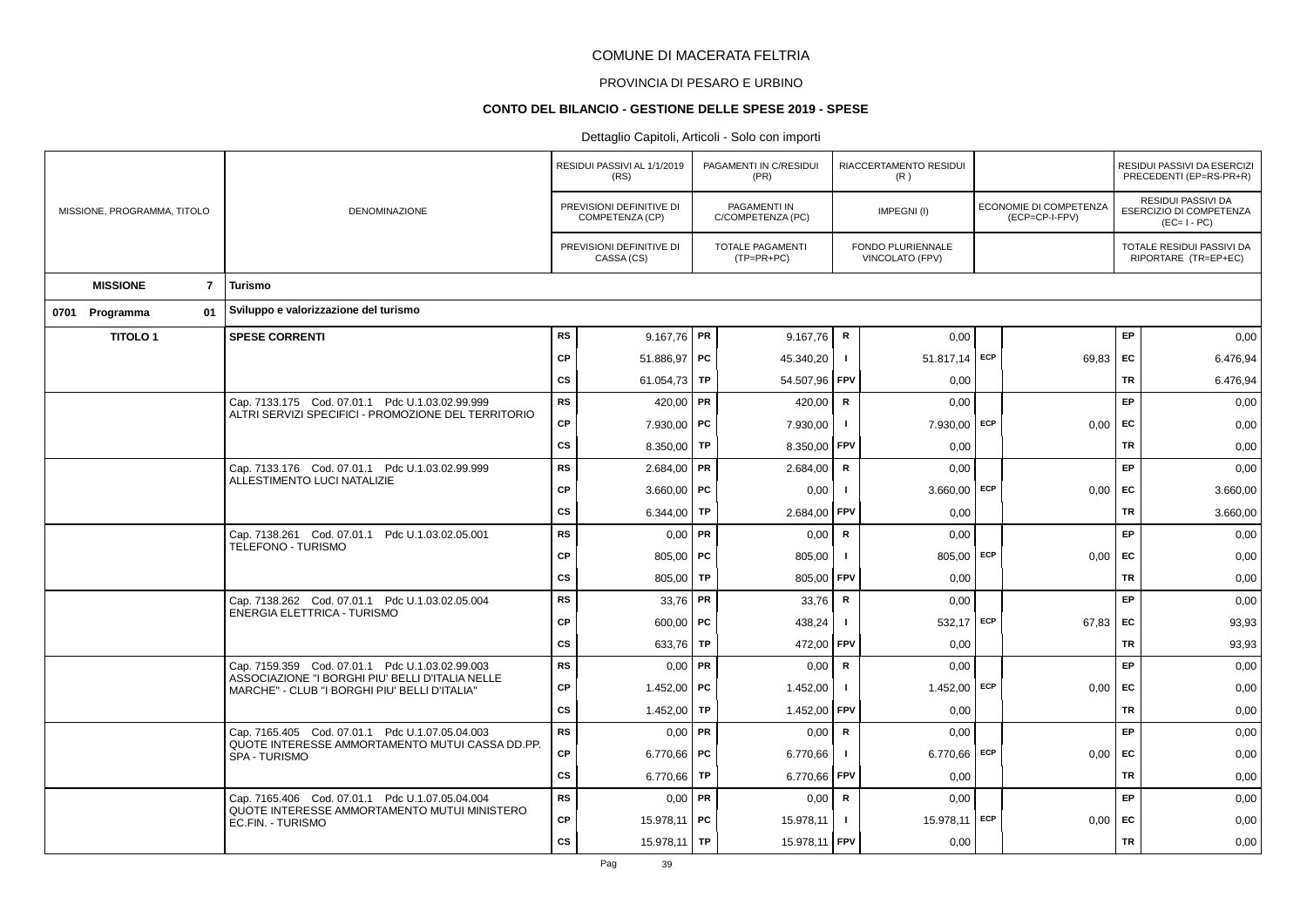# PROVINCIA DI PESARO E URBINO

#### **CONTO DEL BILANCIO - GESTIONE DELLE SPESE 2019 - SPESE**

# Dettaglio Capitoli, Articoli - Solo con importi

|                             |                                                                                                  |           | RESIDUI PASSIVI AL 1/1/2019<br>(RS)         | PAGAMENTI IN C/RESIDUI<br>(PR)          |              | RIACCERTAMENTO RESIDUI<br>(R)        |            |                                          |           | RESIDUI PASSIVI DA ESERCIZI<br>PRECEDENTI (EP=RS-PR+R)              |
|-----------------------------|--------------------------------------------------------------------------------------------------|-----------|---------------------------------------------|-----------------------------------------|--------------|--------------------------------------|------------|------------------------------------------|-----------|---------------------------------------------------------------------|
| MISSIONE, PROGRAMMA, TITOLO | <b>DENOMINAZIONE</b>                                                                             |           | PREVISIONI DEFINITIVE DI<br>COMPETENZA (CP) | PAGAMENTI IN<br>C/COMPETENZA (PC)       |              | IMPEGNI(I)                           |            | ECONOMIE DI COMPETENZA<br>(ECP=CP-I-FPV) |           | RESIDUI PASSIVI DA<br><b>ESERCIZIO DI COMPETENZA</b><br>$(EC=I-PC)$ |
|                             |                                                                                                  |           | PREVISIONI DEFINITIVE DI<br>CASSA (CS)      | <b>TOTALE PAGAMENTI</b><br>$(TP=PR+PC)$ |              | FONDO PLURIENNALE<br>VINCOLATO (FPV) |            |                                          |           | TOTALE RESIDUI PASSIVI DA<br>RIPORTARE (TR=EP+EC)                   |
|                             | Cap. 7221.42 Cod. 07.01.1 Pdc U.1.03.01.02.999                                                   | <b>RS</b> | $0.00$ PR                                   | 0,00                                    | $\mathbf R$  | 0,00                                 |            |                                          | EP        | 0,00                                                                |
|                             | BENI DI CONSUMO/MATERIE PRIME DIVERSE -<br>ALLESTIMENTO FIERA DI SAN GIUSEPPE                    | <b>CP</b> | 891,20 PC                                   | 891,20                                  | $\mathbf{I}$ | 891,20 ECP                           |            | $0.00$ EC                                |           | 0,00                                                                |
|                             |                                                                                                  | <b>CS</b> | 891,20   TP                                 | 891,20 FPV                              |              | 0.00                                 |            |                                          | <b>TR</b> | 0,00                                                                |
|                             | Cap. 7233.150 Cod. 07.01.1 Pdc U.1.03.02.02.005                                                  | <b>RS</b> | $0,00$ PR                                   | 0,00                                    | R            | 0,00                                 |            |                                          | EP        | 0,00                                                                |
|                             | MANIFESTAZIONI ED INIZIATIVE TURISTICHE                                                          | CP        | $1.300,00$ PC                               | 0,00                                    |              | $1.300,00$ ECP                       |            | $0.00$ EC                                |           | 1.300,00                                                            |
|                             |                                                                                                  | <b>CS</b> | 1.300,00 TP                                 | 0,00                                    | <b>FPV</b>   | 0,00                                 |            |                                          | <b>TR</b> | 1.300,00                                                            |
|                             | Cap. 7233.172 Cod. 07.01.1 Pdc U.1.03.02.02.005                                                  | <b>RS</b> | $530,00$ PR                                 | 530,00                                  | $\mathsf{R}$ | 0,00                                 |            |                                          | EP        | 0,00                                                                |
|                             | ANTICA FIERA DI SAN GIUSEPPE - MANIFESTAZIONI<br><b>TURISTICHE</b>                               | <b>CP</b> | $5.500.00$ PC                               | 5.074,99                                | $\mathbf{I}$ | $5.498,00$ ECP                       |            | 2.00                                     | EC        | 423,01                                                              |
|                             |                                                                                                  | CS        | 6.030,00 TP                                 | 5.604,99 FPV                            |              | 0,00                                 |            |                                          | <b>TR</b> | 423,01                                                              |
|                             | Cap. 7261.380 Cod. 07.01.1 Pdc U.1.04.04.01.001                                                  | <b>RS</b> | $5.500,00$ PR                               | 5.500,00                                | $\mathsf{R}$ | 0.00                                 |            |                                          | EP        | 0,00                                                                |
|                             | CONTRIBUTI AD ASSOCIAZIONI ED ORGANIZZAZIONI<br><b>DIVERSE - TURISMO</b>                         | CP        | $7.000,00$ PC                               | 6.000,00                                |              | 7.000,00                             | ECP        | 0.00                                     | EC        | 1.000,00                                                            |
|                             |                                                                                                  | cs        | 12.500,00 TP                                | 11.500,00                               | <b>FPV</b>   | 0,00                                 |            |                                          | <b>TR</b> | 1.000,00                                                            |
| <b>TITOLO 2</b>             | <b>SPESE IN CONTO CAPITALE</b>                                                                   | <b>RS</b> | 10.000,00 PR                                | 9.500,00                                | $\mathsf{R}$ | 0.00                                 |            |                                          | EP        | 500,00                                                              |
|                             |                                                                                                  | CP        | 516.521,28 PC                               | 6.563,13                                | $\mathbf{I}$ | $6.563,13$ ECP                       |            | $0,00$ EC                                |           | 0,00                                                                |
|                             |                                                                                                  | cs        | 526.521,28 TP                               | 16.063.13                               | FPV          | 509.958.15                           |            |                                          | <b>TR</b> | 500.00                                                              |
|                             | Cap. 27101.528 Cod. 07.01.2 Pdc U.2.02.03.05.001<br>PROGETTAZIONE INTERVENTO DI RISANAMENTO E    | <b>RS</b> | $10.000,00$ PR                              | 9.500,00                                | $\mathbf R$  | 0,00                                 |            |                                          | EP        | 500,00                                                              |
|                             | RESTAURO CONSERVATIVO DI VILLA A COLOMBAIA ED                                                    | CP        | 4.586,73   PC                               | 4.586,73                                | $\mathbf{I}$ | $4.586,73$ ECP                       |            | $-509.958.15$ EC                         |           | 0,00                                                                |
|                             | ANNESSA FILANDA (PALAZZO GENTILI)                                                                | cs        | 524.544,88 TP                               | 14.086,73                               | l FPV        | 509.958,15                           |            |                                          | <b>TR</b> | 500,00                                                              |
|                             | Cap. 27101.5528 Cod. 07.01.2 Pdc U.2.05.02.01.001<br>FONDO PLURIENNALE VINCOLATO - PROGETTAZIONE | <b>RS</b> | $0,00$ PR                                   | 0,00                                    | R            | 0,00                                 |            |                                          | EP.       | 0,00                                                                |
|                             | INTERVENTO DI RISANAMENTO E RESTAURO                                                             | CP        | 509.958,15 PC                               | 0,00                                    |              |                                      | $0.00$ ECP | 509.958.15 EC                            |           | 0,00                                                                |
|                             | CONSERVATIVO DI VILLA A COLOMBAIA ED ANNESSA<br>FILANDA (PALAZZO GENTILI)                        | CS        | $0,00$ TP                                   | 0,00                                    | <b>FPV</b>   | 0,00                                 |            |                                          | <b>TR</b> | 0,00                                                                |
|                             | Cap. 27180.550 Cod. 07.01.2 Pdc U.2.02.01.04.002                                                 | <b>RS</b> | $0,00$ PR                                   | 0,00                                    | R            | 0,00                                 |            |                                          | EP        | 0,00                                                                |
|                             | ACQUISTO BENI - PROMOZIONE DEL TERRITORIO                                                        | <b>CP</b> | 1.976,40   PC                               | 1.976,40                                |              | 1.976,40 ECP                         |            | $0.00$ EC                                |           | 0,00                                                                |
|                             |                                                                                                  | <b>CS</b> | 1.976,40 TP                                 | 1.976,40 FPV                            |              | 0,00                                 |            |                                          | <b>TR</b> | 0,00                                                                |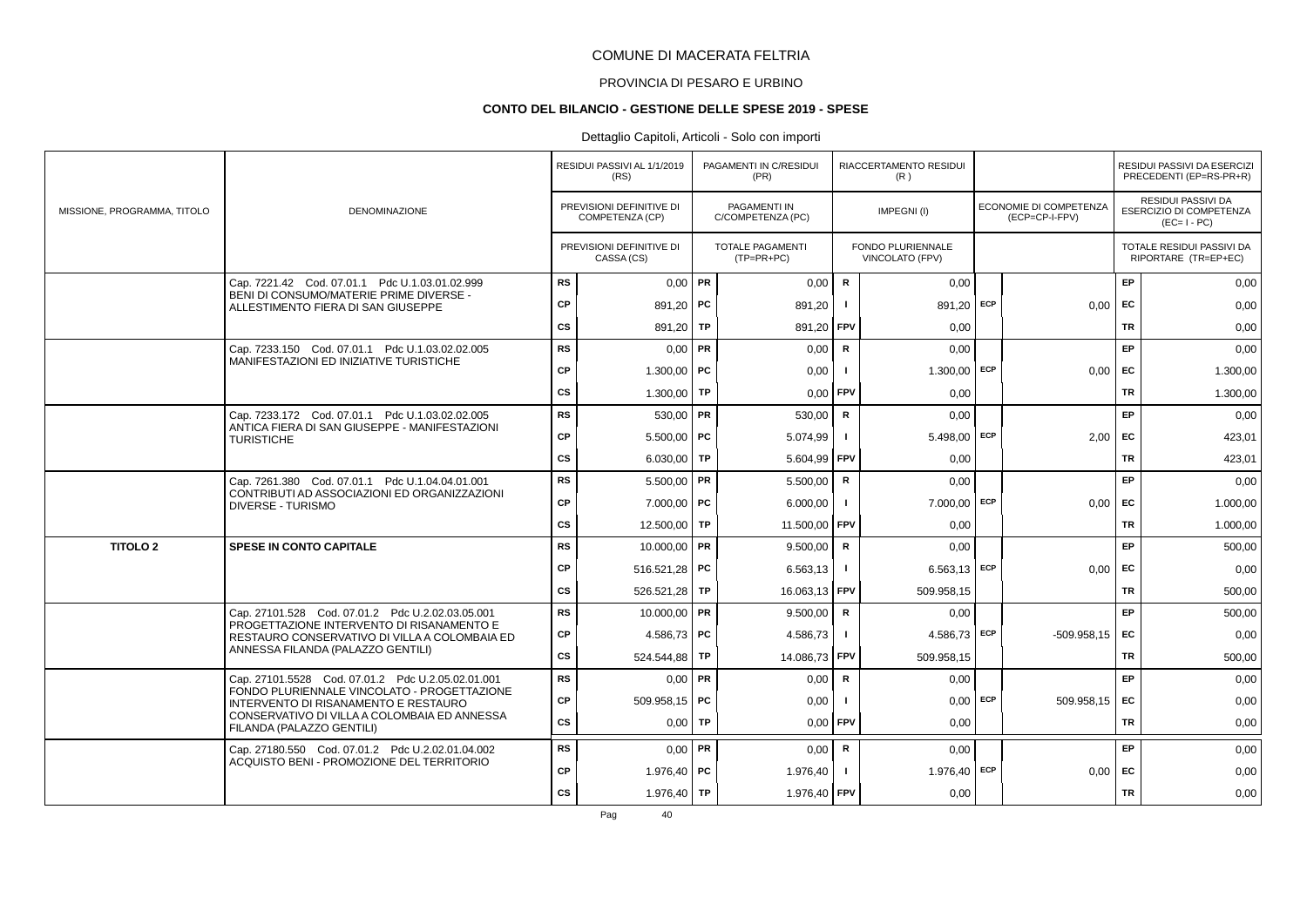# PROVINCIA DI PESARO E URBINO

#### **CONTO DEL BILANCIO - GESTIONE DELLE SPESE 2019 - SPESE**

# Dettaglio Capitoli, Articoli - Solo con importi

|                                          |                                       |           | RESIDUI PASSIVI AL 1/1/2019<br>(RS)         | PAGAMENTI IN C/RESIDUI<br>(PR)          |   | RIACCERTAMENTO RESIDUI<br>(R)               |                                          |           | RESIDUI PASSIVI DA ESERCIZI<br>PRECEDENTI (EP=RS-PR+R)       |
|------------------------------------------|---------------------------------------|-----------|---------------------------------------------|-----------------------------------------|---|---------------------------------------------|------------------------------------------|-----------|--------------------------------------------------------------|
| MISSIONE, PROGRAMMA, TITOLO              | <b>DENOMINAZIONE</b>                  |           | PREVISIONI DEFINITIVE DI<br>COMPETENZA (CP) | PAGAMENTI IN<br>C/COMPETENZA (PC)       |   | IMPEGNI(I)                                  | ECONOMIE DI COMPETENZA<br>(ECP=CP-I-FPV) |           | RESIDUI PASSIVI DA<br>ESERCIZIO DI COMPETENZA<br>$(EC=I-PC)$ |
|                                          |                                       |           | PREVISIONI DEFINITIVE DI<br>CASSA (CS)      | <b>TOTALE PAGAMENTI</b><br>$(TP=PR+PC)$ |   | <b>FONDO PLURIENNALE</b><br>VINCOLATO (FPV) |                                          |           | TOTALE RESIDUI PASSIVI DA<br>RIPORTARE (TR=EP+EC)            |
| <b>Totale Programma</b><br>01            | Sviluppo e valorizzazione del turismo | <b>RS</b> | 19.167.76 PR                                | 18.667,76                               | R | 0,00                                        |                                          | EP.       | 500,00                                                       |
|                                          |                                       | <b>CP</b> | 568.408,25 <b>PC</b>                        | 51.903,33                               |   | $58.380,27$ ECP                             | $69,83$ EC                               |           | 6.476,94                                                     |
|                                          |                                       | <b>CS</b> | 587.576,01 TP                               | 70.571,09   FPV                         |   | 509.958,15                                  |                                          | TR        | 6.976,94                                                     |
| $\overline{7}$<br><b>TOTALE MISSIONE</b> | Turismo                               | <b>RS</b> | 19.167,76 PR                                | 18.667,76                               | R | 0,00                                        |                                          | EP        | 500,00                                                       |
|                                          |                                       | <b>CP</b> | 568.408,25 PC                               | 51.903,33                               |   | 58.380,27 $ $ ECP                           | $69,83$ EC                               |           | 6.476,94                                                     |
|                                          |                                       | cs        | 587.576,01 TP                               | 70.571,09 FPV                           |   | 509.958,15                                  |                                          | <b>TR</b> | 6.976,94                                                     |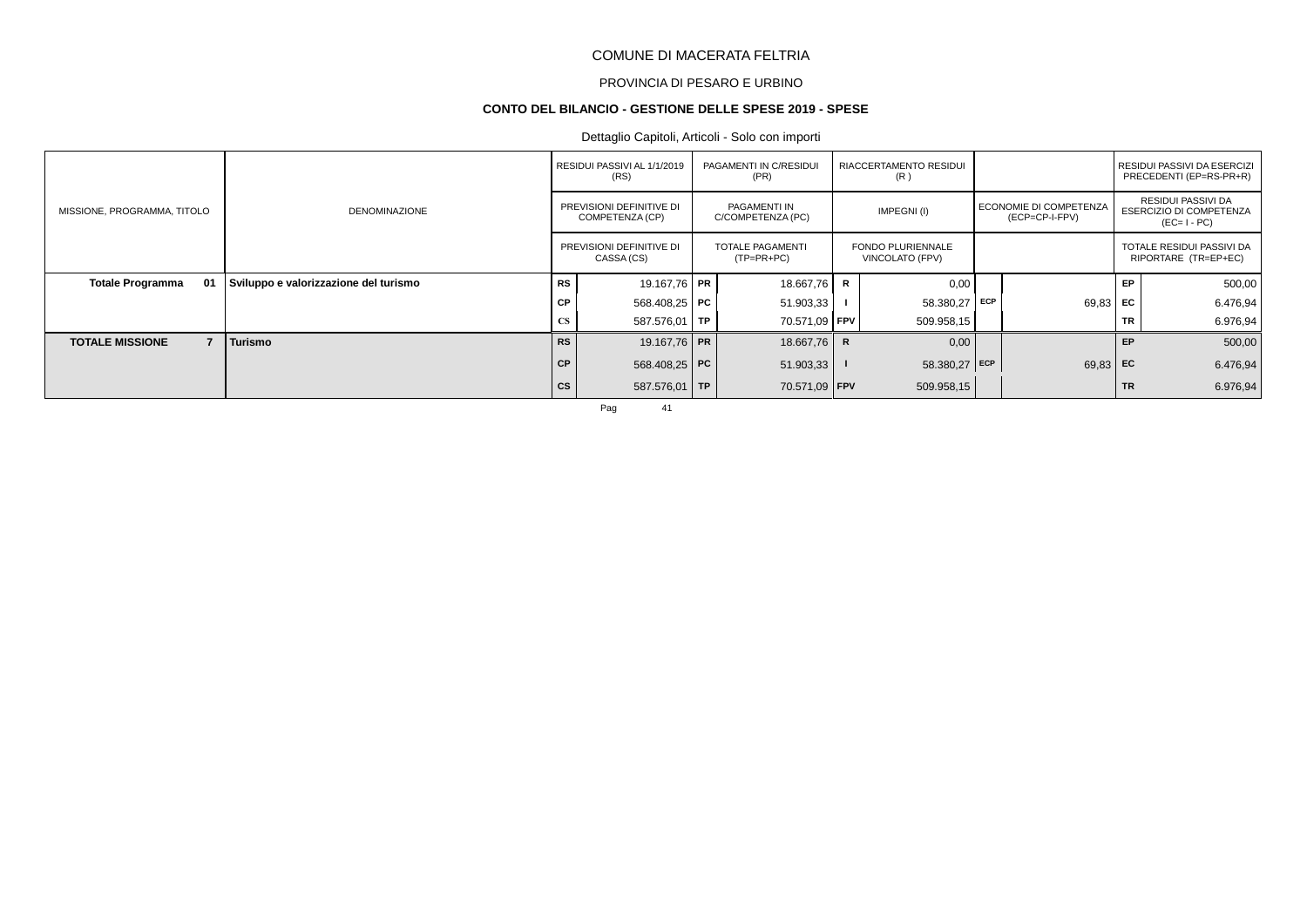# PROVINCIA DI PESARO E URBINO

# **CONTO DEL BILANCIO - GESTIONE DELLE SPESE 2019 - SPESE**

|                             |    |                                                                                  |                        | RESIDUI PASSIVI AL 1/1/2019<br>(RS)         |    | PAGAMENTI IN C/RESIDUI<br>(PR)           |                | RIACCERTAMENTO RESIDUI<br>(R)        |            |                                                 |           | RESIDUI PASSIVI DA ESERCIZI<br>PRECEDENTI (EP=RS-PR+R)              |
|-----------------------------|----|----------------------------------------------------------------------------------|------------------------|---------------------------------------------|----|------------------------------------------|----------------|--------------------------------------|------------|-------------------------------------------------|-----------|---------------------------------------------------------------------|
| MISSIONE, PROGRAMMA, TITOLO |    | DENOMINAZIONE                                                                    |                        | PREVISIONI DEFINITIVE DI<br>COMPETENZA (CP) |    | <b>PAGAMENTI IN</b><br>C/COMPETENZA (PC) |                | IMPEGNI(I)                           |            | <b>ECONOMIE DI COMPETENZA</b><br>(ECP=CP-I-FPV) |           | <b>RESIDUI PASSIVI DA</b><br>ESERCIZIO DI COMPETENZA<br>$(EC=I-PC)$ |
|                             |    |                                                                                  |                        | PREVISIONI DEFINITIVE DI<br>CASSA (CS)      |    | <b>TOTALE PAGAMENTI</b><br>(TP=PR+PC)    |                | FONDO PLURIENNALE<br>VINCOLATO (FPV) |            |                                                 |           | TOTALE RESIDUI PASSIVI DA<br>RIPORTARE (TR=EP+EC)                   |
| <b>MISSIONE</b>             | 8  | Assetto del territorio ed edilizia abitativa                                     |                        |                                             |    |                                          |                |                                      |            |                                                 |           |                                                                     |
| 0801 Programma              | 01 | Urbanistica e assetto del territorio                                             |                        |                                             |    |                                          |                |                                      |            |                                                 |           |                                                                     |
| <b>TITOLO1</b>              |    | <b>SPESE CORRENTI</b>                                                            | <b>RS</b>              | 5.343,99   PR                               |    | 5.343,99                                 | R              | 0,00                                 |            |                                                 | EP        | 0,00                                                                |
|                             |    |                                                                                  | CP                     | 0,00                                        | PC | 0,00                                     | $\mathbf{I}$   | 0,00                                 | <b>ECP</b> | 0,00                                            | EC        | 0,00                                                                |
|                             |    |                                                                                  | CS                     | 5.343,99   TP                               |    | 5.343,99                                 | FPV            | 0,00                                 |            |                                                 | <b>TR</b> | 0,00                                                                |
|                             |    | Cap. 9133.175 Cod. 08.01.1 Pdc U.1.03.02.16.999                                  | <b>RS</b>              | $5.343,99$ PR                               |    | 5.343,99                                 | R              | 0,00                                 |            |                                                 | EP        | 0,00                                                                |
|                             |    | DIGITALIZZAZIONE CARTOGRAFIE DEL PIANO REGOLATORE<br><b>GENERALE</b>             | CP                     | $0,00$   PC                                 |    | 0,00                                     | $\mathbf{I}$   | $0,00$ ECP                           |            | 0,00                                            | <b>FC</b> | 0,00                                                                |
|                             |    |                                                                                  | CS                     | 5.343,99   TP                               |    | 5.343,99                                 | FPV            | 0,00                                 |            |                                                 | TR        | 0,00                                                                |
| <b>Totale Programma</b>     | 01 | Urbanistica e assetto del territorio                                             | <b>RS</b>              | $5.343,99$ PR                               |    | 5.343,99                                 | $\mathsf{R}$   | 0,00                                 |            |                                                 | EP        | 0,00                                                                |
|                             |    |                                                                                  | CP                     | $0,00$   PC                                 |    | 0,00                                     |                | 0,00                                 | ECP        | 0.00                                            | EC        | 0,00                                                                |
|                             |    |                                                                                  | $\mathbf{C}\mathbf{S}$ | 5.343,99 TP                                 |    | 5.343,99   FPV                           |                | 0,00                                 |            |                                                 | <b>TR</b> | 0,00                                                                |
| 0802 Programma              | 02 | Edilizia residenziale pubblica e locale e piani di edilizia economico-popolare   |                        |                                             |    |                                          |                |                                      |            |                                                 |           |                                                                     |
| <b>TITOLO 2</b>             |    | <b>SPESE IN CONTO CAPITALE</b>                                                   | <b>RS</b>              | 10.200,00   PR                              |    | 10.200,00                                | R              | 0,00                                 |            |                                                 | EP        | 0,00                                                                |
|                             |    |                                                                                  | CP                     | $0,00$ PC                                   |    | 0,00                                     | $\blacksquare$ | $0,00$ ECP                           |            | 0,00                                            | EC        | 0,00                                                                |
|                             |    |                                                                                  | <b>CS</b>              | 10.200,00 TP                                |    | 10.200,00                                | FPV            | 0,00                                 |            |                                                 | <b>TR</b> | 0,00                                                                |
|                             |    | Cap. 29288.580 Cod. 08.02.2 Pdc U.2.03.03.03.999                                 | <b>RS</b>              | 10.200,00   PR                              |    | 10.200,00                                | $\mathsf R$    | 0,00                                 |            |                                                 | EP        | 0,00                                                                |
|                             |    | TRASFERIMENTI A PRIVATI PER EDILIZIA RESIDENZIALE<br>PUBBL.ED ECONOMICO-POPOLARE | CP                     | $0,00$   PC                                 |    | 0,00                                     | -1             | $0,00$ ECP                           |            | 0,00                                            | EC        | 0,00                                                                |
|                             |    |                                                                                  | cs                     | 10.200,00 TP                                |    | 10.200,00                                | FPV            | 0,00                                 |            |                                                 | <b>TR</b> | 0,00                                                                |
| <b>Totale Programma</b>     | 02 | Edilizia residenziale pubblica e locale e piani di edilizia                      | <b>RS</b>              | 10.200,00   PR                              |    | 10.200,00                                | $\mathsf{R}$   | 0,00                                 |            |                                                 | EP        | 0,00                                                                |
|                             |    | economico-popolare                                                               | <b>CP</b>              | $0,00$ PC                                   |    | 0,00                                     | $\mathbf{I}$   | 0,00                                 | ECP        | 0,00                                            | EC        | 0,00                                                                |
|                             |    |                                                                                  | $\mathbf{C}\mathbf{S}$ | 10.200,00 TP                                |    | 10.200,00                                | <b>FPV</b>     | 0.00                                 |            |                                                 | <b>TR</b> | 0,00                                                                |
| <b>TOTALE MISSIONE</b>      | 8  | Assetto del territorio ed edilizia abitativa                                     | <b>RS</b>              | 15.543,99 PR                                |    | 15.543,99                                | $\mathbf R$    | 0,00                                 |            |                                                 | EP        | 0,00                                                                |
|                             |    |                                                                                  | CP                     | $0,00$ PC                                   |    | 0,00                                     |                | $0,00$ ECP                           |            | 0,00                                            | EC        | 0,00                                                                |
|                             |    |                                                                                  | cs                     | 15.543,99 TP                                |    | 15.543,99   FPV                          |                | 0,00                                 |            |                                                 | <b>TR</b> | 0,00                                                                |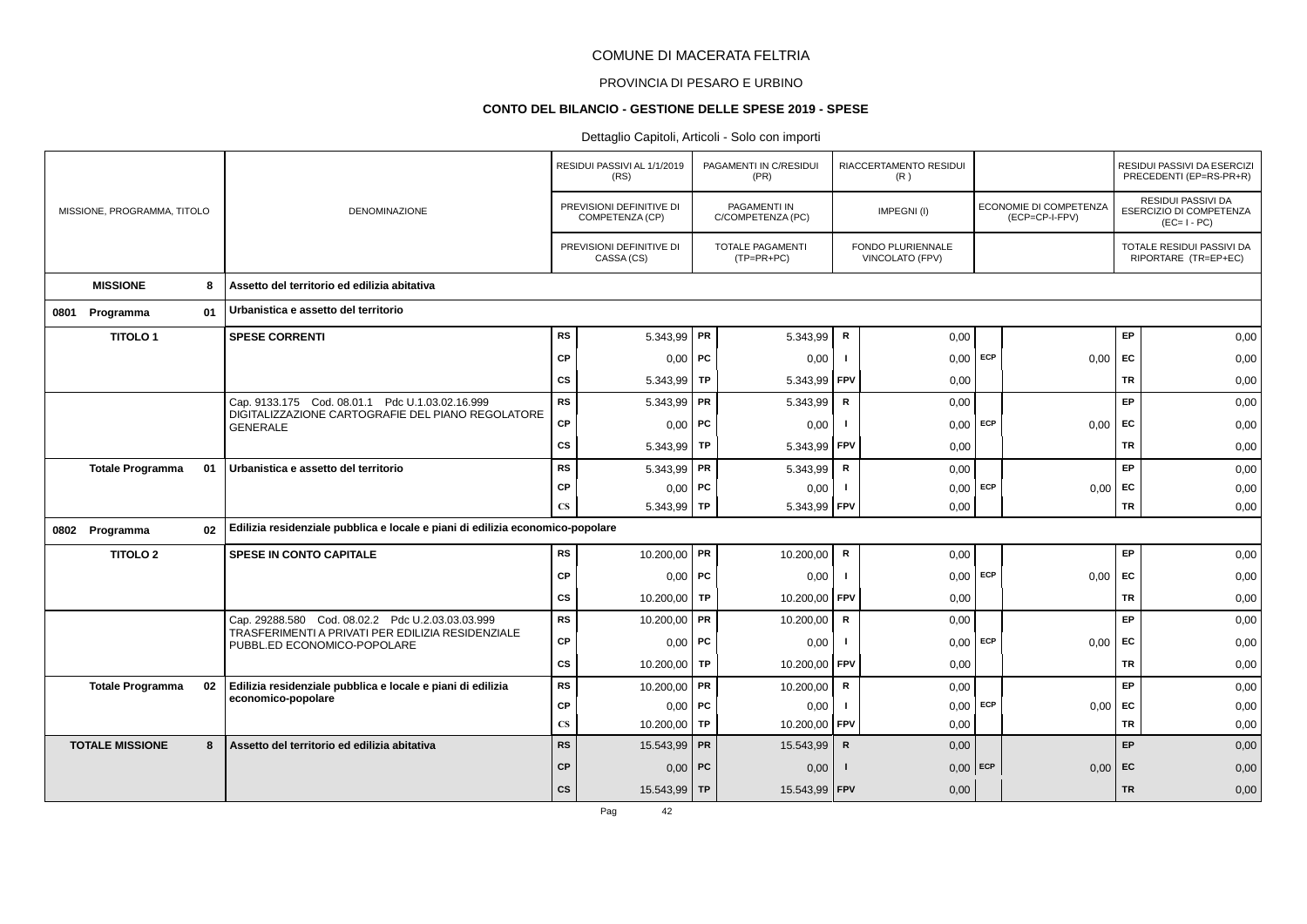# PROVINCIA DI PESARO E URBINO

# **CONTO DEL BILANCIO - GESTIONE DELLE SPESE 2019 - SPESE**

# Dettaglio Capitoli, Articoli - Solo con importi

|      |                             |    |                                                                                                      |                        | RESIDUI PASSIVI AL 1/1/2019<br>(RS)         |           | PAGAMENTI IN C/RESIDUI<br>(PR)           |              | RIACCERTAMENTO RESIDUI<br>(R)               |     |                                          |           | RESIDUI PASSIVI DA ESERCIZI<br>PRECEDENTI (EP=RS-PR+R)              |
|------|-----------------------------|----|------------------------------------------------------------------------------------------------------|------------------------|---------------------------------------------|-----------|------------------------------------------|--------------|---------------------------------------------|-----|------------------------------------------|-----------|---------------------------------------------------------------------|
|      | MISSIONE, PROGRAMMA, TITOLO |    | <b>DENOMINAZIONE</b>                                                                                 |                        | PREVISIONI DEFINITIVE DI<br>COMPETENZA (CP) |           | <b>PAGAMENTI IN</b><br>C/COMPETENZA (PC) |              | IMPEGNI(I)                                  |     | ECONOMIE DI COMPETENZA<br>(ECP=CP-I-FPV) |           | RESIDUI PASSIVI DA<br><b>ESERCIZIO DI COMPETENZA</b><br>$(EC=I-PC)$ |
|      |                             |    |                                                                                                      |                        | PREVISIONI DEFINITIVE DI<br>CASSA (CS)      |           | <b>TOTALE PAGAMENTI</b><br>(TP=PR+PC)    |              | FONDO PLURIENNALE<br><b>VINCOLATO (FPV)</b> |     |                                          |           | TOTALE RESIDUI PASSIVI DA<br>RIPORTARE (TR=EP+EC)                   |
|      | <b>MISSIONE</b>             | 9  | Sviluppo sostenibile e tutela del territorio e dell'ambiente                                         |                        |                                             |           |                                          |              |                                             |     |                                          |           |                                                                     |
| 0901 | Programma                   | 01 | Difesa del suolo                                                                                     |                        |                                             |           |                                          |              |                                             |     |                                          |           |                                                                     |
|      | <b>TITOLO1</b>              |    | <b>SPESE CORRENTI</b>                                                                                | <b>RS</b>              | $0,00$ PR                                   |           | 0,00                                     | R            | 0,00                                        |     |                                          | EP        | 0,00                                                                |
|      |                             |    |                                                                                                      | <b>CP</b>              | 150,00   PC                                 |           | 59,80                                    | $\mathbf{I}$ | 59,80 ECP                                   |     | 90,20                                    | EC        | 0,00                                                                |
|      |                             |    |                                                                                                      | CS                     | 150,00                                      | TP        | 59,80                                    | FPV          | 0,00                                        |     |                                          | <b>TR</b> | 0,00                                                                |
|      |                             |    | Cap. 9573.450 Cod. 09.01.1 Pdc U.1.02.01.99.999                                                      | <b>RS</b>              | $0,00$ PR                                   |           | 0,00                                     | R            | 0,00                                        |     |                                          | EP        | 0,00                                                                |
|      |                             |    | CONTRIBUTO PER LA MITIGAZIONE DEL DISSESTO<br><b>IDROGEOLOGICO E DEL RISCHIO IDRAULICO</b>           | CP                     | 150,00   PC                                 |           | 59,80                                    |              | 59,80                                       | ECP | 90,20                                    | EC        | 0,00                                                                |
|      |                             |    |                                                                                                      | cs                     | 150,00                                      | <b>TP</b> | 59,80                                    | <b>FPV</b>   | 0,00                                        |     |                                          | <b>TR</b> | 0,00                                                                |
|      | <b>Totale Programma</b>     | 01 | Difesa del suolo                                                                                     | <b>RS</b>              | 0,00                                        | PR        | 0,00                                     | $\mathsf{R}$ | 0,00                                        |     |                                          | EP        | 0,00                                                                |
|      |                             |    |                                                                                                      | CP                     | 150,00   PC                                 |           | 59,80                                    |              | 59,80                                       | ECP | 90,20                                    | EC        | 0,00                                                                |
|      |                             |    |                                                                                                      | $\mathbf{C}\mathbf{S}$ | $150,00$ TP                                 |           | 59,80                                    | FPV          | 0,00                                        |     |                                          | <b>TR</b> | 0,00                                                                |
|      | 0902 Programma              | 02 | Tutela, valorizzazione e recupero ambientale                                                         |                        |                                             |           |                                          |              |                                             |     |                                          |           |                                                                     |
|      | <b>TITOLO1</b>              |    | <b>SPESE CORRENTI</b>                                                                                | <b>RS</b>              | $2.044,41$ PR                               |           | 2.044,41                                 | R            | 0,00                                        |     |                                          | EP        | 0,00                                                                |
|      |                             |    |                                                                                                      | <b>CP</b>              | 14.522,34 PC                                |           | 5.255,99                                 | $\mathbf{I}$ | 13.869,64 ECP                               |     | 652,70                                   | EC        | 8.613,65                                                            |
|      |                             |    |                                                                                                      | cs                     | 16.566,75 TP                                |           | 7.300,40                                 | FPV          | 0,00                                        |     |                                          | <b>TR</b> | 8.613,65                                                            |
|      |                             |    | Cap. 9335.215 Cod. 09.02.1 Pdc U.1.03.02.11.999                                                      | <b>RS</b>              | $0,00$ PR                                   |           | 0,00                                     | $\mathsf R$  | 0,00                                        |     |                                          | EP        | 0,00                                                                |
|      |                             |    | INCARICHI PROFESSIONALI, DI COLLABORAZIONE, ECC. -<br><b>GESTIONE DEL TERRITORIO E DELL'AMBIENTE</b> | CP                     | 10.450,00 PC                                |           | 3.553,88                                 | $\mathbf{I}$ | 10.450,00                                   | ECP | 0,00                                     | EC        | 6.896,12                                                            |
|      |                             |    |                                                                                                      | cs                     | 10.450,00 TP                                |           | 3.553,88                                 | FPV          | 0,00                                        |     |                                          | TR        | 6.896,12                                                            |
|      |                             |    | Cap. 9621.49 Cod. 09.02.1 Pdc U.1.03.01.02.002                                                       | <b>RS</b>              | $0,00$ PR                                   |           | 0,00                                     | $\mathsf R$  | 0,00                                        |     |                                          | EP        | 0,00                                                                |
|      |                             |    | CONSUMI AUTOMEZZI - PARCHI E SERVIZI PER LA TUTELA<br>AMBIENTALE DEL VERDE, ALTRI SERVIZI            | CP                     | $1.000,00$ PC                               |           | 398,00                                   | -1           | 398,00                                      | ECP | 602,00                                   | EC        | 0,00                                                                |
|      |                             |    |                                                                                                      | CS                     | 1.000,00   TP                               |           | 398,00                                   | FPV          | 0,00                                        |     |                                          | <b>TR</b> | 0,00                                                                |
|      |                             |    | Cap. 9622.61 Cod. 09.02.1 Pdc U.1.03.01.02.999                                                       | <b>RS</b>              | 1.659,20   PR                               |           | 1.659,20                                 | R            | 0,00                                        |     |                                          | EP        | 0,00                                                                |
|      |                             |    | ACQUISTI PER MANUTENZIONE IMPIANTI ED<br>ATTREZZATURE - PARCHI E SERVIZI PER LA TUTELA               | <b>CP</b>              | 1.220,00   PC                               |           | 0,00                                     |              | 1.219,65 ECP                                |     | 0,35                                     | EC        | 1.219,65                                                            |
|      |                             |    | AMBIENTALE DEL VERDE, ALTRI SERVIZI                                                                  | cs                     | $2.879,20$ TP                               |           | 1.659,20 FPV                             |              | 0,00                                        |     |                                          | TR        | 1.219,65                                                            |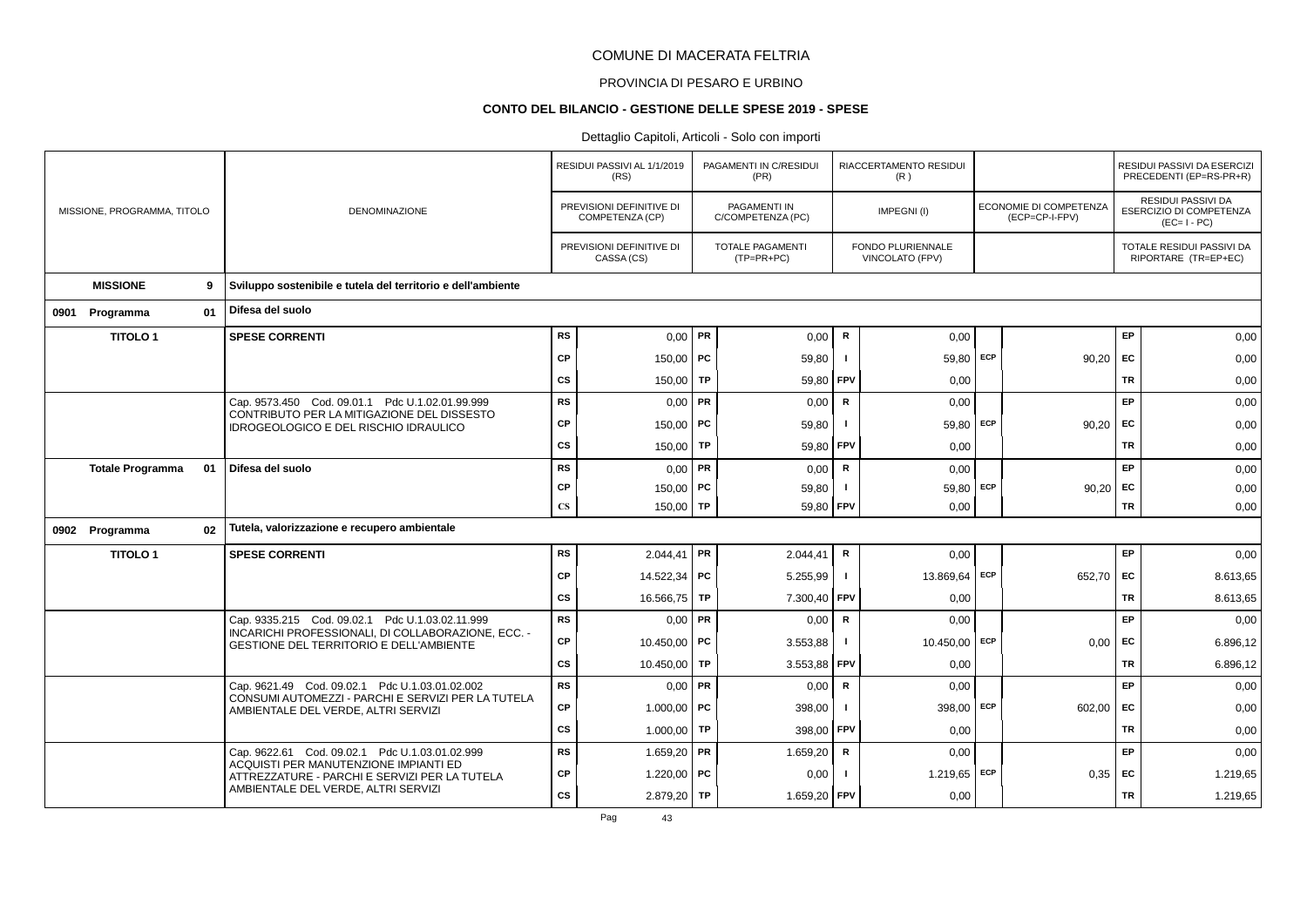# PROVINCIA DI PESARO E URBINO

### **CONTO DEL BILANCIO - GESTIONE DELLE SPESE 2019 - SPESE**

|                             |    |                                                                                                     |                        | RESIDUI PASSIVI AL 1/1/2019<br>(RS)         |    | PAGAMENTI IN C/RESIDUI<br>(PR)           |              | RIACCERTAMENTO RESIDUI<br>(R)        |     |                                                 |           | RESIDUI PASSIVI DA ESERCIZI<br>PRECEDENTI (EP=RS-PR+R)              |
|-----------------------------|----|-----------------------------------------------------------------------------------------------------|------------------------|---------------------------------------------|----|------------------------------------------|--------------|--------------------------------------|-----|-------------------------------------------------|-----------|---------------------------------------------------------------------|
| MISSIONE, PROGRAMMA, TITOLO |    | <b>DENOMINAZIONE</b>                                                                                |                        | PREVISIONI DEFINITIVE DI<br>COMPETENZA (CP) |    | <b>PAGAMENTI IN</b><br>C/COMPETENZA (PC) |              | IMPEGNI(I)                           |     | <b>ECONOMIE DI COMPETENZA</b><br>(ECP=CP-I-FPV) |           | <b>RESIDUI PASSIVI DA</b><br>ESERCIZIO DI COMPETENZA<br>$(EC=I-PC)$ |
|                             |    |                                                                                                     |                        | PREVISIONI DEFINITIVE DI<br>CASSA (CS)      |    | TOTALE PAGAMENTI<br>$(TP=PR+PC)$         |              | FONDO PLURIENNALE<br>VINCOLATO (FPV) |     |                                                 |           | TOTALE RESIDUI PASSIVI DA<br>RIPORTARE (TR=EP+EC)                   |
|                             |    | Cap. 9631.101 Cod. 09.02.1 Pdc U.1.03.02.09.001                                                     | <b>RS</b>              | 345,21                                      | PR | 345,21                                   | $\mathsf R$  | 0,00                                 |     |                                                 | EP        | 0,00                                                                |
|                             |    | MANUTENZIONI AUTOMEZZI - PARCHI E SERVIZI PER LA<br>TUTELA AMBIENTALE DEL VERDE, ALTRI SERVIZI      | <b>CP</b>              | 1.300.00   PC                               |    | 801.77                                   | п.           | 1.299,65                             | ECP | 0,35                                            | EC        | 497,88                                                              |
|                             |    |                                                                                                     | CS                     | 1.645,21                                    | TP | 1.146,98                                 | FPV          | 0,00                                 |     |                                                 | <b>TR</b> | 497,88                                                              |
|                             |    | Cap. 9656.338 Cod. 09.02.1 Pdc U.1.04.01.01.001                                                     | <b>RS</b>              | $40,00$ PR                                  |    | 40,00                                    | R            | 0,00                                 |     |                                                 | EP        | 0,00                                                                |
|                             |    | PROVENTI CONTRAVVENZIONALI CORPO FORESTALE<br>STATO L. 734 - PARCHI E SERVIZI PER LA TUTELA         | <b>CP</b>              | $50,00$ PC                                  |    | 0,00                                     | $\mathbf{I}$ | $0,00$ ECP                           |     | 50,00                                           | <b>FC</b> | 0,00                                                                |
|                             |    | AMBIENTALE DEL VERDE, ALTRI SERVIZI                                                                 | <b>CS</b>              | $90,00$ TP                                  |    | 40,00                                    | <b>FPV</b>   | 0,00                                 |     |                                                 | <b>TR</b> | 0,00                                                                |
|                             |    | Cap. 9665.406 Cod. 09.02.1 Pdc U.1.07.05.04.004                                                     | <b>RS</b>              | $0,00$ PR                                   |    | 0,00                                     | R            | 0.00                                 |     |                                                 | EP        | 0,00                                                                |
|                             |    | QUOTE INTERESSE AMMORTAMENTO MUTUI MINISTERO<br>EC.FIN. - PARCHI E SERVIZI PER LA TUTELA AMBIENTALE | <b>CP</b>              | $502,34$ PC                                 |    | 502,34                                   | $\mathbf{I}$ | $502,34$ ECP                         |     | 0,00                                            | <b>FC</b> | 0,00                                                                |
|                             |    | DEL VERDE, ALTRI SERVIZI                                                                            | <b>CS</b>              | $502,34$ TP                                 |    | 502.34                                   | <b>FPV</b>   | 0,00                                 |     |                                                 | <b>TR</b> | 0,00                                                                |
| <b>TITOLO 2</b>             |    | SPESE IN CONTO CAPITALE                                                                             | <b>RS</b>              | 6.175,93   PR                               |    | 6.175,93                                 | R            | 0,00                                 |     |                                                 | EP        | 0,00                                                                |
|                             |    |                                                                                                     | <b>CP</b>              | $0,00$ PC                                   |    | 0,00                                     |              | $0,00$ ECP                           |     | 0.00                                            | EC.       | 0,00                                                                |
|                             |    |                                                                                                     | <b>CS</b>              | 6.175,93   TP                               |    | 6.175,93                                 | FPV          | 0,00                                 |     |                                                 | <b>TR</b> | 0,00                                                                |
|                             |    | Cap. 29601.510 Cod. 09.02.2 Pdc U.2.02.01.99.999                                                    | <b>RS</b>              | 6.175,93   PR                               |    | 6.175,93                                 | R            | 0,00                                 |     |                                                 | EP        | 0,00                                                                |
|                             |    | MANUTENZIONE STRAORDINARIA PARCO GIOCHI "PIAZZA<br><b>GARIBALDI"</b>                                | <b>CP</b>              | $0,00$   PC                                 |    | 0,00                                     | $\mathbf{I}$ | $0,00$ ECP                           |     | $0,00$ EC                                       |           | 0,00                                                                |
|                             |    |                                                                                                     | <b>CS</b>              | 6.175,93 TP                                 |    | 6.175,93 FPV                             |              | 0,00                                 |     |                                                 | <b>TR</b> | 0,00                                                                |
| <b>Totale Programma</b>     | 02 | Tutela, valorizzazione e recupero ambientale                                                        | <b>RS</b>              | 8.220,34   PR                               |    | 8.220,34                                 | ${\sf R}$    | 0,00                                 |     |                                                 | EP        | 0,00                                                                |
|                             |    |                                                                                                     | <b>CP</b>              | 14.522,34   PC                              |    | 5.255,99                                 | $\mathbf{I}$ | 13.869,64                            | ECP | 652,70 EC                                       |           | 8.613,65                                                            |
|                             |    |                                                                                                     | $\mathbf{C}\mathbf{S}$ | 22.742,68 TP                                |    | 13.476,33 FPV                            |              | 0,00                                 |     |                                                 | <b>TR</b> | 8.613,65                                                            |
| 0903 Programma              | 03 | <b>Rifiuti</b>                                                                                      |                        |                                             |    |                                          |              |                                      |     |                                                 |           |                                                                     |
| <b>TITOLO1</b>              |    | <b>SPESE CORRENTI</b>                                                                               | <b>RS</b>              | 70.521,77 PR                                |    | 70.521,77                                | R            | 0,00                                 |     |                                                 | EP        | 0,00                                                                |
|                             |    |                                                                                                     | <b>CP</b>              | 288.245,16 <b>PC</b>                        |    | 240.348,20                               | $\mathbf{I}$ | 287.975,71 ECP                       |     | 269,45                                          | EC        | 47.627,51                                                           |
|                             |    |                                                                                                     | <b>CS</b>              | 358.766,93 TP                               |    | 310.869,97                               | <b>FPV</b>   | 0,00                                 |     |                                                 | <b>TR</b> | 47.627,51                                                           |
|                             |    | Cap. 9521.49 Cod. 09.03.1 Pdc U.1.03.01.02.002                                                      | <b>RS</b>              | $86,00$ PR                                  |    | 86,00                                    | $\mathsf R$  | 0,00                                 |     |                                                 | EP        | 0,00                                                                |
|                             |    | CONSUMI AUTOMEZZI - SERVIZIO SMALTIMENTO RIFIUTI                                                    | <b>CP</b>              | $600,00$ PC                                 |    | 265,00                                   |              | 349,00 ECP                           |     | 251.00                                          | EC        | 84,00                                                               |
|                             |    |                                                                                                     | <b>CS</b>              | 686,00 TP                                   |    | 351,00 FPV                               |              | 0,00                                 |     |                                                 | TR        | 84,00                                                               |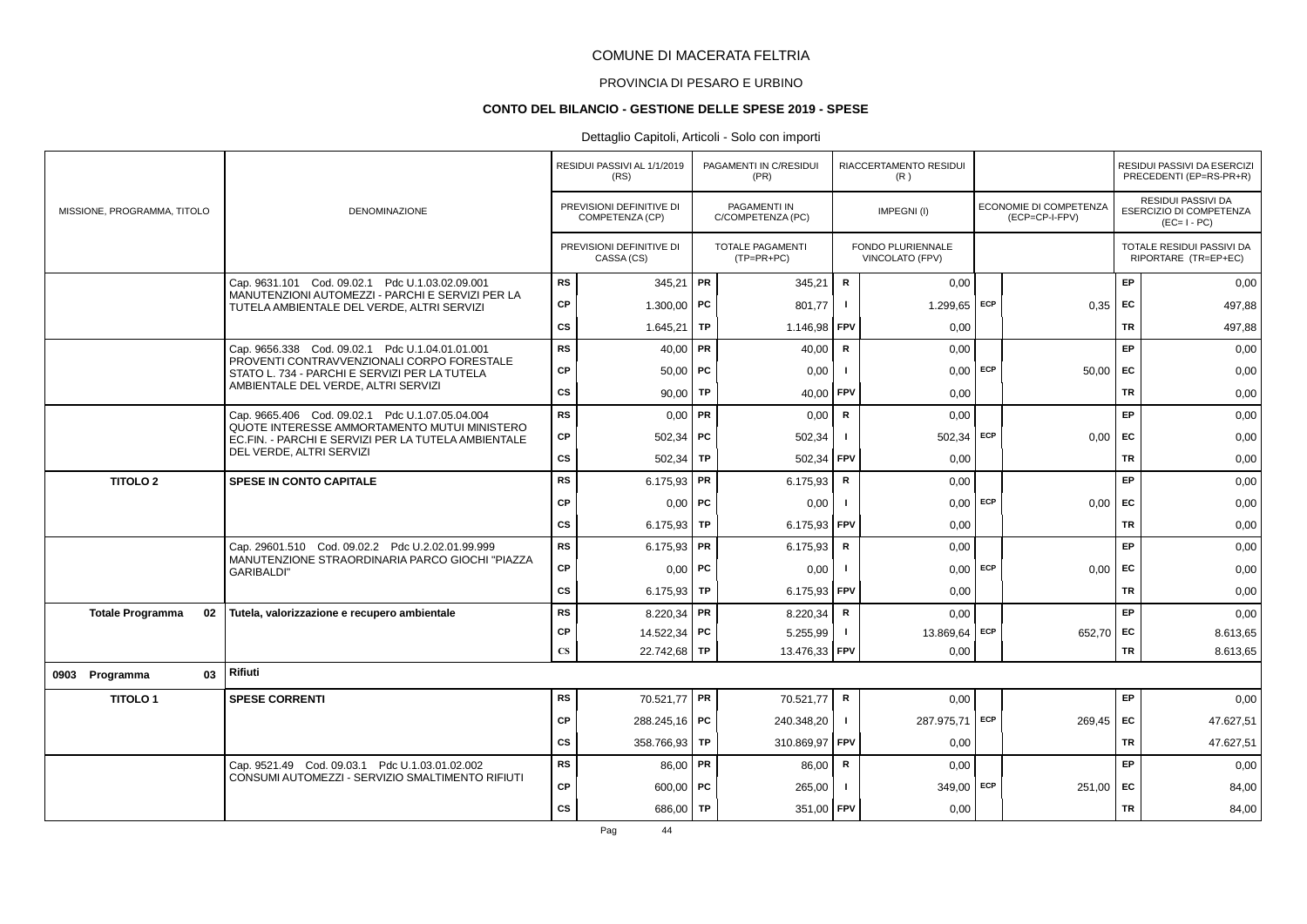# PROVINCIA DI PESARO E URBINO

#### **CONTO DEL BILANCIO - GESTIONE DELLE SPESE 2019 - SPESE**

# Dettaglio Capitoli, Articoli - Solo con importi

|                             |                                                                                       |           | RESIDUI PASSIVI AL 1/1/2019<br>(RS)         |           | PAGAMENTI IN C/RESIDUI<br>(PR)          |                | RIACCERTAMENTO RESIDUI<br>(R)        |            |                                          |           | RESIDUI PASSIVI DA ESERCIZI<br>PRECEDENTI (EP=RS-PR+R)       |
|-----------------------------|---------------------------------------------------------------------------------------|-----------|---------------------------------------------|-----------|-----------------------------------------|----------------|--------------------------------------|------------|------------------------------------------|-----------|--------------------------------------------------------------|
| MISSIONE, PROGRAMMA, TITOLO | <b>DENOMINAZIONE</b>                                                                  |           | PREVISIONI DEFINITIVE DI<br>COMPETENZA (CP) |           | PAGAMENTI IN<br>C/COMPETENZA (PC)       |                | IMPEGNI(I)                           |            | ECONOMIE DI COMPETENZA<br>(ECP=CP-I-FPV) |           | RESIDUI PASSIVI DA<br>ESERCIZIO DI COMPETENZA<br>$(EC=I-PC)$ |
|                             |                                                                                       |           | PREVISIONI DEFINITIVE DI<br>CASSA (CS)      |           | <b>TOTALE PAGAMENTI</b><br>$(TP=PR+PC)$ |                | FONDO PLURIENNALE<br>VINCOLATO (FPV) |            |                                          |           | TOTALE RESIDUI PASSIVI DA<br>RIPORTARE (TR=EP+EC)            |
|                             | Cap. 9522.61 Cod. 09.03.1 Pdc U.1.03.01.02.999                                        | <b>RS</b> | 242,28 PR                                   |           | 242,28                                  | $\mathbf R$    | 0,00                                 |            |                                          | EP        | 0,00                                                         |
|                             | ACQUISTI PER MANUTENZIONE IMPIANTI ED<br>ATTREZZATURE - SERVIZIO SMALTIMENTO RIFIUTI  | CP        | $1.000,00$ PC                               |           | 992,40                                  |                | 992.40                               | <b>ECP</b> | 7.60                                     | <b>FC</b> | 0,00                                                         |
|                             |                                                                                       | <b>CS</b> | 1.242,28                                    | TP        | 1.234,68                                | FPV            | 0.00                                 |            |                                          | TR        | 0,00                                                         |
|                             | Cap. 9531.101 Cod. 09.03.1 Pdc U.1.03.02.09.001                                       | <b>RS</b> | $0.00$ PR                                   |           | 0.00                                    | $\mathsf{R}$   | 0,00                                 |            |                                          | <b>EP</b> | 0,00                                                         |
|                             | MANUTENZIONI AUTOMEZZI - SERVIZIO SMALTIMENTO<br><b>RIFIUTI</b>                       | CP        | 400.00   PC                                 |           | 0,00                                    |                | 399,09 ECP                           |            | 0.91                                     | <b>FC</b> | 399,09                                                       |
|                             |                                                                                       | <b>CS</b> | 400,00                                      | TP        | 0,00                                    | FPV            | 0,00                                 |            |                                          | TR        | 399,09                                                       |
|                             | Cap. 9531.120 Cod. 09.03.1 Pdc U.1.03.02.15.004                                       | RS        | 70.193,49   PR                              |           | 70.193,49                               | R              | 0,00                                 |            |                                          | EP.       | 0,00                                                         |
|                             | RACCOLTA-TRASPORTO-SMALTIMENTO RSU-RUP-RUR-RUI<br>SERVIZIO SMALTIMENTO RIFIUTI        | CP        | 281.655,80 PC                               |           | 234.501,44                              | $\blacksquare$ | 281.645,86                           | <b>ECP</b> | 9.94                                     | EC        | 47.144,42                                                    |
|                             |                                                                                       | <b>CS</b> | 351.849,29 TP                               |           | 304.694,93                              | FPV            | 0,00                                 |            |                                          | <b>TR</b> | 47.144,42                                                    |
|                             | Cap. 9532.162 Cod. 09.03.1 Pdc U.1.10.04.01.003                                       | <b>RS</b> | $0.00$ PR                                   |           | 0,00                                    | R              | 0,00                                 |            |                                          | EP        | 0,00                                                         |
|                             | ASSICURAZIONI AUTOMEZZI - SERVIZIO SMALTIMENTO<br><b>RIFIUTI</b>                      | СP        | 767,60 PC                                   |           | 767,60                                  |                | 767,60 ECP                           |            | 0,00                                     | <b>FC</b> | 0,00                                                         |
|                             |                                                                                       | cs        | 767,60 TP                                   |           | 767,60 FPV                              |                | 0,00                                 |            |                                          | TR        | 0,00                                                         |
|                             | Cap. 9556.319 Cod. 09.03.1 Pdc U.1.04.01.02.018                                       | <b>RS</b> | $0,00$ PR                                   |           | 0,00                                    | $\mathsf{R}$   | 0,00                                 |            |                                          | EP        | 0,00                                                         |
|                             | TRASFERIMENTO ALL'A.T.A - SERVIZIO RIFIUTI                                            | <b>CP</b> | $2.310,00$ PC                               |           | 2.310,00                                |                | 2.310,00                             | <b>ECP</b> | 0,00                                     | EC        | 0,00                                                         |
|                             |                                                                                       | <b>CS</b> | $2.310.00$ TP                               |           | 2.310,00                                | FPV            | 0.00                                 |            |                                          | TR        | 0,00                                                         |
|                             | Cap. 9565.405 Cod. 09.03.1 Pdc U.1.07.05.04.003                                       | <b>RS</b> | $0,00$ PR                                   |           | 0,00                                    | R              | 0,00                                 |            |                                          | EP        | 0,00                                                         |
|                             | QUOTE INTERESSE AMMORTAMENTO MUTUI CASSA DD.PP.<br>SPA - SERVIZIO SMALTIMENTO RIFIUTI | CP        | $527,07$ PC                                 |           | 527,07                                  | -1             | 527,07                               | ECP        | 0,00                                     | EC        | 0,00                                                         |
|                             |                                                                                       | <b>CS</b> | 527,07                                      | <b>TP</b> | 527,07                                  | FPV            | 0,00                                 |            |                                          | <b>TR</b> | 0,00                                                         |
|                             | Cap. 9573.445 Cod. 09.03.1 Pdc U.1.02.01.09.001                                       | <b>RS</b> | $0,00$ PR                                   |           | 0,00                                    | $\mathsf{R}$   | 0,00                                 |            |                                          | EP        | 0,00                                                         |
|                             | TASSA DI POSSESSO VEICOLI - SERVIZIO SMALTIMENTO<br><b>RIFIUTI</b>                    | CP        | $59,14$ PC                                  |           | 59,14                                   |                | 59,14                                | ECP        | 0,00                                     | EC.       | 0,00                                                         |
|                             |                                                                                       | <b>CS</b> | 59.14                                       | TP        | 59,14 FPV                               |                | 0.00                                 |            |                                          | TR        | 0,00                                                         |
|                             | Cap. 9580.455 Cod. 09.03.1 Pdc U.1.09.02.01.001                                       | <b>RS</b> | $0.00$ PR                                   |           | 0,00                                    | R              | 0,00                                 |            |                                          | EP        | 0,00                                                         |
|                             | AGEVOLAZIONI/RIDUZIONI TARI A CARICO DEL BILANCIO                                     | CP        | $925,55$ PC                                 |           | 925,55                                  |                | 925,55                               | ECP        | 0,00                                     | EC        | 0,00                                                         |
|                             |                                                                                       | <b>CS</b> | $925,55$ TP                                 |           | 925,55 FPV                              |                | 0,00                                 |            |                                          | TR        | 0,00                                                         |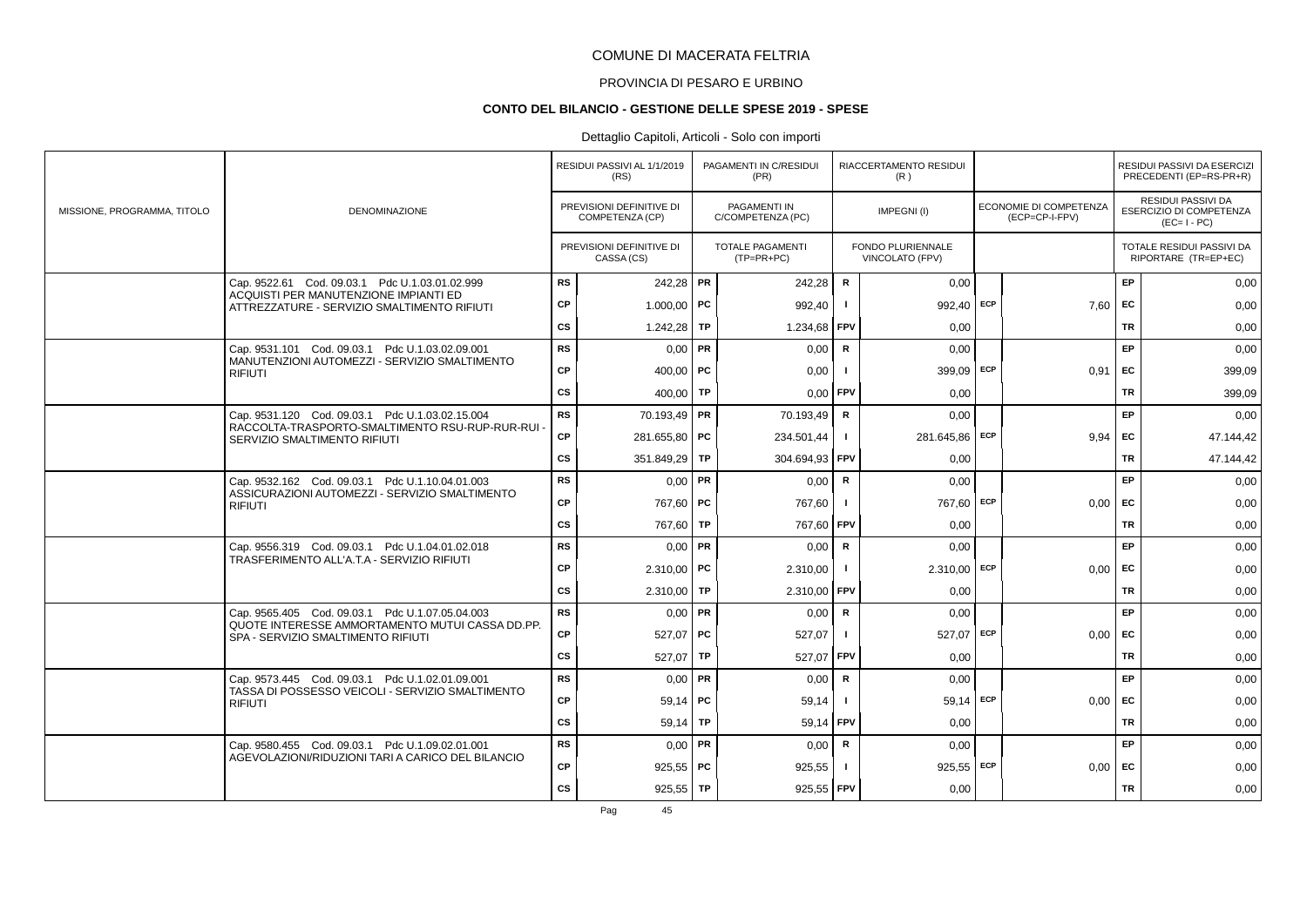# PROVINCIA DI PESARO E URBINO

#### **CONTO DEL BILANCIO - GESTIONE DELLE SPESE 2019 - SPESE**

|                             |    |                                                                                     |                        | RESIDUI PASSIVI AL 1/1/2019<br>(RS)         |    | PAGAMENTI IN C/RESIDUI<br>(PR)          |                | RIACCERTAMENTO RESIDUI<br>(R)        |            |                                          |           | <b>RESIDUI PASSIVI DA ESERCIZI</b><br>PRECEDENTI (EP=RS-PR+R) |
|-----------------------------|----|-------------------------------------------------------------------------------------|------------------------|---------------------------------------------|----|-----------------------------------------|----------------|--------------------------------------|------------|------------------------------------------|-----------|---------------------------------------------------------------|
| MISSIONE, PROGRAMMA, TITOLO |    | <b>DENOMINAZIONE</b>                                                                |                        | PREVISIONI DEFINITIVE DI<br>COMPETENZA (CP) |    | PAGAMENTI IN<br>C/COMPETENZA (PC)       |                | IMPEGNI(I)                           |            | ECONOMIE DI COMPETENZA<br>(ECP=CP-I-FPV) |           | RESIDUI PASSIVI DA<br>ESERCIZIO DI COMPETENZA<br>$(EC=I-PC)$  |
|                             |    |                                                                                     |                        | PREVISIONI DEFINITIVE DI<br>CASSA (CS)      |    | <b>TOTALE PAGAMENTI</b><br>$(TP=PR+PC)$ |                | FONDO PLURIENNALE<br>VINCOLATO (FPV) |            |                                          |           | TOTALE RESIDUI PASSIVI DA<br>RIPORTARE (TR=EP+EC)             |
| <b>Totale Programma</b>     | 03 | Rifiuti                                                                             | <b>RS</b>              | 70.521,77 PR                                |    | 70.521,77                               | R              | 0,00                                 |            |                                          | EP        | 0,00                                                          |
|                             |    |                                                                                     | СP                     | 288.245,16   PC                             |    | 240.348,20                              | - 1            | 287.975.71                           | <b>ECP</b> | 269,45                                   | EC        | 47.627,51                                                     |
|                             |    |                                                                                     | $\mathbf{C}\mathbf{S}$ | 358.766,93 TP                               |    | 310.869,97 FPV                          |                | 0,00                                 |            |                                          | <b>TR</b> | 47.627,51                                                     |
| Programma<br>0904           | 04 | Servizio idrico integrato                                                           |                        |                                             |    |                                         |                |                                      |            |                                          |           |                                                               |
| <b>TITOLO1</b>              |    | <b>SPESE CORRENTI</b>                                                               | <b>RS</b>              | $0,00$ PR                                   |    | 0,00                                    | R              | 0,00                                 |            |                                          | EP        | 0,00                                                          |
|                             |    |                                                                                     | CP                     | 12.839,90 PC                                |    | 12.839,90                               |                | 12.839,90                            | <b>ECP</b> | 0,00                                     | EC        | 0,00                                                          |
|                             |    |                                                                                     | <b>CS</b>              | 12.839,90 TP                                |    | 12.839,90                               | FPV            | 0,00                                 |            |                                          | <b>TR</b> | 0,00                                                          |
|                             |    | Cap. 9456.319 Cod. 09.04.1 Pdc U.1.04.01.02.018                                     | <b>RS</b>              | $0.00$ PR                                   |    | 0,00                                    | R              | 0,00                                 |            |                                          | EP        | 0,00                                                          |
|                             |    | TRASFERIMENTO ALL'A.A.T.O. - SERVIZIO IDRICO<br><b>INTEGRATO</b>                    | СP                     | 1.798.65 PC                                 |    | 1.798,65                                |                | 1.798,65                             | <b>ECP</b> | 0,00                                     | EC        | 0,00                                                          |
|                             |    |                                                                                     | СS                     | 1.798,65   TP                               |    | 1.798,65 FPV                            |                | 0,00                                 |            |                                          | <b>TR</b> | 0,00                                                          |
|                             |    | Cap. 9465.405 Cod. 09.04.1 Pdc U.1.07.05.04.003                                     | <b>RS</b>              | $0.00$ PR                                   |    | 0,00                                    | $\mathbf R$    | 0,00                                 |            |                                          | EP        | 0,00                                                          |
|                             |    | QUOTE INTERESSE AMMORTAMENTO MUTUI CASSA DD.PP.<br>SPA - SERVIZIO IDRICO INTEGRATO  | CP                     | $7.628,15$ PC                               |    | 7.628,15                                |                | 7.628,15 ECP                         |            | 0,00                                     | EC        | 0,00                                                          |
|                             |    |                                                                                     | СS                     | 7.628,15   TP                               |    | 7.628,15                                | <b>FPV</b>     | 0,00                                 |            |                                          | <b>TR</b> | 0,00                                                          |
|                             |    | Cap. 9465.406 Cod. 09.04.1 Pdc U.1.07.05.04.004                                     | <b>RS</b>              | 0,00                                        | PR | 0,00                                    | R              | 0,00                                 |            |                                          | EP        | 0,00                                                          |
|                             |    | QUOTE INTERESSE AMMORTAMENTO MUTUI MINISTERO<br>EC.FIN. - SERVIZIO IDRICO INTEGRATO | CP                     | $3.413,10$ PC                               |    | 3.413,10                                |                | 3.413,10                             | ECP        | 0,00                                     | EC        | 0,00                                                          |
|                             |    |                                                                                     | <b>CS</b>              | 3.413,10 TP                                 |    | 3.413,10                                | <b>FPV</b>     | 0.00                                 |            |                                          | <b>TR</b> | 0,00                                                          |
| <b>Totale Programma</b>     | 04 | Servizio idrico integrato                                                           | <b>RS</b>              | $0.00$ PR                                   |    | 0,00                                    | R              | 0,00                                 |            |                                          | EP        | 0,00                                                          |
|                             |    |                                                                                     | СP                     | 12.839,90   PC                              |    | 12.839,90                               |                | 12.839.90                            | <b>ECP</b> | 0,00                                     | EC        | 0,00                                                          |
|                             |    |                                                                                     | $\mathbf{C}\mathbf{S}$ | 12.839,90 TP                                |    | 12.839,90                               | <b>FPV</b>     | 0,00                                 |            |                                          | <b>TR</b> | 0,00                                                          |
| <b>TOTALE MISSIONE</b>      | 9  | Sviluppo sostenibile e tutela del territorio e dell'ambiente                        | <b>RS</b>              | 78.742,11 PR                                |    | 78.742,11                               | $\mathsf{R}$   | 0,00                                 |            |                                          | <b>EP</b> | 0,00                                                          |
|                             |    |                                                                                     | <b>CP</b>              | 315.757,40 PC                               |    | 258.503,89                              | $\blacksquare$ | 314.745,05 ECP                       |            | $1.012,35$ EC                            |           | 56.241,16                                                     |
|                             |    |                                                                                     | cs                     | 394.499,51 TP                               |    | 337.246,00 FPV                          |                | 0,00                                 |            |                                          | <b>TR</b> | 56.241,16                                                     |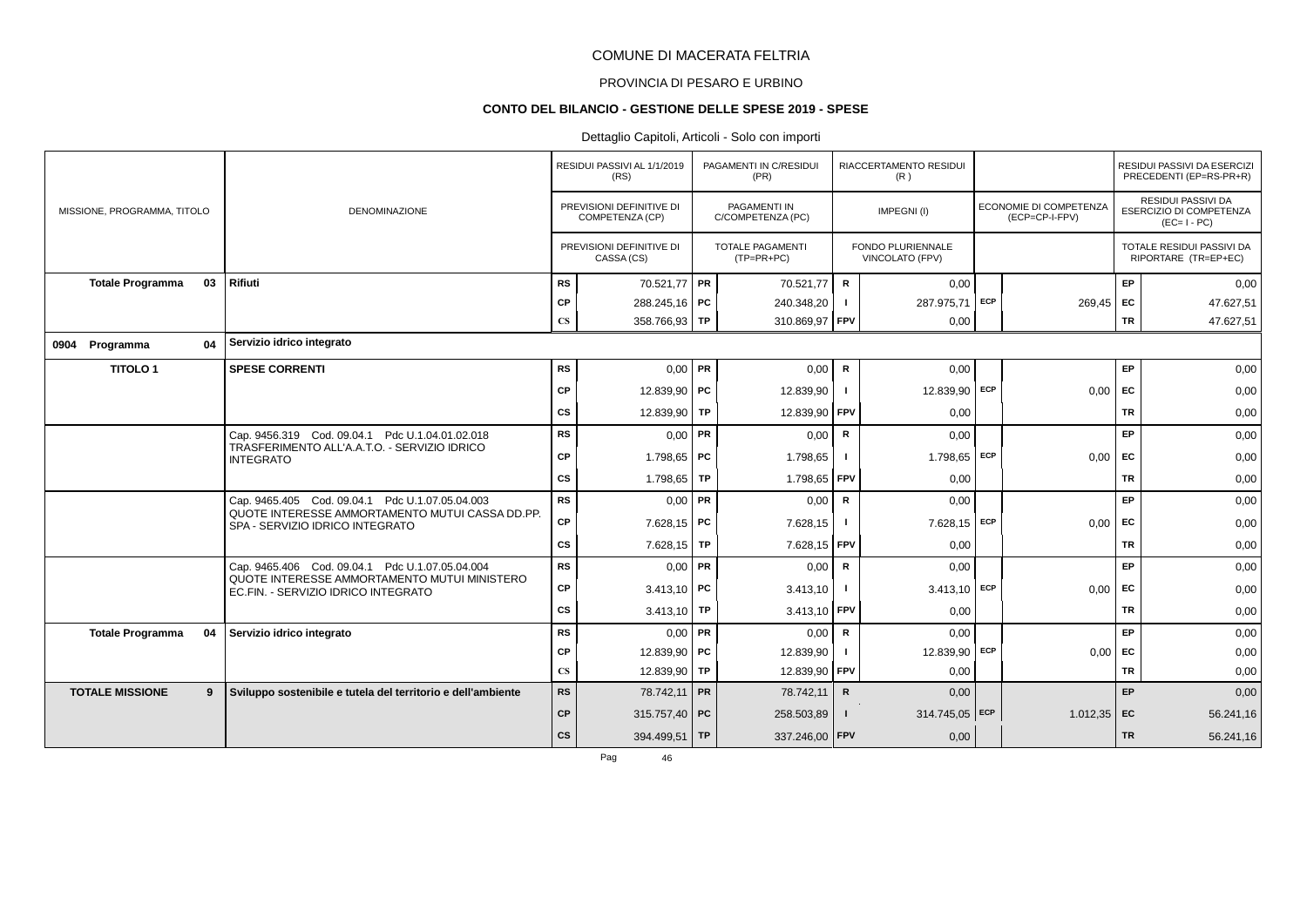# PROVINCIA DI PESARO E URBINO

#### **CONTO DEL BILANCIO - GESTIONE DELLE SPESE 2019 - SPESE**

|                             |                                                                                                        |           | RESIDUI PASSIVI AL 1/1/2019                 |    | PAGAMENTI IN C/RESIDUI                |              | RIACCERTAMENTO RESIDUI               |            |                                          |           | RESIDUI PASSIVI DA ESERCIZI                                  |
|-----------------------------|--------------------------------------------------------------------------------------------------------|-----------|---------------------------------------------|----|---------------------------------------|--------------|--------------------------------------|------------|------------------------------------------|-----------|--------------------------------------------------------------|
|                             |                                                                                                        |           | (RS)                                        |    | (PR)                                  |              | (R)                                  |            |                                          |           | PRECEDENTI (EP=RS-PR+R)                                      |
| MISSIONE, PROGRAMMA, TITOLO | <b>DENOMINAZIONE</b>                                                                                   |           | PREVISIONI DEFINITIVE DI<br>COMPETENZA (CP) |    | PAGAMENTI IN<br>C/COMPETENZA (PC)     |              | IMPEGNI(I)                           |            | ECONOMIE DI COMPETENZA<br>(ECP=CP-I-FPV) |           | RESIDUI PASSIVI DA<br>ESERCIZIO DI COMPETENZA<br>$(EC=I-PC)$ |
|                             |                                                                                                        |           | PREVISIONI DEFINITIVE DI<br>CASSA (CS)      |    | <b>TOTALE PAGAMENTI</b><br>(TP=PR+PC) |              | FONDO PLURIENNALE<br>VINCOLATO (FPV) |            |                                          |           | TOTALE RESIDUI PASSIVI DA<br>RIPORTARE (TR=EP+EC)            |
| <b>MISSIONE</b><br>10       | Trasporti e diritto alla mobilità                                                                      |           |                                             |    |                                       |              |                                      |            |                                          |           |                                                              |
| 05<br>1005 Programma        | Viabilità e infrastrutture stradali                                                                    |           |                                             |    |                                       |              |                                      |            |                                          |           |                                                              |
| <b>TITOLO1</b>              | <b>SPESE CORRENTI</b>                                                                                  | <b>RS</b> | 34.341,95   PR                              |    | 34.216,71                             | $\mathsf{R}$ | $-125,24$                            |            |                                          | EP.       | 0,00                                                         |
|                             |                                                                                                        | <b>CP</b> | 248.747,57   PC                             |    | 206.296,98                            | $\mathbf{I}$ | 245.214,45 ECP                       |            | 3.533,12                                 | <b>FC</b> | 38.917,47                                                    |
|                             |                                                                                                        | <b>CS</b> | 283.089,52 TP                               |    | 240.513,69                            | <b>FPV</b>   | 0,00                                 |            |                                          | TR        | 38.917,47                                                    |
|                             | Cap. 8110.1 Cod. 10.05.1 Pdc U.1.01.01.01.002                                                          | <b>RS</b> | $0.00$ PR                                   |    | 0,00                                  | R            | 0,00                                 |            |                                          | EP        | 0,00                                                         |
|                             | ASSEGNI FISSI - VIABILITA', CIRCOLAZIONE STRADALE E<br>SERVIZI CONNESSI                                | <b>CP</b> | 47.865,57 PC                                |    | 47.865,57                             | $\mathbf{I}$ | 47.865,57                            | <b>ECP</b> | 0,00                                     | <b>EC</b> | 0,00                                                         |
|                             |                                                                                                        | CS        | 47.865,57 TP                                |    | 47.865,57                             | <b>FPV</b>   | 0,00                                 |            |                                          | TR        | 0,00                                                         |
|                             | Cap. 8110.2 Cod. 10.05.1 Pdc U.1.01.02.02.001<br>ASSEGNI FAMILIARI - VIABILITA', CIRCOLAZIONE STRADALE | <b>RS</b> | $0,00$ PR                                   |    | 0,00                                  | R            | 0,00                                 |            |                                          | EP        | 0,00                                                         |
|                             | E SERVIZI CONNESSI                                                                                     | <b>CP</b> | 536,46   PC                                 |    | 536,46                                |              | 536,46                               | ECP        | 0.00                                     | EC        | 0,00                                                         |
|                             |                                                                                                        | <b>CS</b> | 536,46   TP                                 |    | 536,46                                | <b>FPV</b>   | 0,00                                 |            |                                          | TR        | 0,00                                                         |
|                             | Cap. 8111.2 Cod. 10.05.1 Pdc U.1.01.02.01.001<br>CONTRIBUTI SU ASSEGNI FISSI E TRATTAMENTI             | <b>RS</b> | $0,00$ PR                                   |    | 0,00                                  | R            | 0,00                                 |            |                                          | EP        | 0,00                                                         |
|                             | ACCESSORI - VIABILITA', CIRCOLAZIONE STRADALE E                                                        | CP        | 14.635,46   PC                              |    | 14.635,46                             | $\mathbf{I}$ | 14.635,46                            | ECP        | 0,00                                     | <b>EC</b> | 0,00                                                         |
|                             |                                                                                                        | <b>CS</b> | 14.635,46 TP                                |    | 14.635,46                             | <b>FPV</b>   | 0,00                                 |            |                                          | TR        | 0,00                                                         |
|                             | Cap. 8121.45 Cod. 10.05.1 Pdc U.1.03.01.02.004<br>VESTIARIO - VIABILITA', CIRCOLAZIONE STRADALE E      | <b>RS</b> | 111,74 PR                                   |    | 0,00                                  | $\mathsf{R}$ | $-111,74$                            |            |                                          | EP        | 0,00                                                         |
|                             | SERVIZI CONNESSI                                                                                       | <b>CP</b> | 1.750,00   PC                               |    | 0,00                                  | $\mathbf{I}$ | 1.732,49                             | ECP        | 17,51                                    | EC        | 1.732,49                                                     |
|                             |                                                                                                        | <b>CS</b> | $1.861,74$ TP                               |    | 0.00                                  | <b>FPV</b>   | 0,00                                 |            |                                          | <b>TR</b> | 1.732,49                                                     |
|                             | Cap. 8121.49 Cod. 10.05.1 Pdc U.1.03.01.02.002<br>CONSUMI AUTOMEZZI - VIABILITA', CIRCOLAZIONE         | <b>RS</b> | 1.732,01                                    | PR | 1.732,01                              | R            | 0,00                                 |            |                                          | EP        | 0,00                                                         |
|                             | STRADALE E SERVIZI CONNESSI                                                                            | CP        | 12.300,00 PC                                |    | 9.750,86                              | $\mathbf{I}$ | 12.121,84 ECP                        |            | 178.16                                   | EC        | 2.370,98                                                     |
|                             |                                                                                                        | <b>CS</b> | 14.032,01                                   | TP | 11.482,87                             | <b>FPV</b>   | 0,00                                 |            |                                          | TR        | 2.370,98                                                     |
|                             | Cap. 8122.61 Cod. 10.05.1 Pdc U.1.03.01.02.999<br>ACQUISTI PER MANUTENZIONE STRADE - VIABILITA',       | <b>RS</b> | $5.197,79$ PR                               |    | 5.197,79                              | R            | 0,00                                 |            |                                          | EP        | 0,00                                                         |
|                             | CIRCOLAZIONE STRADALE E                                                                                | CP        | $9.141,37$ PC                               |    | 4.176,20                              | $\mathbf{I}$ | $9.139,77$ ECP                       |            | 1,60                                     | EC        | 4.963,57                                                     |
|                             |                                                                                                        | <b>CS</b> | 14.339,16   TP                              |    | 9.373,99                              | <b>FPV</b>   | 0,00                                 |            |                                          | TR        | 4.963,57                                                     |
|                             | Cap. 8122.67 Cod. 10.05.1 Pdc U.1.03.01.02.999<br>BENI DI CONSUMO DISCIPLINA TRAFFICO STRADALE -       | <b>RS</b> | $2.000,00$ PR                               |    | 2.000,00                              | $\mathsf R$  | 0,00                                 |            |                                          | <b>EP</b> | 0,00                                                         |
|                             | VIABILITA', CIRCOLAZIONE STRADALE                                                                      | <b>CP</b> | $2.000,00$ PC                               |    | 0,00                                  |              | 1.999,99 ECP                         |            | 0,01                                     | <b>EC</b> | 1.999,99                                                     |
|                             |                                                                                                        | <b>CS</b> | 4.000,00   TP                               |    | 2.000,00 FPV                          |              | 0,00                                 |            |                                          | <b>TR</b> | 1.999,99                                                     |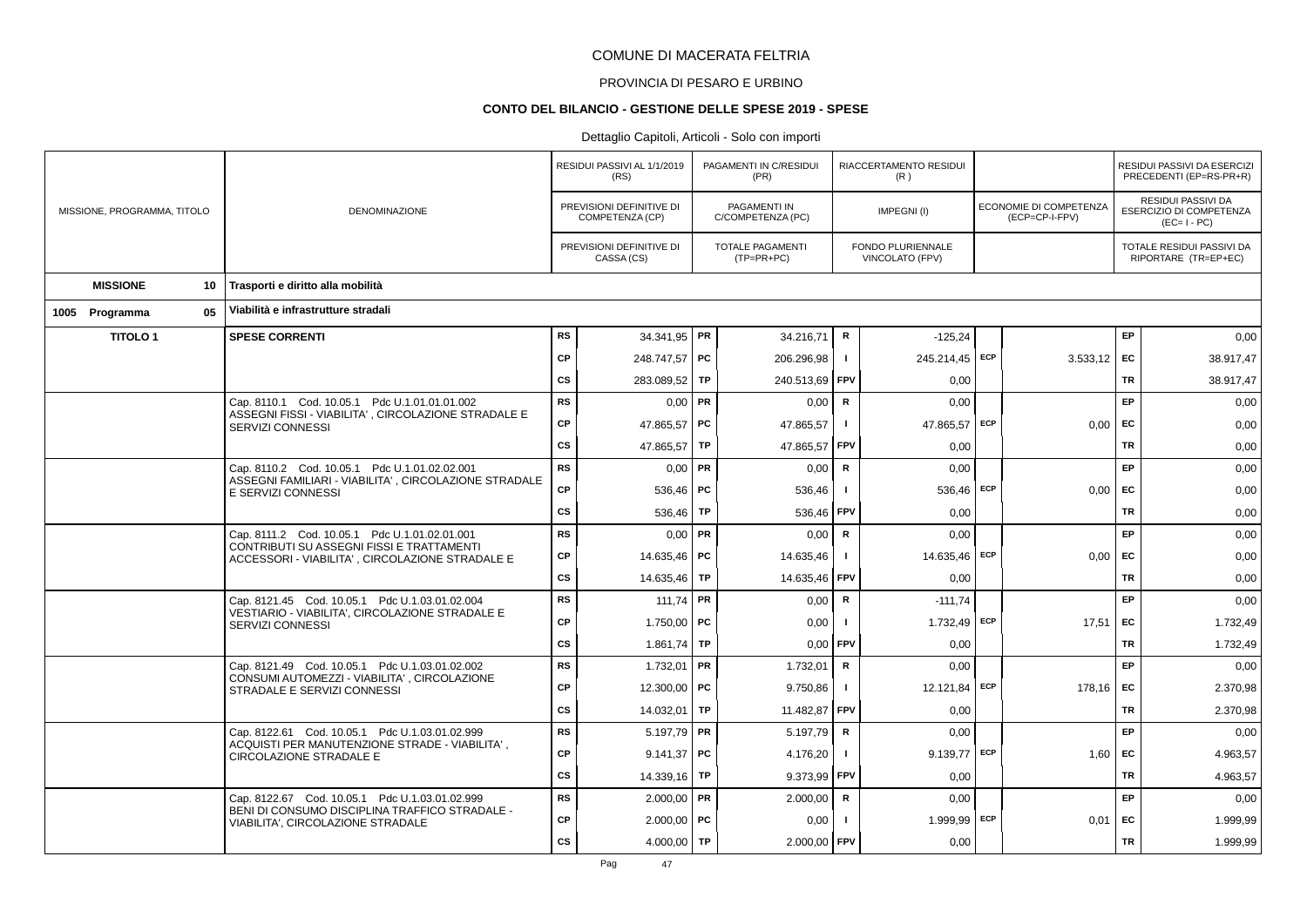# PROVINCIA DI PESARO E URBINO

#### **CONTO DEL BILANCIO - GESTIONE DELLE SPESE 2019 - SPESE**

|                             |                                                                                                            |           | RESIDUI PASSIVI AL 1/1/2019<br>(RS)         |           | PAGAMENTI IN C/RESIDUI<br>(PR)          |                | RIACCERTAMENTO RESIDUI<br>(R)        |            |                                          |           | RESIDUI PASSIVI DA ESERCIZI<br>PRECEDENTI (EP=RS-PR+R)       |
|-----------------------------|------------------------------------------------------------------------------------------------------------|-----------|---------------------------------------------|-----------|-----------------------------------------|----------------|--------------------------------------|------------|------------------------------------------|-----------|--------------------------------------------------------------|
| MISSIONE, PROGRAMMA, TITOLO | <b>DENOMINAZIONE</b>                                                                                       |           | PREVISIONI DEFINITIVE DI<br>COMPETENZA (CP) |           | PAGAMENTI IN<br>C/COMPETENZA (PC)       |                | IMPEGNI(I)                           |            | ECONOMIE DI COMPETENZA<br>(ECP=CP-I-FPV) |           | RESIDUI PASSIVI DA<br>ESERCIZIO DI COMPETENZA<br>$(EC=I-PC)$ |
|                             |                                                                                                            |           | PREVISIONI DEFINITIVE DI<br>CASSA (CS)      |           | <b>TOTALE PAGAMENTI</b><br>$(TP=PR+PC)$ |                | FONDO PLURIENNALE<br>VINCOLATO (FPV) |            |                                          |           | TOTALE RESIDUI PASSIVI DA<br>RIPORTARE (TR=EP+EC)            |
|                             | Cap. 8130.7 Cod. 10.05.1 Pdc U.1.03.02.02.001                                                              | <b>RS</b> | $0,00$ PR                                   |           | 0,00                                    | $\mathbf R$    | 0,00                                 |            |                                          | EP        | 0,00                                                         |
|                             | RIMBORSO SPESE PER MISSIONI - VIABILITA',<br>CIRCOLAZIONE STRADALE E SERVIZI CONNESSI                      | СP        | $20.00$ PC                                  |           | 0,00                                    |                | 0.00                                 | ECP        | $20,00$ EC                               |           | 0,00                                                         |
|                             |                                                                                                            | CS        | 20,00                                       | TP        | 0,00                                    | FPV            | 0,00                                 |            |                                          | TR        | 0,00                                                         |
|                             | Cap. 8131.101 Cod. 10.05.1 Pdc U.1.03.02.09.001                                                            | <b>RS</b> | $1.719,59$ PR                               |           | 1.719,59                                | $\mathbf R$    | 0.00                                 |            |                                          | EP        | 0,00                                                         |
|                             | MANUTENZIONI AUTOMEZZI - VIABILITA' . CIRCOLAZIONE<br>STRADALE E SERVIZI CONNESSI                          | <b>CP</b> | 8.324,63   PC                               |           | 5.314.77                                |                | 8.314,45 ECP                         |            | $10,18$ EC                               |           | 2.999,68                                                     |
|                             |                                                                                                            | CS        | 10.044,22                                   | TP        | 7.034,36                                | <b>FPV</b>     | 0,00                                 |            |                                          | TR        | 2.999,68                                                     |
|                             | Cap. 8132.162 Cod. 10.05.1 Pdc U.1.10.04.01.003                                                            | <b>RS</b> | $0,00$ PR                                   |           | 0,00                                    | $\mathbf R$    | 0,00                                 |            |                                          | EP        | 0,00                                                         |
|                             | ASSICURAZIONI AUTOMEZZI - VIABILITA', CIRCOLAZIONE<br>STRADALE E SERVIZI CONNESSI                          | CP        | $3.303.91$ PC                               |           | 3.303,91                                |                | $3.303,91$ ECP                       |            | $0,00$ EC                                |           | 0,00                                                         |
|                             |                                                                                                            | <b>CS</b> | 3.303,91                                    | <b>TP</b> | 3.303,91                                | FPV            | 0,00                                 |            |                                          | <b>TR</b> | 0,00                                                         |
|                             | Cap. 8133.174 Cod. 10.05.1 Pdc U.1.03.02.09.008                                                            | <b>RS</b> | 1.203,00   PR                               |           | 1.189,50                                | R              | $-13,50$                             |            |                                          | <b>EP</b> | 0,00                                                         |
|                             | MANUTENZIONE ORDINARIA E RIPARAZIONE IMMOBILI -<br>VIABILITA'. CIRCOLAZIONE STRADALE E SERVIZI CONNESSI    | СP        | 16,800.00 PC                                |           | 14.907,18                               | $\blacksquare$ | 16.707,18 ECP                        |            | 92,82                                    | FC        | 1.800,00                                                     |
|                             |                                                                                                            | CS        | 18.003,00   TP                              |           | 16.096,68 FPV                           |                | 0,00                                 |            |                                          | <b>TR</b> | 1.800,00                                                     |
|                             | Cap. 8133.175 Cod. 10.05.1 Pdc U.1.03.02.09.008                                                            | <b>RS</b> | $2.000,00$ PR                               |           | 2.000,00                                | $\mathbf R$    | 0.00                                 |            |                                          | EP        | 0,00                                                         |
|                             | REALIZZAZIONE E POSA IN OPERA SEGNALETICA<br><b>ORIZZONTALE</b>                                            | CP        | $0,00$   PC                                 |           | 0,00                                    |                |                                      | $0,00$ ECP | 0,00                                     | <b>FC</b> | 0,00                                                         |
|                             |                                                                                                            | <b>CS</b> | $2.000,00$ TP                               |           | 2.000,00                                | <b>FPV</b>     | 0,00                                 |            |                                          | <b>TR</b> | 0,00                                                         |
|                             | Cap. 8135.215 Cod. 10.05.1 Pdc U.1.03.02.11.999                                                            | <b>RS</b> | $0.00$ PR                                   |           | 0,00                                    | $\mathbf R$    | 0,00                                 |            |                                          | EP        | 0,00                                                         |
|                             | INCARICHI PROFESSIONALI, DI COLLABORAZIONE, ECC. -<br>VIABILITA'. CIRCOLAZIONE STRADALE E SERVIZI CONNESSI | СP        | $516.00$ PC                                 |           | 516,00                                  | $\blacksquare$ | 516.00                               | ECP        | $0,00$   EC                              |           | 0,00                                                         |
|                             |                                                                                                            | CS        | 516,00                                      | TP        | 516,00                                  | <b>FPV</b>     | 0,00                                 |            |                                          | TR        | 0,00                                                         |
|                             | Cap. 8165.405 Cod. 10.05.1 Pdc U.1.07.05.04.003<br>QUOTE INTERESSE AMMORTAMENTO MUTUI CASSA DD.PP.         | <b>RS</b> | $0,00$ PR                                   |           | 0.00                                    | $\mathbf R$    | 0.00                                 |            |                                          | EP        | 0,00                                                         |
|                             | SPA - VIABILITA', CIRCOLAZIONE STRAD.                                                                      | CP        | 29.678,18 PC                                |           | 29.678,18                               |                | 29.678,18 ECP                        |            | $0,00$ EC                                |           | 0,00                                                         |
|                             |                                                                                                            | <b>CS</b> | 29.678,18                                   | TP        | 29.678,18                               | <b>FPV</b>     | 0,00                                 |            |                                          | TR        | 0,00                                                         |
|                             | Cap. 8165.406 Cod. 10.05.1 Pdc U.1.07.05.04.004                                                            | <b>RS</b> | $0,00$ PR                                   |           | 0,00                                    | R              | 0,00                                 |            |                                          | EP        | 0,00                                                         |
|                             | QUOTE INTERESSE AMMORTAMENTO MUTUI MINISTERO<br>EC.FIN. - VIABILITA', CIRCOLAZIONE STRAD.                  | CP        | 1.755,90   PC                               |           | 1.755,90                                |                | $1.755,90$ ECP                       |            | $0,00$ EC                                |           | 0,00                                                         |
|                             |                                                                                                            | <b>CS</b> | 1.755,90 TP                                 |           | 1.755,90 FPV                            |                | 0,00                                 |            |                                          | <b>TR</b> | 0,00                                                         |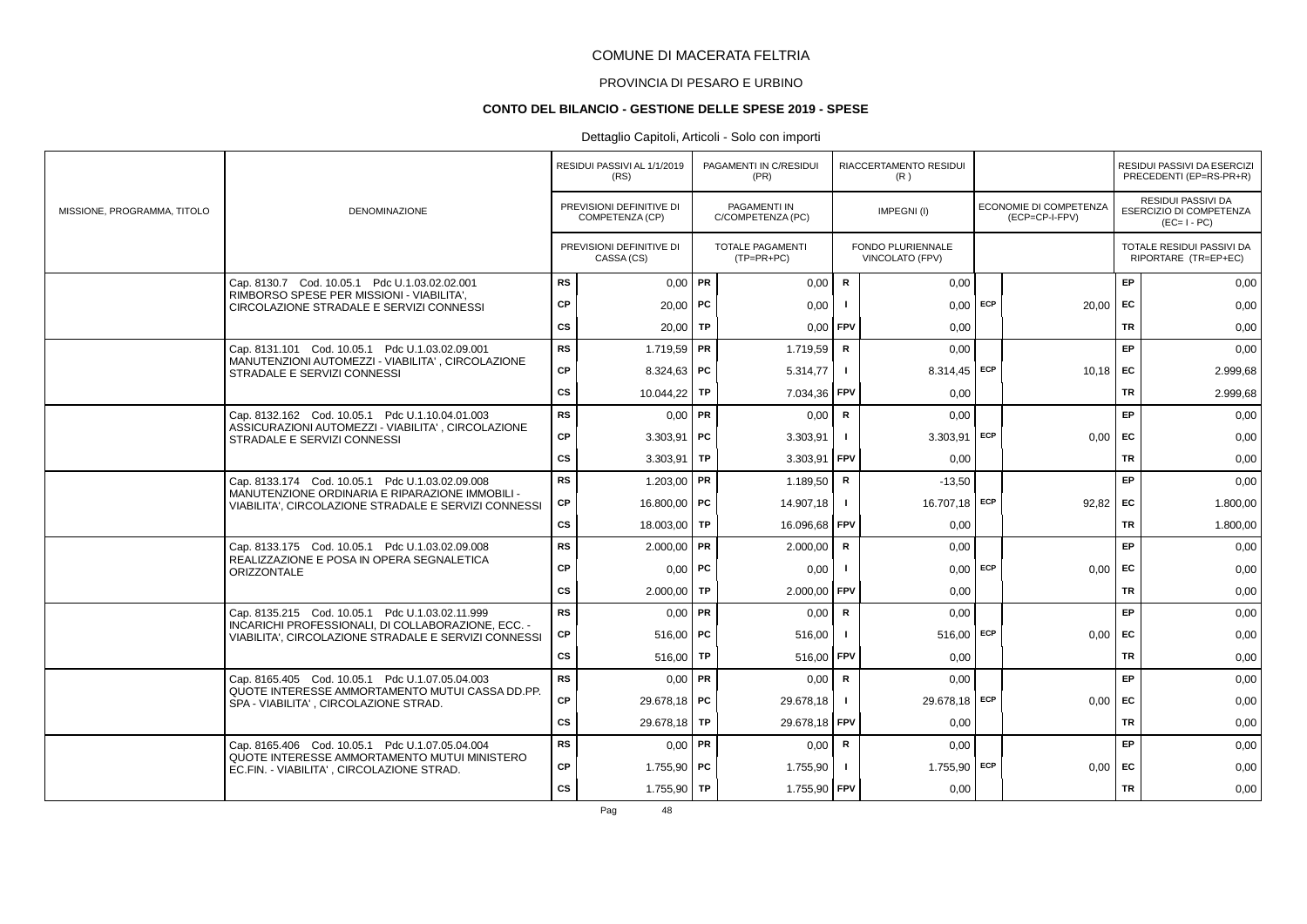# PROVINCIA DI PESARO E URBINO

#### **CONTO DEL BILANCIO - GESTIONE DELLE SPESE 2019 - SPESE**

# Dettaglio Capitoli, Articoli - Solo con importi

|                             |                                                                                                  |           | RESIDUI PASSIVI AL 1/1/2019<br>(RS)         |           | PAGAMENTI IN C/RESIDUI<br>(PR)          |              | RIACCERTAMENTO RESIDUI<br>(R)        |     |                                          |           | RESIDUI PASSIVI DA ESERCIZI<br>PRECEDENTI (EP=RS-PR+R)       |
|-----------------------------|--------------------------------------------------------------------------------------------------|-----------|---------------------------------------------|-----------|-----------------------------------------|--------------|--------------------------------------|-----|------------------------------------------|-----------|--------------------------------------------------------------|
| MISSIONE, PROGRAMMA, TITOLO | <b>DENOMINAZIONE</b>                                                                             |           | PREVISIONI DEFINITIVE DI<br>COMPETENZA (CP) |           | PAGAMENTI IN<br>C/COMPETENZA (PC)       |              | IMPEGNI(I)                           |     | ECONOMIE DI COMPETENZA<br>(ECP=CP-I-FPV) |           | RESIDUI PASSIVI DA<br>ESERCIZIO DI COMPETENZA<br>$(EC=I-PC)$ |
|                             |                                                                                                  |           | PREVISIONI DEFINITIVE DI<br>CASSA (CS)      |           | <b>TOTALE PAGAMENTI</b><br>$(TP=PR+PC)$ |              | FONDO PLURIENNALE<br>VINCOLATO (FPV) |     |                                          |           | TOTALE RESIDUI PASSIVI DA<br>RIPORTARE (TR=EP+EC)            |
|                             | Cap. 8167.411 Cod. 10.05.1 Pdc U.1.07.05.05.999                                                  | <b>RS</b> | $0,00$ PR                                   |           | 0,00                                    | $\mathbf R$  | 0,00                                 |     |                                          | EP        | 0,00                                                         |
|                             | QUOTE INTERESSE AMMORTAMENTO MUTUI UNIONE<br>MONTANA MONTEFELTRO - VIABILITA', CIRCOLAZIONE      | CP        | $5.491.90$ PC                               |           | 5.491,90                                | -1           | 5.491.90                             | ECP | $0,00$ EC                                |           | 0,00                                                         |
|                             | STRAD.                                                                                           | <b>CS</b> | 5.491.90   TP                               |           | 5.491.90                                | <b>FPV</b>   | 0.00                                 |     |                                          | <b>TR</b> | 0,00                                                         |
|                             | Cap. 8171.443 Cod. 10.05.1 Pdc U.1.02.01.01.001                                                  | <b>RS</b> | $0.00$ PR                                   |           | 0,00                                    | R            | 0.00                                 |     |                                          | EP        | 0,00                                                         |
|                             | IMPOSTA REGIONALE ATTIVITA' PRODUTTIVE - VIABILITA',<br>CIRCOLAZIONE STRADALE E SERVIZI CONNESSI | CP        | 4.068.05   PC                               |           | 4.068,05                                |              | $4.068,05$ ECP                       |     | $0.00$ EC                                |           | 0,00                                                         |
|                             |                                                                                                  | <b>CS</b> | 4.068,05                                    | <b>TP</b> | 4.068,05                                | l FPV        | 0,00                                 |     |                                          | <b>TR</b> | 0,00                                                         |
|                             | Cap. 8173.445 Cod. 10.05.1 Pdc U.1.02.01.09.001                                                  | <b>RS</b> | $0,00$ PR                                   |           | 0,00                                    | $\mathbf R$  | 0.00                                 |     |                                          | EP.       | 0,00                                                         |
|                             | TASSA DI POSSESSO VEICOLI - VIABILITA', CIRCOLAZIONE<br>STRADALE E SERVIZI CONNESSI              | СP        | 676,24   PC                                 |           | 676,24                                  |              | 676,24 ECP                           |     | 0,00                                     | <b>FC</b> | 0,00                                                         |
|                             |                                                                                                  | <b>CS</b> | 676,24                                      | TP        | 676,24                                  | FPV          | 0,00                                 |     |                                          | <b>TR</b> | 0,00                                                         |
|                             | Cap. 8173.446 Cod. 10.05.1 Pdc U.1.02.01.99.999                                                  | <b>RS</b> | $0,00$ PR                                   |           | 0,00                                    | R            | 0,00                                 |     |                                          | <b>EP</b> | 0,00                                                         |
|                             | TRASCRIZIONE E VOLTURAZIONE IMMOBILI COMUNALI                                                    | CP        | 800.00   $PC$                               |           | 0,00                                    |              | 800.00 ECP                           |     | $0,00$ EC                                |           | 800,00                                                       |
|                             |                                                                                                  | <b>CS</b> | 800.00 TP                                   |           | $0,00$ FPV                              |              | 0.00                                 |     |                                          | TR        | 800,00                                                       |
|                             | Cap. 8222.61 Cod. 10.05.1 Pdc U.1.03.01.02.999                                                   | <b>RS</b> | $3.131,35$ PR                               |           | 3.131,35                                | $\mathbf R$  | 0,00                                 |     |                                          | EP        | 0,00                                                         |
|                             | ACQUISTI PER MANUTENZIONE IMPIANTI ED<br>ATTREZZATURE - ILLUMINAZIONE PUBBLICA E SERVIZI         | CP        | 4.880,90   PC                               |           | 3.515,13                                |              | $4.867,99$ ECP                       |     | 12,91                                    | EC        | 1.352,86                                                     |
|                             | <b>CONN</b>                                                                                      | <b>CS</b> | $8.012,25$ TP                               |           | 6.646,48                                | <b>FPV</b>   | 0,00                                 |     |                                          | <b>TR</b> | 1.352,86                                                     |
|                             | Cap. 8233.174 Cod. 10.05.1 Pdc U.1.03.02.09.004                                                  | <b>RS</b> | 10.182,00 PR                                |           | 10.182,00                               | R            | 0.00                                 |     |                                          | EP        | 0,00                                                         |
|                             | MANUTENZIONE E RIPARAZIONE IMPIANTI E MACCHINARI -<br>ILLUMINAZIONE PUBBLICA E SERVIZI CONNESSI  | СP        | 19.100,00 PC                                |           | 10.137,72                               |              | 19.053,30                            | ECP | $46.70$ EC                               |           | 8.915,58                                                     |
|                             |                                                                                                  | <b>CS</b> | 29.282,00 TP                                |           | 20.319,72                               | <b>FPV</b>   | 0.00                                 |     |                                          | TR        | 8.915,58                                                     |
|                             | Cap. 8238.262 Cod. 10.05.1 Pdc U.1.03.02.05.004                                                  | <b>RS</b> | $7.064.47$ PR                               |           | 7.064,47                                | $\mathsf{R}$ | 0,00                                 |     |                                          | EP        | 0,00                                                         |
|                             | ENERGIA ELETTRICA - ILLUMINAZIONE PUBBLICA E SERVIZI<br><b>CONNESSI</b>                          | CP        | 64.500,00 PC                                |           | 49.615,45                               |              | 61.597.77 ECP                        |     | $2.902.23$ EC                            |           | 11.982,32                                                    |
|                             |                                                                                                  | CS        | 71.564,47                                   | TP        | 56.679,92                               | <b>FPV</b>   | 0,00                                 |     |                                          | TR        | 11.982,32                                                    |
|                             | Cap. 8259.355 Cod. 10.05.1 Pdc U.1.03.02.99.003                                                  | <b>RS</b> | $0,00$ PR                                   |           | 0,00                                    | R            | 0,00                                 |     |                                          | EP.       | 0,00                                                         |
|                             | QUTA ASSOCIATIVA AL CONSORZIO ENERGIA - CEV                                                      | CP        | $603.00$ PC                                 |           | 352,00                                  |              | $352,00$ ECP                         |     | 251,00                                   | EC        | 0,00                                                         |
|                             |                                                                                                  | <b>CS</b> | 603,00 TP                                   |           | 352,00 FPV                              |              | 0,00                                 |     |                                          | TR        | 0,00                                                         |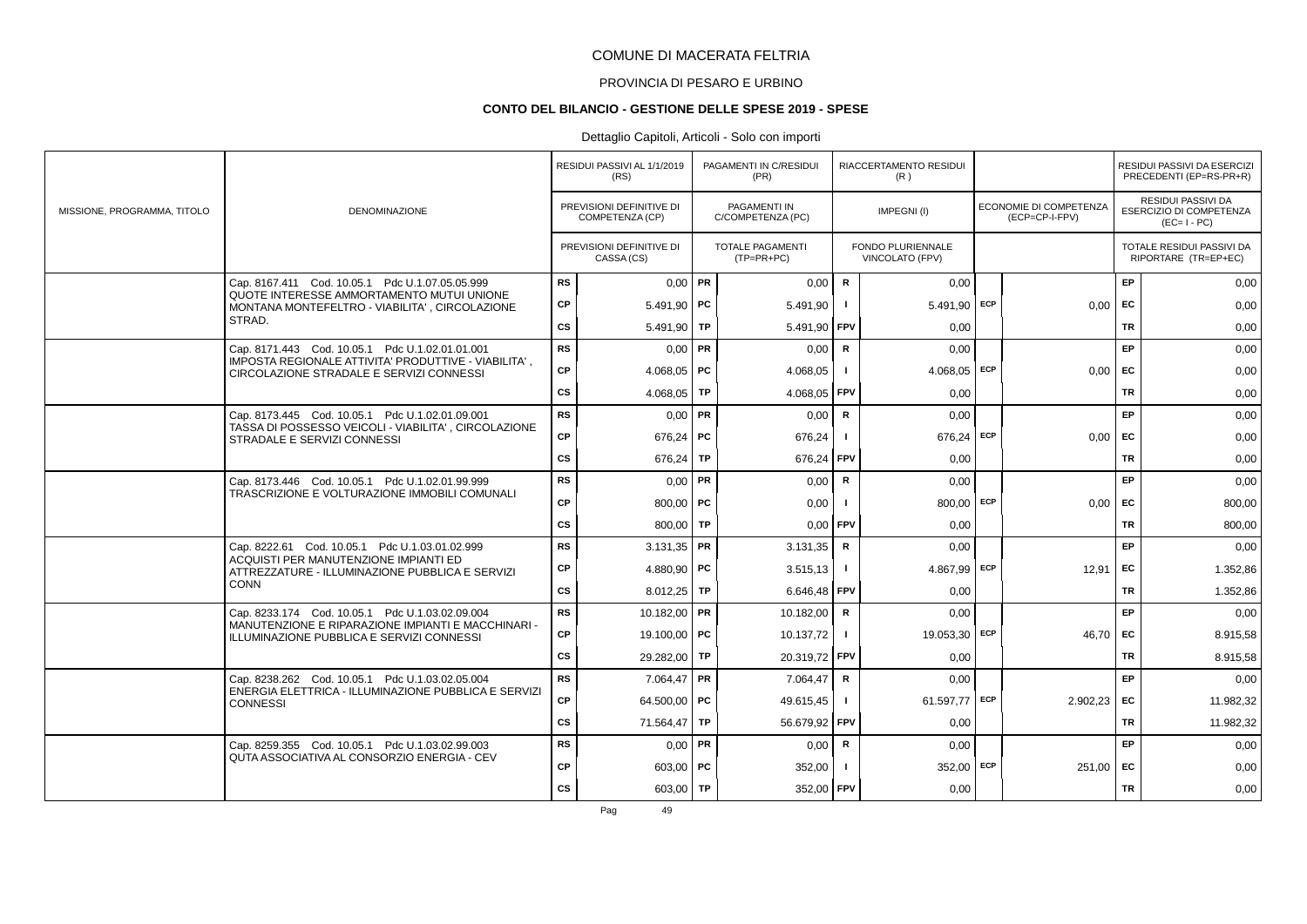# PROVINCIA DI PESARO E URBINO

#### **CONTO DEL BILANCIO - GESTIONE DELLE SPESE 2019 - SPESE**

|                               |                                                                                                     |                        | RESIDUI PASSIVI AL 1/1/2019<br>(RS)         | PAGAMENTI IN C/RESIDUI<br>(PR)          |                | RIACCERTAMENTO RESIDUI<br>(R)               |            |                                          |           | RESIDUI PASSIVI DA ESERCIZI<br>PRECEDENTI (EP=RS-PR+R)              |
|-------------------------------|-----------------------------------------------------------------------------------------------------|------------------------|---------------------------------------------|-----------------------------------------|----------------|---------------------------------------------|------------|------------------------------------------|-----------|---------------------------------------------------------------------|
| MISSIONE, PROGRAMMA, TITOLO   | DENOMINAZIONE                                                                                       |                        | PREVISIONI DEFINITIVE DI<br>COMPETENZA (CP) | PAGAMENTI IN<br>C/COMPETENZA (PC)       |                | IMPEGNI(I)                                  |            | ECONOMIE DI COMPETENZA<br>(ECP=CP-I-FPV) |           | <b>RESIDUI PASSIVI DA</b><br>ESERCIZIO DI COMPETENZA<br>$(EC=I-PC)$ |
|                               |                                                                                                     |                        | PREVISIONI DEFINITIVE DI<br>CASSA (CS)      | <b>TOTALE PAGAMENTI</b><br>$(TP=PR+PC)$ |                | <b>FONDO PLURIENNALE</b><br>VINCOLATO (FPV) |            |                                          |           | TOTALE RESIDUI PASSIVI DA<br>RIPORTARE (TR=EP+EC)                   |
| <b>TITOLO 2</b>               | <b>SPESE IN CONTO CAPITALE</b>                                                                      | <b>RS</b>              | 26.265,75   PR                              | 26.265,75                               | $\mathbf R$    | 0,00                                        |            |                                          | EP.       | 0,00                                                                |
|                               |                                                                                                     | CP                     | 211.451,21 PC                               | 61.860,92                               |                | 113.188,78 ECP                              |            | 98.262,43                                | EC        | 51.327,86                                                           |
|                               |                                                                                                     | <b>CS</b>              | 237.716.96   TP                             | 88.126,67                               | <b>FPV</b>     | 0.00                                        |            |                                          | TR        | 51.327,86                                                           |
|                               | Cap. 28101.300 Cod. 10.05.2 Pdc U.2.02.02.01.001                                                    | <b>RS</b>              | $0.00$ PR                                   | 0,00                                    | R              | 0.00                                        |            |                                          | EP        | 0,00                                                                |
|                               | <b>ACQUISTO TERRENI</b>                                                                             | CP                     | 1.090,00   PC                               | 0,00                                    |                | $1.090,00$ ECP                              |            | $0,00$ EC                                |           | 1.090,00                                                            |
|                               |                                                                                                     | <b>CS</b>              | $1.090,00$ TP                               | 0,00                                    | FPV            | 0,00                                        |            |                                          | <b>TR</b> | 1.090,00                                                            |
|                               | Cap. 28101.548 Cod. 10.05.2 Pdc U.2.02.01.09.012                                                    | <b>RS</b>              | $0,00$ PR                                   | 0.00                                    | $\mathbf R$    | 0.00                                        |            |                                          | EP        | 0,00                                                                |
|                               | MESSA IN SICUREZZA DI INFRASTRUTTURE PUBBLICHE -<br>LAVORI DI ASFALTATURA TRATTI DI STRADA COMUNALI | СP                     | 56.098.78 PC                                | 55.860,92                               |                | 56.098,78 ECP                               |            | $0,00$ EC                                |           | 237,86                                                              |
|                               |                                                                                                     | <b>CS</b>              | 56.098,78 TP                                | 55.860,92                               | <b>FPV</b>     | 0,00                                        |            |                                          | <b>TR</b> | 237,86                                                              |
|                               | Cap. 28101.549 Cod. 10.05.2 Pdc U.2.02.01.09.012                                                    | <b>RS</b>              | $0,00$ PR                                   | 0,00                                    | $\mathbf R$    | 0,00                                        |            |                                          | EP.       | 0,00                                                                |
|                               | MANUTENZIONE STRAORDINARIA DI STRADE E PIAZZE<br>COMUNALI - VIABILITA' ECC.                         | CP                     | $6.000.00$ PC                               | 6.000,00                                |                | $6.000,00$ ECP                              |            | $0.00$ EC                                |           | 0,00                                                                |
|                               |                                                                                                     | <b>CS</b>              | 6.000,00 TP                                 | 6.000,00                                | <b>FPV</b>     | 0,00                                        |            |                                          | <b>TR</b> | 0,00                                                                |
|                               | Cap. 28101.550 Cod. 10.05.2 Pdc U.2.02.01.09.012                                                    | <b>RS</b>              | $0,00$ PR                                   | 0,00                                    | $\mathbf R$    | 0,00                                        |            |                                          | EP        | 0,00                                                                |
|                               | REALIZZAZIONE NUOVA PIAZZA "M. VANNUCCI" ANTISTANTE<br>IL TEATRO A. BATTELLI                        | CP                     | 98.262,43 PC                                | 0,00                                    |                |                                             | $0,00$ ECP | 98.262,43 EC                             |           | 0,00                                                                |
|                               |                                                                                                     | cs                     | 98.262,43   TP                              | 0,00                                    | <b>FPV</b>     | 0.00                                        |            |                                          | TR        | 0,00                                                                |
|                               | Cap. 28101.555 Cod. 10.05.2 Pdc U.2.02.01.09.012                                                    | <b>RS</b>              | 26.265,75   PR                              | 26.265,75                               | $\mathsf{R}$   | 0,00                                        |            |                                          | EP        | 0,00                                                                |
|                               | INTERVENTI DI MANUTENZIONE STRAORDINARIA SULLA<br><b>VIABILITA'</b>                                 | CP                     | $0,00$   PC                                 | 0,00                                    |                |                                             | $0,00$ ECP | 0.00                                     | EC        | 0,00                                                                |
|                               |                                                                                                     | <b>CS</b>              | 26.265,75   TP                              | 26.265,75 FPV                           |                | 0,00                                        |            |                                          | <b>TR</b> | 0,00                                                                |
|                               | Cap. 28101.574 Cod. 10.05.2 Pdc U.2.02.01.09.012                                                    | <b>RS</b>              | $0.00$ PR                                   | 0,00                                    | R              | 0.00                                        |            |                                          | <b>EP</b> | 0,00                                                                |
|                               | INTERVENTI PER ABBATTIMENTO BARRIERE<br>ARCHITETTONICHE (VIABILITA')                                | CP                     | $50.000,00$ PC                              | 0,00                                    |                | 50.000,00 ECP                               |            | 0,00                                     | <b>FC</b> | 50.000,00                                                           |
|                               |                                                                                                     | cs                     | $50.000,00$ TP                              | 0,00                                    | FPV            | 0,00                                        |            |                                          | <b>TR</b> | 50.000,00                                                           |
| 05<br><b>Totale Programma</b> | Viabilità e infrastrutture stradali                                                                 | <b>RS</b>              | 60.607,70 PR                                | 60.482,46                               | $\mathbf R$    | $-125,24$                                   |            |                                          | EP        | 0,00                                                                |
|                               |                                                                                                     | СP                     | 460.198,78 PC                               | 268.157,90                              | $\blacksquare$ | 358.403,23 ECP                              |            | 101.795,55 EC                            |           | 90.245,33                                                           |
|                               |                                                                                                     | $\mathbf{C}\mathbf{S}$ | 520.806,48   TP                             | 328.640,36 FPV                          |                | 0,00                                        |            |                                          | <b>TR</b> | 90.245,33                                                           |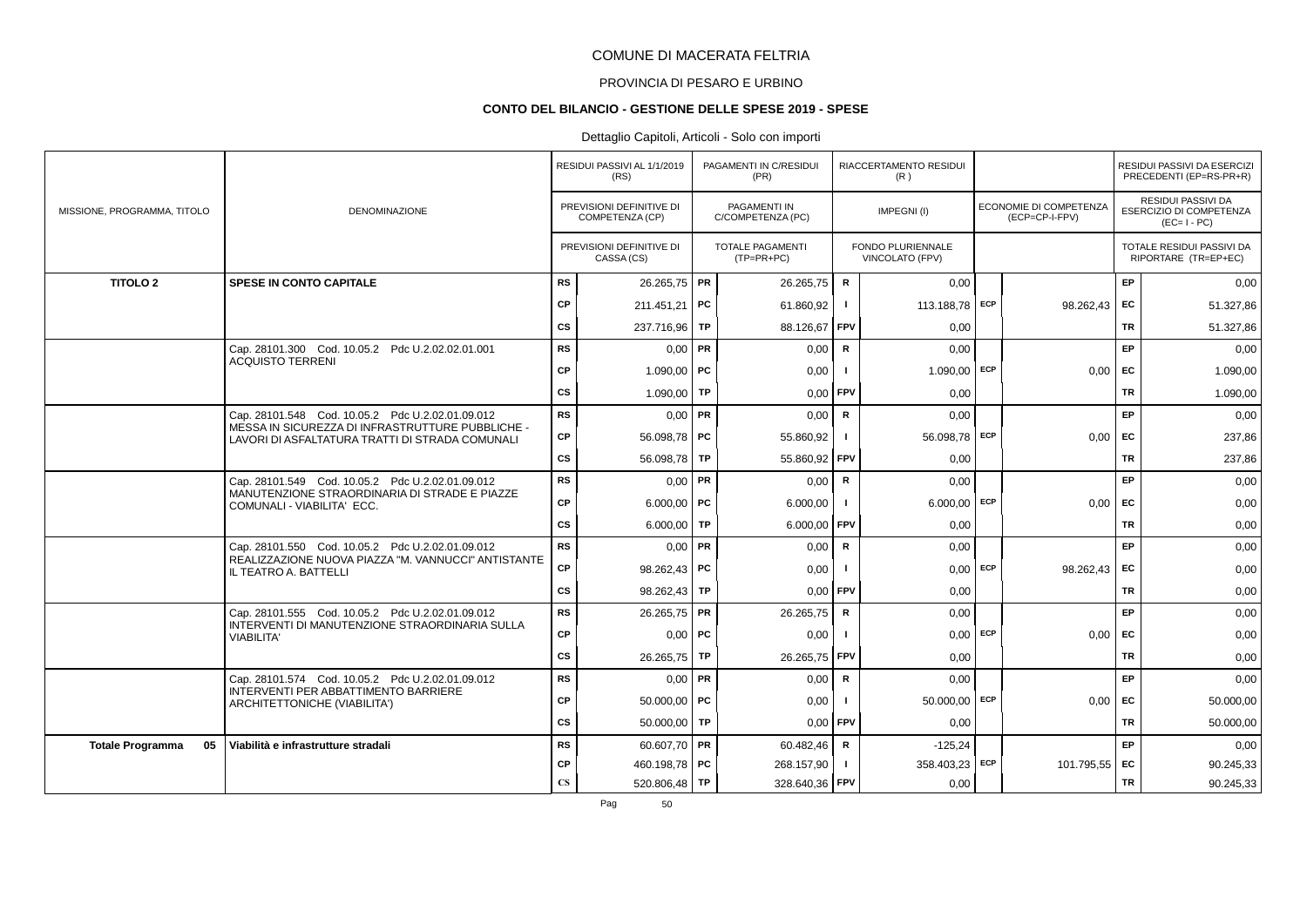# PROVINCIA DI PESARO E URBINO

#### **CONTO DEL BILANCIO - GESTIONE DELLE SPESE 2019 - SPESE**

# Dettaglio Capitoli, Articoli - Solo con importi

|                                           |                                   |           | RESIDUI PASSIVI AL 1/1/2019<br>(RS)         | PAGAMENTI IN C/RESIDUI<br>(PR)          |   | <b>RIACCERTAMENTO RESIDUI</b><br>(R)        |                                            |           | I RESIDUI PASSIVI DA ESERCIZI<br>PRECEDENTI (EP=RS-PR+R)            |
|-------------------------------------------|-----------------------------------|-----------|---------------------------------------------|-----------------------------------------|---|---------------------------------------------|--------------------------------------------|-----------|---------------------------------------------------------------------|
| MISSIONE, PROGRAMMA, TITOLO               | <b>DENOMINAZIONE</b>              |           | PREVISIONI DEFINITIVE DI<br>COMPETENZA (CP) | PAGAMENTI IN<br>C/COMPETENZA (PC)       |   | IMPEGNI(I)                                  | I ECONOMIE DI COMPETENZA<br>(ECP=CP-I-FPV) |           | RESIDUI PASSIVI DA<br><b>ESERCIZIO DI COMPETENZA</b><br>$(EC=I-PC)$ |
|                                           |                                   |           | PREVISIONI DEFINITIVE DI<br>CASSA (CS)      | <b>TOTALE PAGAMENTI</b><br>$(TP=PR+PC)$ |   | <b>FONDO PLURIENNALE</b><br>VINCOLATO (FPV) |                                            |           | TOTALE RESIDUI PASSIVI DA<br>RIPORTARE (TR=EP+EC)                   |
| <b>TOTALE MISSIONE</b><br>10 <sup>1</sup> | Trasporti e diritto alla mobilità | <b>RS</b> | 60.607,70 PR                                | 60.482,46                               | R | $-125,24$                                   |                                            | EP        | 0,00                                                                |
|                                           |                                   | CP        | 460.198,78 PC                               | 268.157.90                              |   | $358.403.23$ ECP                            | 101.795,55 EC                              |           | 90.245,33                                                           |
|                                           |                                   | <b>CS</b> | $520.806,48$ TP                             | 328.640.36   FPV                        |   | 0,00                                        |                                            | <b>TR</b> | 90.245,33                                                           |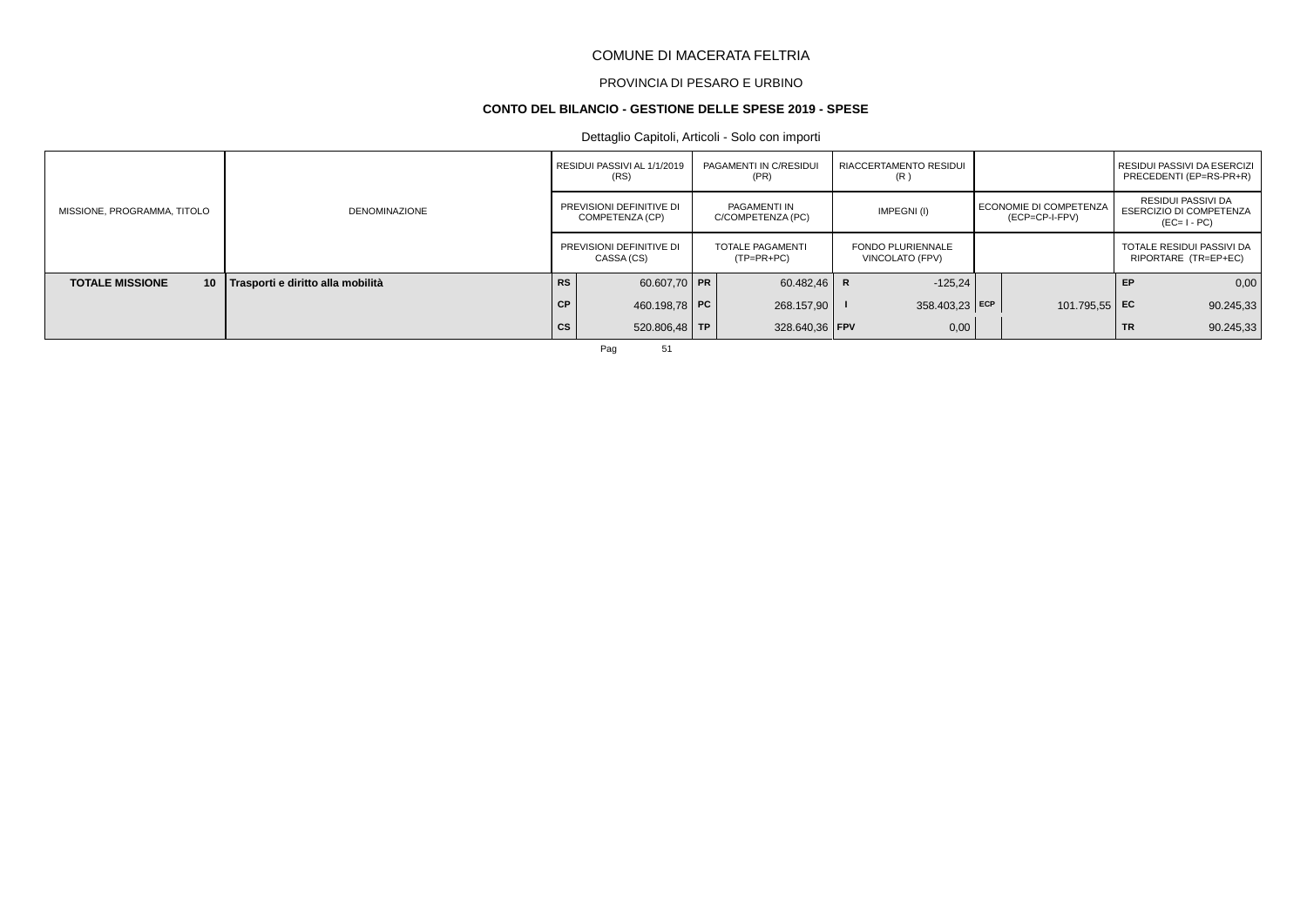# PROVINCIA DI PESARO E URBINO

### **CONTO DEL BILANCIO - GESTIONE DELLE SPESE 2019 - SPESE**

|                             |                                                                                                        |           | RESIDUI PASSIVI AL 1/1/2019<br>(RS)         | PAGAMENTI IN C/RESIDUI<br>(PR)    |              | RIACCERTAMENTO RESIDUI<br>(R)        |                                          |           | RESIDUI PASSIVI DA ESERCIZI<br>PRECEDENTI (EP=RS-PR+R)              |
|-----------------------------|--------------------------------------------------------------------------------------------------------|-----------|---------------------------------------------|-----------------------------------|--------------|--------------------------------------|------------------------------------------|-----------|---------------------------------------------------------------------|
| MISSIONE, PROGRAMMA, TITOLO | DENOMINAZIONE                                                                                          |           | PREVISIONI DEFINITIVE DI<br>COMPETENZA (CP) | PAGAMENTI IN<br>C/COMPETENZA (PC) |              | IMPEGNI(I)                           | ECONOMIE DI COMPETENZA<br>(ECP=CP-I-FPV) |           | <b>RESIDUI PASSIVI DA</b><br>ESERCIZIO DI COMPETENZA<br>$(EC=I-PC)$ |
|                             |                                                                                                        |           | PREVISIONI DEFINITIVE DI<br>CASSA (CS)      | TOTALE PAGAMENTI<br>(TP=PR+PC)    |              | FONDO PLURIENNALE<br>VINCOLATO (FPV) |                                          |           | TOTALE RESIDUI PASSIVI DA<br>RIPORTARE (TR=EP+EC)                   |
| <b>MISSIONE</b><br>11       | Soccorso civile                                                                                        |           |                                             |                                   |              |                                      |                                          |           |                                                                     |
| 01<br>1101 Programma        | Sistema di protezione civile                                                                           |           |                                             |                                   |              |                                      |                                          |           |                                                                     |
| <b>TITOLO1</b>              | <b>SPESE CORRENTI</b>                                                                                  | <b>RS</b> | 6.578,04 PR                                 | 6.578,04                          | R            | 0,00                                 |                                          | EP        | 0,00                                                                |
|                             |                                                                                                        | <b>CP</b> | 22.902,58 PC                                | 16.796,41                         | $\mathbf{I}$ | 22.634,03 ECP                        | 268,55                                   | EC        | 5.837,62                                                            |
|                             |                                                                                                        | <b>CS</b> | 29.480,62   TP                              | 23.374,45                         | <b>FPV</b>   | 0,00                                 |                                          | TR        | 5.837,62                                                            |
|                             | Cap. 9321.49 Cod. 11.01.1 Pdc U.1.03.01.02.002<br>CONSUMO AUTOMEZZI - PROTEZIONE CIVILE                | <b>RS</b> | $0,00$ PR                                   | 0,00                              | R            | 0.00                                 |                                          | EP        | 0,00                                                                |
|                             |                                                                                                        | <b>CP</b> | 400,00   PC                                 | 238,00                            | $\mathbf{I}$ | $345,00$ ECP                         | 55,00                                    | EC        | 107,00                                                              |
|                             |                                                                                                        | <b>CS</b> | 400,00   TP                                 | 238,00                            | FPV          | 0,00                                 |                                          | <b>TR</b> | 107,00                                                              |
|                             | Cap. 9321.50 Cod. 11.01.1 Pdc U.1.03.01.02.999<br>ACQUISTO BENI - SERVIZIO DI PROTEZIONE CIVILE        | <b>RS</b> | $0,00$ PR                                   | 0,00                              | $\mathbf R$  | 0,00                                 |                                          | EP        | 0,00                                                                |
|                             |                                                                                                        | <b>CP</b> | 559.00   PC                                 | 0,00                              | $\mathbf{I}$ | 558,83 ECP                           | 0.17                                     | <b>EC</b> | 558,83                                                              |
|                             |                                                                                                        | <b>CS</b> | 559,00 TP                                   | 0,00                              | FPV          | 0,00                                 |                                          | TR        | 558,83                                                              |
|                             | Cap. 9331.101 Cod. 11.01.1 Pdc U.1.03.02.09.001<br>MANUTENZIONE AUTOMEZZI - SERVIZIO DI PROTEZIONE     | <b>RS</b> | 613,50 PR                                   | 613,50                            | $\mathsf{R}$ | 0.00                                 |                                          | EP        | 0,00                                                                |
|                             | <b>CIVILE</b>                                                                                          | <b>CP</b> | 400,00   PC                                 | 0,00                              | -1           | 396,65 ECP                           | 3,35                                     | <b>EC</b> | 396,65                                                              |
|                             |                                                                                                        | <b>CS</b> | $1.013,50$ TP                               | 613,50                            | FPV          | 0,00                                 |                                          | <b>TR</b> | 396,65                                                              |
|                             | Cap. 9331.142 Cod. 11.01.1 Pdc U.1.03.02.99.010<br>SERVIZI PER FORMAZIONE A PERSONALE ESTERNO          | <b>RS</b> | $0,00$ PR                                   | 0,00                              | R            | 0,00                                 |                                          | EP        | 0,00                                                                |
|                             | ALL'ENTE - PROTEZIONE CIVILE                                                                           | <b>CP</b> | 660,40   PC                                 | 660,40                            | $\mathbf{I}$ | 660,40 ECP                           | 0.00                                     | <b>EC</b> | 0,00                                                                |
|                             |                                                                                                        | <b>CS</b> | 660,40   TP                                 | 660,40                            | <b>FPV</b>   | 0,00                                 |                                          | TR        | 0,00                                                                |
|                             | Cap. 9332.162 Cod. 11.01.1 Pdc U.1.10.04.01.003<br>ASSICURAZIONE AUTOMEZZI - PROTEZIONE CIVILE         | <b>RS</b> | $0,00$ PR                                   | 0,00                              | R            | 0.00                                 |                                          | EP        | 0,00                                                                |
|                             |                                                                                                        | <b>CP</b> | $568,55$ PC                                 | 568,55                            | $\mathbf{I}$ | 568,55 ECP                           | $0,00$ EC                                |           | 0,00                                                                |
|                             |                                                                                                        | <b>CS</b> | $568,55$ TP                                 | 568,55                            | <b>FPV</b>   | 0,00                                 |                                          | <b>TR</b> | 0,00                                                                |
|                             | Cap. 9338.261 Cod. 11.01.1 Pdc U.1.03.02.05.001<br>TELEFONO - SEDE OPERATIVA VIGILI DEL FUOCO          | <b>RS</b> | $0,00$ PR                                   | 0,00                              | R            | 0,00                                 |                                          | EP        | 0,00                                                                |
|                             |                                                                                                        | <b>CP</b> | 719,08   PC                                 | 719,08                            | $\mathbf{I}$ | 719,08 ECP                           | 0.00                                     | <b>EC</b> | 0,00                                                                |
|                             |                                                                                                        | <b>CS</b> | 719,08 TP                                   | 719,08 FPV                        |              | 0,00                                 |                                          | <b>TR</b> | 0,00                                                                |
|                             | Cap. 9338.262 Cod. 11.01.1 Pdc U.1.03.02.05.004<br>ENERGIA ELETTRICA - SEDE OPERATIVA VIGILI DEL FUOCO | <b>RS</b> | $402,54$ PR                                 | 402,54                            | R            | 0,00                                 |                                          | EP        | 0,00                                                                |
|                             |                                                                                                        | <b>CP</b> | $3.281,20$ PC                               | 3.004,03                          | $\mathbf{I}$ | $3.071,17$ ECP                       | $210,03$ EC                              |           | 67,14                                                               |
|                             |                                                                                                        | <b>CS</b> | 3.683,74   TP                               | 3.406,57 FPV                      |              | 0,00                                 |                                          | <b>TR</b> | 67,14                                                               |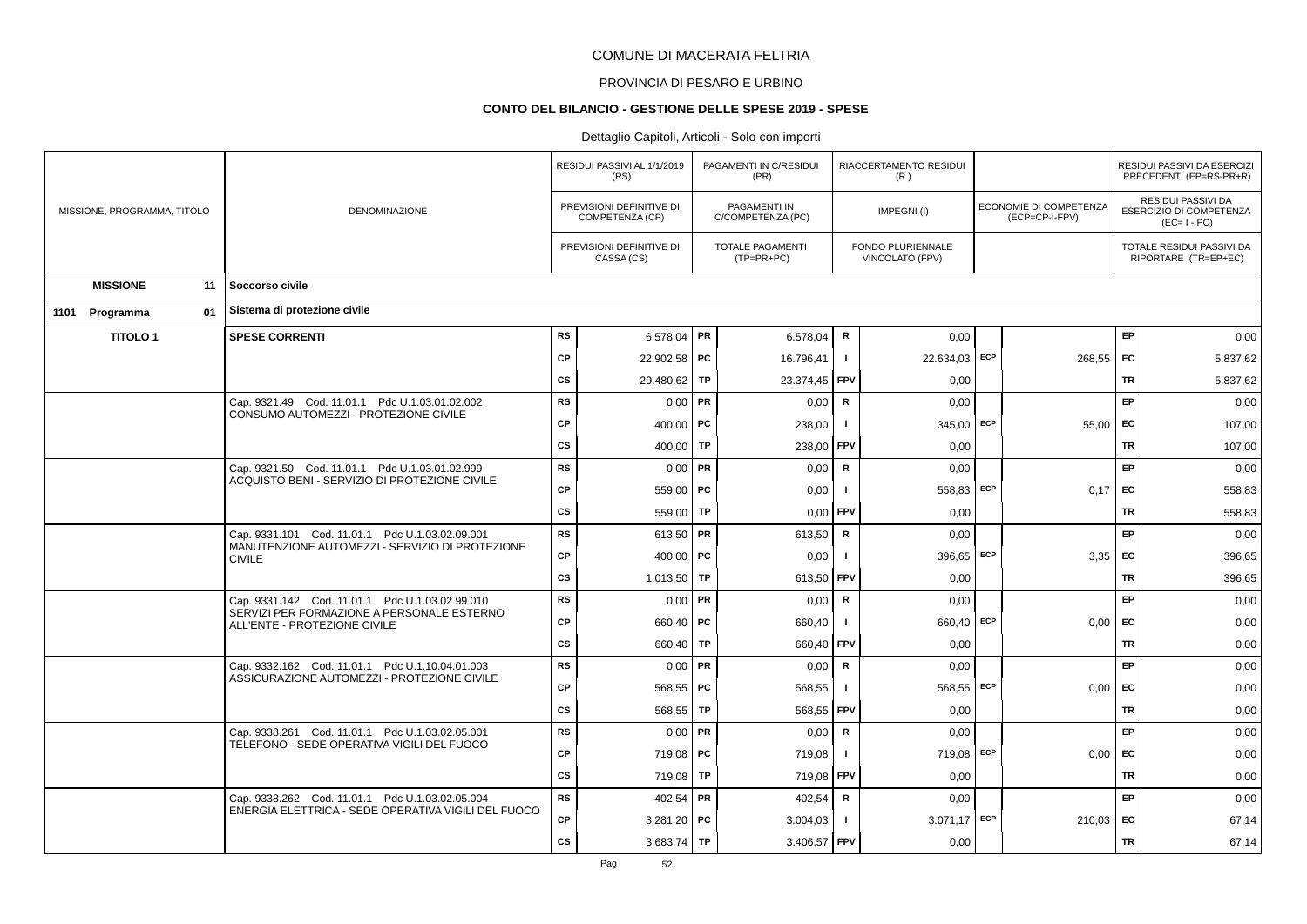# PROVINCIA DI PESARO E URBINO

#### **CONTO DEL BILANCIO - GESTIONE DELLE SPESE 2019 - SPESE**

# Dettaglio Capitoli, Articoli - Solo con importi

|                               |                                                                |                        | RESIDUI PASSIVI AL 1/1/2019<br>(RS)         | PAGAMENTI IN C/RESIDUI<br>(PR)          |              | RIACCERTAMENTO RESIDUI<br>(R)               |     |                                          |           | RESIDUI PASSIVI DA ESERCIZI<br>PRECEDENTI (EP=RS-PR+R)              |
|-------------------------------|----------------------------------------------------------------|------------------------|---------------------------------------------|-----------------------------------------|--------------|---------------------------------------------|-----|------------------------------------------|-----------|---------------------------------------------------------------------|
| MISSIONE, PROGRAMMA, TITOLO   | <b>DENOMINAZIONE</b>                                           |                        | PREVISIONI DEFINITIVE DI<br>COMPETENZA (CP) | PAGAMENTI IN<br>C/COMPETENZA (PC)       |              | IMPEGNI(I)                                  |     | ECONOMIE DI COMPETENZA<br>(ECP=CP-I-FPV) |           | RESIDUI PASSIVI DA<br><b>ESERCIZIO DI COMPETENZA</b><br>$(EC=I-PC)$ |
|                               |                                                                |                        | PREVISIONI DEFINITIVE DI<br>CASSA (CS)      | <b>TOTALE PAGAMENTI</b><br>$(TP=PR+PC)$ |              | <b>FONDO PLURIENNALE</b><br>VINCOLATO (FPV) |     |                                          |           | TOTALE RESIDUI PASSIVI DA<br>RIPORTARE (TR=EP+EC)                   |
|                               | Cap. 9341.100 Cod. 11.01.1 Pdc U.1.03.02.07.001                | <b>RS</b>              | $5.562,00$ PR                               | 5.562,00                                | R            | 0,00                                        |     |                                          | EP        | 0,00                                                                |
|                               | CANONE DI LOCAZIONE SEDE OPERATIVA COMANDO VIGILI<br>DEL FUOCO | <b>CP</b>              | 16.270,00 PC                                | 11.562,00                               |              | 16.270,00                                   | ECP | 0,00                                     | <b>FC</b> | 4.708,00                                                            |
|                               |                                                                | CS                     | 21.832,00 TP                                | 17.124,00 FPV                           |              | 0,00                                        |     |                                          | <b>TR</b> | 4.708,00                                                            |
|                               | Cap. 9373.445 Cod. 11.01.1 Pdc U.1.02.01.09.001                | <b>RS</b>              | $0,00$ PR                                   | 0,00                                    | $\mathsf{R}$ | 0,00                                        |     |                                          | EP        | 0,00                                                                |
|                               | TASSA DI POSSESSO VEICOLI - PROTEZIONE CIVILE                  | СP                     | 44,35   PC                                  | 44,35                                   |              | 44,35                                       | ECP | 0,00                                     | <b>FC</b> | 0,00                                                                |
|                               |                                                                | <b>CS</b>              | 44,35   TP                                  | 44,35 FPV                               |              | 0,00                                        |     |                                          | <b>TR</b> | 0,00                                                                |
| <b>Totale Programma</b><br>01 | Sistema di protezione civile                                   | RS                     | 6.578,04   PR                               | 6.578,04                                | R            | 0,00                                        |     |                                          | EP        | 0,00                                                                |
|                               |                                                                | СP                     | 22.902,58 PC                                | 16.796,41                               |              | 22.634,03 ECP                               |     | $268,55$ EC                              |           | 5.837,62                                                            |
|                               |                                                                | $\mathbf{C}\mathbf{S}$ | 29.480,62 TP                                | 23.374,45   FPV                         |              | 0,00                                        |     |                                          | TR        | 5.837,62                                                            |
| <b>TOTALE MISSIONE</b><br>11  | Soccorso civile                                                | <b>RS</b>              | 6.578,04 PR                                 | 6.578,04                                | R            | 0,00                                        |     |                                          | EP        | 0,00                                                                |
|                               |                                                                | <b>CP</b>              | 22.902,58 PC                                | 16.796,41                               |              | 22.634,03 ECP                               |     | $268,55$ EC                              |           | 5.837,62                                                            |
|                               |                                                                | <b>CS</b>              | $29.480,62$ TP                              | 23.374,45   FPV                         |              | 0,00                                        |     |                                          | <b>TR</b> | 5.837,62                                                            |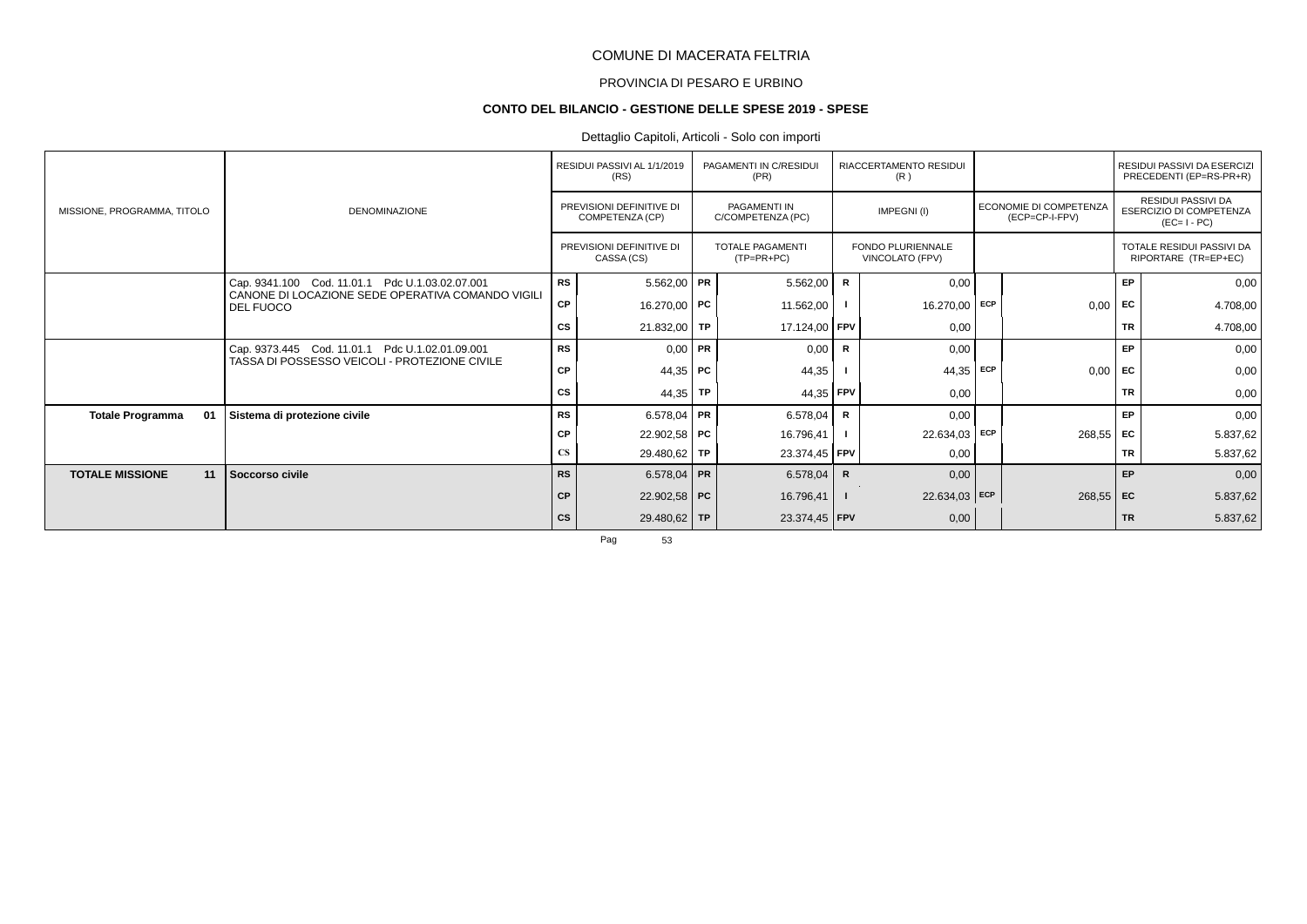# PROVINCIA DI PESARO E URBINO

#### **CONTO DEL BILANCIO - GESTIONE DELLE SPESE 2019 - SPESE**

|      |                             |    |                                                                                          |                        | RESIDUI PASSIVI AL 1/1/2019<br>(RS)         | PAGAMENTI IN C/RESIDUI<br>(PR)        |              | RIACCERTAMENTO RESIDUI<br>(R)        |     |                                          |           | RESIDUI PASSIVI DA ESERCIZI<br>PRECEDENTI (EP=RS-PR+R)       |
|------|-----------------------------|----|------------------------------------------------------------------------------------------|------------------------|---------------------------------------------|---------------------------------------|--------------|--------------------------------------|-----|------------------------------------------|-----------|--------------------------------------------------------------|
|      | MISSIONE, PROGRAMMA, TITOLO |    | <b>DENOMINAZIONE</b>                                                                     |                        | PREVISIONI DEFINITIVE DI<br>COMPETENZA (CP) | PAGAMENTI IN<br>C/COMPETENZA (PC)     |              | IMPEGNI(I)                           |     | ECONOMIE DI COMPETENZA<br>(ECP=CP-I-FPV) |           | RESIDUI PASSIVI DA<br>ESERCIZIO DI COMPETENZA<br>$(EC=I-PC)$ |
|      |                             |    |                                                                                          |                        | PREVISIONI DEFINITIVE DI<br>CASSA (CS)      | <b>TOTALE PAGAMENTI</b><br>(TP=PR+PC) |              | FONDO PLURIENNALE<br>VINCOLATO (FPV) |     |                                          |           | TOTALE RESIDUI PASSIVI DA<br>RIPORTARE (TR=EP+EC)            |
|      | <b>MISSIONE</b>             | 12 | Diritti sociali, politiche sociali e famiglia                                            |                        |                                             |                                       |              |                                      |     |                                          |           |                                                              |
| 1201 | Programma                   | 01 | Interventi per l'infanzia e i minori e per asili nido                                    |                        |                                             |                                       |              |                                      |     |                                          |           |                                                              |
|      | <b>TITOLO1</b>              |    | <b>SPESE CORRENTI</b>                                                                    | <b>RS</b>              | 11.991,94   PR                              | 11.991,94                             | $\mathsf R$  | 0,00                                 |     |                                          | EP        | 0,00                                                         |
|      |                             |    |                                                                                          | <b>CP</b>              | 27.768,29 PC                                | 23.019,29                             | Τ.           | 27.768,29 ECP                        |     | 0,00                                     | EC        | 4.749,00                                                     |
|      |                             |    |                                                                                          | CS                     | 39.760,23 TP                                | 35.011,23                             | <b>FPV</b>   | 0,00                                 |     |                                          | <b>TR</b> | 4.749,00                                                     |
|      |                             |    | Cap. 10457.340 Cod. 12.01.1 Pdc U.1.04.03.99.999                                         | <b>RS</b>              | 11.991,94   PR                              | 11.991,94                             | R            | 0,00                                 |     |                                          | EP        | 0,00                                                         |
|      |                             |    | TRASFERIMENTO PER RIDUZIONE RETTE ASILO NIDO                                             | CP                     | 27.768,29 PC                                | 23.019,29                             | п.           | 27.768,29 ECP                        |     | 0,00                                     | EC        | 4.749,00                                                     |
|      |                             |    |                                                                                          | CS                     | 39.760,23 TP                                | 35.011,23                             | <b>FPV</b>   | 0,00                                 |     |                                          | TR        | 4.749,00                                                     |
|      | <b>Totale Programma</b>     | 01 | Interventi per l'infanzia e i minori e per asili nido                                    | <b>RS</b>              | 11.991,94   PR                              | 11.991,94                             | $\mathsf{R}$ | 0,00                                 |     |                                          | EP        | 0,00                                                         |
|      |                             |    |                                                                                          | CP                     | 27.768,29 PC                                | 23.019,29                             | $\mathbf{I}$ | 27.768,29                            | ECP | 0,00                                     | EC        | 4.749,00                                                     |
|      |                             |    |                                                                                          | $\mathbf{C}\mathbf{S}$ | 39.760,23 TP                                | 35.011,23                             | FPV          | 0,00                                 |     |                                          | TR        | 4.749,00                                                     |
|      | 1202 Programma              | 02 | Interventi per la disabilità                                                             |                        |                                             |                                       |              |                                      |     |                                          |           |                                                              |
|      | <b>TITOLO1</b>              |    | <b>SPESE CORRENTI</b>                                                                    | <b>RS</b>              | $29,35$ PR                                  | 29,35                                 | R            | 0,00                                 |     |                                          | EP        | 0,00                                                         |
|      |                             |    |                                                                                          | <b>CP</b>              | 32.500,00   PC                              | 16.554,60                             | -1           | 22.149,18 ECP                        |     | 10.350,82                                | EC        | 5.594,58                                                     |
|      |                             |    |                                                                                          | CS                     | 32.529,35   TP                              | 16.583,95                             | <b>FPV</b>   | 0,00                                 |     |                                          | TR        | 5.594,58                                                     |
|      |                             |    | Cap. 10431.138 Cod. 12.02.1 Pdc U.1.03.02.99.999                                         | <b>RS</b>              | $29,35$ PR                                  | 29,35                                 | $\mathsf{R}$ | 0,00                                 |     |                                          | EP        | 0,00                                                         |
|      |                             |    | PRESTAZIONI AMBITO TERRITORIALE PER GESTIONE<br>SERVIZI SOCIALI                          | CP                     | 32.500,00   PC                              | 16.554,60                             | $\mathbf{I}$ | 22.149,18 ECP                        |     | 10.350,82                                | EC        | 5.594,58                                                     |
|      |                             |    |                                                                                          | CS                     | 32.529,35   TP                              | 16.583,95                             | FPV          | 0,00                                 |     |                                          | <b>TR</b> | 5.594,58                                                     |
|      | <b>TITOLO 2</b>             |    | <b>SPESE IN CONTO CAPITALE</b>                                                           | <b>RS</b>              | 14.873,62 PR                                | 14.873,62                             | $\mathsf R$  | 0,00                                 |     |                                          | EP        | 0,00                                                         |
|      |                             |    |                                                                                          | <b>CP</b>              | 7.438,50 PC                                 | 7.438,50                              | $\mathbf{I}$ | 7.438,50                             | ECP | 0,00                                     | EC        | 0,00                                                         |
|      |                             |    |                                                                                          | CS                     | 22.312,12 TP                                | 22.312,12                             | <b>FPV</b>   | 0,00                                 |     |                                          | <b>TR</b> | 0,00                                                         |
|      |                             |    | Cap. 30488.500 Cod. 12.02.2 Pdc U.2.03.02.01.001                                         | <b>RS</b>              | 14.873,62 PR                                | 14.873,62                             | R            | 0,00                                 |     |                                          | EP        | 0,00                                                         |
|      |                             |    | TRASFERIMENTO A PRIVATI DI CONTRIBUTI PER<br>ABBATTIMENTO BARRIERE ARCHITETTONICHE NEGLI | CP                     | 7.438,50 PC                                 | 7.438,50                              | $\mathbf{I}$ | 7.438,50 ECP                         |     | 0,00                                     | EC        | 0,00                                                         |
|      |                             |    | <b>EDIFICI</b>                                                                           | CS                     | 22.312,12 TP                                | 22.312,12 FPV                         |              | 0,00                                 |     |                                          | <b>TR</b> | 0,00                                                         |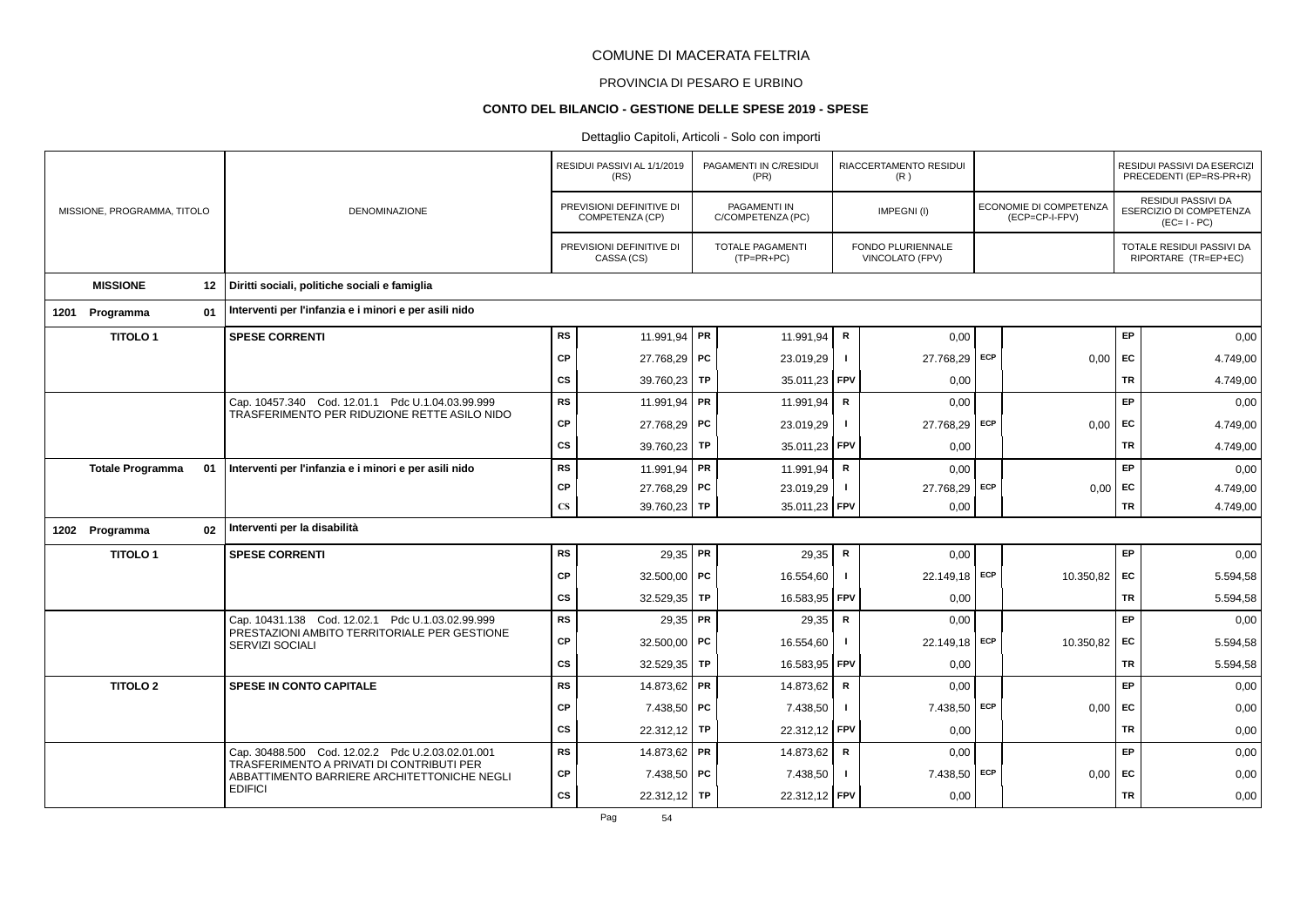#### PROVINCIA DI PESARO E URBINO

### **CONTO DEL BILANCIO - GESTIONE DELLE SPESE 2019 - SPESE**

|                               |                                                                                               |                        | RESIDUI PASSIVI AL 1/1/2019<br>(RS)         |    | PAGAMENTI IN C/RESIDUI<br>(PR)          |                | RIACCERTAMENTO RESIDUI<br>(R)        |            |                                                 |           | RESIDUI PASSIVI DA ESERCIZI<br>PRECEDENTI (EP=RS-PR+R)              |
|-------------------------------|-----------------------------------------------------------------------------------------------|------------------------|---------------------------------------------|----|-----------------------------------------|----------------|--------------------------------------|------------|-------------------------------------------------|-----------|---------------------------------------------------------------------|
| MISSIONE, PROGRAMMA, TITOLO   | <b>DENOMINAZIONE</b>                                                                          |                        | PREVISIONI DEFINITIVE DI<br>COMPETENZA (CP) |    | PAGAMENTI IN<br>C/COMPETENZA (PC)       |                | IMPEGNI(I)                           |            | <b>ECONOMIE DI COMPETENZA</b><br>(ECP=CP-I-FPV) |           | <b>RESIDUI PASSIVI DA</b><br>ESERCIZIO DI COMPETENZA<br>$(EC=I-PC)$ |
|                               |                                                                                               |                        | PREVISIONI DEFINITIVE DI<br>CASSA (CS)      |    | <b>TOTALE PAGAMENTI</b><br>$(TP=PR+PC)$ |                | FONDO PLURIENNALE<br>VINCOLATO (FPV) |            |                                                 |           | TOTALE RESIDUI PASSIVI DA<br>RIPORTARE (TR=EP+EC)                   |
| <b>Totale Programma</b><br>02 | Interventi per la disabilità                                                                  | <b>RS</b>              | 14.902,97 PR                                |    | 14.902,97                               | $\mathbf R$    | 0,00                                 |            |                                                 | EP        | 0,00                                                                |
|                               |                                                                                               | <b>CP</b>              | 39.938,50 PC                                |    | 23.993,10                               | $\blacksquare$ | 29.587,68                            | ECP        | 10.350,82                                       | EC        | 5.594,58                                                            |
|                               |                                                                                               | $\mathbf{C}\mathbf{S}$ | 54.841,47 TP                                |    | 38.896,07   FPV                         |                | 0,00                                 |            |                                                 | TR        | 5.594,58                                                            |
| 03<br>1203 Programma          | Interventi per gli anziani                                                                    |                        |                                             |    |                                         |                |                                      |            |                                                 |           |                                                                     |
| <b>TITOLO1</b>                | <b>SPESE CORRENTI</b>                                                                         | <b>RS</b>              | $1.631,66$ PR                               |    | 1.631,66                                | R              | 0,00                                 |            |                                                 | EP        | 0,00                                                                |
|                               |                                                                                               | CP                     | $8.647,33$ PC                               |    | 4.716,69                                | $\blacksquare$ | 8.293,96                             | <b>ECP</b> | 353,37                                          | EC        | 3.577,27                                                            |
|                               |                                                                                               | CS                     | 10.278,99   TP                              |    | 6.348,35                                | FPV            | 0,00                                 |            |                                                 | TR        | 3.577,27                                                            |
|                               | Cap. 10421.49 Cod. 12.03.1 Pdc U.1.03.01.02.002                                               | <b>RS</b>              | $0,00$ PR                                   |    | 0.00                                    | $\mathsf{R}$   | 0,00                                 |            |                                                 | EP        | 0,00                                                                |
|                               | CARBURANTE - ASSISTENZA, BENEFICIENZA PUBBLICA E<br>SERVIZI DIVERSI ALLA PERSONA              | CP                     | 1.000,00   PC                               |    | 569,36                                  |                | 654,36                               | ECP        | 345,64                                          | EC        | 85,00                                                               |
|                               |                                                                                               | cs                     | 1.000,00 TP                                 |    | 569,36                                  | FPV            | 0,00                                 |            |                                                 | TR        | 85,00                                                               |
|                               | Cap. 10431.101 Cod. 12.03.1 Pdc U.1.03.02.09.001                                              | <b>RS</b>              | $0,00$ PR                                   |    | 0,00                                    | R              | 0,00                                 |            |                                                 | EP        | 0,00                                                                |
|                               | MANUTENZIONI AUTOMEZZI - ASSISTENZA, BENEFICIENZA<br>PUBBLICA E SERVIZI DIVERSI ALLA PERSONA  | СP                     | $500.00$ PC                                 |    | 0,00                                    |                | 492.27                               | <b>ECP</b> | 7.73                                            | EC        | 492,27                                                              |
|                               |                                                                                               | <b>CS</b>              | 500,00                                      | TP | 0,00                                    | <b>FPV</b>     | 0,00                                 |            |                                                 | TR        | 492,27                                                              |
|                               | Cap. 10432.162 Cod. 12.03.1 Pdc U.1.10.04.01.003                                              | <b>RS</b>              | $0,00$ PR                                   |    | 0,00                                    | R              | 0,00                                 |            |                                                 | EP        | 0,00                                                                |
|                               | ASSICURAZIONI AUTOMEZZI - ASSISTENZA, BENEFICIENZA<br>PUBBLICA E SERVIZI DIVERSI ALLA PERSONA | СP                     | 435,29   PC                                 |    | 435,29                                  | $\mathbf{I}$   | 435,29                               | ECP        | 0,00                                            | EC        | 0,00                                                                |
|                               |                                                                                               | cs                     | 435,29                                      | TP | 435,29                                  | l FPV          | 0,00                                 |            |                                                 | <b>TR</b> | 0,00                                                                |
|                               | Cap. 10461.384 Cod. 12.03.1 Pdc U.1.04.04.01.001                                              | <b>RS</b>              | $1.631,66$ PR                               |    | 1.631,66                                | R              | 0,00                                 |            |                                                 | EP        | 0,00                                                                |
|                               | CONTRIBUTI AD ASSOCIAZIONI ED ORGANIZZAZIONI<br>DIVERSE - ASSISTENZA, BENEFICIENZA PUBBLICA E | CP                     | 6.500,00   PC                               |    | 3.500,00                                | $\mathbf{I}$   | 6.500,00                             | ECP        | 0,00                                            | EC        | 3.000,00                                                            |
|                               | SERVIZI DIVERSI ALLA PERSONA                                                                  | <b>CS</b>              | 8.131,66   TP                               |    | 5.131,66 FPV                            |                | 0,00                                 |            |                                                 | TR        | 3.000,00                                                            |
|                               | Cap. 10473.445    Cod. 12.03.1    Pdc U.1.02.01.09.001                                        | <b>RS</b>              | $0,00$ PR                                   |    | 0,00                                    | R              | 0.00                                 |            |                                                 | EP        | 0,00                                                                |
|                               | TASSA DI POSSESSO VEICOLI - ASSISTENZA.<br>BENEFICIENZA PUBBLICA E SERVIZI DIVERSI ALLA       | CP                     | $212,04$ PC                                 |    | 212,04                                  | -1             | 212,04                               | ECP        | 0,00                                            | EC        | 0,00                                                                |
|                               | <b>PERSONA</b>                                                                                | <b>CS</b>              | 212,04                                      | TP | 212.04                                  | FPV            | 0.00                                 |            |                                                 | <b>TR</b> | 0,00                                                                |
| <b>Totale Programma</b><br>03 | Interventi per gli anziani                                                                    | <b>RS</b>              | 1.631,66 PR                                 |    | 1.631,66                                | $\mathsf{R}$   | 0,00                                 |            |                                                 | EP        | 0,00                                                                |
|                               |                                                                                               | СP                     | $8.647,33$ PC                               |    | 4.716,69                                | $\mathbf{I}$   | 8.293,96                             | ECP        | 353,37                                          | EC        | 3.577,27                                                            |
|                               |                                                                                               | $\mathbf{C}\mathbf{S}$ | 10.278,99 TP                                |    | 6.348,35   FPV                          |                | 0,00                                 |            |                                                 | TR        | 3.577,27                                                            |
| 1204 Programma<br>04          | Interventi per soggetti a rischio di esclusione sociale                                       |                        |                                             |    |                                         |                |                                      |            |                                                 |           |                                                                     |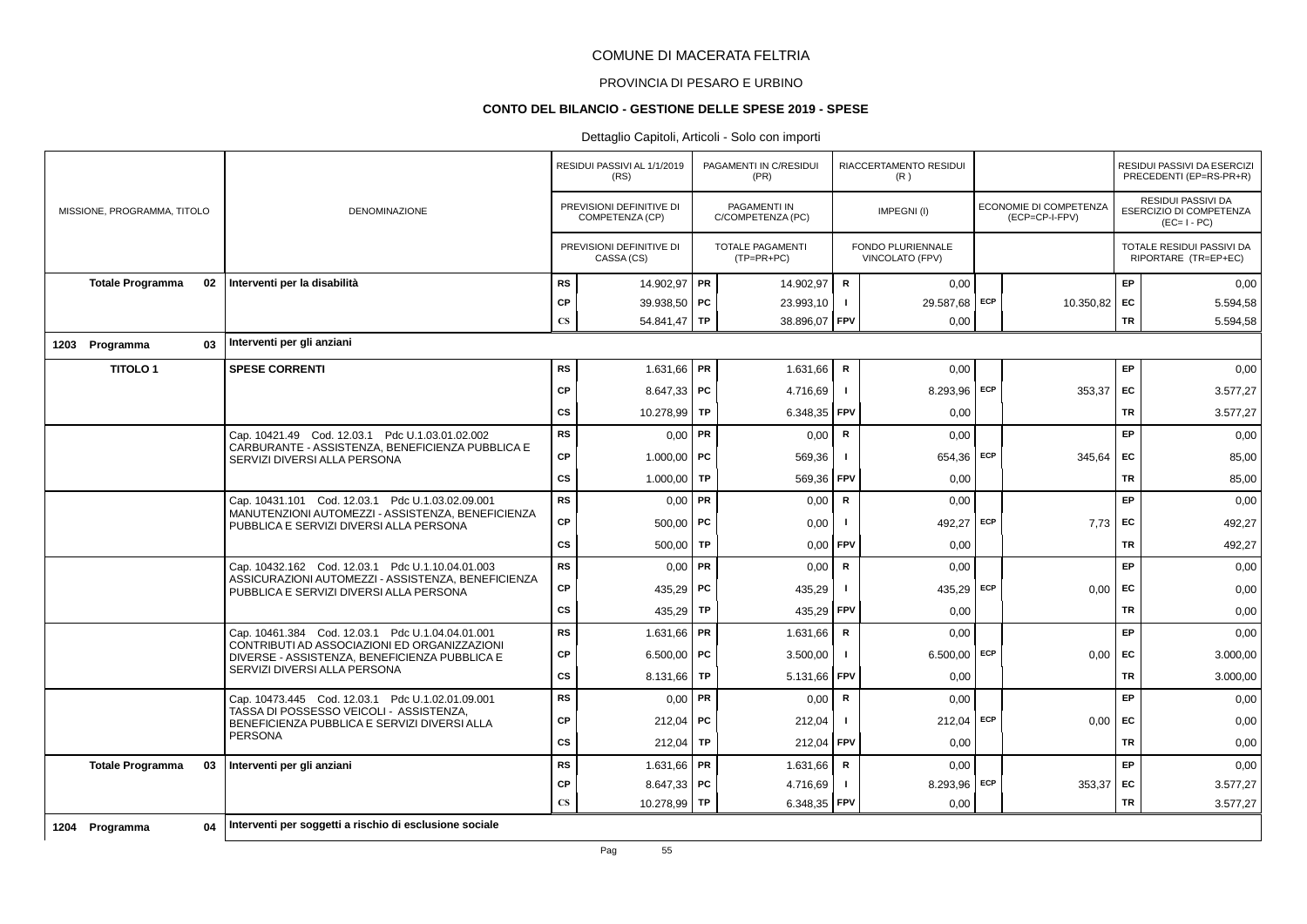# PROVINCIA DI PESARO E URBINO

#### **CONTO DEL BILANCIO - GESTIONE DELLE SPESE 2019 - SPESE**

|                               |                                                                                                      |                        | RESIDUI PASSIVI AL 1/1/2019<br>(RS)         |    | PAGAMENTI IN C/RESIDUI<br>(PR)           |              | RIACCERTAMENTO RESIDUI<br>(R)        |     |                                                 |           | RESIDUI PASSIVI DA ESERCIZI<br>PRECEDENTI (EP=RS-PR+R)       |
|-------------------------------|------------------------------------------------------------------------------------------------------|------------------------|---------------------------------------------|----|------------------------------------------|--------------|--------------------------------------|-----|-------------------------------------------------|-----------|--------------------------------------------------------------|
| MISSIONE, PROGRAMMA, TITOLO   | DENOMINAZIONE                                                                                        |                        | PREVISIONI DEFINITIVE DI<br>COMPETENZA (CP) |    | <b>PAGAMENTI IN</b><br>C/COMPETENZA (PC) |              | IMPEGNI(I)                           |     | <b>ECONOMIE DI COMPETENZA</b><br>(ECP=CP-I-FPV) |           | RESIDUI PASSIVI DA<br>ESERCIZIO DI COMPETENZA<br>$(EC=I-PC)$ |
|                               |                                                                                                      |                        | PREVISIONI DEFINITIVE DI<br>CASSA (CS)      |    | <b>TOTALE PAGAMENTI</b><br>$(TP=PR+PC)$  |              | FONDO PLURIENNALE<br>VINCOLATO (FPV) |     |                                                 |           | TOTALE RESIDUI PASSIVI DA<br>RIPORTARE (TR=EP+EC)            |
| <b>TITOLO1</b>                | <b>SPESE CORRENTI</b>                                                                                | <b>RS</b>              | $0,00$ PR                                   |    | 0,00                                     | $\mathbf R$  | 0,00                                 |     |                                                 | EP        | 0,00                                                         |
|                               |                                                                                                      | <b>CP</b>              | 15.563,60 PC                                |    | 15.563,60                                | -1           | 15.563,60                            | ECP | 0,00                                            | EC        | 0,00                                                         |
|                               |                                                                                                      | <b>CS</b>              | 15.563,60                                   | TP | 15.563,60                                | FPV          | 0,00                                 |     |                                                 | <b>TR</b> | 0,00                                                         |
|                               | Cap. 10410.1 Cod. 12.04.1 Pdc U.1.01.01.01.008                                                       | <b>RS</b>              | $0,00$ PR                                   |    | 0,00                                     | R            | 0,00                                 |     |                                                 | EP        | 0,00                                                         |
|                               | TIROCINI DI ORIENTAMENTO, FORMAZIONE ED<br>INSERIMENTO FINALIZZATI ALL'INCLUSIONE SOCIALE            | <b>CP</b>              | 14.160,00 PC                                |    | 14.160,00                                | $\mathbf{I}$ | 14.160,00 ECP                        |     | 0,00                                            | EC        | 0,00                                                         |
|                               |                                                                                                      | <b>CS</b>              | 14.160,00 TP                                |    | 14.160,00                                | <b>FPV</b>   | 0,00                                 |     |                                                 | <b>TR</b> | 0,00                                                         |
|                               | Cap. 10411.2 Cod. 12.04.1 Pdc U.1.01.02.01.999                                                       | <b>RS</b>              | $0,00$ PR                                   |    | 0,00                                     | ${\sf R}$    | 0.00                                 |     |                                                 | EP        | 0,00                                                         |
|                               | CONTRIBUTI ASS.VI SU TIROCINI DI ORIENTAMENTO,<br>FORMAZIONE ED INSERIMENTO FINALIZZATI              | <b>CP</b>              | $200,00$ PC                                 |    | 200,00                                   |              | $200,00$ ECP                         |     | 0,00                                            | <b>FC</b> | 0,00                                                         |
|                               | ALL'INCLUSIONE SOCIALE                                                                               | <b>CS</b>              | 200,00                                      | TP | 200,00                                   | FPV          | 0.00                                 |     |                                                 | <b>TR</b> | 0,00                                                         |
|                               | Cap. 10471.443 Cod. 12.04.1 Pdc U.1.02.01.01.001                                                     | <b>RS</b>              | $0,00$ PR                                   |    | 0,00                                     | $\mathbf R$  | 0,00                                 |     |                                                 | EP        | 0,00                                                         |
|                               | I.R.A.P. TIROCINI DI ORIENTAMENTO, FORMAZIONE ED<br>INSERIMENTO FINALIZZATI ALL'INCLUSIONE SOCIALE   | <b>CP</b>              | 1.203,60   PC                               |    | 1.203,60                                 |              | $1.203,60$ ECP                       |     | $0,00$ EC                                       |           | 0,00                                                         |
|                               |                                                                                                      | CS                     | 1.203,60                                    | TP | 1.203,60                                 | FPV          | 0,00                                 |     |                                                 | <b>TR</b> | 0,00                                                         |
| <b>Totale Programma</b><br>04 | Interventi per soggetti a rischio di esclusione sociale                                              | <b>RS</b>              | $0,00$ PR                                   |    | 0,00                                     | $\mathsf{R}$ | 0,00                                 |     |                                                 | <b>EP</b> | 0,00                                                         |
|                               |                                                                                                      | <b>CP</b>              | 15.563,60 PC                                |    | 15.563,60                                |              | 15.563,60                            | ECP | 0,00                                            | EC        | 0,00                                                         |
|                               |                                                                                                      | $\mathbf{C}\mathbf{S}$ | 15.563,60 TP                                |    | 15.563,60                                | FPV          | 0,00                                 |     |                                                 | TR        | 0,00                                                         |
| 05<br>1205 Programma          | Interventi per le famiglie                                                                           |                        |                                             |    |                                          |              |                                      |     |                                                 |           |                                                              |
| <b>TITOLO1</b>                | <b>SPESE CORRENTI</b>                                                                                | <b>RS</b>              | 73,16 PR                                    |    | 0,00                                     | $\mathbf R$  | $-73,16$                             |     |                                                 | EP        | 0,00                                                         |
|                               |                                                                                                      | <b>CP</b>              | 300,00   $PC$                               |    | 166,00                                   | - 1          | 166,00 ECP                           |     | 134,00                                          | EC        | 0,00                                                         |
|                               |                                                                                                      | <b>CS</b>              | 373.16                                      | TP | 166,00                                   | FPV          | 0.00                                 |     |                                                 | <b>TR</b> | 0,00                                                         |
|                               | Cap. 10433.180 Cod. 12.05.1 Pdc U.1.03.02.99.999<br>PRESTAZIONI VARIE (ASSISTENZA PROFUGHI MINORI) - | RS                     | 73,16 PR                                    |    | 0,00                                     | ${\sf R}$    | $-73,16$                             |     |                                                 | EP        | 0,00                                                         |
|                               | ASSISTENZA, BENEFICIENZA PUBBLICA E SERVIZI DIVERSI                                                  | <b>CP</b>              | $0,00$   PC                                 |    | 0,00                                     | -1           | $0,00$ ECP                           |     | 0,00                                            | <b>FC</b> | 0,00                                                         |
|                               | <b>ALLA PERSONA</b>                                                                                  | <b>CS</b>              | 73,16                                       | TP | 0,00                                     | FPV          | 0,00                                 |     |                                                 | TR        | 0,00                                                         |
|                               | Cap. 10457.351 Cod. 12.05.1 Pdc U.1.04.01.02.001<br>COMPARTECIPAZIONE ALLA COPERTURA DEI RIMBORSI    | RS                     | $0,00$ PR                                   |    | 0,00                                     | R            | 0,00                                 |     |                                                 | EP        | 0,00                                                         |
|                               | ALLE AZIENDE DEL TRASPORTO PUBBLICO LOCALE                                                           | <b>CP</b>              | $300,00$ PC                                 |    | 166,00                                   |              | 166,00 ECP                           |     | 134,00                                          | <b>FC</b> | 0,00                                                         |
|                               | (VENDITA DI TITOLI DI VIAGGIO A TARIFFA AGEVOLATA)                                                   | <b>CS</b>              | 300,00   TP                                 |    | 166,00 FPV                               |              | 0,00                                 |     |                                                 | TR        | 0,00                                                         |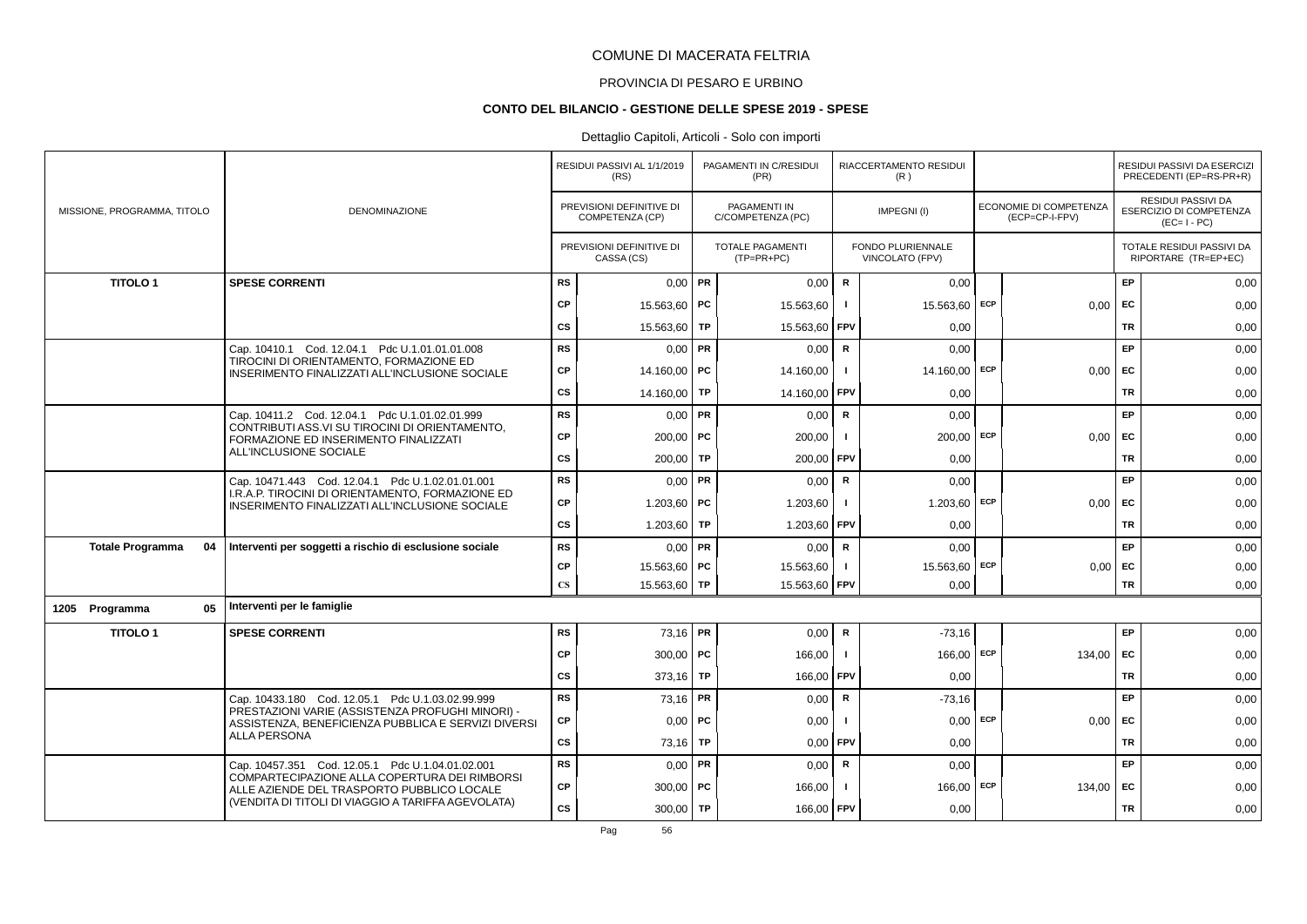# PROVINCIA DI PESARO E URBINO

#### **CONTO DEL BILANCIO - GESTIONE DELLE SPESE 2019 - SPESE**

|                             |    |                                                                                                  |                        | RESIDUI PASSIVI AL 1/1/2019<br>(RS)         |           | PAGAMENTI IN C/RESIDUI<br>(PR)           |                | RIACCERTAMENTO RESIDUI<br>(R)               |     |                                          |           | RESIDUI PASSIVI DA ESERCIZI<br>PRECEDENTI (EP=RS-PR+R)       |
|-----------------------------|----|--------------------------------------------------------------------------------------------------|------------------------|---------------------------------------------|-----------|------------------------------------------|----------------|---------------------------------------------|-----|------------------------------------------|-----------|--------------------------------------------------------------|
| MISSIONE, PROGRAMMA, TITOLO |    | <b>DENOMINAZIONE</b>                                                                             |                        | PREVISIONI DEFINITIVE DI<br>COMPETENZA (CP) |           | <b>PAGAMENTI IN</b><br>C/COMPETENZA (PC) |                | IMPEGNI(I)                                  |     | ECONOMIE DI COMPETENZA<br>(ECP=CP-I-FPV) |           | RESIDUI PASSIVI DA<br>ESERCIZIO DI COMPETENZA<br>$(EC=I-PC)$ |
|                             |    |                                                                                                  |                        | PREVISIONI DEFINITIVE DI<br>CASSA (CS)      |           | <b>TOTALE PAGAMENTI</b><br>$(TP=PR+PC)$  |                | <b>FONDO PLURIENNALE</b><br>VINCOLATO (FPV) |     |                                          |           | TOTALE RESIDUI PASSIVI DA<br>RIPORTARE (TR=EP+EC)            |
| <b>Totale Programma</b>     | 05 | Interventi per le famiglie                                                                       | <b>RS</b>              | 73,16 PR                                    |           | 0,00                                     | R              | $-73,16$                                    |     |                                          | EP        | 0,00                                                         |
|                             |    |                                                                                                  | CP                     | 300,00   $PC$                               |           | 166,00                                   | $\mathbf{I}$   | 166,00                                      | ECP | 134,00 EC                                |           | 0,00                                                         |
|                             |    |                                                                                                  | $\mathbf{C}\mathbf{S}$ | 373,16 TP                                   |           | 166,00 FPV                               |                | 0,00                                        |     |                                          | <b>TR</b> | 0,00                                                         |
| 1206 Programma              | 06 | Interventi per il diritto alla casa                                                              |                        |                                             |           |                                          |                |                                             |     |                                          |           |                                                              |
| <b>TITOLO1</b>              |    | <b>SPESE CORRENTI</b>                                                                            | <b>RS</b>              | $0,00$ PR                                   |           | 0,00                                     | R              | 0.00                                        |     |                                          | EP        | 0,00                                                         |
|                             |    |                                                                                                  | CP                     | $2.500.00$ PC                               |           | 0,00                                     | -1             | 324,65 ECP                                  |     | $2.175,35$ EC                            |           | 324,65                                                       |
|                             |    |                                                                                                  | CS                     | 2.500,00                                    | TP        | 0.00                                     | <b>FPV</b>     | 0,00                                        |     |                                          | TR        | 324,65                                                       |
|                             |    | Cap. 10460.364 Cod. 12.06.1 Pdc U.1.04.02.05.999                                                 | <b>RS</b>              | $0,00$ PR                                   |           | 0,00                                     | R              | 0,00                                        |     |                                          | EP        | 0,00                                                         |
|                             |    | FONDO A SOSTEGNO DELL'ACCESSO ALLE ABITAZIONI IN<br>LOCAZIONE (INTERVENTI AI SENSI DELLA LEGGE   | CP                     | $2.500,00$ PC                               |           | 0,00                                     | -1             | $324,65$ ECP                                |     | 2.175.35                                 | FC        | 324,65                                                       |
|                             |    | <b>REGIONALE N. 36/2005)</b>                                                                     | cs                     | $2.500,00$ TP                               |           | 0,00                                     | <b>FPV</b>     | 0.00                                        |     |                                          | <b>TR</b> | 324,65                                                       |
| <b>Totale Programma</b>     | 06 | Interventi per il diritto alla casa                                                              | <b>RS</b>              | $0,00$ PR                                   |           | 0,00                                     | R              | 0,00                                        |     |                                          | EP        | 0,00                                                         |
|                             |    |                                                                                                  | CP                     | $2.500,00$ PC                               |           | 0,00                                     | $\blacksquare$ | 324,65 ECP                                  |     | $2.175,35$ EC                            |           | 324,65                                                       |
|                             |    |                                                                                                  | $\mathbf{C}\mathbf{S}$ | $2.500,00$ TP                               |           | $0,00$ FPV                               |                | 0,00                                        |     |                                          | <b>TR</b> | 324,65                                                       |
| 1207 Programma              | 07 | Programmazione e governo della rete dei servizi sociosanitari e sociali                          |                        |                                             |           |                                          |                |                                             |     |                                          |           |                                                              |
| <b>TITOLO1</b>              |    | <b>SPESE CORRENTI</b>                                                                            | <b>RS</b>              | 41,32 PR                                    |           | 41,32                                    | R              | 0,00                                        |     |                                          | EP        | 0,00                                                         |
|                             |    |                                                                                                  | CP                     | 41,32   PC                                  |           | 41,32                                    | -1             | $41,32$ ECP                                 |     | 0.00                                     | EC        | 0,00                                                         |
|                             |    |                                                                                                  | CS                     | 82,64                                       | TP        | 82,64                                    | <b>FPV</b>     | 0,00                                        |     |                                          | TR        | 0,00                                                         |
|                             |    | Cap. 10457.341 Cod. 12.07.1 Pdc U.1.04.03.99.999                                                 | <b>RS</b>              | 41,32   PR                                  |           | 41,32                                    | $\mathsf{R}$   | 0,00                                        |     |                                          | EP        | 0,00                                                         |
|                             |    | TRASFERIMENTO ALLA FARMACIA RURALE - ASSISTENZA,<br>BENEFICIENZA PUBBLICA E SERVIZI DIVERSI ALLA | CP                     | 41,32   PC                                  |           | 41,32                                    | $\blacksquare$ | $41,32$ ECP                                 |     | $0,00$ EC                                |           | 0,00                                                         |
|                             |    | PERSONA                                                                                          | cs                     | 82,64                                       | <b>TP</b> | 82.64                                    | <b>FPV</b>     | 0,00                                        |     |                                          | <b>TR</b> | 0,00                                                         |
| <b>Totale Programma</b>     | 07 | Programmazione e governo della rete dei servizi sociosanitari                                    | <b>RS</b>              | 41,32 PR                                    |           | 41,32                                    | R              | 0,00                                        |     |                                          | EP.       | 0,00                                                         |
|                             |    | e sociali                                                                                        | CP                     | 41,32 PC                                    |           | 41,32                                    |                | 41,32                                       | ECP | $0,00$ EC                                |           | 0,00                                                         |
|                             |    |                                                                                                  | $\mathbf{C}\mathbf{S}$ | 82,64                                       | TP        | 82,64                                    | FPV            | 0,00                                        |     |                                          | <b>TR</b> | 0,00                                                         |
| 1209 Programma              | 09 | Servizio necroscopico e cimiteriale                                                              |                        |                                             |           |                                          |                |                                             |     |                                          |           |                                                              |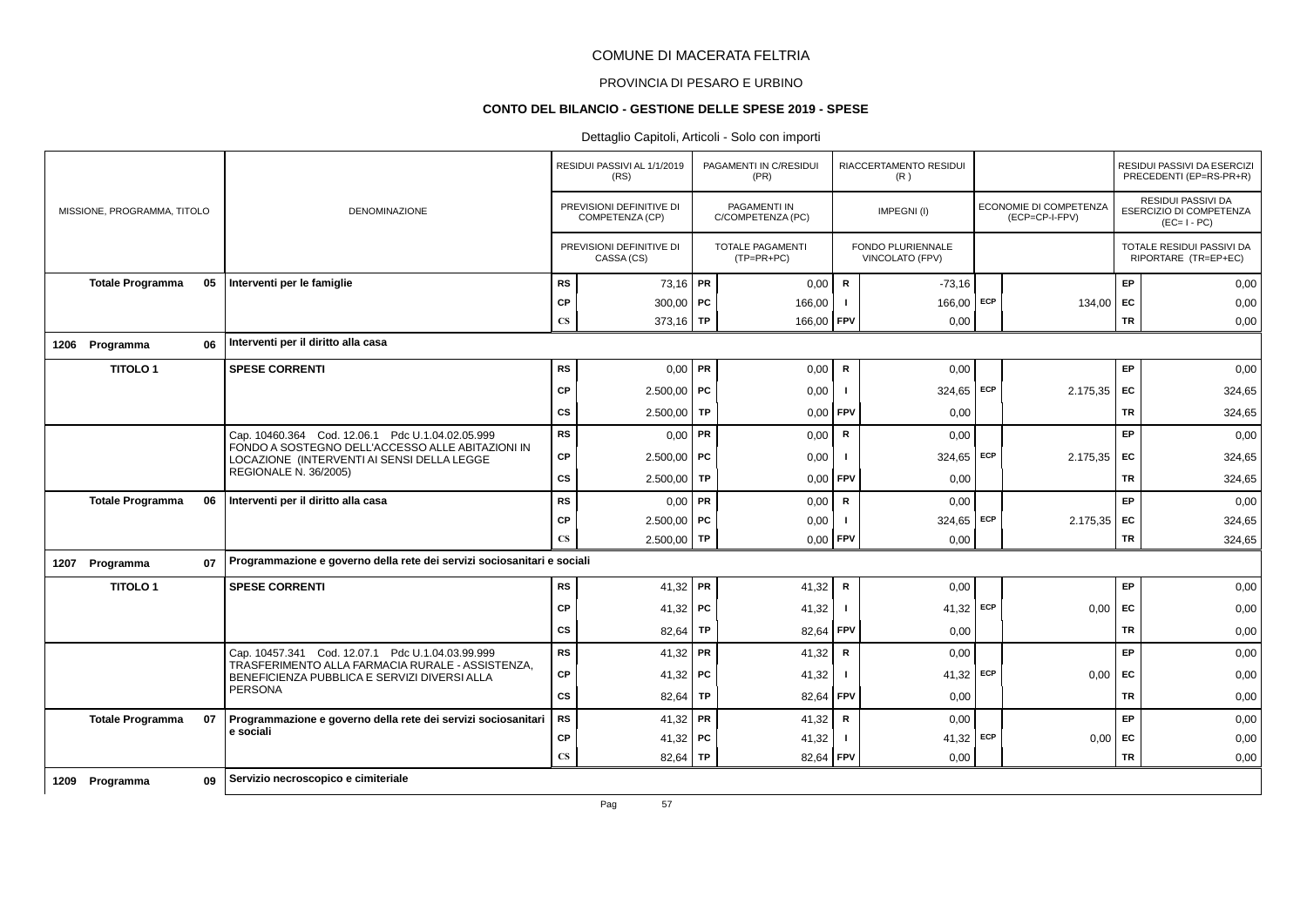# PROVINCIA DI PESARO E URBINO

#### **CONTO DEL BILANCIO - GESTIONE DELLE SPESE 2019 - SPESE**

|                               |                                                                                              |                        | RESIDUI PASSIVI AL 1/1/2019<br>(RS)         | PAGAMENTI IN C/RESIDUI<br>(PR)          |              | RIACCERTAMENTO RESIDUI<br>(R)               |     |                                                 |           | RESIDUI PASSIVI DA ESERCIZI<br>PRECEDENTI (EP=RS-PR+R)              |
|-------------------------------|----------------------------------------------------------------------------------------------|------------------------|---------------------------------------------|-----------------------------------------|--------------|---------------------------------------------|-----|-------------------------------------------------|-----------|---------------------------------------------------------------------|
| MISSIONE, PROGRAMMA, TITOLO   | DENOMINAZIONE                                                                                |                        | PREVISIONI DEFINITIVE DI<br>COMPETENZA (CP) | PAGAMENTI IN<br>C/COMPETENZA (PC)       |              | IMPEGNI(I)                                  |     | <b>ECONOMIE DI COMPETENZA</b><br>(ECP=CP-I-FPV) |           | <b>RESIDUI PASSIVI DA</b><br>ESERCIZIO DI COMPETENZA<br>$(EC=I-PC)$ |
|                               |                                                                                              |                        | PREVISIONI DEFINITIVE DI<br>CASSA (CS)      | <b>TOTALE PAGAMENTI</b><br>$(TP=PR+PC)$ |              | <b>FONDO PLURIENNALE</b><br>VINCOLATO (FPV) |     |                                                 |           | TOTALE RESIDUI PASSIVI DA<br>RIPORTARE (TR=EP+EC)                   |
| <b>TITOLO1</b>                | <b>SPESE CORRENTI</b>                                                                        | <b>RS</b>              | $2.202,33$ PR                               | 2.202,33                                | $\mathsf{R}$ | 0,00                                        |     |                                                 | EP        | 0,00                                                                |
|                               |                                                                                              | CP                     | 60.410,74   PC                              | 12.838,33                               | $\mathbf{I}$ | 14.196,40                                   | ECP | 46.214,34                                       | EC        | 1.358,07                                                            |
|                               |                                                                                              | CS                     | 62.613,07   TP                              | 15.040.66                               | <b>FPV</b>   | 0.00                                        |     |                                                 | TR        | 1.358,07                                                            |
|                               | Cap. 10522.61 Cod. 12.09.1 Pdc U.1.03.01.02.999                                              | <b>RS</b>              | $0.00$ PR                                   | 0,00                                    | $\mathsf{R}$ | 0,00                                        |     |                                                 | EP        | 0,00                                                                |
|                               | ACQUISTI PER MANUTENZIONE IMPIANTI ED<br>ATTREZZATURE - SERVIZIO NECROSCOPICO E CIMITERIALE  | СP                     | $1.000,00$ PC                               | 989,20                                  | -1           | 989,20                                      | ECP | 10,80                                           | EC        | 0,00                                                                |
|                               |                                                                                              | cs                     | 1.000,00 TP                                 | 989,20                                  | FPV          | 0,00                                        |     |                                                 | TR        | 0,00                                                                |
|                               | Cap. 10533.174 Cod. 12.09.1 Pdc U.1.03.02.99.999                                             | <b>RS</b>              | $1.963,37$ PR                               | 1.963,37                                | $\mathsf{R}$ | 0.00                                        |     |                                                 | <b>EP</b> | 0,00                                                                |
|                               | PRESTAZIONI PER SERVIZI CIMITERIALI                                                          | <b>CP</b>              | 15,000.00 PC                                | 7.698,07                                | $\mathbf{I}$ | 8.768,13 ECP                                |     | 6.231.87                                        | EC        | 1.070,06                                                            |
|                               |                                                                                              | $\mathsf{cs}$          | 16.963,37 TP                                | $9.661,44$ FPV                          |              | 0,00                                        |     |                                                 | <b>TR</b> | 1.070,06                                                            |
|                               | Cap. 10533.175 Cod. 12.09.1 Pdc U.1.03.02.99.999                                             | <b>RS</b>              | $0,00$ PR                                   | 0,00                                    | $\mathsf{R}$ | 0,00                                        |     |                                                 | <b>EP</b> | 0,00                                                                |
|                               | PRESTAZIONE DI SERVIZI CIMITERIALI RELATIVI<br>ALL'ORDINARIA ESUMAZIONE, ESTUMULAZIONE E     | CP                     | 39.500.00 PC                                | 0.00                                    |              | 0,00                                        | ECP | 39.500.00                                       | EC        | 0,00                                                                |
|                               | <b>TRASLAZIONE DI SALME</b>                                                                  | CS                     | 39.500,00 TP                                | 0,00                                    | <b>FPV</b>   | 0,00                                        |     |                                                 | <b>TR</b> | 0,00                                                                |
|                               | Cap. 10538.262 Cod. 12.09.1 Pdc U.1.03.02.05.004                                             | <b>RS</b>              | $26,33$ PR                                  | 26,33                                   | $\mathsf{R}$ | 0,00                                        |     |                                                 | EP        | 0,00                                                                |
|                               | ENERGIA ELETTRICA - SERVIZIO NECROSCOPICO E<br><b>CIMITERIALE</b>                            | CP                     | 750,00   PC                                 | 413,23                                  | -1           | 492,50                                      | ECP | 257,50                                          | EC        | 79,27                                                               |
|                               |                                                                                              | CS                     | 776,33 TP                                   | 439,56 FPV                              |              | 0.00                                        |     |                                                 | TR        | 79,27                                                               |
|                               | Cap. 10538.263 Cod. 12.09.1 Pdc U.1.03.02.05.005                                             | <b>RS</b>              | $212,63$ PR                                 | 212,63                                  | $\mathsf{R}$ | 0,00                                        |     |                                                 | <b>EP</b> | 0,00                                                                |
|                               | ACQUA - SERVIZIO NECROSCOPICO E CIMITERIALE                                                  | CP                     | 1.250,00   PC                               | 827,09                                  | -1           | 1.035,83                                    | ECP | 214,17                                          | EC        | 208,74                                                              |
|                               |                                                                                              | cs                     | 1.462,63   TP                               | 1.039,72 FPV                            |              | 0,00                                        |     |                                                 | TR        | 208,74                                                              |
|                               | Cap. 10565.405 Cod. 12.09.1 Pdc U.1.07.05.04.003                                             | <b>RS</b>              | $0.00$ PR                                   | 0,00                                    | R            | 0.00                                        |     |                                                 | EP        | 0,00                                                                |
|                               | QUOTE INTERESSE AMMORTAMENTO MUTUI CASSA DD.PP.<br>SPA - SERVIZIO NECROSCOPICO E CIMITERIALE | СP                     | $2.910.74$ PC                               | 2.910,74                                | $\mathbf{I}$ | 2.910.74                                    | ECP | 0,00                                            | EC        | 0,00                                                                |
|                               |                                                                                              | $\mathsf{cs}$          | $2.910,74$ TP                               | 2.910,74                                | <b>FPV</b>   | 0,00                                        |     |                                                 | <b>TR</b> | 0,00                                                                |
| 09<br><b>Totale Programma</b> | Servizio necroscopico e cimiteriale                                                          | <b>RS</b>              | $2.202,33$ PR                               | 2.202,33                                | R            | 0,00                                        |     |                                                 | EP        | 0,00                                                                |
|                               |                                                                                              | <b>CP</b>              | 60.410,74   PC                              | 12.838,33                               | $\mathbf{I}$ | 14.196,40                                   | ECP | 46.214,34                                       | EC        | 1.358,07                                                            |
|                               |                                                                                              | $\mathbf{C}\mathbf{S}$ | 62.613,07   TP                              | 15.040,66 FPV                           |              | 0,00                                        |     |                                                 | TR        | 1.358,07                                                            |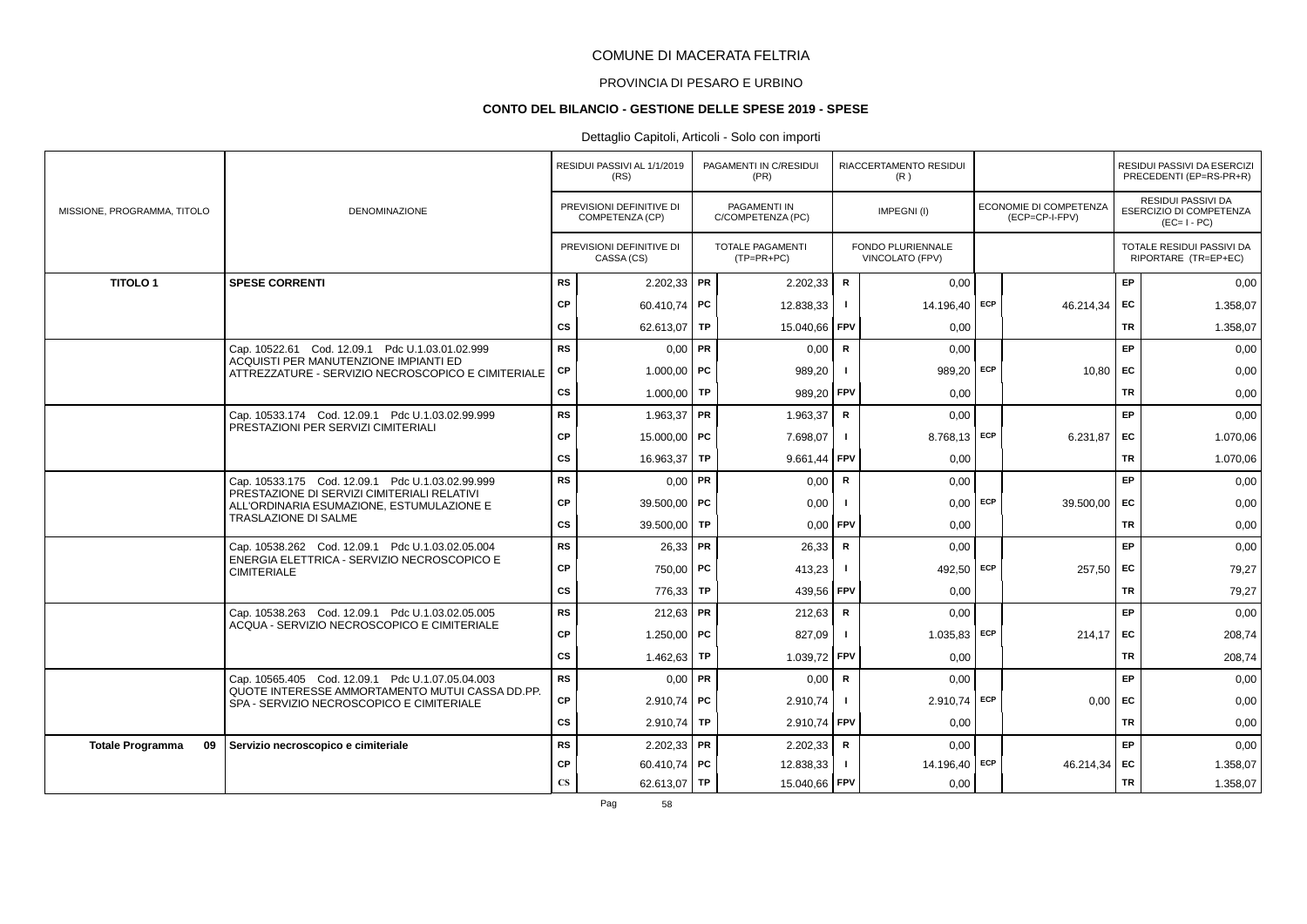# PROVINCIA DI PESARO E URBINO

#### **CONTO DEL BILANCIO - GESTIONE DELLE SPESE 2019 - SPESE**

# Dettaglio Capitoli, Articoli - Solo con importi

|                                            |                                               |           | RESIDUI PASSIVI AL 1/1/2019<br>(RS)         | PAGAMENTI IN C/RESIDUI<br>(PR)    |   | RIACCERTAMENTO RESIDUI<br>(R)               |                                            |           | I RESIDUI PASSIVI DA ESERCIZI<br>PRECEDENTI (EP=RS-PR+R)            |
|--------------------------------------------|-----------------------------------------------|-----------|---------------------------------------------|-----------------------------------|---|---------------------------------------------|--------------------------------------------|-----------|---------------------------------------------------------------------|
| MISSIONE, PROGRAMMA, TITOLO                | DENOMINAZIONE                                 |           | PREVISIONI DEFINITIVE DI<br>COMPETENZA (CP) | PAGAMENTI IN<br>C/COMPETENZA (PC) |   | IMPEGNI(I)                                  | I ECONOMIE DI COMPETENZA<br>(ECP=CP-I-FPV) |           | RESIDUI PASSIVI DA<br><b>ESERCIZIO DI COMPETENZA</b><br>$(EC=I-PC)$ |
|                                            |                                               |           | PREVISIONI DEFINITIVE DI<br>CASSA (CS)      | TOTALE PAGAMENTI<br>$(TP=PR+PC)$  |   | <b>FONDO PLURIENNALE</b><br>VINCOLATO (FPV) |                                            |           | TOTALE RESIDUI PASSIVI DA<br>RIPORTARE (TR=EP+EC)                   |
| <b>TOTALE MISSIONE</b><br>12 <sup>12</sup> | Diritti sociali, politiche sociali e famiglia | <b>RS</b> | $30.843.38$ PR                              | 30.770.22                         | R | $-73,16$                                    |                                            | EP        | 0,00                                                                |
|                                            |                                               | <b>CP</b> | 155.169,78 PC                               | 80.338,33                         |   | $95.941,90$ ECP                             | 59.227.88 EC                               |           | 15.603,57                                                           |
|                                            |                                               | <b>CS</b> | 186.013,16 TP                               | 111.108,55 <b>FPV</b>             |   | 0,00                                        |                                            | <b>TR</b> | 15.603,57                                                           |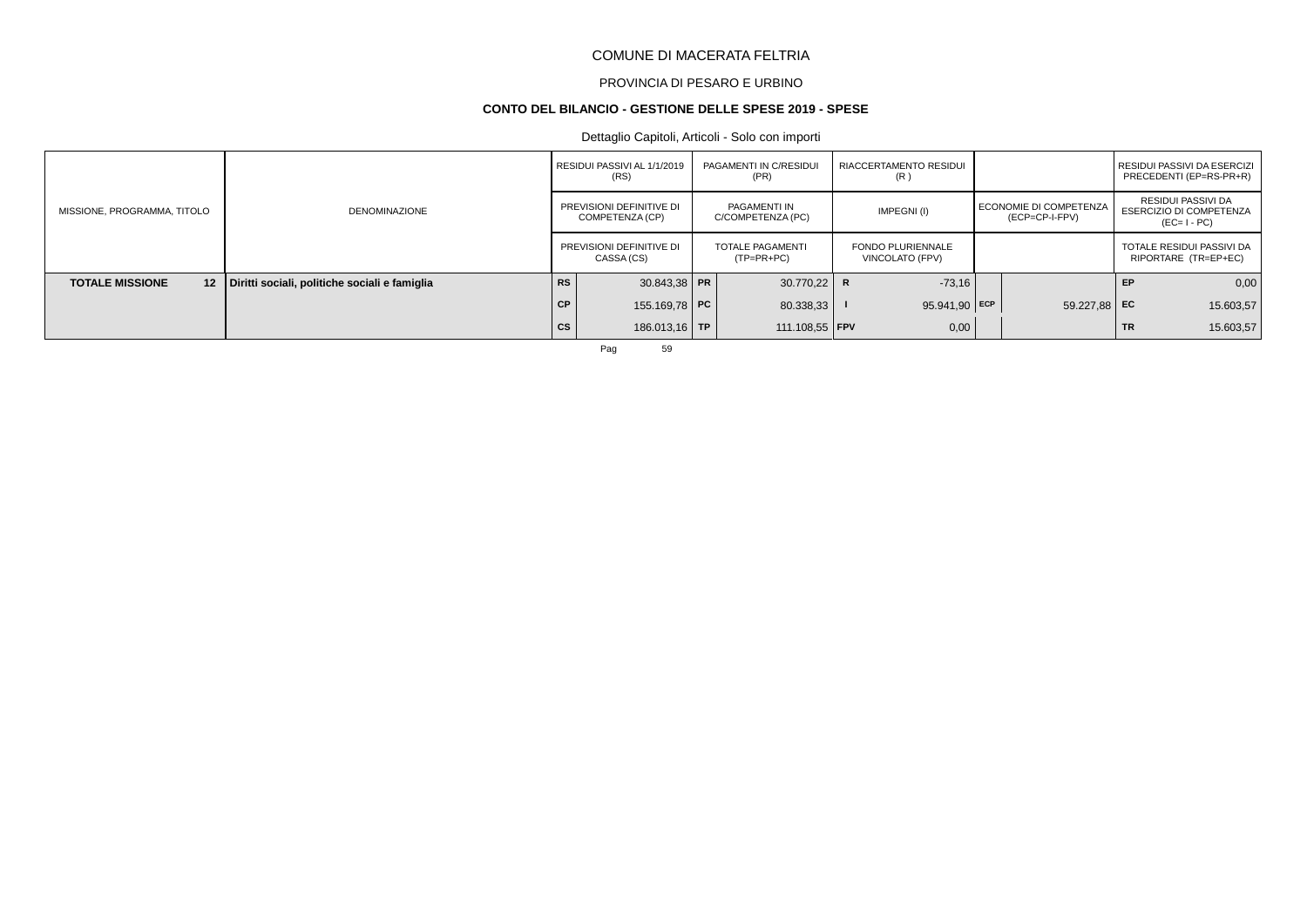# PROVINCIA DI PESARO E URBINO

#### **CONTO DEL BILANCIO - GESTIONE DELLE SPESE 2019 - SPESE**

# Dettaglio Capitoli, Articoli - Solo con importi

|                             |    |                                                                                                    |                        | RESIDUI PASSIVI AL 1/1/2019<br>(RS)         | PAGAMENTI IN C/RESIDUI<br>(PR)          |              | RIACCERTAMENTO RESIDUI<br>(R)               |     |                                          |           | RESIDUI PASSIVI DA ESERCIZI<br>PRECEDENTI (EP=RS-PR+R)                     |
|-----------------------------|----|----------------------------------------------------------------------------------------------------|------------------------|---------------------------------------------|-----------------------------------------|--------------|---------------------------------------------|-----|------------------------------------------|-----------|----------------------------------------------------------------------------|
| MISSIONE, PROGRAMMA, TITOLO |    | <b>DENOMINAZIONE</b>                                                                               |                        | PREVISIONI DEFINITIVE DI<br>COMPETENZA (CP) | PAGAMENTI IN<br>C/COMPETENZA (PC)       |              | IMPEGNI(I)                                  |     | ECONOMIE DI COMPETENZA<br>(ECP=CP-I-FPV) |           | <b>RESIDUI PASSIVI DA</b><br><b>ESERCIZIO DI COMPETENZA</b><br>$(EC=I-PC)$ |
|                             |    |                                                                                                    |                        | PREVISIONI DEFINITIVE DI<br>CASSA (CS)      | <b>TOTALE PAGAMENTI</b><br>$(TP=PR+PC)$ |              | <b>FONDO PLURIENNALE</b><br>VINCOLATO (FPV) |     |                                          |           | TOTALE RESIDUI PASSIVI DA<br>RIPORTARE (TR=EP+EC)                          |
| <b>MISSIONE</b>             | 13 | Tutela della salute                                                                                |                        |                                             |                                         |              |                                             |     |                                          |           |                                                                            |
| Programma<br>1307           | 07 | Ulteriori spese in materia sanitaria                                                               |                        |                                             |                                         |              |                                             |     |                                          |           |                                                                            |
| <b>TITOLO1</b>              |    | <b>SPESE CORRENTI</b>                                                                              | <b>RS</b>              | 393,26   PR                                 | 393,26                                  | R            | 0,00                                        |     |                                          | EP        | 0,00                                                                       |
|                             |    |                                                                                                    | CP                     | $2.590,73$ PC                               | 2.275,99                                |              | $2.567,13$ ECP                              |     | 23,60                                    | <b>FC</b> | 291,14                                                                     |
|                             |    |                                                                                                    | CS                     | $2.983.99$ TP                               | 2.669,25 FPV                            |              | 0,00                                        |     |                                          | <b>TR</b> | 291,14                                                                     |
|                             |    | Cap. 9633.128 Cod. 13.07.1 Pdc U.1.03.02.99.999<br>RICOVERO - CUSTODIA E MANTENIMENTO CANI RANDAGI | <b>RS</b>              | $159,42$ PR                                 | 159,42                                  | R            | 0,00                                        |     |                                          | EP        | 0,00                                                                       |
|                             |    | (RIFUGIO COMUNITARIO)                                                                              | CP                     | $590,73$ PC                                 | 590,73                                  |              | 590,73                                      | ECP | 0,00                                     | EC        | 0,00                                                                       |
|                             |    |                                                                                                    | CS                     | $750,15$ TP                                 | 750,15 FPV                              |              | 0,00                                        |     |                                          | <b>TR</b> | 0,00                                                                       |
|                             |    | Cap. 9633.200 Cod. 13.07.1 Pdc U.1.03.02.99.999<br>SERVIZIO DI DERATTIZZAZIONE DEL TERRITORIO      | <b>RS</b>              | $233,84$ PR                                 | 233,84                                  | $\mathbf R$  | 0,00                                        |     |                                          | EP        | 0,00                                                                       |
|                             |    | <b>COMUNALE</b>                                                                                    | <b>CP</b>              | $2.000,00$ PC                               | 1.685,26                                |              | 1.976,40                                    | ECP | 23,60                                    | <b>FC</b> | 291,14                                                                     |
|                             |    |                                                                                                    | СS                     | $2.233,84$ TP                               | 1.919,10 FPV                            |              | 0,00                                        |     |                                          | <b>TR</b> | 291,14                                                                     |
| <b>Totale Programma</b>     | 07 | Ulteriori spese in materia sanitaria                                                               | <b>RS</b>              | 393,26   PR                                 | 393,26                                  | R            | 0,00                                        |     |                                          | <b>EP</b> | 0,00                                                                       |
|                             |    |                                                                                                    | <b>CP</b>              | $2.590,73$ PC                               | 2.275,99                                |              | $2.567,13$ ECP                              |     | $23,60$ EC                               |           | 291,14                                                                     |
|                             |    |                                                                                                    | $\mathbf{C}\mathbf{S}$ | $2.983,99$ TP                               | 2.669,25                                | FPV          | 0,00                                        |     |                                          | <b>TR</b> | 291,14                                                                     |
| <b>TOTALE MISSIONE</b>      | 13 | Tutela della salute                                                                                | <b>RS</b>              | 393,26 PR                                   | 393,26                                  | $\mathsf{R}$ | 0,00                                        |     |                                          | EP        | 0,00                                                                       |
|                             |    |                                                                                                    | <b>CP</b>              | $2.590,73$ PC                               | 2.275,99                                | $\mathbf{I}$ | $2.567,13$ ECP                              |     | $23,60$ EC                               |           | 291,14                                                                     |
|                             |    |                                                                                                    | cs                     | $2.983,99$ TP                               | $2.669,25$ FPV                          |              | 0,00                                        |     |                                          | <b>TR</b> | 291,14                                                                     |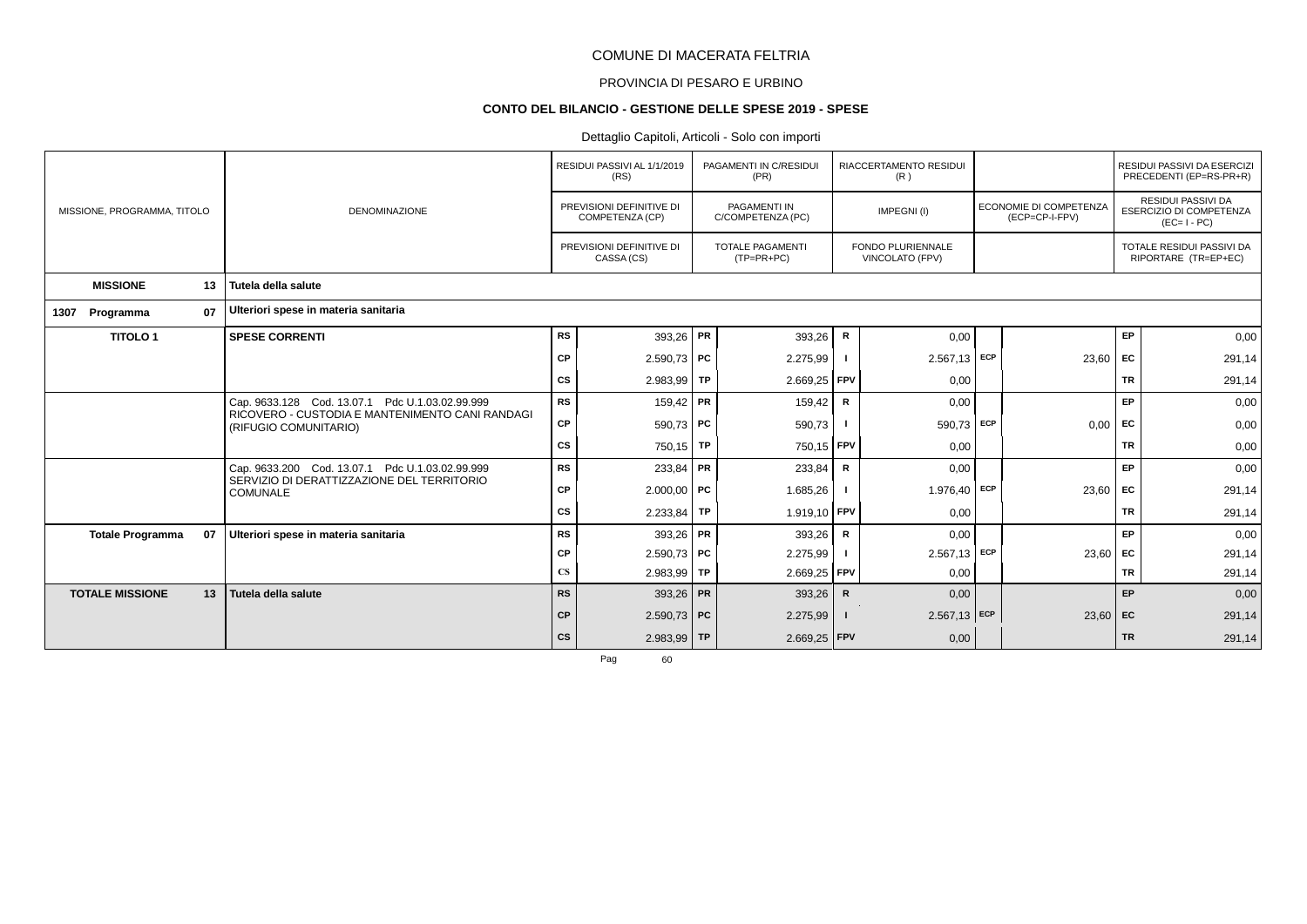# PROVINCIA DI PESARO E URBINO

# **CONTO DEL BILANCIO - GESTIONE DELLE SPESE 2019 - SPESE**

# Dettaglio Capitoli, Articoli - Solo con importi

|                             |    |                                                                                                      |           | RESIDUI PASSIVI AL 1/1/2019<br>(RS)         | PAGAMENTI IN C/RESIDUI<br>(PR)           |              | RIACCERTAMENTO RESIDUI<br>(R)               |            |                                          |           | RESIDUI PASSIVI DA ESERCIZI<br>PRECEDENTI (EP=RS-PR+R)                     |
|-----------------------------|----|------------------------------------------------------------------------------------------------------|-----------|---------------------------------------------|------------------------------------------|--------------|---------------------------------------------|------------|------------------------------------------|-----------|----------------------------------------------------------------------------|
| MISSIONE, PROGRAMMA, TITOLO |    | <b>DENOMINAZIONE</b>                                                                                 |           | PREVISIONI DEFINITIVE DI<br>COMPETENZA (CP) | <b>PAGAMENTI IN</b><br>C/COMPETENZA (PC) |              | IMPEGNI(I)                                  |            | ECONOMIE DI COMPETENZA<br>(ECP=CP-I-FPV) |           | <b>RESIDUI PASSIVI DA</b><br><b>ESERCIZIO DI COMPETENZA</b><br>$(EC=I-PC)$ |
|                             |    |                                                                                                      |           | PREVISIONI DEFINITIVE DI<br>CASSA (CS)      | <b>TOTALE PAGAMENTI</b><br>$(TP=PR+PC)$  |              | <b>FONDO PLURIENNALE</b><br>VINCOLATO (FPV) |            |                                          |           | TOTALE RESIDUI PASSIVI DA<br>RIPORTARE (TR=EP+EC)                          |
| <b>MISSIONE</b>             | 14 | Sviluppo economico e competitività                                                                   |           |                                             |                                          |              |                                             |            |                                          |           |                                                                            |
| Programma<br>1402           | 02 | Commercio - reti distributive - tutela dei consumatori                                               |           |                                             |                                          |              |                                             |            |                                          |           |                                                                            |
| <b>TITOLO1</b>              |    | <b>SPESE CORRENTI</b>                                                                                | <b>RS</b> | $0,00$ PR                                   | 0,00                                     | R            | 0,00                                        |            |                                          | EP        | 0,00                                                                       |
|                             |    |                                                                                                      | <b>CP</b> | $3.046,50$ PC                               | 3.046,50                                 |              | $3.046,50$ ECP                              |            | 0,00                                     | <b>FC</b> | 0,00                                                                       |
|                             |    |                                                                                                      | СS        | $3.046,50$ TP                               | 3.046,50 FPV                             |              | 0,00                                        |            |                                          | <b>TR</b> | 0,00                                                                       |
|                             |    | Cap. 11533.360 Cod. 14.02.1 Pdc U.1.03.02.16.999                                                     | <b>RS</b> | $0,00$ PR                                   | 0,00                                     | R            | 0,00                                        |            |                                          | EP        | 0,00                                                                       |
|                             |    | SPORTELLO UNICO PER LE ATTIVITA' PRODUTTIVE<br>(S.U.A.P.) - GESTIONE DEL SERVIZIO IN FORMA ASSOCIATA | СP        | $3.046,50$ PC                               | 3.046,50                                 |              | 3.046,50                                    | <b>ECP</b> | 0,00                                     | EC        | 0,00                                                                       |
|                             |    |                                                                                                      | CS        | $3.046,50$ TP                               | 3.046,50 FPV                             |              | 0,00                                        |            |                                          | <b>TR</b> | 0,00                                                                       |
| <b>Totale Programma</b>     | 02 | Commercio - reti distributive - tutela dei consumatori                                               | <b>RS</b> | $0,00$ PR                                   | 0,00                                     | R            | 0,00                                        |            |                                          | EP        | 0,00                                                                       |
|                             |    |                                                                                                      | CP        | $3.046,50$ PC                               | 3.046,50                                 |              | 3.046,50                                    | ECP        | 0,00                                     | EC        | 0,00                                                                       |
|                             |    |                                                                                                      | <b>CS</b> | $3.046,50$ TP                               | $3.046,50$ FPV                           |              | 0,00                                        |            |                                          | <b>TR</b> | 0,00                                                                       |
| <b>TOTALE MISSIONE</b>      | 14 | Sviluppo economico e competitività                                                                   | <b>RS</b> | $0,00$ PR                                   | 0,00                                     | $\mathsf{R}$ | 0,00                                        |            |                                          | <b>EP</b> | 0,00                                                                       |
|                             |    |                                                                                                      | <b>CP</b> | $3.046,50$ PC                               | 3.046,50                                 |              | $3.046,50$ ECP                              |            | $0,00$ EC                                |           | 0,00                                                                       |
|                             |    |                                                                                                      | <b>CS</b> | $3.046,50$ TP                               | $3.046,50$ FPV                           |              | 0,00                                        |            |                                          | <b>TR</b> | 0,00                                                                       |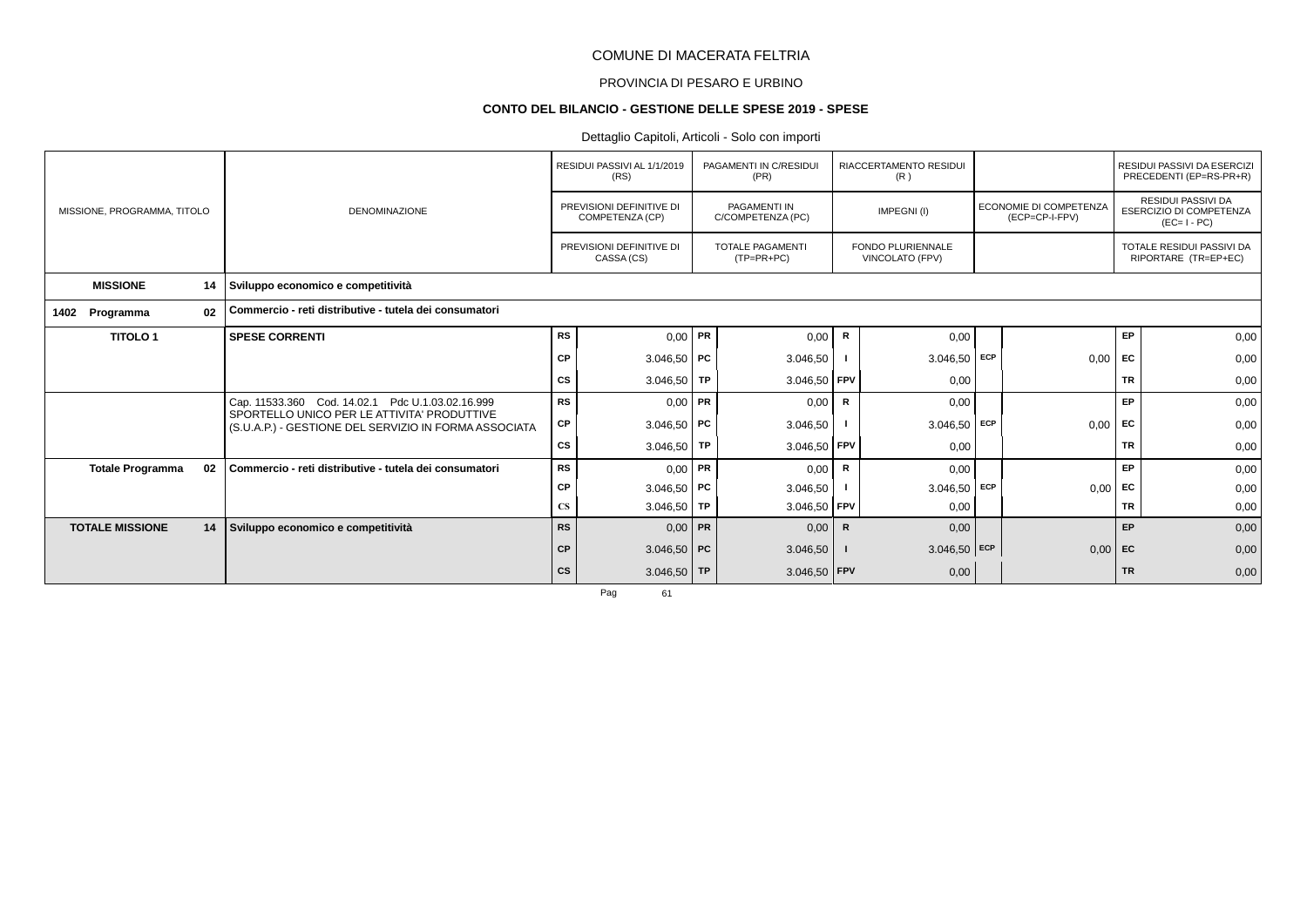# PROVINCIA DI PESARO E URBINO

# **CONTO DEL BILANCIO - GESTIONE DELLE SPESE 2019 - SPESE**

# Dettaglio Capitoli, Articoli - Solo con importi

|                             |    |                                                                             |           | RESIDUI PASSIVI AL 1/1/2019<br>(RS)         | PAGAMENTI IN C/RESIDUI<br>(PR)           |              | RIACCERTAMENTO RESIDUI<br>(R)               |            |                                          |           | RESIDUI PASSIVI DA ESERCIZI<br>PRECEDENTI (EP=RS-PR+R)              |
|-----------------------------|----|-----------------------------------------------------------------------------|-----------|---------------------------------------------|------------------------------------------|--------------|---------------------------------------------|------------|------------------------------------------|-----------|---------------------------------------------------------------------|
| MISSIONE, PROGRAMMA, TITOLO |    | <b>DENOMINAZIONE</b>                                                        |           | PREVISIONI DEFINITIVE DI<br>COMPETENZA (CP) | <b>PAGAMENTI IN</b><br>C/COMPETENZA (PC) |              | IMPEGNI(I)                                  |            | ECONOMIE DI COMPETENZA<br>(ECP=CP-I-FPV) |           | <b>RESIDUI PASSIVI DA</b><br>ESERCIZIO DI COMPETENZA<br>$(EC=I-PC)$ |
|                             |    |                                                                             |           | PREVISIONI DEFINITIVE DI<br>CASSA (CS)      | <b>TOTALE PAGAMENTI</b><br>$(TP=PR+PC)$  |              | <b>FONDO PLURIENNALE</b><br>VINCOLATO (FPV) |            |                                          |           | TOTALE RESIDUI PASSIVI DA<br>RIPORTARE (TR=EP+EC)                   |
| <b>MISSIONE</b>             | 16 | Agricoltura, politiche agroalimentari e pesca                               |           |                                             |                                          |              |                                             |            |                                          |           |                                                                     |
| Programma<br>1601           | 01 | Sviluppo del settore agricolo e del sistema Agroalimentare                  |           |                                             |                                          |              |                                             |            |                                          |           |                                                                     |
| <b>TITOLO1</b>              |    | <b>SPESE CORRENTI</b>                                                       | <b>RS</b> | $0,00$ PR                                   | 0,00                                     | R            | 0,00                                        |            |                                          | EP        | 0,00                                                                |
|                             |    |                                                                             | <b>CP</b> | $312,00$ PC                                 | 0,00                                     |              | $312,00$ ECP                                |            | 0,00                                     | <b>FC</b> | 312,00                                                              |
|                             |    |                                                                             | СS        | 312,00   TP                                 | $0,00$ FPV                               |              | 0,00                                        |            |                                          | <b>TR</b> | 312,00                                                              |
|                             |    | Cap. 11759.355 Cod. 16.01.1 Pdc U.1.04.04.01.001                            | <b>RS</b> | $0,00$ PR                                   | 0,00                                     | R            | 0,00                                        |            |                                          | EP        | 0,00                                                                |
|                             |    | COMITATO PROMOTORE "DISTRETTI RURALI" - SERVIZI<br>RELATIVI ALL'AGRICOLTURA | CP        | 312,00   PC                                 | 0,00                                     |              | 312,00                                      | <b>ECP</b> | 0,00                                     | EC        | 312,00                                                              |
|                             |    |                                                                             | CS        | $312,00$ TP                                 | $0.00$ FPV                               |              | 0,00                                        |            |                                          | <b>TR</b> | 312,00                                                              |
| <b>Totale Programma</b>     | 01 | Sviluppo del settore agricolo e del sistema Agroalimentare                  | <b>RS</b> | $0,00$ PR                                   | 0,00                                     | R            | 0,00                                        |            |                                          | EP        | 0,00                                                                |
|                             |    |                                                                             | CP        | 312,00   PC                                 | 0,00                                     |              | 312,00                                      | ECP        | 0,00                                     | EC        | 312,00                                                              |
|                             |    |                                                                             | <b>CS</b> | 312,00 TP                                   | $0,00$ FPV                               |              | 0,00                                        |            |                                          | <b>TR</b> | 312,00                                                              |
| <b>TOTALE MISSIONE</b>      | 16 | Agricoltura, politiche agroalimentari e pesca                               | <b>RS</b> | $0,00$ PR                                   | 0,00                                     | $\mathsf{R}$ | 0,00                                        |            |                                          | <b>EP</b> | 0,00                                                                |
|                             |    |                                                                             | <b>CP</b> | $312,00$ PC                                 | 0,00                                     |              | $312,00$ ECP                                |            | $0,00$ EC                                |           | 312,00                                                              |
|                             |    |                                                                             | <b>CS</b> | 312,00 TP                                   | $0,00$ FPV                               |              | 0,00                                        |            |                                          | <b>TR</b> | 312,00                                                              |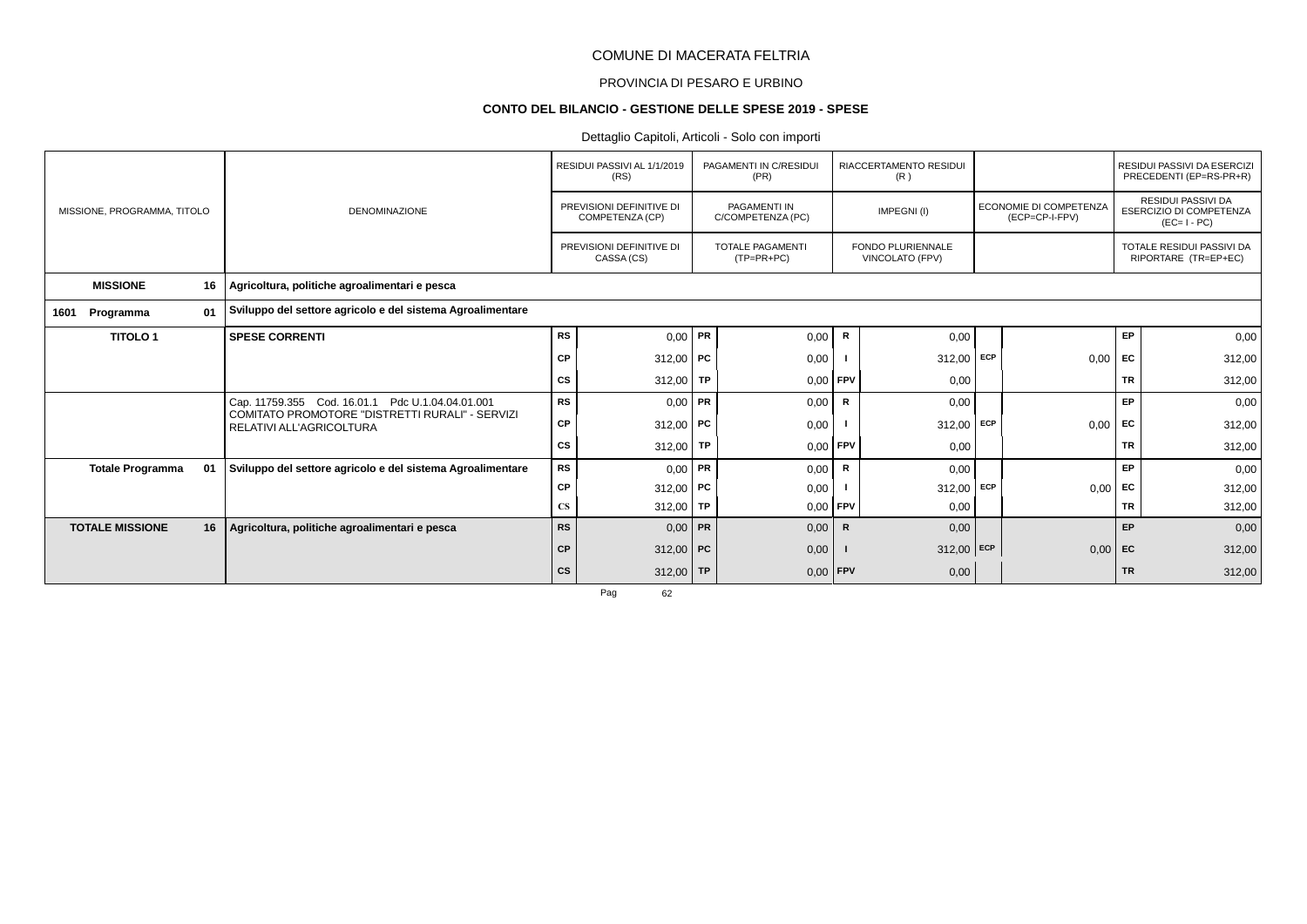# PROVINCIA DI PESARO E URBINO

### **CONTO DEL BILANCIO - GESTIONE DELLE SPESE 2019 - SPESE**

# Dettaglio Capitoli, Articoli - Solo con importi

|                             |    |                                                                                            |                        | RESIDUI PASSIVI AL 1/1/2019<br>(RS)         |    | PAGAMENTI IN C/RESIDUI<br>(PR)          |              | RIACCERTAMENTO RESIDUI<br>(R)               |     |                                          |           | RESIDUI PASSIVI DA ESERCIZI<br>PRECEDENTI (EP=RS-PR+R)              |
|-----------------------------|----|--------------------------------------------------------------------------------------------|------------------------|---------------------------------------------|----|-----------------------------------------|--------------|---------------------------------------------|-----|------------------------------------------|-----------|---------------------------------------------------------------------|
| MISSIONE, PROGRAMMA, TITOLO |    | <b>DENOMINAZIONE</b>                                                                       |                        | PREVISIONI DEFINITIVE DI<br>COMPETENZA (CP) |    | PAGAMENTI IN<br>C/COMPETENZA (PC)       |              | IMPEGNI(I)                                  |     | ECONOMIE DI COMPETENZA<br>(ECP=CP-I-FPV) |           | RESIDUI PASSIVI DA<br><b>ESERCIZIO DI COMPETENZA</b><br>$(EC=I-PC)$ |
|                             |    |                                                                                            |                        | PREVISIONI DEFINITIVE DI<br>CASSA (CS)      |    | <b>TOTALE PAGAMENTI</b><br>$(TP=PR+PC)$ |              | <b>FONDO PLURIENNALE</b><br>VINCOLATO (FPV) |     |                                          |           | TOTALE RESIDUI PASSIVI DA<br>RIPORTARE (TR=EP+EC)                   |
| <b>MISSIONE</b>             | 17 | Energia e diversificazione delle fonti energetiche                                         |                        |                                             |    |                                         |              |                                             |     |                                          |           |                                                                     |
| Programma<br>1701           | 01 | Fonti energetiche                                                                          |                        |                                             |    |                                         |              |                                             |     |                                          |           |                                                                     |
| <b>TITOLO1</b>              |    | <b>SPESE CORRENTI</b>                                                                      | <b>RS</b>              | 1.708,00 PR                                 |    | 1.708,00                                | $\mathbf R$  | 0,00                                        |     |                                          | EP        | 0,00                                                                |
|                             |    |                                                                                            | CP                     | $2.833,51$ PC                               |    | 2.385,93                                |              | 2.625,00                                    | ECP | 208,51                                   | EC        | 239,07                                                              |
|                             |    |                                                                                            | <b>CS</b>              | 4.541,51                                    | TP | 4.093,93                                | <b>FPV</b>   | 0,00                                        |     |                                          | TR        | 239,07                                                              |
|                             |    | Cap. 1531.100 Cod. 17.01.1 Pdc U.1.03.02.09.004                                            | <b>RS</b>              | $1.708,00$ PR                               |    | 1.708,00                                | $\mathsf{R}$ | 0,00                                        |     |                                          | <b>EP</b> | 0,00                                                                |
|                             |    | ASSISTENZA TECNICA IMPIANTI FOTOVOLTAICI                                                   | CP                     | $2.013,00$ PC                               |    | 1.773,93                                |              | 2.013,00                                    | ECP | 0,00                                     | EC        | 239,07                                                              |
|                             |    |                                                                                            | <b>CS</b>              | 3.721,00 TP                                 |    | 3.481,93 FPV                            |              | 0,00                                        |     |                                          | <b>TR</b> | 239,07                                                              |
|                             |    | Cap. 1532.163 Cod. 17.01.1 Pdc U.1.10.04.01.002                                            | <b>RS</b>              | $0.00$ PR                                   |    | 0,00                                    | R            | 0,00                                        |     |                                          | <b>EP</b> | 0,00                                                                |
|                             |    | ASSICURAZIONE IMPIANTI FOTOVOLTAICI                                                        | CP                     | $520,51$ PC                                 |    | 490,22                                  |              | 490,22                                      | ECP | 30,29                                    | EC        | 0,00                                                                |
|                             |    |                                                                                            | CS                     | 520,51                                      | TP | 490,22                                  | <b>FPV</b>   | 0,00                                        |     |                                          | <b>TR</b> | 0,00                                                                |
|                             |    | Cap. 12333.174 Cod. 17.01.1 Pdc U.1.03.02.99.999                                           | <b>RS</b>              | $0,00$ PR                                   |    | 0,00                                    | $\mathbf R$  | 0,00                                        |     |                                          | <b>EP</b> | 0,00                                                                |
|                             |    | ALTRI SERVIZI SPECIFICI - COSTI AMMINISTRATIVI ECC.<br>GESTIONE SERVIZIO SCAMBIO SUL POSTO | CP                     | 300,00   $PC$                               |    | 121,78                                  |              | 121,78                                      | ECP | 178,22                                   | EC        | 0,00                                                                |
|                             |    |                                                                                            | <b>CS</b>              | 300,00   TP                                 |    | 121,78 FPV                              |              | 0,00                                        |     |                                          | <b>TR</b> | 0,00                                                                |
| <b>Totale Programma</b>     | 01 | Fonti energetiche                                                                          | <b>RS</b>              | $1.708,00$ PR                               |    | 1.708,00                                | $\mathbf R$  | 0,00                                        |     |                                          | EP        | 0,00                                                                |
|                             |    |                                                                                            | CP                     | 2.833,51                                    | PC | 2.385,93                                |              | 2.625,00                                    | ECP | 208,51                                   | EC        | 239,07                                                              |
|                             |    |                                                                                            | $\mathbf{C}\mathbf{S}$ | 4.541,51   TP                               |    | 4.093,93                                | FPV          | 0,00                                        |     |                                          | <b>TR</b> | 239,07                                                              |
| <b>TOTALE MISSIONE</b>      | 17 | Energia e diversificazione delle fonti energetiche                                         | <b>RS</b>              | $1.708,00$ PR                               |    | 1.708,00                                | $\mathbf R$  | 0,00                                        |     |                                          | EP        | 0,00                                                                |
|                             |    |                                                                                            | <b>CP</b>              | $2.833,51$ PC                               |    | 2.385,93                                |              | $2.625,00$ ECP                              |     | $208,51$ EC                              |           | 239,07                                                              |
|                             |    |                                                                                            | <b>CS</b>              | $4.541,51$ TP                               |    | 4.093,93 FPV                            |              | 0,00                                        |     |                                          | <b>TR</b> | 239,07                                                              |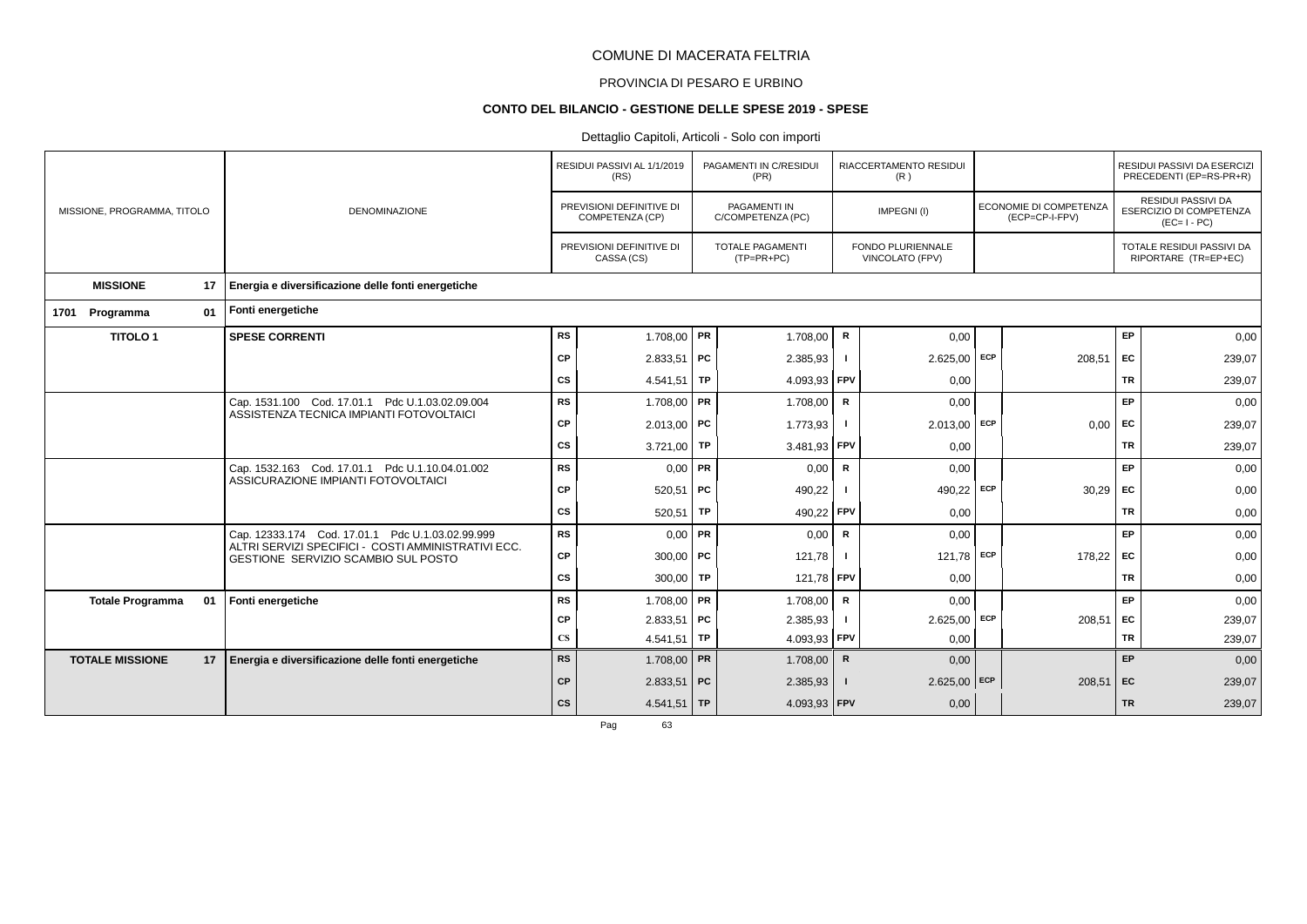#### PROVINCIA DI PESARO E URBINO

#### **CONTO DEL BILANCIO - GESTIONE DELLE SPESE 2019 - SPESE**

|                             |    |                                                                                                        |                        | RESIDUI PASSIVI AL 1/1/2019<br>(RS)         |           | PAGAMENTI IN C/RESIDUI<br>(PR)          |                | RIACCERTAMENTO RESIDUI<br>(R)        |     |                                          |                 | RESIDUI PASSIVI DA ESERCIZI<br>PRECEDENTI (EP=RS-PR+R)              |
|-----------------------------|----|--------------------------------------------------------------------------------------------------------|------------------------|---------------------------------------------|-----------|-----------------------------------------|----------------|--------------------------------------|-----|------------------------------------------|-----------------|---------------------------------------------------------------------|
| MISSIONE, PROGRAMMA, TITOLO |    | <b>DENOMINAZIONE</b>                                                                                   |                        | PREVISIONI DEFINITIVE DI<br>COMPETENZA (CP) |           | PAGAMENTI IN<br>C/COMPETENZA (PC)       |                | IMPEGNI(I)                           |     | ECONOMIE DI COMPETENZA<br>(ECP=CP-I-FPV) |                 | RESIDUI PASSIVI DA<br><b>ESERCIZIO DI COMPETENZA</b><br>$(EC=I-PC)$ |
|                             |    |                                                                                                        |                        | PREVISIONI DEFINITIVE DI<br>CASSA (CS)      |           | <b>TOTALE PAGAMENTI</b><br>$(TP=PR+PC)$ |                | FONDO PLURIENNALE<br>VINCOLATO (FPV) |     |                                          |                 | TOTALE RESIDUI PASSIVI DA<br>RIPORTARE (TR=EP+EC)                   |
| <b>MISSIONE</b>             | 20 | Fondi e accantonamenti                                                                                 |                        |                                             |           |                                         |                |                                      |     |                                          |                 |                                                                     |
| 2001 Programma              | 01 | Fondo di riserva                                                                                       |                        |                                             |           |                                         |                |                                      |     |                                          |                 |                                                                     |
| <b>TITOLO1</b>              |    | <b>SPESE CORRENTI</b>                                                                                  | RS                     | $0,00$ PR                                   |           | 0,00                                    | ${\mathbf R}$  | 0,00                                 |     |                                          | EP              | 0,00                                                                |
|                             |    |                                                                                                        | <b>CP</b>              | $0,00$   PC                                 |           | 0,00                                    | $\blacksquare$ | $0,00$ ECP                           |     | 0,00                                     | EC              | 0,00                                                                |
|                             |    |                                                                                                        | <b>CS</b>              | 33.080,38                                   | TP        | 0,00                                    | FPV            | 0,00                                 |     |                                          | <b>TR</b>       | 0,00                                                                |
|                             |    | Cap. 1900.0 Cod. 20.01.1 Pdc U.1.10.01.01.001<br>FONDO DI RISERVA DI CASSA                             | <b>RS</b>              | $0,00$ PR                                   |           | 0,00                                    | ${\mathbf R}$  | 0,00                                 |     |                                          | EP              | 0,00                                                                |
|                             |    |                                                                                                        | <b>CP</b>              | 0,00                                        | <b>PC</b> | 0,00                                    | -1             | $0,00$ ECP                           |     | 0,00                                     | EC              | 0,00                                                                |
|                             |    |                                                                                                        | <b>CS</b>              | 33.080,38                                   | TP        | 0,00                                    | FPV            | 0,00                                 |     |                                          | TR              | 0,00                                                                |
| <b>Totale Programma</b>     | 01 | Fondo di riserva                                                                                       | <b>RS</b>              | $0,00$ PR                                   |           | 0,00                                    | $\mathsf R$    | 0,00                                 |     |                                          | EP              | 0,00                                                                |
|                             |    |                                                                                                        | <b>CP</b>              | 0,00                                        | <b>PC</b> | 0,00                                    | $\blacksquare$ | $0,00$ ECP                           |     | 0,00                                     | EC              | 0,00                                                                |
|                             |    |                                                                                                        | $\mathbf{C}\mathbf{S}$ | 33.080,38   TP                              |           | 0,00                                    | FPV            | 0,00                                 |     |                                          | <b>TR</b>       | 0,00                                                                |
| 2002 Programma              | 02 | Fondo crediti di dubbia esigibilità                                                                    |                        |                                             |           |                                         |                |                                      |     |                                          |                 |                                                                     |
| <b>TITOLO1</b>              |    | <b>SPESE CORRENTI</b>                                                                                  | <b>RS</b>              | $0,00$ PR                                   |           | 0,00                                    | ${\mathbf R}$  | 0,00                                 |     |                                          | EP              | 0,00                                                                |
|                             |    |                                                                                                        | <b>CP</b>              | 36.500,00   PC                              |           | 0,00                                    | -1             | $0,00$ ECP                           |     | 36.500,00                                | EC              | 0,00                                                                |
|                             |    |                                                                                                        | <b>CS</b>              | 0,00                                        | TP        | 0,00                                    | FPV            | 0,00                                 |     |                                          | <b>TR</b>       | 0,00                                                                |
|                             |    | Cap. 1898.0 Cod. 20.02.1 Pdc U.1.10.01.03.001<br>FONDO CREDITI DI DUBBIA E DIFFICILE ESAZIONE DI PARTE | <b>RS</b>              | $0,00$ PR                                   |           | 0,00                                    | ${\sf R}$      | 0,00                                 |     |                                          | EP              | 0,00                                                                |
|                             |    | <b>CORRENTE</b>                                                                                        | CP                     | 36.500,00 PC                                |           | 0,00                                    | $\blacksquare$ | $0,00$ ECP                           |     | 36.500,00                                | EC              | 0,00                                                                |
|                             |    |                                                                                                        | <b>CS</b>              | 0,00                                        | TP        | 0,00                                    | FPV            | 0,00                                 |     |                                          | TR              | 0,00                                                                |
| <b>Totale Programma</b>     | 02 | Fondo crediti di dubbia esigibilità                                                                    | <b>RS</b>              | $0,00$ PR                                   |           | 0,00                                    | ${\mathbf R}$  | 0,00                                 |     |                                          | <b>EP</b>       | 0,00                                                                |
|                             |    |                                                                                                        | <b>CP</b>              | 36.500,00 PC                                |           | 0,00                                    | - 1<br>FPV     | 0,00                                 | ECP | 36.500,00                                | EC<br><b>TR</b> | 0,00                                                                |
|                             |    | <b>Altri Fondi</b>                                                                                     | $\mathbf{C}\mathbf{S}$ | $0,00$ TP                                   |           | 0,00                                    |                | 0,00                                 |     |                                          |                 | 0,00                                                                |
| 2003 Programma              | 03 |                                                                                                        |                        |                                             |           |                                         |                |                                      |     |                                          |                 |                                                                     |
| <b>TITOLO1</b>              |    | <b>SPESE CORRENTI</b>                                                                                  | <b>RS</b>              | $0,00$ PR                                   |           | 0,00                                    | $\mathsf R$    | 0,00                                 |     |                                          | EP              | 0,00                                                                |
|                             |    |                                                                                                        | <b>CP</b>              | 884,85   PC                                 |           | 0,00                                    | -1             | $0,00$ ECP                           |     | 884,85                                   | EC              | 0,00                                                                |
|                             |    |                                                                                                        | <b>CS</b>              | 0,00                                        | TP        | 0,00                                    | FPV            | 0,00                                 |     |                                          | TR              | 0,00                                                                |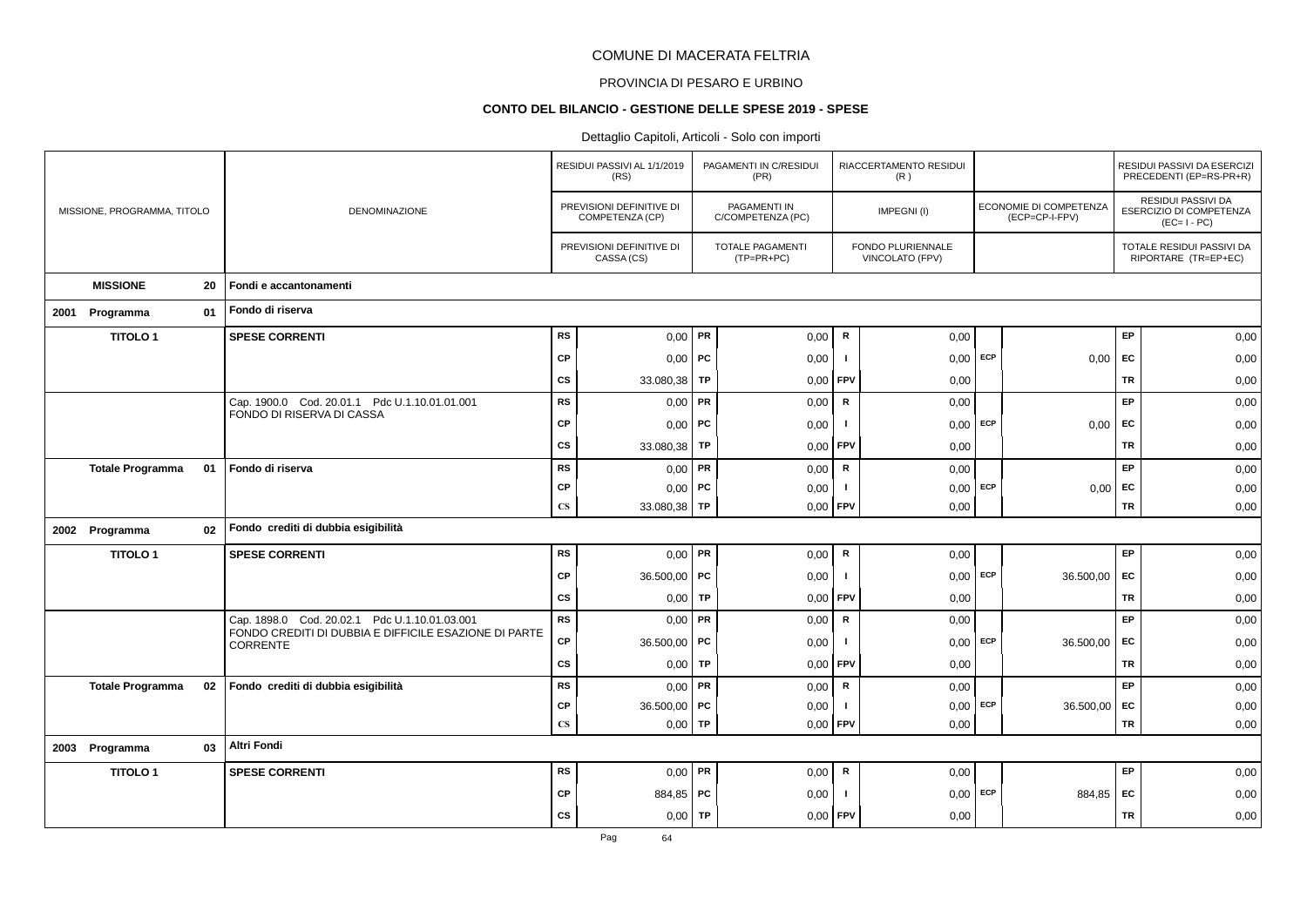# PROVINCIA DI PESARO E URBINO

#### **CONTO DEL BILANCIO - GESTIONE DELLE SPESE 2019 - SPESE**

# Dettaglio Capitoli, Articoli - Solo con importi

|                               |                                                                 |           | RESIDUI PASSIVI AL 1/1/2019<br>(RS)         |      | PAGAMENTI IN C/RESIDUI<br>(PR)    |              | RIACCERTAMENTO RESIDUI<br>(R)        |     |                                                 |           | RESIDUI PASSIVI DA ESERCIZI<br>PRECEDENTI (EP=RS-PR+R)       |
|-------------------------------|-----------------------------------------------------------------|-----------|---------------------------------------------|------|-----------------------------------|--------------|--------------------------------------|-----|-------------------------------------------------|-----------|--------------------------------------------------------------|
| MISSIONE, PROGRAMMA, TITOLO   | <b>DENOMINAZIONE</b>                                            |           | PREVISIONI DEFINITIVE DI<br>COMPETENZA (CP) |      | PAGAMENTI IN<br>C/COMPETENZA (PC) |              | IMPEGNI(I)                           |     | <b>ECONOMIE DI COMPETENZA</b><br>(ECP=CP-I-FPV) |           | RESIDUI PASSIVI DA<br>ESERCIZIO DI COMPETENZA<br>$(EC=I-PC)$ |
|                               |                                                                 |           | PREVISIONI DEFINITIVE DI<br>CASSA (CS)      |      | TOTALE PAGAMENTI<br>$(TP=PR+PC)$  |              | FONDO PLURIENNALE<br>VINCOLATO (FPV) |     |                                                 |           | TOTALE RESIDUI PASSIVI DA<br>RIPORTARE (TR=EP+EC)            |
|                               | Cap. 1130.82 Cod. 20.03.1 Pdc U.1.10.01.99.999                  | RS        | $0,00$ PR                                   |      | 0,00                              | $\mathsf{R}$ | 0,00                                 |     |                                                 | EP        | 0,00                                                         |
|                               | ACCANTONAMENTO INDENNITA' DI FINE MANDATO DEL<br><b>SINDACO</b> | <b>CP</b> | 884,85 PC                                   |      | 0,00                              |              | 0,00                                 | ECP | 884,85                                          | <b>FC</b> | 0,00                                                         |
|                               |                                                                 | CS        | 0,00                                        | TP   | 0,00                              | FPV          | 0,00                                 |     |                                                 | <b>TR</b> | 0,00                                                         |
| 03<br><b>Totale Programma</b> | <b>Altri Fondi</b>                                              | RS        | $0,00$ PR                                   |      | 0,00                              | R            | 0,00                                 |     |                                                 | EP        | 0,00                                                         |
|                               |                                                                 | <b>CP</b> | 884,85 PC                                   |      | 0,00                              |              | 0,00                                 | ECP | 884,85 EC                                       |           | 0,00                                                         |
|                               |                                                                 | <b>CS</b> | 0,00                                        | l TP | $0,00$ FPV                        |              | 0,00                                 |     |                                                 | <b>TR</b> | 0,00                                                         |
| <b>TOTALE MISSIONE</b><br>20  | Fondi e accantonamenti                                          | <b>RS</b> | $0.00$ PR                                   |      | 0,00                              | $\mathsf{R}$ | 0,00                                 |     |                                                 | EP        | 0,00                                                         |
|                               |                                                                 | <b>CP</b> | 37.384,85 PC                                |      | 0,00                              |              | $0,00$ ECP                           |     | 37.384,85 EC                                    |           | 0,00                                                         |
|                               |                                                                 | <b>CS</b> | $33.080,38$ TP                              |      | 0,00                              | FPV          | 0,00                                 |     |                                                 | <b>TR</b> | 0,00                                                         |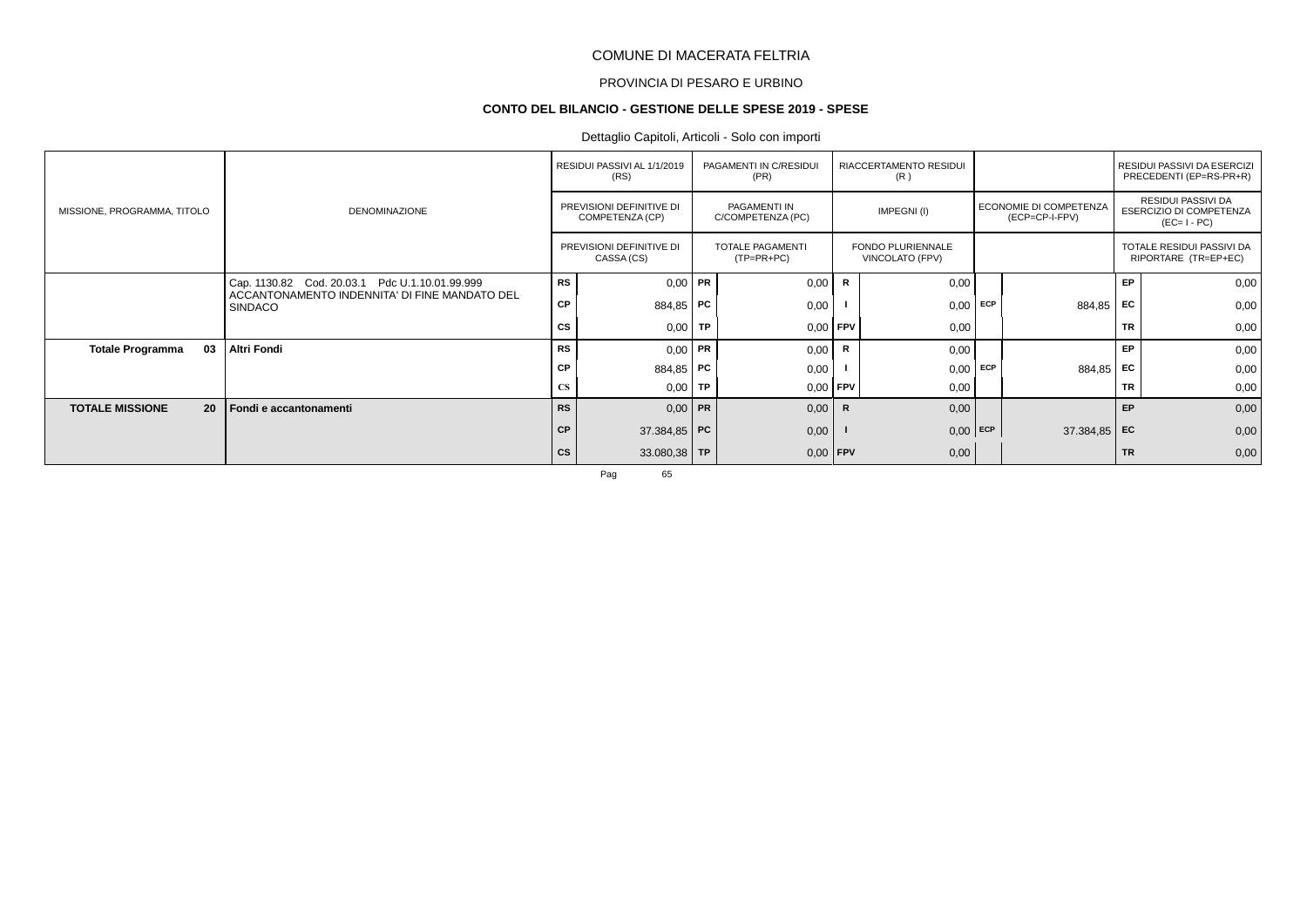# PROVINCIA DI PESARO E URBINO

#### **CONTO DEL BILANCIO - GESTIONE DELLE SPESE 2019 - SPESE**

# Dettaglio Capitoli, Articoli - Solo con importi

|                             |    |                                                                                               |                        | RESIDUI PASSIVI AL 1/1/2019<br>(RS)         |    | PAGAMENTI IN C/RESIDUI<br>(PR)        |              | RIACCERTAMENTO RESIDUI<br>(R)               |     |                                          |           | RESIDUI PASSIVI DA ESERCIZI<br>PRECEDENTI (EP=RS-PR+R)       |
|-----------------------------|----|-----------------------------------------------------------------------------------------------|------------------------|---------------------------------------------|----|---------------------------------------|--------------|---------------------------------------------|-----|------------------------------------------|-----------|--------------------------------------------------------------|
| MISSIONE, PROGRAMMA, TITOLO |    | <b>DENOMINAZIONE</b>                                                                          |                        | PREVISIONI DEFINITIVE DI<br>COMPETENZA (CP) |    | PAGAMENTI IN<br>C/COMPETENZA (PC)     |              | IMPEGNI(I)                                  |     | ECONOMIE DI COMPETENZA<br>(ECP=CP-I-FPV) |           | RESIDUI PASSIVI DA<br>ESERCIZIO DI COMPETENZA<br>$(EC=I-PC)$ |
|                             |    |                                                                                               |                        | PREVISIONI DEFINITIVE DI<br>CASSA (CS)      |    | <b>TOTALE PAGAMENTI</b><br>(TP=PR+PC) |              | <b>FONDO PLURIENNALE</b><br>VINCOLATO (FPV) |     |                                          |           | TOTALE RESIDUI PASSIVI DA<br>RIPORTARE (TR=EP+EC)            |
| <b>MISSIONE</b>             | 50 | Debito pubblico                                                                               |                        |                                             |    |                                       |              |                                             |     |                                          |           |                                                              |
| 5002 Programma              | 02 | Quota capitale ammortamento mutui e prestiti obbligazionari                                   |                        |                                             |    |                                       |              |                                             |     |                                          |           |                                                              |
| <b>TITOLO 4</b>             |    | Rimborso di prestiti                                                                          | <b>RS</b>              | $0.00$ PR                                   |    | 0,00                                  | ${\sf R}$    | 0,00                                        |     |                                          | EP        | 0,00                                                         |
|                             |    |                                                                                               | <b>CP</b>              | 99.616,95   PC                              |    | 99.616,94                             | $\mathbf{I}$ | 99.616,94 ECP                               |     | 0,01                                     | EC        | 0,00                                                         |
|                             |    |                                                                                               | CS                     | $99.616,95$ TP                              |    | 99.616,94                             | FPV          | 0,00                                        |     |                                          | <b>TR</b> | 0,00                                                         |
|                             |    | Cap. 31311.601 Cod. 50.02.4 Pdc U.4.03.01.04.003                                              | <b>RS</b>              | 0.00                                        | PR | 0,00                                  | R            | 0.00                                        |     |                                          | EP        | 0,00                                                         |
|                             |    | RIMBORSO QUOTE CAPITALE MUTUI CASSA DD.PP. -<br>GESTIONE ECONOMICA, FINANZIARIA, PROGRAMMAZIO | <b>CP</b>              | 61.710,01   PC                              |    | 61.710,01                             | $\mathbf{I}$ | 61.710,01 ECP                               |     | 0,00                                     | EC        | 0,00                                                         |
|                             |    |                                                                                               | cs                     | 61.710,01   TP                              |    | 61.710,01                             | FPV          | 0,00                                        |     |                                          | <b>TR</b> | 0,00                                                         |
|                             |    | Cap. 31311.602 Cod. 50.02.4 Pdc U.4.03.01.04.004                                              | <b>RS</b>              | $0,00$ PR                                   |    | 0,00                                  | $\mathsf{R}$ | 0,00                                        |     |                                          | EP        | 0,00                                                         |
|                             |    | RIMBORSO QUOTE CAPITALE MUTUI MINISTERO EC.FIN. -<br>GESTIONE ECONOMICA, FINANZIARIA, PROGR.  | CP                     | 26.947,78 PC                                |    | 26.947,77                             | -1           | 26.947,77 ECP                               |     | 0,01                                     | EC        | 0,00                                                         |
|                             |    |                                                                                               | CS                     | 26.947,78 TP                                |    | 26.947,77                             | <b>FPV</b>   | 0,00                                        |     |                                          | <b>TR</b> | 0,00                                                         |
|                             |    | Cap. 31312.671 Cod. 50.02.4 Pdc U.4.03.01.03.999                                              | <b>RS</b>              | $0,00$ PR                                   |    | 0,00                                  | $\mathbf R$  | 0,00                                        |     |                                          | EP        | 0,00                                                         |
|                             |    | RIMBORSO QUOTE CAPITALE MUTUI CREDITO SPORTIVO -<br>GESTIONE ECONOMICA, FINANZIARIA, PROGRAMM | CP                     | $3.422,12$ PC                               |    | 3.422,12                              |              | $3.422,12$ ECP                              |     | 0,00                                     | EC        | 0,00                                                         |
|                             |    |                                                                                               | CS                     | $3.422,12$ TP                               |    | 3.422,12 FPV                          |              | 0,00                                        |     |                                          | <b>TR</b> | 0,00                                                         |
|                             |    | Cap. 31313.677 Cod. 50.02.4 Pdc U.4.03.01.02.005                                              | <b>RS</b>              | $0,00$ PR                                   |    | 0,00                                  | $\mathsf R$  | 0,00                                        |     |                                          | EP        | 0,00                                                         |
|                             |    | RIMBORSO QUOTE CAPITALE UNIONE MONTANA<br>MONTEFELTRO - GESTIONE ECONOMICA, FINANZIARIA,      | CP                     | 7.537,04                                    | PC | 7.537,04                              |              | 7.537,04                                    | ECP | 0.00                                     | EC        | 0,00                                                         |
|                             |    | PROGRAMM.                                                                                     | <b>CS</b>              | 7.537,04 TP                                 |    | 7.537,04                              | FPV          | 0,00                                        |     |                                          | TR        | 0,00                                                         |
| <b>Totale Programma</b>     | 02 | Quota capitale ammortamento mutui e prestiti obbligazionari                                   | <b>RS</b>              | $0,00$ PR                                   |    | 0,00                                  | $\mathsf{R}$ | 0,00                                        |     |                                          | EP        | 0,00                                                         |
|                             |    |                                                                                               | CP                     | 99.616,95   PC                              |    | 99.616,94                             | $\mathbf{I}$ | 99.616,94 ECP                               |     | 0,01                                     | EC        | 0,00                                                         |
|                             |    |                                                                                               | $\mathbf{C}\mathbf{S}$ | $99.616,95$ TP                              |    | 99.616,94                             | FPV          | 0.00                                        |     |                                          | <b>TR</b> | 0,00                                                         |
| <b>TOTALE MISSIONE</b>      | 50 | Debito pubblico                                                                               | <b>RS</b>              | $0,00$ PR                                   |    | 0,00                                  | $\mathsf{R}$ | 0,00                                        |     |                                          | EP        | 0,00                                                         |
|                             |    |                                                                                               | <b>CP</b>              | 99.616,95 PC                                |    | 99.616,94                             |              | 99.616,94 ECP                               |     | 0.01                                     | EC        | 0,00                                                         |
|                             |    |                                                                                               | <b>CS</b>              | 99.616,95 TP                                |    | 99.616,94 FPV                         |              | 0,00                                        |     |                                          | <b>TR</b> | 0,00                                                         |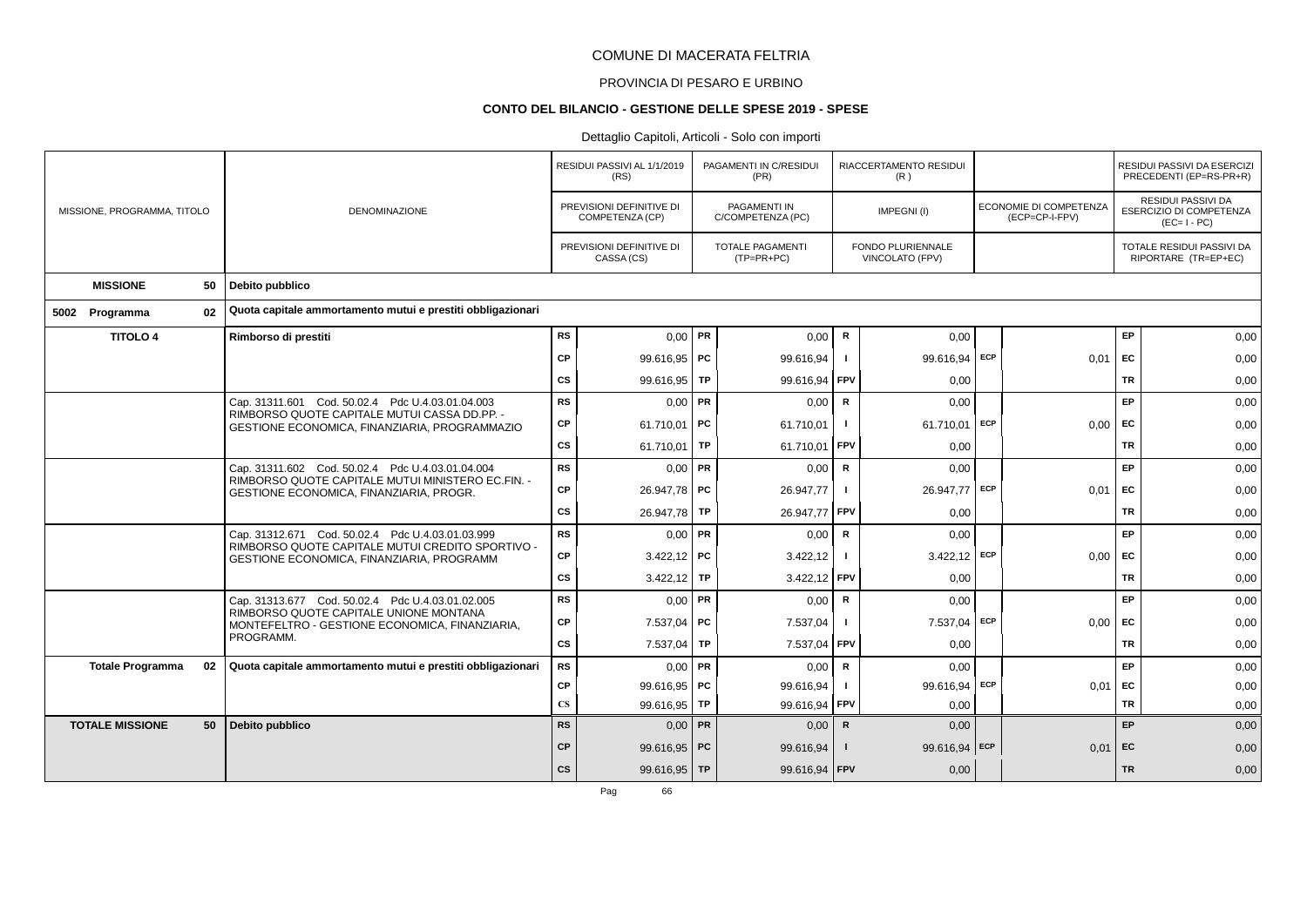# PROVINCIA DI PESARO E URBINO

#### **CONTO DEL BILANCIO - GESTIONE DELLE SPESE 2019 - SPESE**

# Dettaglio Capitoli, Articoli - Solo con importi

|                             |    |                                                                                    |               | RESIDUI PASSIVI AL 1/1/2019<br>(RS)         |  | PAGAMENTI IN C/RESIDUI<br>(PR)           |              | RIACCERTAMENTO RESIDUI<br>(R)               |     |                                          |           | RESIDUI PASSIVI DA ESERCIZI<br>PRECEDENTI (EP=RS-PR+R)                     |
|-----------------------------|----|------------------------------------------------------------------------------------|---------------|---------------------------------------------|--|------------------------------------------|--------------|---------------------------------------------|-----|------------------------------------------|-----------|----------------------------------------------------------------------------|
| MISSIONE, PROGRAMMA, TITOLO |    | <b>DENOMINAZIONE</b>                                                               |               | PREVISIONI DEFINITIVE DI<br>COMPETENZA (CP) |  | <b>PAGAMENTI IN</b><br>C/COMPETENZA (PC) |              | IMPEGNI(I)                                  |     | ECONOMIE DI COMPETENZA<br>(ECP=CP-I-FPV) |           | <b>RESIDUI PASSIVI DA</b><br><b>ESERCIZIO DI COMPETENZA</b><br>$(EC=I-PC)$ |
|                             |    |                                                                                    |               | PREVISIONI DEFINITIVE DI<br>CASSA (CS)      |  | <b>TOTALE PAGAMENTI</b><br>$(TP=PR+PC)$  |              | <b>FONDO PLURIENNALE</b><br>VINCOLATO (FPV) |     |                                          |           | TOTALE RESIDUI PASSIVI DA<br>RIPORTARE (TR=EP+EC)                          |
| <b>MISSIONE</b>             | 60 | Anticipazioni finanziarie                                                          |               |                                             |  |                                          |              |                                             |     |                                          |           |                                                                            |
| Programma<br>6001           | 01 | Chiusura Anticipazioni ricevute da istituto tesoriere/cassiere<br>$0,00$ PR        |               |                                             |  |                                          |              |                                             |     |                                          |           |                                                                            |
| <b>TITOLO 5</b>             |    | CHIUSURA DI ANTICIPAZIONI RICEVUTE DA ISTITUTO                                     | <b>RS</b>     |                                             |  | 0,00                                     | $\mathsf{R}$ | 0,00                                        |     |                                          | EP        | 0,00                                                                       |
|                             |    | <b>TESORIERE/CASSIERE</b>                                                          | CP            | 1.000.000,00 PC                             |  | 0,00                                     |              | 0,00                                        | ECP | 1.000.000,00                             | EC        | 0,00                                                                       |
|                             |    |                                                                                    | CS            | 1.000.000,00   TP                           |  | $0,00$ FPV                               |              | 0,00                                        |     |                                          | <b>TR</b> | 0,00                                                                       |
|                             |    | Cap. 31301.100 Cod. 60.01.5 Pdc U.5.01.01.01.001                                   | <b>RS</b>     | $0,00$ PR                                   |  | 0,00                                     | $\mathsf{R}$ | 0,00                                        |     |                                          | EP        | 0,00                                                                       |
|                             |    | RIMBORSO ANTICIPAZIONE CASSA - GESTIONE<br>ECONOMICA, FINANZIARIA, PROGRAMMAZIONE, | СP            | 1.000.000,00   PC                           |  | 0,00                                     |              | 0,00                                        | ECP | 1.000.000,00                             | EC        | 0,00                                                                       |
|                             |    | <b>PROVVEDITO</b>                                                                  | CS            | $1.000.000,00$ TP                           |  | $0.00$ FPV                               |              | 0,00                                        |     |                                          | <b>TR</b> | 0,00                                                                       |
| <b>Totale Programma</b>     | 01 | Chiusura Anticipazioni ricevute da istituto tesoriere/cassiere                     | <b>RS</b>     | $0,00$ PR                                   |  | 0,00                                     | R            | 0,00                                        |     |                                          | EP        | 0,00                                                                       |
|                             |    |                                                                                    | СP            | 1.000.000,00 PC                             |  | 0,00                                     |              | 0,00                                        | ECP | 1.000.000,00 EC                          |           | 0,00                                                                       |
|                             |    |                                                                                    | $\mathbf{CS}$ | 1.000.000,00 TP                             |  | $0,00$ FPV                               |              | 0,00                                        |     |                                          | <b>TR</b> | 0,00                                                                       |
| <b>TOTALE MISSIONE</b>      | 60 | Anticipazioni finanziarie                                                          | <b>RS</b>     | $0,00$ PR                                   |  | 0,00                                     | R            | 0,00                                        |     |                                          | EP        | 0,00                                                                       |
|                             |    |                                                                                    | <b>CP</b>     | 1.000.000,00 PC                             |  | 0,00                                     |              | $0,00$ ECP                                  |     | $1.000.000,00$ EC                        |           | 0,00                                                                       |
|                             |    |                                                                                    | <b>CS</b>     | 1.000.000,00 TP                             |  | $0,00$ FPV                               |              | 0,00                                        |     |                                          | <b>TR</b> | 0,00                                                                       |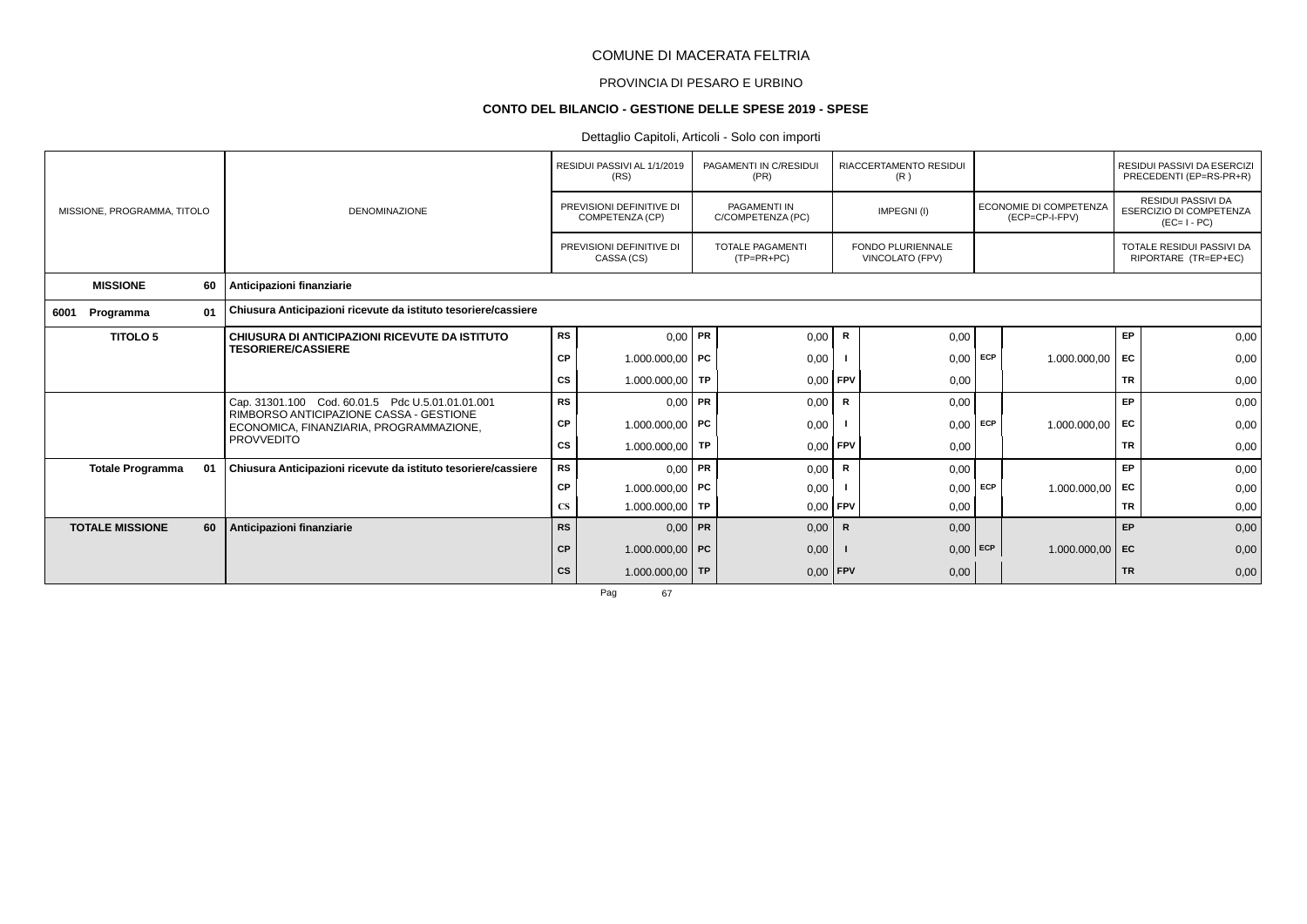# PROVINCIA DI PESARO E URBINO

### **CONTO DEL BILANCIO - GESTIONE DELLE SPESE 2019 - SPESE**

|  |                             |                                       |                                                                                                           |               | RESIDUI PASSIVI AL 1/1/2019<br>(RS)         |           | PAGAMENTI IN C/RESIDUI<br>(PR)          |                | RIACCERTAMENTO RESIDUI<br>(R)        |          |                                          |           | RESIDUI PASSIVI DA ESERCIZI<br>PRECEDENTI (EP=RS-PR+R)       |
|--|-----------------------------|---------------------------------------|-----------------------------------------------------------------------------------------------------------|---------------|---------------------------------------------|-----------|-----------------------------------------|----------------|--------------------------------------|----------|------------------------------------------|-----------|--------------------------------------------------------------|
|  | MISSIONE, PROGRAMMA, TITOLO |                                       | DENOMINAZIONE                                                                                             |               | PREVISIONI DEFINITIVE DI<br>COMPETENZA (CP) |           | PAGAMENTI IN<br>C/COMPETENZA (PC)       |                | IMPEGNI(I)                           |          | ECONOMIE DI COMPETENZA<br>(ECP=CP-I-FPV) |           | RESIDUI PASSIVI DA<br>ESERCIZIO DI COMPETENZA<br>$(EC=I-PC)$ |
|  |                             |                                       |                                                                                                           |               | PREVISIONI DEFINITIVE DI<br>CASSA (CS)      |           | <b>TOTALE PAGAMENTI</b><br>$(TP=PR+PC)$ |                | FONDO PLURIENNALE<br>VINCOLATO (FPV) |          |                                          |           | TOTALE RESIDUI PASSIVI DA<br>RIPORTARE (TR=EP+EC)            |
|  | <b>MISSIONE</b>             | 99                                    | Servizi per conto terzi                                                                                   |               |                                             |           |                                         |                |                                      |          |                                          |           |                                                              |
|  | 9901 Programma              | 01                                    | Servizi per conto terzi - Partite di giro                                                                 |               |                                             |           |                                         |                |                                      |          |                                          |           |                                                              |
|  | <b>TITOLO 7</b>             |                                       | SPESE PER CONTO TERZI E PARTITE DI GIRO                                                                   | <b>RS</b>     | 12.167,62 PR                                |           | 12.167,62                               | $\mathsf{R}$   | 0.00                                 |          |                                          | EP        | 0,00                                                         |
|  |                             |                                       |                                                                                                           | <b>CP</b>     | 1.659.600,00 PC                             |           | 294.472,62                              | $\mathbf{I}$   | 295.918,70 ECP                       |          | 1.363.681,30                             | EC        | 1.446,08                                                     |
|  |                             |                                       |                                                                                                           | <b>CS</b>     | 1.671.767,62                                | TP        | 306.640,24                              | FPV            | 0,00                                 |          |                                          | TR        | 1.446,08                                                     |
|  |                             |                                       | Cap. 50010.701 Cod. 99.01.7 Pdc U.7.01.02.02.001                                                          | <b>RS</b>     | $0,00$ PR                                   |           | 0,00                                    | $\mathbf R$    | 0,00                                 |          |                                          | EP        | 0,00                                                         |
|  |                             |                                       | CONTRIBUTI EX C.P.D.E.L.                                                                                  | <b>CP</b>     | 55.000,00   PC                              |           | 31.529,76                               | $\mathbf{I}$   | 31.529,76 ECP                        |          | 23.470,24                                | EC        | 0,00                                                         |
|  |                             |                                       |                                                                                                           | CS            | 55.000,00                                   | TP        | 31.529,76                               | <b>FPV</b>     | 0,00                                 |          |                                          | TR        | 0,00                                                         |
|  |                             |                                       | Cap. 50010.702 Cod. 99.01.7 Pdc U.7.01.02.02.001                                                          | <b>RS</b>     | $0,00$ PR                                   |           | 0,00                                    | $\mathsf{R}$   | 0,00                                 |          |                                          | EP        | 0,00                                                         |
|  |                             | CONTRIBUTI FONDO PREVIDENZA E CREDITO | <b>CP</b>                                                                                                 | $2.600,00$ PC |                                             | 1.245,13  | $\blacksquare$                          | $1.245,13$ ECP |                                      | 1.354,87 | EC                                       | 0,00      |                                                              |
|  |                             |                                       |                                                                                                           | <b>CS</b>     | 2.600,00                                    | TP        | 1.245,13                                | FPV            | 0,00                                 |          |                                          | <b>TR</b> | 0,00                                                         |
|  |                             |                                       | Cap. 50010.703 Cod. 99.01.7 Pdc U.7.01.02.02.001<br>CONTRIBUTI EX I.N.A.D.E.L.                            | <b>RS</b>     | $0,00$ PR                                   |           | 0,00                                    | $\mathsf{R}$   | 0,00                                 |          |                                          | EP        | 0,00                                                         |
|  |                             |                                       |                                                                                                           | <b>CP</b>     | 12.000,00   PC                              |           | 3.390,11                                | $\mathbf{I}$   | 3.390,11                             | ECP      | 8.609,89                                 | EC        | 0,00                                                         |
|  |                             |                                       |                                                                                                           | <b>CS</b>     | 12.000,00                                   | <b>TP</b> | 3.390,11                                | FPV            | 0,00                                 |          |                                          | <b>TR</b> | 0,00                                                         |
|  |                             |                                       | Cap. 50010.704 Cod. 99.01.7 Pdc U.7.01.03.02.001<br>CONTRIBUTI I.N.P.S. (GESTIONE SEPARATA) ED I.N.A.I.L. | RS            | $0,00$ PR                                   |           | 0,00                                    | $\mathbf R$    | 0,00                                 |          |                                          | EP        | 0,00                                                         |
|  |                             |                                       |                                                                                                           | <b>CP</b>     | 1.000,00   PC                               |           | 0,00                                    |                | $0,00$ ECP                           |          | 1.000,00                                 | EC        | 0,00                                                         |
|  |                             |                                       |                                                                                                           | <b>CS</b>     | 1.000,00                                    | TP        | 0,00                                    | FPV            | 0,00                                 |          |                                          | <b>TR</b> | 0,00                                                         |
|  |                             |                                       | Cap. 50020.711 Cod. 99.01.7 Pdc U.7.01.02.01.001<br>RITENUTE ERARIALI SU REDDITI DI LAVORO DIPENDENTE     | <b>RS</b>     | $0,00$ PR                                   |           | 0,00                                    | $\mathbf R$    | 0,00                                 |          |                                          | EP        | 0,00                                                         |
|  |                             |                                       | <b>ED ASSIMILATO</b>                                                                                      | <b>CP</b>     | 100.000,00 PC                               |           | 79.080,57                               | $\mathbf{I}$   | 79.080,57 ECP                        |          | 20.919,43                                | EC        | 0,00                                                         |
|  |                             |                                       |                                                                                                           | <b>CS</b>     | 100.000,00                                  | TP        | 79.080,57                               | FPV            | 0,00                                 |          |                                          | TR        | 0,00                                                         |
|  |                             |                                       | Cap. 50020.712 Cod. 99.01.7 Pdc U.7.01.03.01.001<br>RITENUTE ERARIALI SU REDDITI DI LAVORO AUTONOMO       | <b>RS</b>     | $0,00$ PR                                   |           | 0,00                                    | $\mathsf{R}$   | 0,00                                 |          |                                          | EP        | 0,00                                                         |
|  |                             |                                       |                                                                                                           | <b>CP</b>     | 70.000,00 PC                                |           | 15.173,95                               | $\mathbf{I}$   | 15.173,95                            | ECP      | 54.826,05                                | EC        | 0,00                                                         |
|  |                             |                                       |                                                                                                           | <b>CS</b>     | 70.000,00 TP                                |           | 15.173,95                               | FPV            | 0,00                                 |          |                                          | <b>TR</b> | 0,00                                                         |
|  |                             |                                       | Cap. 50020.713 Cod. 99.01.7 Pdc U.7.01.01.01.001<br>RITENUTE ERARIALI SU CONTRIBUTI PUBBLICI              | <b>RS</b>     | $0.00$ PR                                   |           | 0,00                                    | $\mathsf{R}$   | 0,00                                 |          |                                          | EP        | 0,00                                                         |
|  |                             |                                       |                                                                                                           | <b>CP</b>     | $5.000,00$ PC                               |           | 1.467,70                                |                | 1.467,70 ECP                         |          | 3.532,30                                 | EC        | 0,00                                                         |
|  |                             |                                       |                                                                                                           | <b>CS</b>     | $5.000,00$ TP                               |           | 1.467,70 FPV                            |                | 0,00                                 |          |                                          | <b>TR</b> | 0,00                                                         |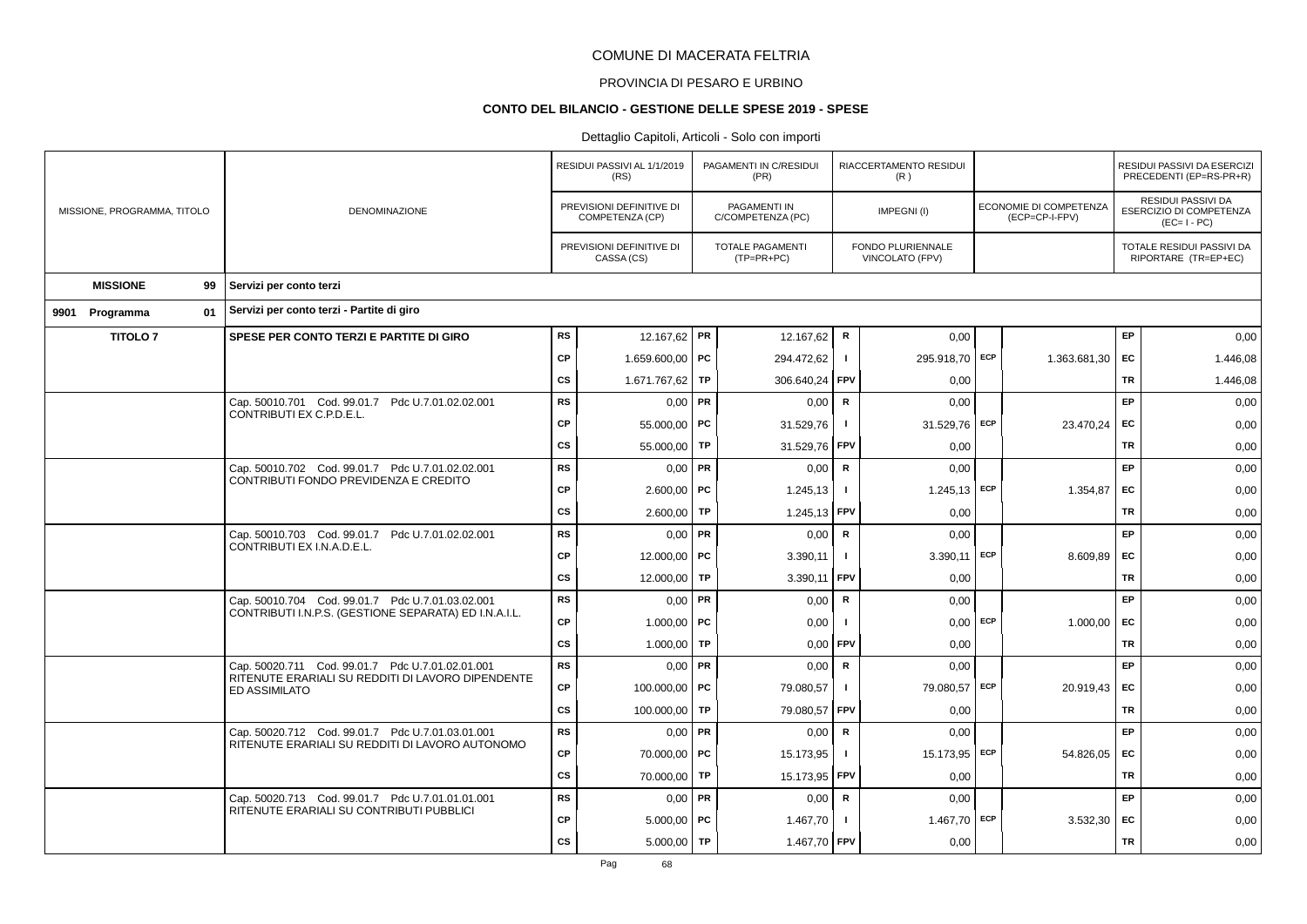# PROVINCIA DI PESARO E URBINO

#### **CONTO DEL BILANCIO - GESTIONE DELLE SPESE 2019 - SPESE**

# Dettaglio Capitoli, Articoli - Solo con importi

|                             |                                                                                                     |               | RESIDUI PASSIVI AL 1/1/2019<br>(RS)         |    | PAGAMENTI IN C/RESIDUI<br>(PR)           |              | RIACCERTAMENTO RESIDUI<br>(R)        |            |                                                 |           | RESIDUI PASSIVI DA ESERCIZI<br>PRECEDENTI (EP=RS-PR+R)       |
|-----------------------------|-----------------------------------------------------------------------------------------------------|---------------|---------------------------------------------|----|------------------------------------------|--------------|--------------------------------------|------------|-------------------------------------------------|-----------|--------------------------------------------------------------|
| MISSIONE, PROGRAMMA, TITOLO | <b>DENOMINAZIONE</b>                                                                                |               | PREVISIONI DEFINITIVE DI<br>COMPETENZA (CP) |    | <b>PAGAMENTI IN</b><br>C/COMPETENZA (PC) |              | IMPEGNI(I)                           |            | <b>ECONOMIE DI COMPETENZA</b><br>(ECP=CP-I-FPV) |           | RESIDUI PASSIVI DA<br>ESERCIZIO DI COMPETENZA<br>$(EC=I-PC)$ |
|                             |                                                                                                     |               | PREVISIONI DEFINITIVE DI<br>CASSA (CS)      |    | TOTALE PAGAMENTI<br>$(TP=PR+PC)$         |              | FONDO PLURIENNALE<br>VINCOLATO (FPV) |            |                                                 |           | TOTALE RESIDUI PASSIVI DA<br>RIPORTARE (TR=EP+EC)            |
|                             | Cap. 50020.714 Cod. 99.01.7 Pdc U.7.01.01.99.999                                                    | <b>RS</b>     | $0.00$ PR                                   |    | 0,00                                     | $\mathsf{R}$ | 0,00                                 |            |                                                 | EP        | 0,00                                                         |
|                             | RITENUTE ERARIALI SU INDENNITA' DI<br>ESPROPRIO-OCCUPAZIONE, ECC.                                   | <b>CP</b>     | $1.000,00$ PC                               |    | 0,00                                     | $\mathbf{I}$ |                                      | $0,00$ ECP | 1.000.00                                        | <b>FC</b> | 0,00                                                         |
|                             |                                                                                                     | $\mathsf{cs}$ | 1.000,00                                    | TP | 0,00                                     | FPV          | 0,00                                 |            |                                                 | TR        | 0,00                                                         |
|                             | Cap. 50030.721 Cod. 99.01.7 Pdc U.7.01.02.99.999                                                    | <b>RS</b>     | $0,00$ PR                                   |    | 0,00                                     | ${\sf R}$    | 0,00                                 |            |                                                 | EP        | 0,00                                                         |
|                             | <b>QUOTE SINDACALI</b>                                                                              | CP            | $2.000,00$ PC                               |    | 1.081,90                                 | -1           | $1.081,90$ ECP                       |            | 918,10                                          | EC        | 0,00                                                         |
|                             |                                                                                                     | $\mathsf{cs}$ | $2.000,00$ TP                               |    | 1.081,90                                 | FPV          | 0,00                                 |            |                                                 | TR        | 0,00                                                         |
|                             | Cap. 50030.722 Cod. 99.01.7 Pdc U.7.01.02.99.999                                                    | <b>RS</b>     | $0,00$ PR                                   |    | 0,00                                     | $\mathsf{R}$ | 0.00                                 |            |                                                 | EP        | 0,00                                                         |
|                             | <b>CESSIONE STIPENDI</b>                                                                            | СP            | 10.000.00   PC                              |    | 0,00                                     | -1           |                                      | $0,00$ ECP | 10.000,00                                       | EC        | 0,00                                                         |
|                             |                                                                                                     | CS            | 10.000.00 TP                                |    | 0.00                                     | <b>FPV</b>   | 0,00                                 |            |                                                 | <b>TR</b> | 0,00                                                         |
|                             | Cap. 50030.723 Cod. 99.01.7 Pdc U.7.01.02.99.999                                                    | <b>RS</b>     | $0,00$ PR                                   |    | 0,00                                     | R            | 0,00                                 |            |                                                 | EP        | 0,00                                                         |
|                             | RICONGIUNZIONE SERVIZI                                                                              | <b>CP</b>     | 10.000,00   PC                              |    | 0,00                                     |              |                                      | $0,00$ ECP | 10.000,00                                       | EC        | 0,00                                                         |
|                             |                                                                                                     | CS            | 10.000,00   TP                              |    | 0,00                                     | <b>FPV</b>   | 0,00                                 |            |                                                 | TR        | 0,00                                                         |
|                             | Cap. 50040.730 Cod. 99.01.7 Pdc U.7.02.04.02.001                                                    | <b>RS</b>     | $0,00$ PR                                   |    | 0,00                                     | R            | 0,00                                 |            |                                                 | EP        | 0,00                                                         |
|                             | RESTITUZIONE DEPOSITI CAUZIONALI                                                                    | СP            | $5.000,00$ PC                               |    | 0,00                                     | - 1          | 0.00                                 | ECP        | 5.000,00                                        | EC        | 0,00                                                         |
|                             |                                                                                                     | $\mathsf{cs}$ | $5.000,00$ TP                               |    | 0,00                                     | <b>FPV</b>   | 0,00                                 |            |                                                 | <b>TR</b> | 0,00                                                         |
|                             | Cap. 50050.747 Cod. 99.01.7 Pdc U.7.01.01.02.001<br>VERSAMENTO DI RITENUTE PER SCISSIONE CONTABILE  | <b>RS</b>     | $8.061,38$ PR                               |    | 8.061,38                                 | R            | 0.00                                 |            |                                                 | EP        | 0,00                                                         |
|                             | I.V.A. (SPLIT PAYMENT - ATTIVITA' ISTITUZIONALE)                                                    | СP            | 250.000,00 <b>PC</b>                        |    | 132.105,79                               | $\mathbf{I}$ | 132.105,79 ECP                       |            | 117.894,21                                      | EC        | 0,00                                                         |
|                             |                                                                                                     | $\mathsf{cs}$ | 258.061.38 TP                               |    | 140.167,17 FPV                           |              | 0,00                                 |            |                                                 | <b>TR</b> | 0,00                                                         |
|                             | Cap. 50050.748 Cod. 99.01.7 Pdc U.7.01.01.02.001<br>VERSAMENTO DI RITENUTE PER SCISSIONE CONTABILE  | <b>RS</b>     | 4.106,24   PR                               |    | 4.106,24                                 | R            | 0,00                                 |            |                                                 | EP        | 0,00                                                         |
|                             | I.V.A. (SPLIT PAYMENT - ATTIVITA' COMMERCIALE)                                                      | СP            | 100.000,00 PC                               |    | 10.174,21                                | $\mathbf{I}$ | 11.620,29 ECP                        |            | 88.379,71                                       | EC        | 1.446,08                                                     |
|                             |                                                                                                     | <b>CS</b>     | 104.106,24   TP                             |    | 14.280,45                                | <b>FPV</b>   | 0,00                                 |            |                                                 | <b>TR</b> | 1.446,08                                                     |
|                             | Cap. 50050.750 Cod. 99.01.7 Pdc U.7.01.99.01.001<br>SPESE CHE A CAUSA DI RITARDI NEL PAGAMENTO O DI | <b>RS</b>     | $0,00$ PR                                   |    | 0,00                                     | $\mathsf R$  | 0,00                                 |            |                                                 | EP        | 0,00                                                         |
|                             | ERRORI MATERIALI NON SONO STATE INCASSATE DAI                                                       | CP            | 10.000,00   PC                              |    | 4.499,50                                 | $\mathbf{I}$ | 4.499,50 ECP                         |            | 5.500,50                                        | EC        | 0,00                                                         |
|                             | SOGGETTI CUI ERANO DESTINATE E DEVONO ESSERE<br><b>VERSATE ALL'ENTE</b>                             | $\mathsf{cs}$ | 10.000,00 TP                                |    | 4.499,50 FPV                             |              | 0,00                                 |            |                                                 | TR        | 0,00                                                         |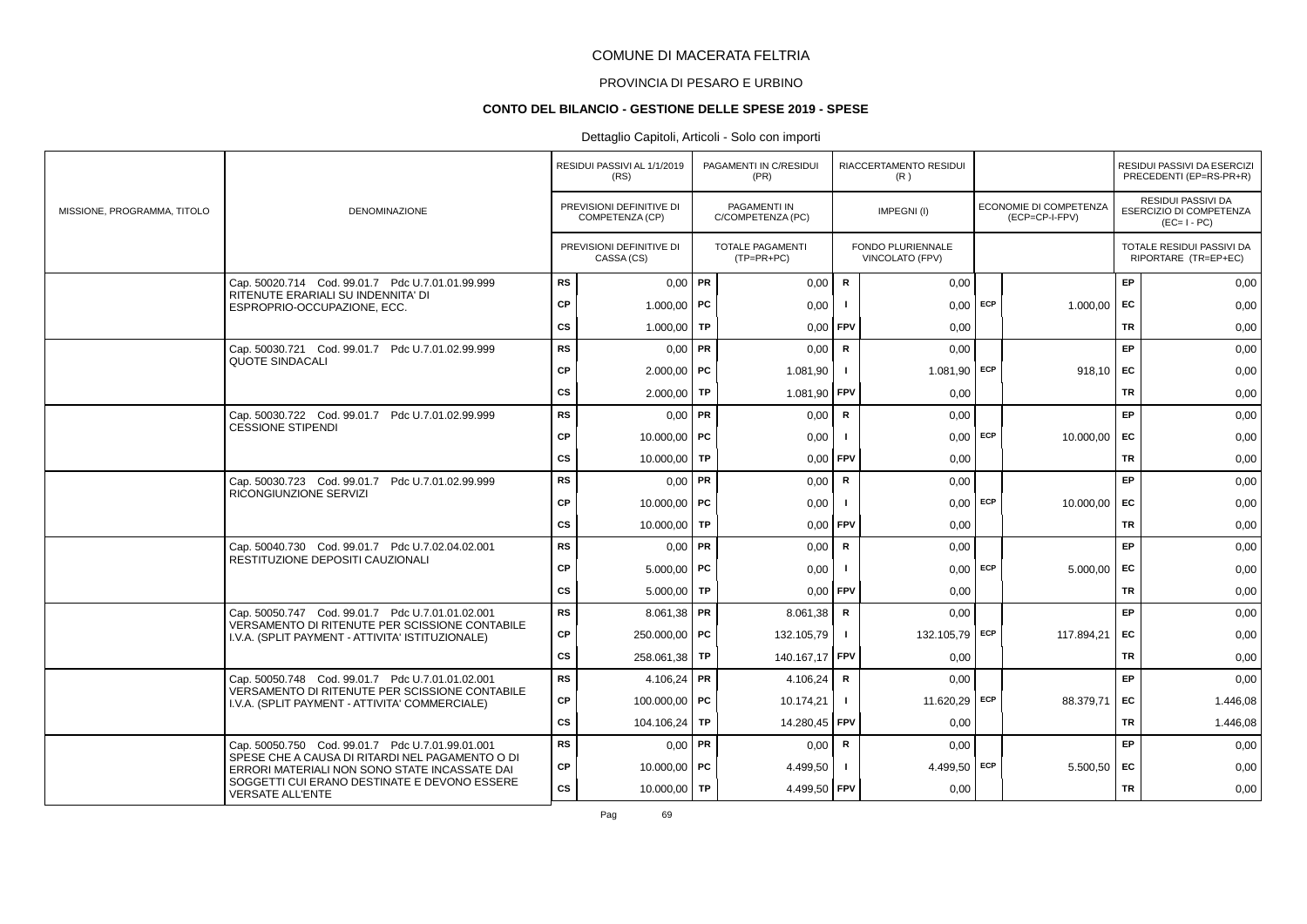# PROVINCIA DI PESARO E URBINO

#### **CONTO DEL BILANCIO - GESTIONE DELLE SPESE 2019 - SPESE**

# Dettaglio Capitoli, Articoli - Solo con importi

|                              |                                                                                                           |           | RESIDUI PASSIVI AL 1/1/2019<br>(RS)         | PAGAMENTI IN C/RESIDUI<br>(PR)          |              | RIACCERTAMENTO RESIDUI<br>(R)               |            |                                                 |           | RESIDUI PASSIVI DA ESERCIZI<br>PRECEDENTI (EP=RS-PR+R)              |
|------------------------------|-----------------------------------------------------------------------------------------------------------|-----------|---------------------------------------------|-----------------------------------------|--------------|---------------------------------------------|------------|-------------------------------------------------|-----------|---------------------------------------------------------------------|
| MISSIONE, PROGRAMMA, TITOLO  | <b>DENOMINAZIONE</b>                                                                                      |           | PREVISIONI DEFINITIVE DI<br>COMPETENZA (CP) | PAGAMENTI IN<br>C/COMPETENZA (PC)       |              | IMPEGNI(I)                                  |            | <b>ECONOMIE DI COMPETENZA</b><br>(ECP=CP-I-FPV) |           | <b>RESIDUI PASSIVI DA</b><br>ESERCIZIO DI COMPETENZA<br>$(EC=I-PC)$ |
|                              |                                                                                                           |           | PREVISIONI DEFINITIVE DI<br>CASSA (CS)      | <b>TOTALE PAGAMENTI</b><br>$(TP=PR+PC)$ |              | <b>FONDO PLURIENNALE</b><br>VINCOLATO (FPV) |            |                                                 |           | TOTALE RESIDUI PASSIVI DA<br>RIPORTARE (TR=EP+EC)                   |
|                              | Cap. 50050.800 Cod. 99.01.7 Pdc U.7.02.05.01.001                                                          | <b>RS</b> | $0,00$ PR                                   | 0,00                                    | $\mathbf R$  | 0,00                                        |            |                                                 | <b>EP</b> | 0,00                                                                |
|                              | TRIBUTO PER L'ESERCIZIO DELLE FUNZIONI DI TUTELA -<br>PROTEZIONE ED IGIENE DELL'AMBIENTE                  | CP        | $20.000,00$ PC                              | 13.774,00                               |              | 13.774,00                                   | ECP        | 6.226,00                                        | <b>FC</b> | 0,00                                                                |
|                              |                                                                                                           | <b>CS</b> | 20.000,00 TP                                | 13.774,00 FPV                           |              | 0,00                                        |            |                                                 | <b>TR</b> | 0,00                                                                |
|                              | Cap. 50060.750 Cod. 99.01.7 Pdc U.7.01.99.03.001                                                          | <b>RS</b> | $0,00$ PR                                   | 0,00                                    | $\mathbf R$  | 0,00                                        |            |                                                 | EP        | 0,00                                                                |
|                              | ANTICIPAZIONE DI FONDI PER IL SERVIZIO DI ECONOMATO                                                       | CP        | $1.000,00$ PC                               | 950,00                                  |              | 950.00                                      | <b>ECP</b> | 50,00                                           | EC        | 0,00                                                                |
|                              |                                                                                                           | CS        | 1.000,00 TP                                 | 950,00 FPV                              |              | 0,00                                        |            |                                                 | <b>TR</b> | 0,00                                                                |
|                              | Cap. 50070.760 Cod. 99.01.7 Pdc U.7.02.04.02.001<br>RESTITUZIONE DI DEPOSITI PER SPESE CONTRATTUALI       | <b>RS</b> | $0.00$ PR                                   | 0,00                                    | $\mathsf{R}$ | 0,00                                        |            |                                                 | <b>EP</b> | 0,00                                                                |
|                              |                                                                                                           | CP        | $5.000,00$ PC                               | 0,00                                    |              | 0,00                                        | <b>ECP</b> | 5.000,00                                        | EC        | 0,00                                                                |
|                              |                                                                                                           | <b>CS</b> | $5.000,00$ TP                               | 0,00                                    | <b>FPV</b>   | 0,00                                        |            |                                                 | <b>TR</b> | 0,00                                                                |
|                              | Cap. 50070.780 Cod. 99.01.7 Pdc U.7.01.99.06.001<br>UTILIZZO INCASSI VINCOLATI AI SENSI DELL'ARTICOLO 195 | <b>RS</b> | $0.00$ PR                                   | 0.00                                    | R            | 0.00                                        |            |                                                 | <b>EP</b> | 0,00                                                                |
|                              | DELT.U.E.L.                                                                                               | CP        | 500.000,00   PC                             | 0,00                                    |              | 0,00                                        | ECP        | 500.000,00                                      | <b>FC</b> | 0,00                                                                |
|                              |                                                                                                           | <b>CS</b> | 500.000.00 TP                               | $0,00$ FPV                              |              | 0,00                                        |            |                                                 | TR        | 0,00                                                                |
|                              | Cap. 50070.790 Cod. 99.01.7 Pdc U.7.01.99.06.002<br>DESTINAZIONE INCASSI LIBERI AL REINTEGRO INCASSI      | <b>RS</b> | $0.00$ PR                                   | 0,00                                    | $\mathsf{R}$ | 0,00                                        |            |                                                 | <b>EP</b> | 0,00                                                                |
|                              | VINCOLATI AI SENSI DELL'ARTICOLO 195 DEL T.U.E.L.                                                         | СP        | 500,000.00 PC                               | 0.00                                    |              | 0.00                                        | ECP        | 500.000,00                                      | EC        | 0,00                                                                |
|                              |                                                                                                           | CS        | 500.000,00 TP                               | $0,00$ FPV                              |              | 0,00                                        |            |                                                 | <b>TR</b> | 0,00                                                                |
| <b>TOTALE MISSIONE</b><br>99 | Servizi per conto terzi                                                                                   | <b>RS</b> | 12.167,62 PR                                | 12.167,62                               | $\mathbf R$  | 0,00                                        |            |                                                 | EP        | 0,00                                                                |
|                              |                                                                                                           | CP        | 1.659.600,00 PC                             | 294.472,62                              | $\mathbf{I}$ | 295.918,70 ECP                              |            | 1.363.681,30 EC                                 |           | 1.446,08                                                            |
|                              |                                                                                                           | cs        | 1.671.767,62 TP                             | 306.640,24 FPV                          |              | 0,00                                        |            |                                                 | <b>TR</b> | 1.446,08                                                            |
|                              | <b>TOTALE GENERALE DELLE SPESE</b>                                                                        | <b>RS</b> | 596.147,11 PR                               | 562.289,58                              | $\mathsf{R}$ | $-598,35$                                   |            |                                                 | EP        | 33.259,18                                                           |
|                              |                                                                                                           | <b>CP</b> | 7.017.303,07 PC                             | 1.918.444,52                            | $\mathbf{I}$ | 2.240.919,56 ECP                            |            | 4.073.248,02 EC                                 |           | 322.475,04                                                          |
|                              |                                                                                                           | <b>CS</b> | 7.609.145,71 TP                             | 2.480.734,10 FPV                        |              | 703.135,49                                  |            |                                                 | <b>TR</b> | 355.734,22                                                          |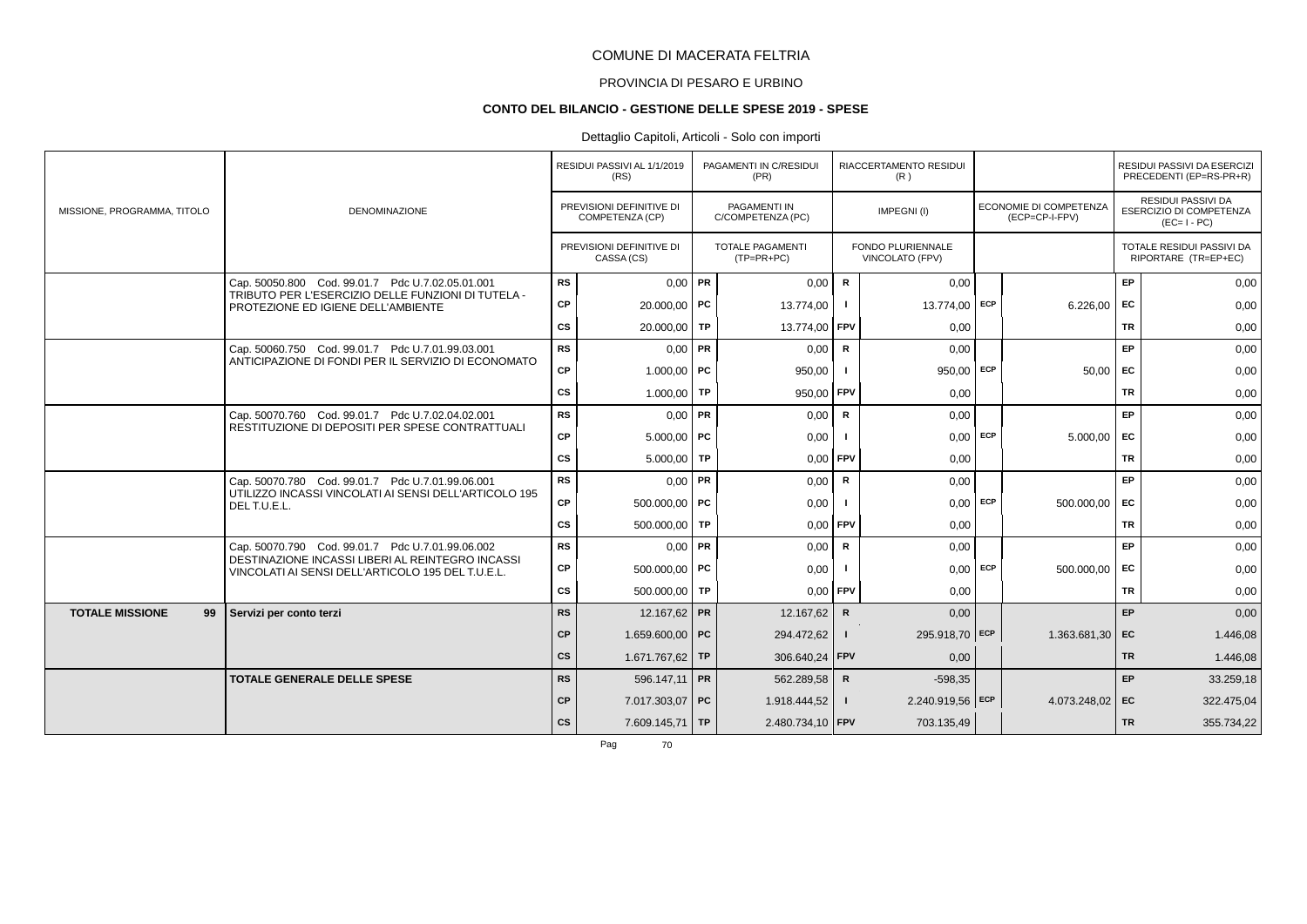# PROVINCIA DI PESARO E URBINO

#### **CONTO DEL BILANCIO - GESTIONE DELLE SPESE 2019 - SPESE**

# Dettaglio Capitoli, Articoli - Solo con importi

|                                          |                                                       |           | RESIDUI PASSIVI AL 1/1/2019<br>(RS)         | PAGAMENTI IN C/RESIDUI<br>(PR)    |              | RIACCERTAMENTO RESIDUI<br>(R)               |                                                 |           | RESIDUI PASSIVI DA ESERCIZI<br>PRECEDENTI (EP=RS-PR+R)       |
|------------------------------------------|-------------------------------------------------------|-----------|---------------------------------------------|-----------------------------------|--------------|---------------------------------------------|-------------------------------------------------|-----------|--------------------------------------------------------------|
| MISSIONE, PROGRAMMA, TITOLO              | <b>DENOMINAZIONE</b>                                  |           | PREVISIONI DEFINITIVE DI<br>COMPETENZA (CP) | PAGAMENTI IN<br>C/COMPETENZA (PC) |              | IMPEGNI(I)                                  | <b>ECONOMIE DI COMPETENZA</b><br>(ECP=CP-I-FPV) |           | RESIDUI PASSIVI DA<br>ESERCIZIO DI COMPETENZA<br>$(EC=I-PC)$ |
|                                          |                                                       |           | PREVISIONI DEFINITIVE DI<br>CASSA (CS)      | TOTALE PAGAMENTI<br>$(TP=PR+PC)$  |              | <b>FONDO PLURIENNALE</b><br>VINCOLATO (FPV) |                                                 |           | TOTALE RESIDUI PASSIVI DA<br>RIPORTARE (TR=EP+EC)            |
| <b>TOTALE MISSIONE</b><br>$\mathbf{1}$   | Servizi istituzionali e generali e di gestione        | RS        | 80.448,35 PR                                | 65.852,37                         | ${\sf R}$    | 0,00                                        |                                                 | EP        | 14.595,98                                                    |
|                                          |                                                       | <b>CP</b> | 980.024,87 PC                               | 503.576,74                        |              | 575.139,88 ECP                              | 371.919,69 EC                                   |           | 71.563,14                                                    |
|                                          |                                                       | <b>CS</b> | 1.060.473,22 TP                             | 569.429,11                        | FPV          | 32.965,30                                   |                                                 | <b>TR</b> | 86.159,12                                                    |
| $\overline{2}$<br><b>TOTALE MISSIONE</b> | Giustizia                                             | <b>RS</b> | 48,43 PR                                    | 48,43                             | $\mathbf R$  | 0,00                                        |                                                 | EP        | 0,00                                                         |
|                                          |                                                       | <b>CP</b> | 1.187,78 PC                                 | 1.047,19                          |              | $1.047,19$ ECP                              | $140,59$ EC                                     |           | 0,00                                                         |
|                                          |                                                       | cs        | $1.236,21$ TP                               | 1.095,62                          | FPV          | 0,00                                        |                                                 | <b>TR</b> | 0,00                                                         |
| <b>TOTALE MISSIONE</b><br>$\mathbf{3}$   | Ordine pubblico e sicurezza                           | <b>RS</b> | 399.94 PR                                   | 0,00                              | $\mathsf{R}$ | $-399.94$                                   |                                                 | EP        | 0,00                                                         |
|                                          |                                                       | <b>CP</b> | 50.615,52   PC                              | 46.903,62                         |              | 48.374,47 ECP                               | $2.241,05$ EC                                   |           | 1.470,85                                                     |
|                                          |                                                       | <b>CS</b> | 51.015,46 TP                                | 46.903,62 FPV                     |              | 0,00                                        |                                                 | <b>TR</b> | 1.470,85                                                     |
| <b>TOTALE MISSIONE</b><br>$\overline{4}$ | Istruzione e diritto allo studio                      | <b>RS</b> | 233.446,77 PR                               | 215.683,57                        | $\mathsf{R}$ | 0,00                                        |                                                 | EP        | 17.763,20                                                    |
|                                          |                                                       | <b>CP</b> | 1.109.936,64 PC                             | 231.595,56                        | $\mathbf{I}$ | 263.102,31 ECP                              | 794.914,89 EC                                   |           | 31.506,75                                                    |
|                                          |                                                       | cs        | 1.343.383,41 TP                             | 447.279,13 FPV                    |              | 51.919,44                                   |                                                 | <b>TR</b> | 49.269,95                                                    |
| <b>TOTALE MISSIONE</b><br>5 <sup>5</sup> | Tutela e valorizzazione dei beni e attività culturali | <b>RS</b> | 13.868,93 PR                                | 13.468,93                         | $\mathbf R$  | 0,00                                        |                                                 | EP        | 400,00                                                       |
|                                          |                                                       | <b>CP</b> | 65.416,54 PC                                | 29.457,39                         |              | 62.057,28 ECP                               | 3.359,26                                        | EC        | 32.599,89                                                    |
|                                          |                                                       | <b>CS</b> | 79.285,47 TP                                | 42.926,32 FPV                     |              | 0,00                                        |                                                 | <b>TR</b> | 32.999,89                                                    |
| <b>TOTALE MISSIONE</b><br>6              | Politiche giovanili, sport e tempo libero             | <b>RS</b> | 42.182,83 PR                                | 42.182,82                         | $\mathsf{R}$ | $-0,01$                                     |                                                 | EP        | 0,00                                                         |
|                                          |                                                       | <b>CP</b> | 482.300,39 PC                               | 28.366,18                         | $\mathbf{I}$ | 37.007,68 ECP                               | 337.000,11                                      | EC        | 8.641,50                                                     |
|                                          |                                                       | cs        | 524.483,22 TP                               | 70.549,00 FPV                     |              | 108.292,60                                  |                                                 | <b>TR</b> | 8.641,50                                                     |
| <b>TOTALE MISSIONE</b><br>$\overline{7}$ | <b>Turismo</b>                                        | <b>RS</b> | 19.167,76 PR                                | 18.667,76                         | $\mathsf{R}$ | 0,00                                        |                                                 | EP        | 500,00                                                       |
|                                          |                                                       | <b>CP</b> | 568.408,25 PC                               | 51.903,33                         | $\mathbf{I}$ | 58.380,27 ECP                               | $69,83$ EC                                      |           | 6.476,94                                                     |
|                                          |                                                       | <b>CS</b> | 587.576,01 TP                               | 70.571,09 FPV                     |              | 509.958,15                                  |                                                 | <b>TR</b> | 6.976,94                                                     |
| <b>TOTALE MISSIONE</b><br>8              | Assetto del territorio ed edilizia abitativa          | <b>RS</b> | 15.543,99 PR                                | 15.543,99                         | $\mathsf{R}$ | 0,00                                        |                                                 | <b>EP</b> | 0,00                                                         |
|                                          |                                                       | <b>CP</b> | $0,00$ PC                                   | 0,00                              |              | $0,00$ ECP                                  | 0,00                                            | EC        | 0,00                                                         |
|                                          |                                                       | cs        | 15.543,99 TP                                | 15.543,99 FPV                     |              | 0,00                                        |                                                 | <b>TR</b> | 0,00                                                         |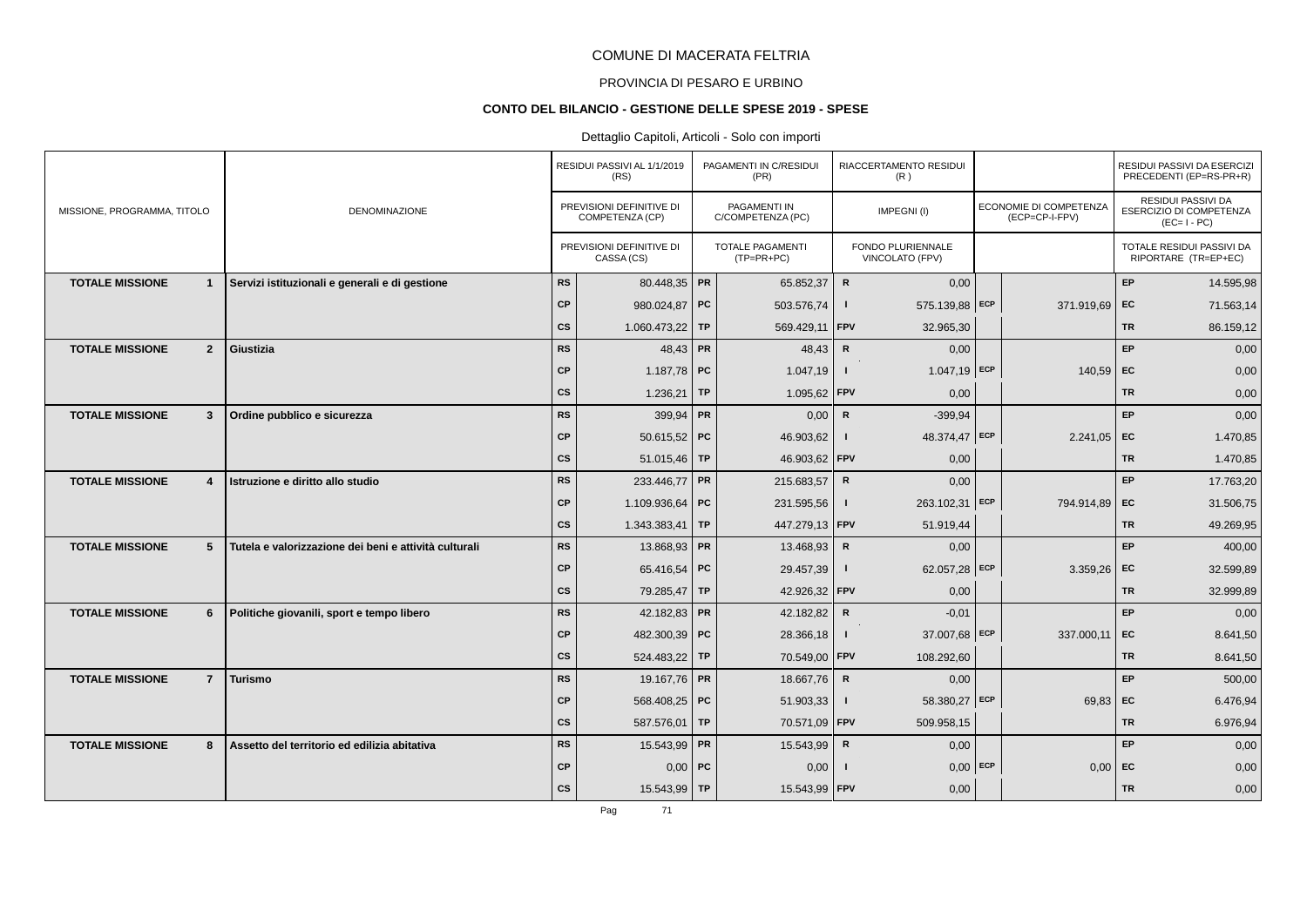# PROVINCIA DI PESARO E URBINO

#### **CONTO DEL BILANCIO - GESTIONE DELLE SPESE 2019 - SPESE**

# Dettaglio Capitoli, Articoli - Solo con importi

|                             |    |                                                              |           | RESIDUI PASSIVI AL 1/1/2019<br>(RS)         | PAGAMENTI IN C/RESIDUI<br>(PR)          |                | RIACCERTAMENTO RESIDUI<br>(R)               |                                          |           | RESIDUI PASSIVI DA ESERCIZI<br>PRECEDENTI (EP=RS-PR+R)       |
|-----------------------------|----|--------------------------------------------------------------|-----------|---------------------------------------------|-----------------------------------------|----------------|---------------------------------------------|------------------------------------------|-----------|--------------------------------------------------------------|
| MISSIONE, PROGRAMMA, TITOLO |    | <b>DENOMINAZIONE</b>                                         |           | PREVISIONI DEFINITIVE DI<br>COMPETENZA (CP) | PAGAMENTI IN<br>C/COMPETENZA (PC)       |                | IMPEGNI(I)                                  | ECONOMIE DI COMPETENZA<br>(ECP=CP-I-FPV) |           | RESIDUI PASSIVI DA<br>ESERCIZIO DI COMPETENZA<br>$(EC=I-PC)$ |
|                             |    |                                                              |           | PREVISIONI DEFINITIVE DI<br>CASSA (CS)      | <b>TOTALE PAGAMENTI</b><br>$(TP=PR+PC)$ |                | <b>FONDO PLURIENNALE</b><br>VINCOLATO (FPV) |                                          |           | TOTALE RESIDUI PASSIVI DA<br>RIPORTARE (TR=EP+EC)            |
| <b>TOTALE MISSIONE</b>      | 9  | Sviluppo sostenibile e tutela del territorio e dell'ambiente | RS        | 78.742,11 PR                                | 78.742,11                               | $\mathbf R$    | 0,00                                        |                                          | EP        | 0,00                                                         |
|                             |    |                                                              | <b>CP</b> | 315.757,40 PC                               | 258.503,89                              | -1             | 314.745,05 ECP                              | 1.012,35                                 | EC        | 56.241,16                                                    |
|                             |    |                                                              | <b>CS</b> | 394.499,51 TP                               | 337.246,00 FPV                          |                | 0,00                                        |                                          | <b>TR</b> | 56.241,16                                                    |
| <b>TOTALE MISSIONE</b>      | 10 | Trasporti e diritto alla mobilità                            | <b>RS</b> | 60.607,70 PR                                | 60.482,46                               | $\mathbb{R}$   | $-125,24$                                   |                                          | EP        | $-0,00$                                                      |
|                             |    |                                                              | <b>CP</b> | 460.198,78 PC                               | 268.157,90                              |                | 358.403,23 ECP                              | 101.795,55 EC                            |           | 90.245,33                                                    |
|                             |    |                                                              | <b>CS</b> | 520.806,48 TP                               | 328.640,36 FPV                          |                | 0,00                                        |                                          | <b>TR</b> | 90.245,33                                                    |
| <b>TOTALE MISSIONE</b>      | 11 | Soccorso civile                                              | RS        | 6.578,04 PR                                 | 6.578,04                                | $\mathsf{R}$   | 0,00                                        |                                          | EP        | 0,00                                                         |
|                             |    |                                                              | <b>CP</b> | 22.902,58 PC                                | 16.796,41                               | $\blacksquare$ | 22.634,03 ECP                               | 268,55                                   | EC        | 5.837,62                                                     |
|                             |    |                                                              | <b>CS</b> | 29.480,62 TP                                | 23.374,45   FPV                         |                | 0,00                                        |                                          | <b>TR</b> | 5.837,62                                                     |
| <b>TOTALE MISSIONE</b>      | 12 | Diritti sociali, politiche sociali e famiglia                | <b>RS</b> | 30.843,38 PR                                | 30.770,22                               | $\mathsf{R}$   | $-73,16$                                    |                                          | EP        | $-0,00$                                                      |
|                             |    |                                                              | <b>CP</b> | 155.169,78 PC                               | 80.338,33                               | $\mathbf{I}$   | 95.941,90 ECP                               | 59.227,88                                | EC        | 15.603,57                                                    |
|                             |    |                                                              | <b>CS</b> | 186.013,16 TP                               | 111.108,55   FPV                        |                | 0,00                                        |                                          | <b>TR</b> | 15.603,57                                                    |
| <b>TOTALE MISSIONE</b>      | 13 | Tutela della salute                                          | <b>RS</b> | 393,26 PR                                   | 393,26                                  | $\mathsf{R}$   | 0,00                                        |                                          | EP        | 0,00                                                         |
|                             |    |                                                              | <b>CP</b> | 2.590,73 PC                                 | 2.275,99                                |                | $2.567,13$ ECP                              | 23,60                                    | EC        | 291,14                                                       |
|                             |    |                                                              | <b>CS</b> | 2.983,99 TP                                 | 2.669,25                                | FPV            | 0,00                                        |                                          | <b>TR</b> | 291,14                                                       |
| <b>TOTALE MISSIONE</b>      | 14 | Sviluppo economico e competitività                           | RS        | $0,00$ PR                                   | 0,00                                    | $\mathsf{R}$   | 0,00                                        |                                          | <b>EP</b> | 0,00                                                         |
|                             |    |                                                              | <b>CP</b> | 3.046,50   PC                               | 3.046,50                                |                | $3.046,50$ ECP                              | 0,00                                     | EC        | 0,00                                                         |
|                             |    |                                                              | cs        | 3.046,50 TP                                 | 3.046,50                                | FPV            | 0,00                                        |                                          | <b>TR</b> | 0,00                                                         |
| <b>TOTALE MISSIONE</b>      | 16 | Agricoltura, politiche agroalimentari e pesca                | <b>RS</b> | $0,00$ PR                                   | 0,00                                    | $\mathsf{R}$   | 0,00                                        |                                          | EP        | 0,00                                                         |
|                             |    |                                                              | <b>CP</b> | 312,00   PC                                 | 0,00                                    |                | $312,00$ ECP                                | 0.00                                     | EC        | 312,00                                                       |
|                             |    |                                                              | cs        | $312,00$ TP                                 | 0,00                                    | $ $ FPV        | 0,00                                        |                                          | <b>TR</b> | 312,00                                                       |
| <b>TOTALE MISSIONE</b>      | 17 | Energia e diversificazione delle fonti energetiche           | <b>RS</b> | $1.708,00$ PR                               | 1.708,00                                | $\mathsf{R}$   | 0,00                                        |                                          | <b>EP</b> | 0,00                                                         |
|                             |    |                                                              | <b>CP</b> | $2.833,51$ PC                               | 2.385,93                                |                | $2.625,00$ ECP                              | 208,51                                   | EC        | 239,07                                                       |
|                             |    |                                                              | <b>CS</b> | $4.541,51$ TP                               | 4.093,93   FPV                          |                | 0,00                                        |                                          | <b>TR</b> | 239,07                                                       |